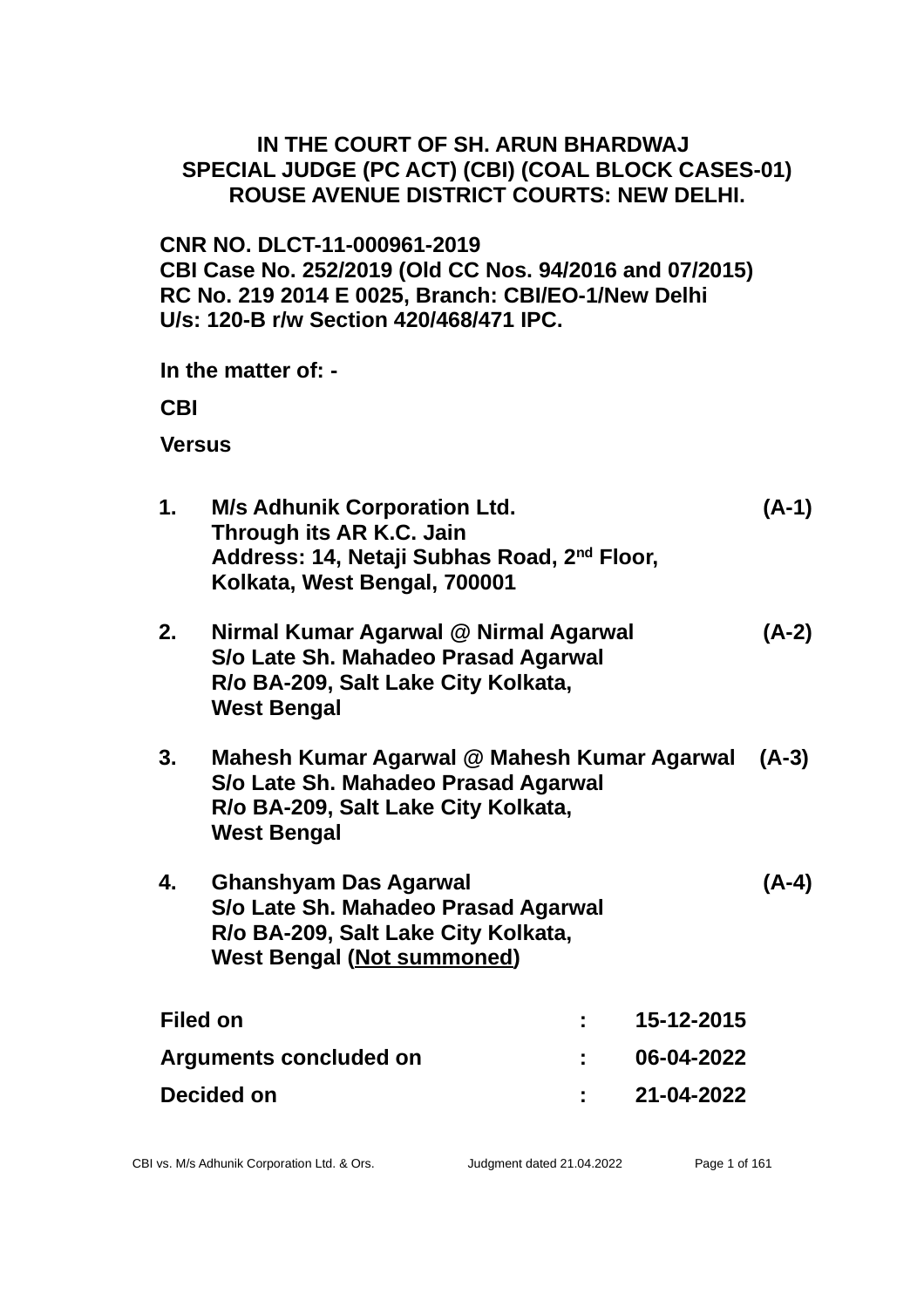| S.No.          | <b>Description</b>                                                                                                                                                                                                                                                                                                                                                               | Page No.  |
|----------------|----------------------------------------------------------------------------------------------------------------------------------------------------------------------------------------------------------------------------------------------------------------------------------------------------------------------------------------------------------------------------------|-----------|
| 1.             | Allegations against the accused                                                                                                                                                                                                                                                                                                                                                  | $1 - 7$   |
| 2.             | Sequence of Events                                                                                                                                                                                                                                                                                                                                                               | $7 - 20$  |
| 3.             | Charge                                                                                                                                                                                                                                                                                                                                                                           | $21 - 24$ |
| 4.             | <b>Prosecution Evidence</b>                                                                                                                                                                                                                                                                                                                                                      | 24-28     |
| 5.             | Statement u/s 313 Cr.P.C.                                                                                                                                                                                                                                                                                                                                                        | 28        |
| 6.             | Defence Evidence                                                                                                                                                                                                                                                                                                                                                                 | 28-29     |
| 7 <sub>1</sub> | Points for determination                                                                                                                                                                                                                                                                                                                                                         | 29-30     |
| 8.             | 1 <sup>st</sup> point for determination: Whether false claim<br>was made by Mahesh Kumar Agarwal in his letter<br>dated 07.04.2003 addressed to Ministry of Steel<br>about the existing production capacity of sponge<br>iron plant of M/s Adhunik Corporation at Durgapur,<br><b>West Bengal?</b>                                                                               | $30 - 44$ |
| 9.             | 2 <sup>nd</sup> point for determination: Whether Techno-<br>Economic Feasibility Report purportedly prepared<br>by Dimension Engineering & Consultant Private<br>Ltd was filed along with letter dated 07.04.2003 by<br>Mahesh Kumar Agarwal and whether the same<br>was forged?                                                                                                 | 44-62     |
| 10.            | 3 <sup>rd</sup> point for determination: Whether Nirmal<br>Kumar Agarwal made false claim in his letter<br>dated 23.05.2005 addressed to Ministry of Steel<br>about appointment of M/s. Industrial Technical<br>Consultant, Raipur as consultants for detailed<br>engineering and consultancy to show effective<br>steps taken by the company towards their<br>proposed project? | 62-70     |
| 11.            | 4 <sup>th</sup> point for determination: Whether Nirmal<br>Kumar Agarwal made false claim in his letter                                                                                                                                                                                                                                                                          | 70-82     |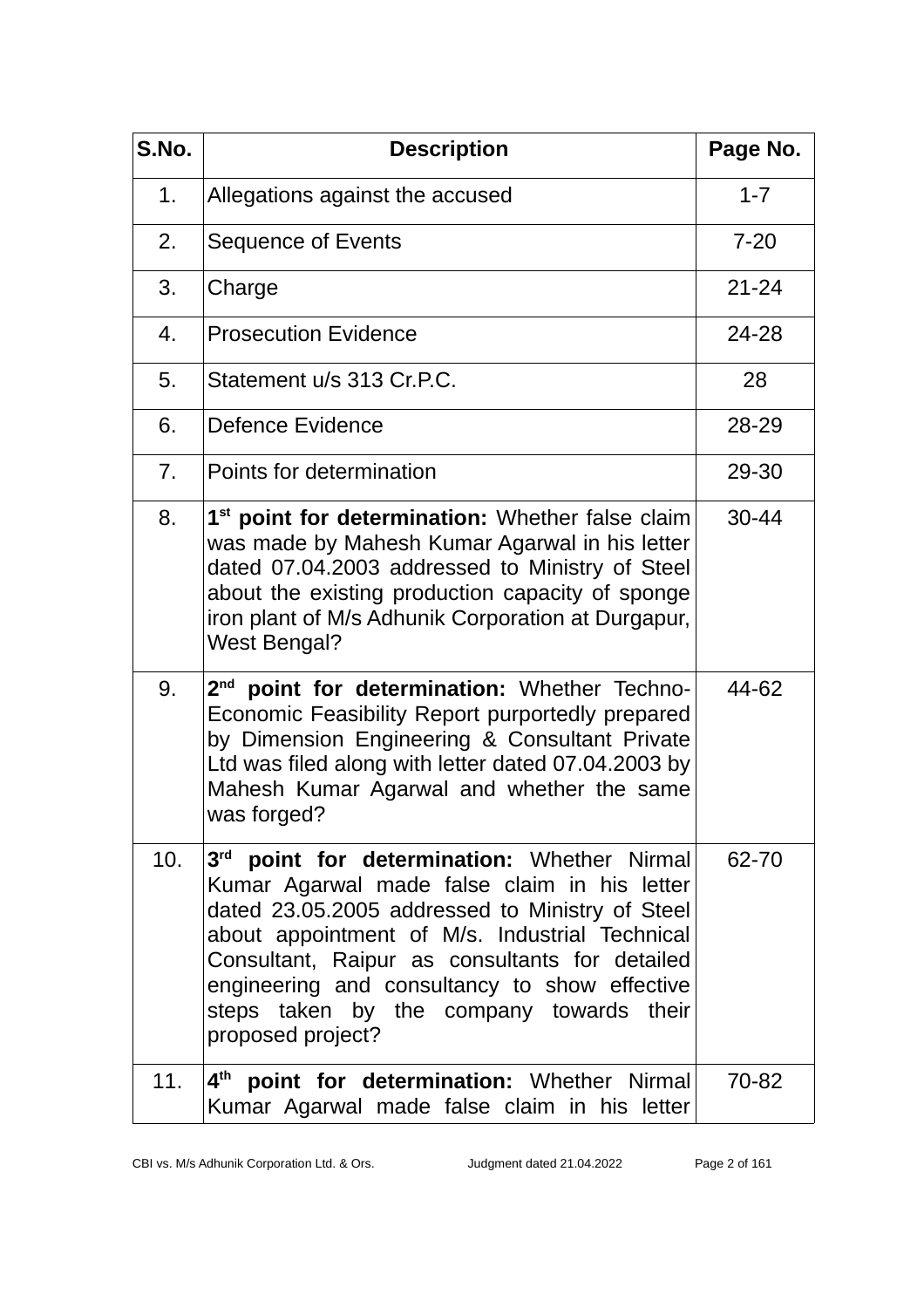|     | dated 23.05.2005 addressed to Ministry of Steel<br>that M/s ACL has placed purchase order dated<br>15.02.2005 on M/s. Beekay Engineering<br>Corporation and also falsely claimed that M/s<br>Beekay Engineering Corporation<br>has<br>acknowledged their Purchase Order vide<br>acknowledgement dated 21.02.2015 to show<br>effective steps taken by the company towards<br>their proposed project? |         |
|-----|-----------------------------------------------------------------------------------------------------------------------------------------------------------------------------------------------------------------------------------------------------------------------------------------------------------------------------------------------------------------------------------------------------|---------|
| 12. | 5 <sup>th</sup> point for determination: Whether Nirmal<br>Kumar Aggarwal falsely claimed in his letter dated<br>23.05.2005 that M/s ACL has applied to State<br>Pollution Control Board, Orissa for establishing<br>DRI and CPP vide letter dated 17.02.2004?                                                                                                                                      | 82-96   |
| 13. | 6 <sup>th</sup> point for determination: Whether Nirmal<br>Kumar Agarwal and Mahesh Kumar Agarwal have<br>committed the offence of cheating Ministry of<br>Coal, Government of India punishable under<br>section 420 IPC?                                                                                                                                                                           | 96-125  |
| 14. | 7 <sup>th</sup> point for determination: Whether Mahesh<br>Kumar Agarwal has committed the offence under<br>section 471 IPC by knowingly using forged<br>documents as genuine?                                                                                                                                                                                                                      | 125-135 |
| 15. | 8 <sup>th</sup> point for determination: Whether letter dated<br>18.04.2005 is a false and forged letter?                                                                                                                                                                                                                                                                                           | 135-148 |
| 16. | $9th$ point for determination: Whether letter dated<br>15.02.2005 is a false and forged letter?                                                                                                                                                                                                                                                                                                     | 148-149 |
| 17. | 10 <sup>th</sup><br>for determination: Whether<br>point<br>Acknowledgement dated 21.02.2005 is a false<br>and forged acknowledgement?                                                                                                                                                                                                                                                               | 149-150 |
| 18. | $11th$ point for determination: Whether letter<br>dated 17.02.2004 is a false and forged letter?                                                                                                                                                                                                                                                                                                    | 150-152 |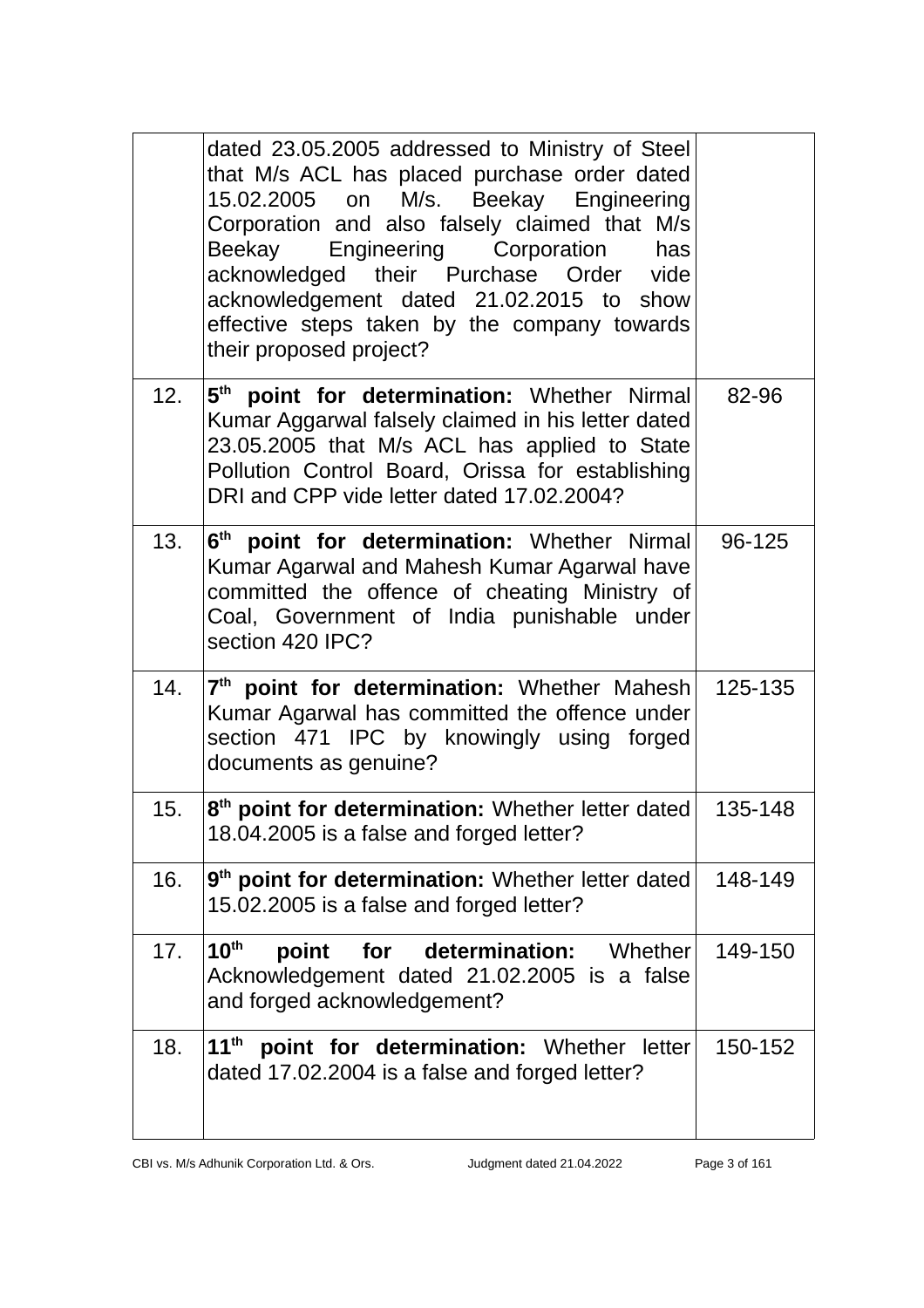| 19. | 12 <sup>th</sup> point for determination: Whether Nirmal<br>Kumar Agarwal has committed the offence under<br>section 471 IPC by knowingly using forged<br>documents as genuine?                                                             | 152-157 |
|-----|---------------------------------------------------------------------------------------------------------------------------------------------------------------------------------------------------------------------------------------------|---------|
| 20. | 13 <sup>th</sup> point for determination: Whether all the<br>three accused had entered into a criminal<br>conspiracy to cheat Ministry of Coal, Government<br>of India by using forged documents for procuring<br>allocation of coal block? | 157-160 |
|     | 21. Conclusion.                                                                                                                                                                                                                             | 160-161 |
| 22. | <b>Note</b> $-$ PDF in this judgment refers to page numbers from the<br>CD provided by CBI along with the Chargesheet.                                                                                                                      |         |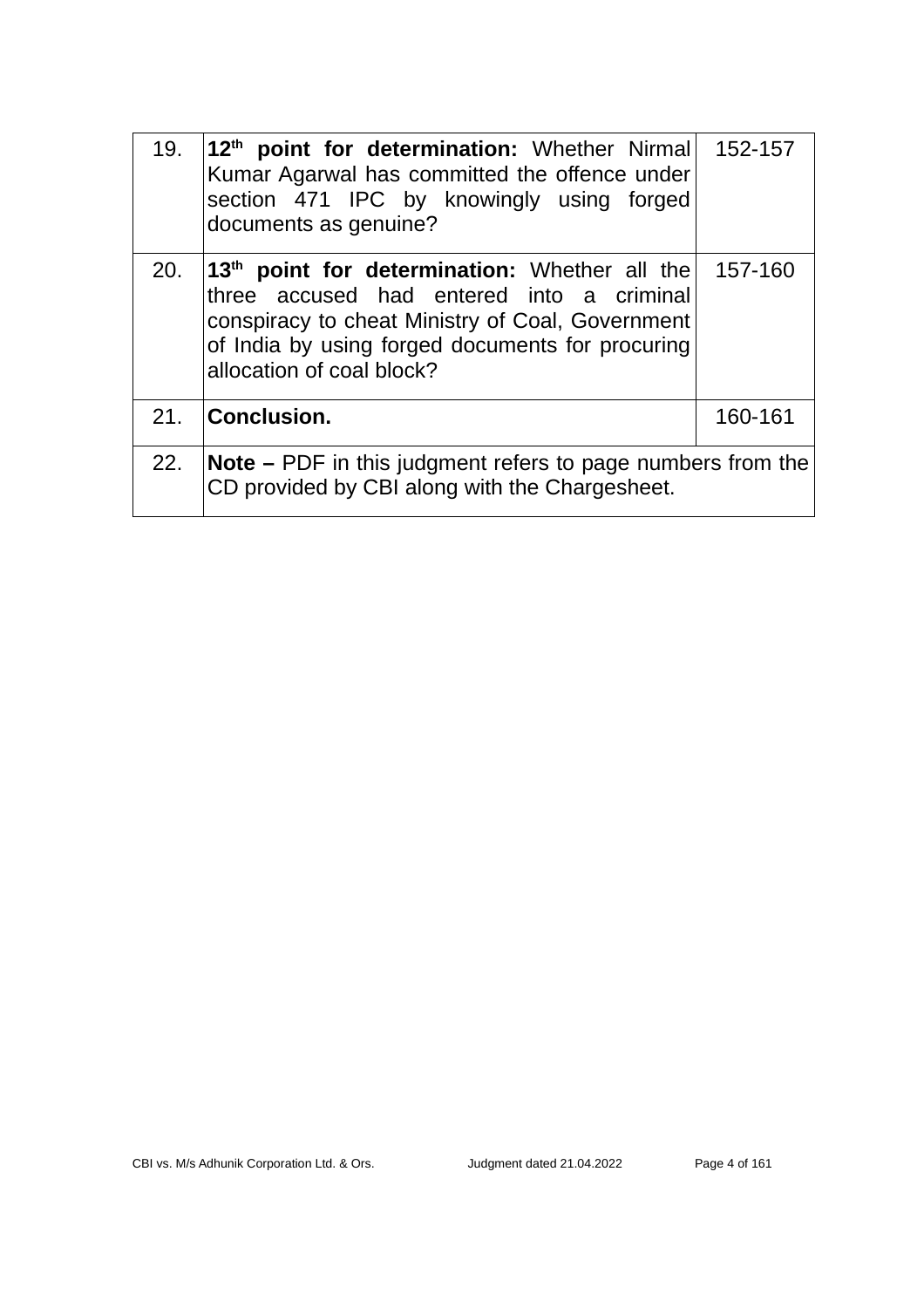#### **JUDGEMENT**

- 1. **Allegations against the accused**: M/s. Adhunik Corporation Ltd. (M/s. ACL), one of the group companies of Adhunik Group is Accused No. 1 (A-1), Nirmal Kumar Agarwal, one of the Promoters/Directors of M/s. ACL is Accused No. 2 (A-2) and Mahesh Kumar Agarwal also one of the Promoters/Directors of M/s. ACL is Accused No. 3 (A-3).
- 2. Ghanshyam Das Agarwal Accused No. 4 (A-4) was not summoned as no material was found for summoning him.
- 3. During this trial, CBI sought to prove that Mahesh Kumar Agarwal (A-3), the Managing Director of M/s Adhunik Corporation Ltd. (A-1) vide application dated 07.04.2003, addressed to Ministry of Steel (MoS) and Ministry of Coal (MoC) requested for allocation of Patrapara Coal Block for their Sponge Iron Plant at Durgapur, West Bengal/Sundargarh, Orissa.
- 4. In this application, Mahesh Kumar Agarwal (A-3) made two misrepresentations. First, he submitted that their Sponge Iron Plant is producing 72,000 tons per year (TPY) / their existing production capacity of sponge iron plant is 72,000 tons per year (TPY). Second, he enclosed false and forged Techno-Economic Feasibility Report (TEFR) purportedly prepared by Dimension Engineering & Consultants Pvt. Ltd.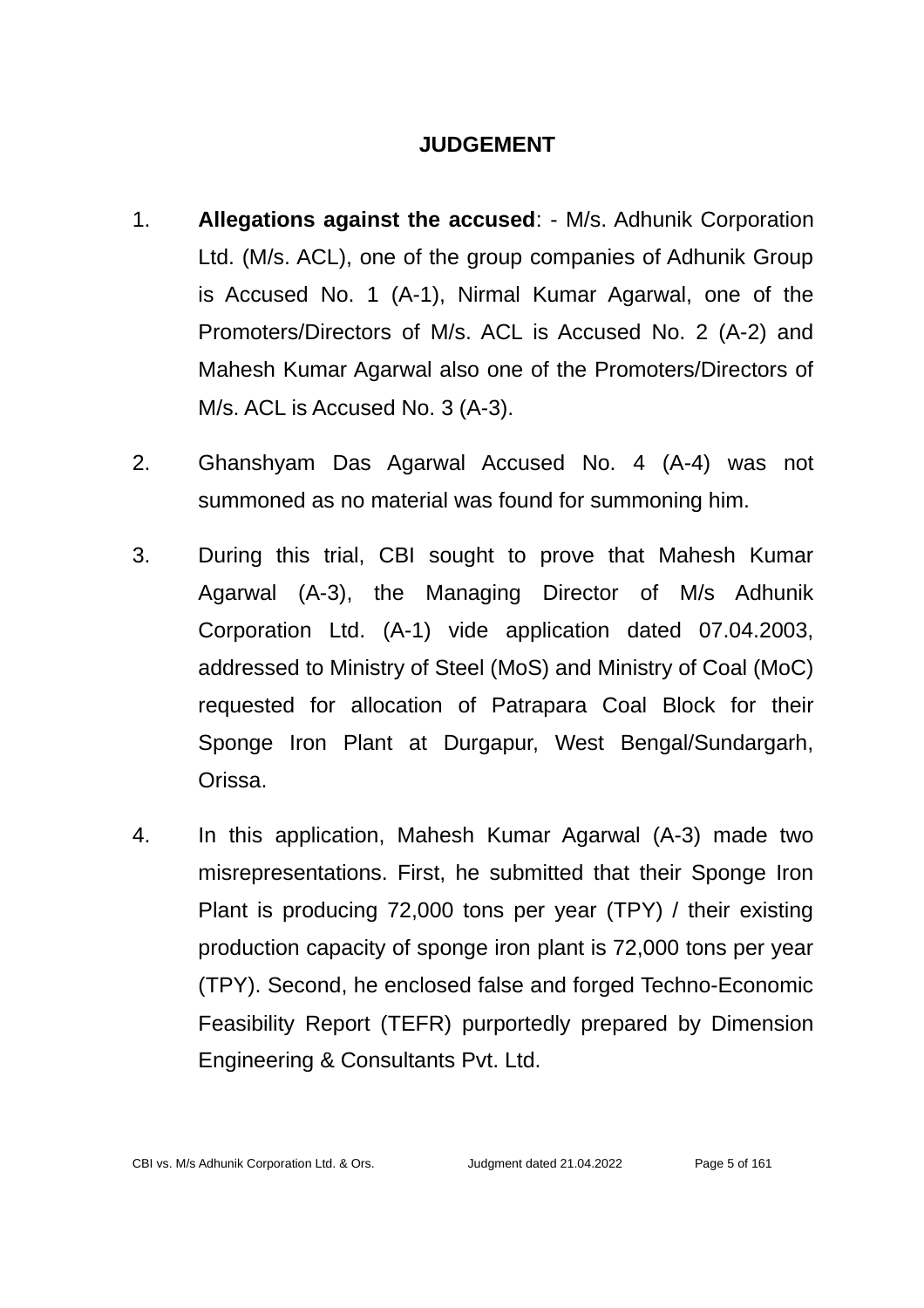- 5. Allegation against Nirmal Kumar Agarwal (A-2) is that he had written two letters both dated 23.05.2005 to Ministry of Steel and the first letter was also sent to Chairman, Screening Committed and Director, Ministry of Coal (Coal Allocation). Along with the first letter, he had enclosed false letter dated 18.04.2005 signed by him appointing M/s ITC, Raipur as consultant for detail engineering and consultancy of 2 x 350 TPD Sponge Iron Plant. As per this letter, consultancy charges payable by M/s ACL to M/s ITC were Rs.25,00,000/-. He had also enclosed therewith a false purchase order dated 15.02.2005 signed by him purportedly placing order on M/s Beekay Engineering Corporation for manufacture and supply of kiln, cooler and ABC arrangement for Sponge Iron Plant at Raurkela. Price of two kilns mentioned in this Purchase Order was Rs.14 Crores. He had also enclosed a false and forged acknowledgment dated 21.02.2005 from M/s Beekay Engineering Corporation purportedly issued to M/s ACL.
- 6. In the second letter dated 23.05.2005, Nirmal Kumar Agarwal submitted yet another false letter dated 17.02.2004 purportedly submitted by M/s ACL to the State Pollution Control Board, Orissa seeking consent to establish DRI and Captive Power Plant.
- 7. The allegations are that the Ministry of Steel was induced to believe that all these false documents are genuine and believing the misrepresentations so made, forwarded the request of the company to MoC (which in fact was in the nature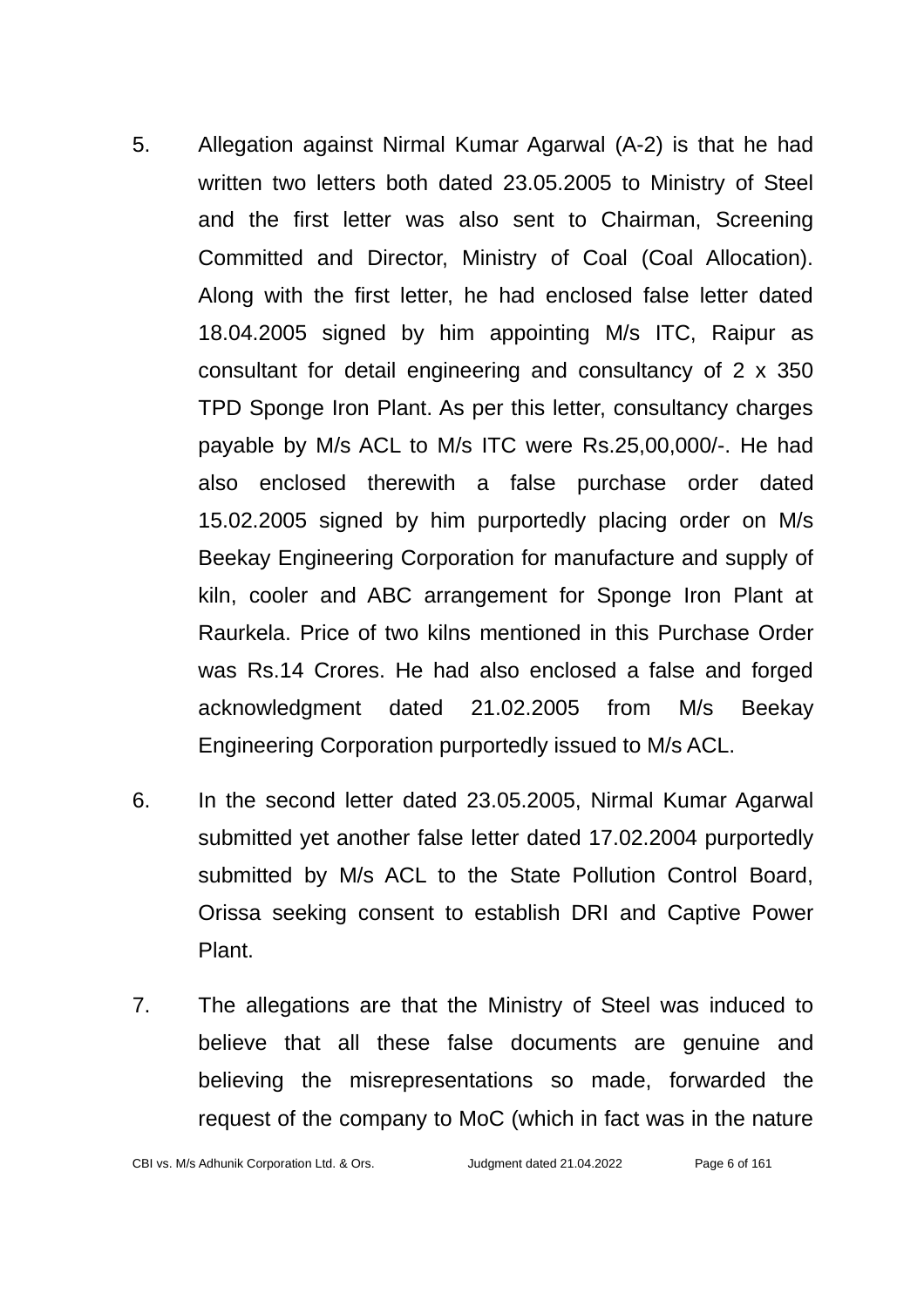of recommendation) for consideration of allocation of a suitable non-coking coal block/sub-block commensurate with their washed/prime-coking coal requirement in favour of M/s ACL.

- 8. The allegation is that in case MoS was not so induced, it would not have forwarded/recommended the request of the company to MoC. The 30<sup>th</sup> Screening Committee in its meeting held on 18.10.2005 took note of the recommendations received from MoS and vide letter dated 13.01.2006, the Ministry of Coal, Government of India allocated New Patrapara Coal Block to eight companies including M/s Adhunik Corporation Ltd. In case, MoC, Government of India was not misled by forwarding/recommendation of the application of M/s ACL by MoS on the basis of the misrepresentations made by M/s ACL, Mahesh Kumar Agarwal (A-3) and Nirmal Kumar Agarwal (A-2), it would not have allocated any coal block in favour of M/s ACL.
- 9. **Sequence of events**: One Manoj Kumar Aggarwal, Managing Director of M/s Neepaz Metaliks Private Limited (hereinafter referred as M/s NMPL) one of the group companies of Adhunik Group had given an application on 14.01.2003 to Ministry of Steel (MoS) for allotment of Patrapara coal block located in Orissa (Talcher Coalfield) **D-19, Correspondence Page-1, PDF-2073**.
- 10. In this application, it was mentioned that Adhunik Group comprises of eight companies namely M/s. Neepaz Metaliks Private Ltd (M/s NMPL), Sundargarh, Orissa, M/s. Adhunik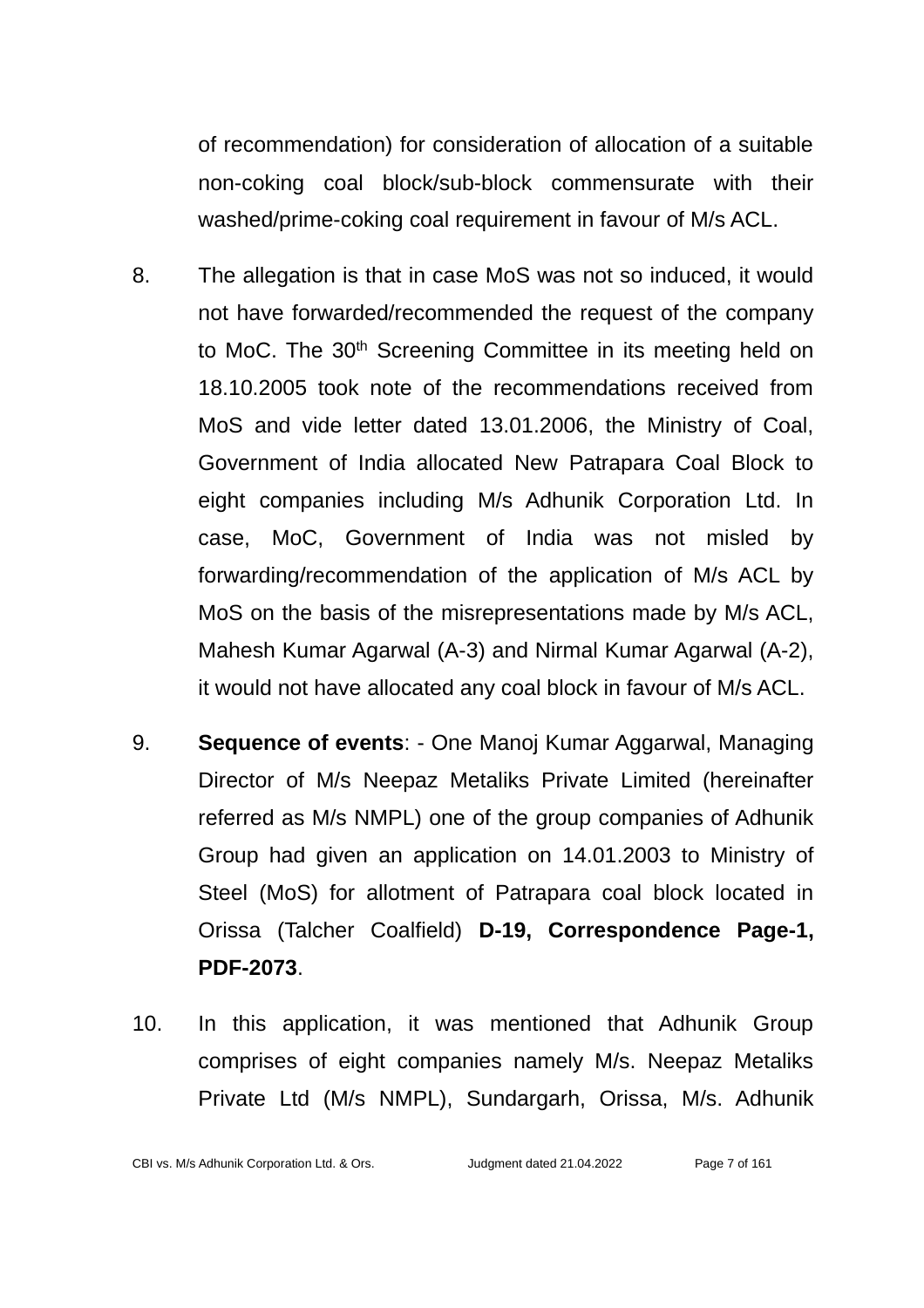Corporation Private Ltd (hereinafter referred as M/s. ACPL), Sundargarh, West Bengal, M/s Adhunik Steel Ltd, Serampore, Hoogly, West Bengal, M/s Adhunik Ferro Alloys Limited, M/s Neepaz Tube Private Ltd, Jamshedpur, Jharkhand, M/s Swarnarekha Steel Industries, Jamshedpur, Jharkhand, M/s Futuristic Steel Private Ltd. and M/s Adhunik Meghalaya Steals Private Ltd. The Promoters of this group are Jugal Kishore Agarwal, Ghanshyam Das Aggarwal, Nirmal Kumar Agarwal, Mohan Lal Aggarwal, Mahesh Kumar Agarwal and Manoj Kumar Aggarwal, all sons of late Shri M.P. Aggarwal. It was also stated in this application that:

"Adhunik Corporation (P) Ltd has an existing sponge iron plant of 60,000 TPY capacity at Angadpur, Durgapur, West Bengal. The capacity of this existing sponge iron plant will be increased from 60,000 TPY to 1,00,000 TPY ... (Emphasis supplied)"

- 11. Therefore, according to one of the Promoter/Director of Adhunik Group which comprised of M/s Adhunik Corporation as well, the production capacity of M/s ACL was 60,000 TPY and not 72,000 TPY.
- 12. On behalf of M/s ACPL (later on known as M/s. ACL), a letter was given on 07.04.2003 **D-5, Correspondence Page-1-147, PDF-281** in the Ministry of Steel (hereinafter referred as MoS) as well as Ministry of Coal (MoC) by its Managing Director Mahesh Kumar Agarwal (A-3) requesting for allocation of Patrapara coal block. It was mentioned in this letter that: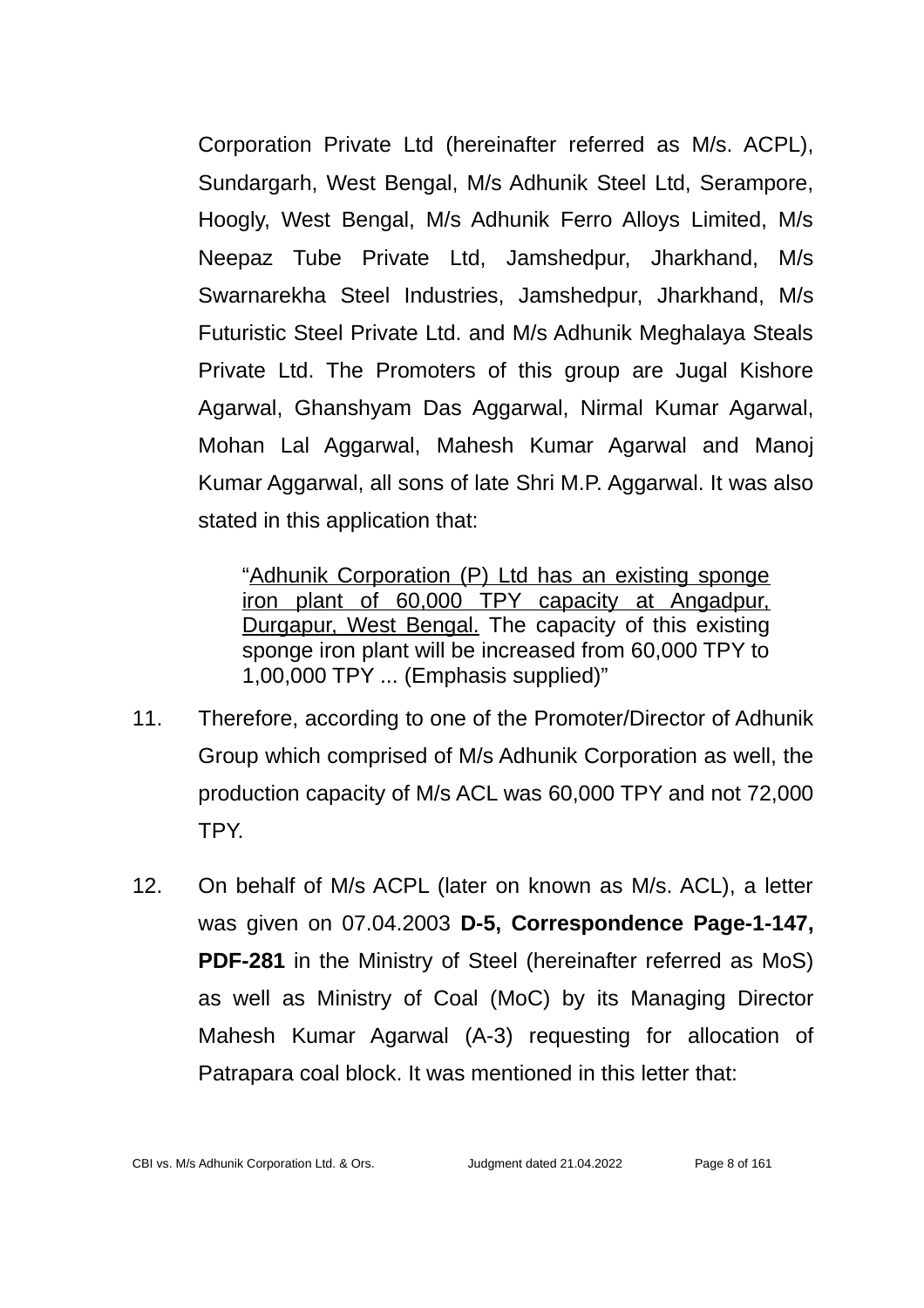"Adhunik Corporation is producing 72,000 tonnes per year (TPY) of Sponge Iron... (Emphasis supplied)"

13. It was also mentioned in this letter that:

"... Adhunik Corporation (P) Ltd. has an existing Sponge Iron Plant of 72,000 capacity".

- 14. Along with this application, Techno-Economic Feasibility Report on Integrated Steel and Power Project Through DRI-Electric Furnaces of Adhunik Group of Companies Adhunik Corporation (P) Ltd, West Bengal purportedly prepared by Dimension Engineering & Consultant Private Ltd, Consulting Engineers, New Delhi-19 was also enclosed **D-5, Correspondence Page 25, PDF 306**.
- 15. In the Ministry of Steel, Ranjit Singh, Under Secretary, while processing the application of M/s. ACL noted on 25.04.2003, **D-**

**5, Note Sheet Page 1, PDF 258** that: -

"The company who apply first and fulfils all the required conditions may be recommended first to Ministry of Coal subject to the available coal block applied for… (Emphasis supplied)"

16. It was also noticed by him in this note sheet that M/s. NMPL vide letter dated 14.01.2003 has also applied for allocation of Patrapara coal block for their combined projects including the projects of M/s. ACPL and Sri M.P. Ispat and Power Ltd. Therefore, vide letter dated 23.05.2003 **D-5, Correspondence Page 148, PDF 435** MoS requested M/s. ACPL to clarify the reason why two group companies i.e., M/s ACPL and M/s NMPL have applied for the same coal block.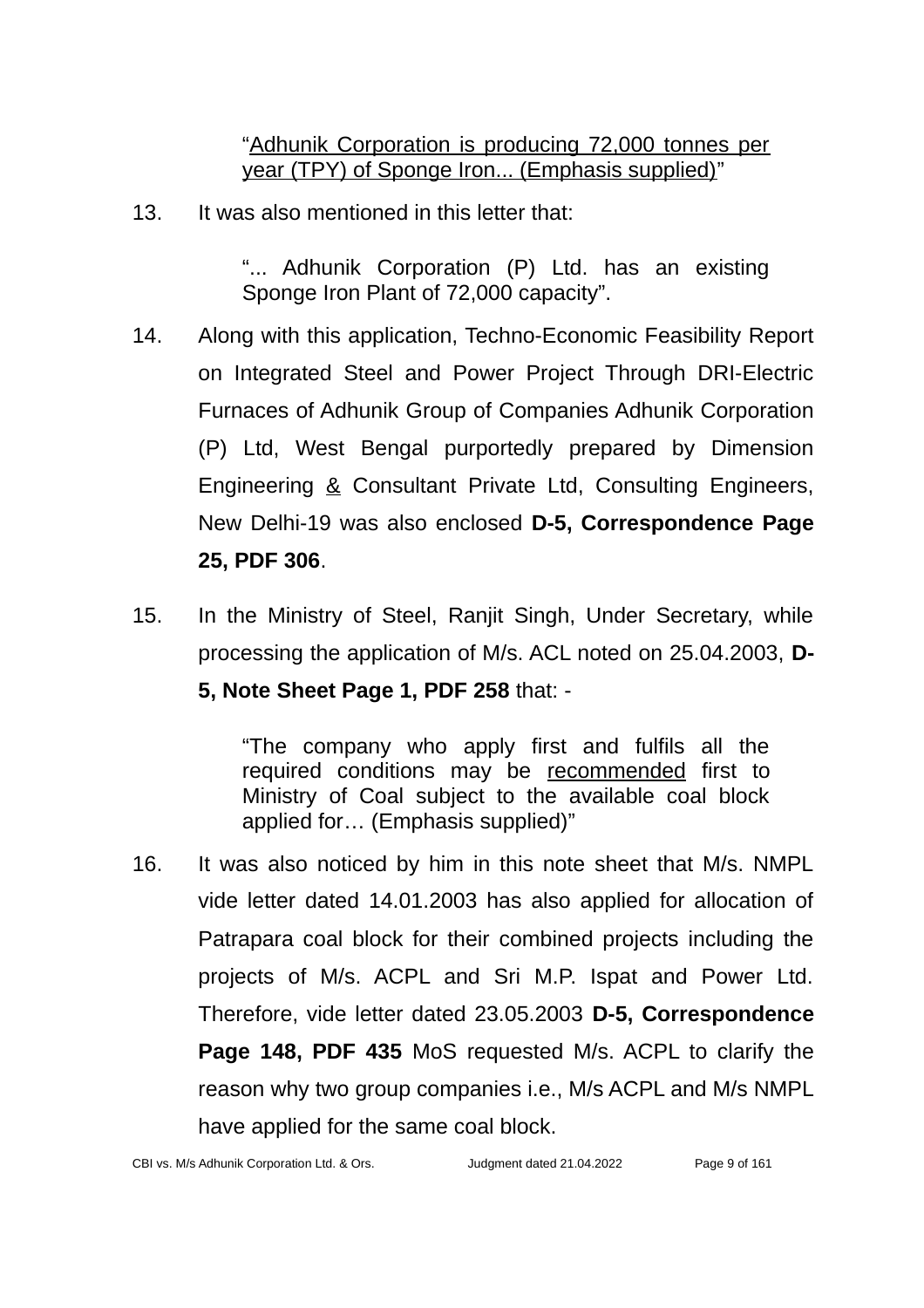- 17. Vide letter dated 07.06.2003 **D-5, Correspondence Page-149- 150, PDF-436** Mahesh Kumar Agarwal (A-3) stated that M/s ACPL (since converted to Public Limited) and M/s NMPL are two different legal entities belonging to M/s Adhunik Group and were managed by Promoters/Directors who are real brothers. Therefore, it was requested that the main advantage of having same coal block would enable them in pooling the common resources such as machinery, equipment and infrastructural facilities which would result in reducing the capital investment and also minimising the cost of maintenance. Therefore, M/s ACPL and M/s NMPL had requested for allocation of Patrapara coal block in their favour.
- 18. After receiving letter dated 07.06.2003 from M/s ACPL, D. Kashiva, Joint Industrial Adviser of Ministry of Steel further examined the earlier application of M/s. ACPL dated 07.04.2003 and noted in note sheet **D-5, Note Sheet Page 6 PDF 263** that the salient feature of the proposal is as under:-

| <b>Existing sponge iron capacity</b> | <b>0.72 LTPA</b> |
|--------------------------------------|------------------|
| Proposed sponge iron capacity        | 2.52 LTPA        |
| <b>Power Plant</b>                   | 35 MW            |
| <b>Existing steel capacity</b>       | 0.585 LTPA       |
| <b>Proposed steel capacity</b>       | $0.39$ LTPA      |

19. As per chargesheet, the West Bengal Pollution Control Board, had issued consent to operate for two numbers of rotary kilns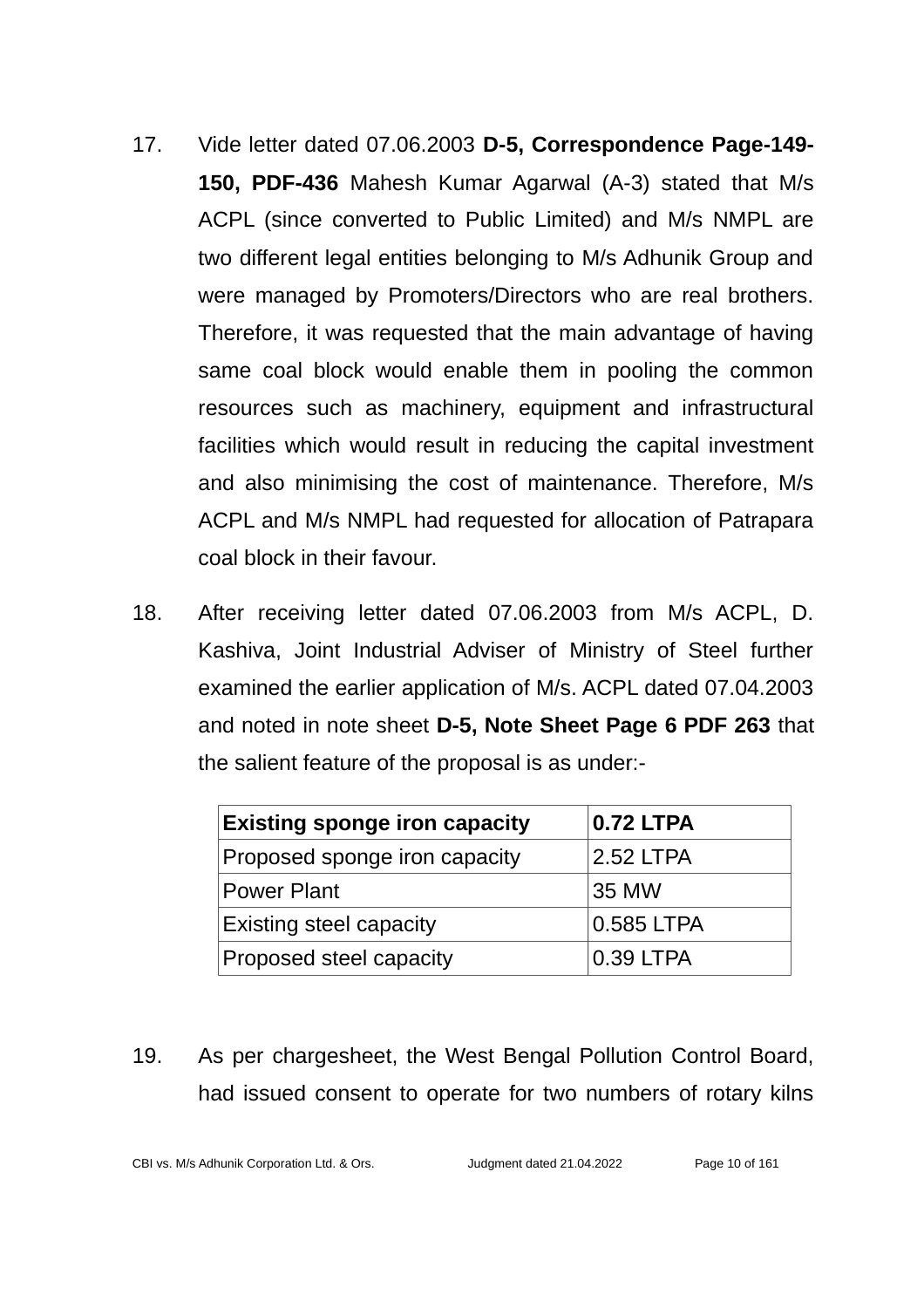with capacity of 100 metric tons per day (MTPD) and 80 metric tons per day (MTPD), totaling to 180 MTPD, vide Consent to Operate dated 12.05.2003 **D-69 PDF 3622.** Therefore, the sponge iron production capacity of M/s. ACPL at their plant at Durgapur was 180 metric tons per day (54,000 metric tons per year considering 300 working days in a year as per the norms of MoS). Therefore, according to CBI, M/s. ACPL was not having 72,000 TPY existing sponge iron capacity as was falsely mentioned in their letter dated 07.04.2003.

20. It is further stated in the chargesheet that investigation conducted with the Central Excise, Durgapur Commissionerate, Durgapur, West Bengal has shown that ER-1 return is a monthly return which is filed by the producer with the information of monthly production of excisable goods. ER-7 return is an annual return filed by the producer of excisable goods with the information of annual installed capacity of the plant and machinery being used for the production of excisable goods. The information furnished by the company/firm in ER-7 return is verified and cross checked with ER-1 return by the Central Excise. M/s. ACPL filed ER-7 return with the Central Excise, Durgapur, West Bengal from 01.04.2007 to 01.04.2013 giving details of installed sponge iron plant capacity at 60,000 metric tons (MT), **D-71, Page 31-41 PDF 3659-3669**. It also showed that the annual installed sponge iron capacity of M/s. ACPL at their plant at Durgapur was 60,000 metric tons per year, whereas in its application dated 07.04.2003, the company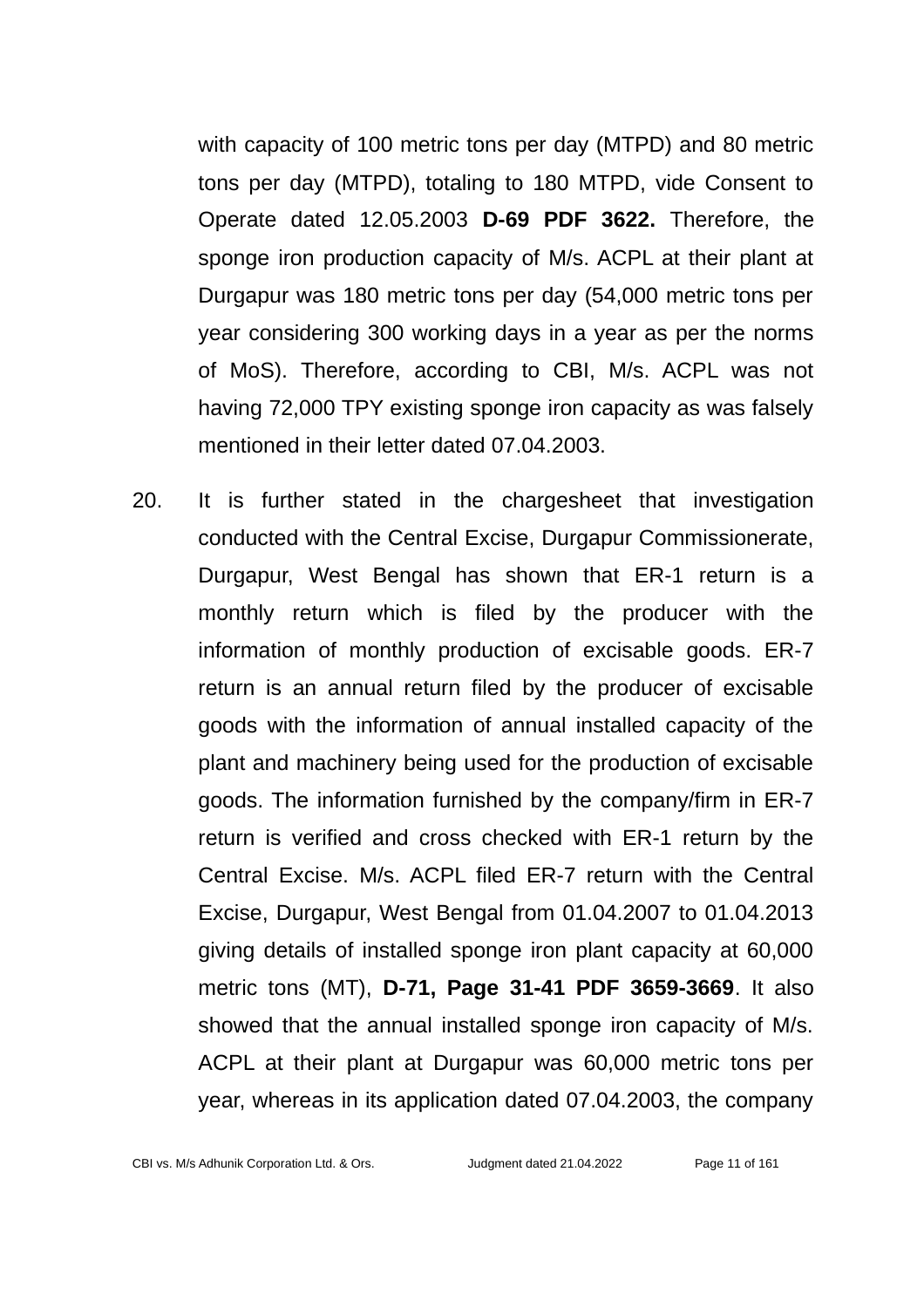dishonestly claimed existing sponge iron capacity of 72,000 TPY.

21. Further, while dealing with the application of M/s. ACL dated 07.04.2003, it was also noted in the note sheets in MoS, **D-5 Note Sheet Page 7 PDF 264** that M/s. ACPL had not furnished documentary evidence regarding effective steps taken by them towards their proposed project. The noting of D. Kashiva dated 01.08.2003 is: -

> "As regard to the effective steps taken by the company (preparedness) there are no documentary evidences regarding procurement of land, placement of order for the plant and machinery, financial tie up etc..…".

22. Therefore, vide letter dated 07.08.2003 **D-5, Correspondence Page 151, PDF 438** Ranjit Singh, Under Secretary to the Government of India, MoS, called upon M/s. ACPL to furnish following information:

(i) Details of effective steps taken like procurement of land, placement of order for main plant and machinery, No Objection Certificate from State Pollution Control Board etc. with documentary evidences regarding expansion of sponge iron capacity in Orissa,

(ii) details of financial tie-up, if any and;

(iii) cost of coal mining development and washery have not been included in TEFR (Emphasis supplied).

23. There was no response from M/s ACPL to the letter of MoS dated 07.08.2003 necessitating issuance of a reminder on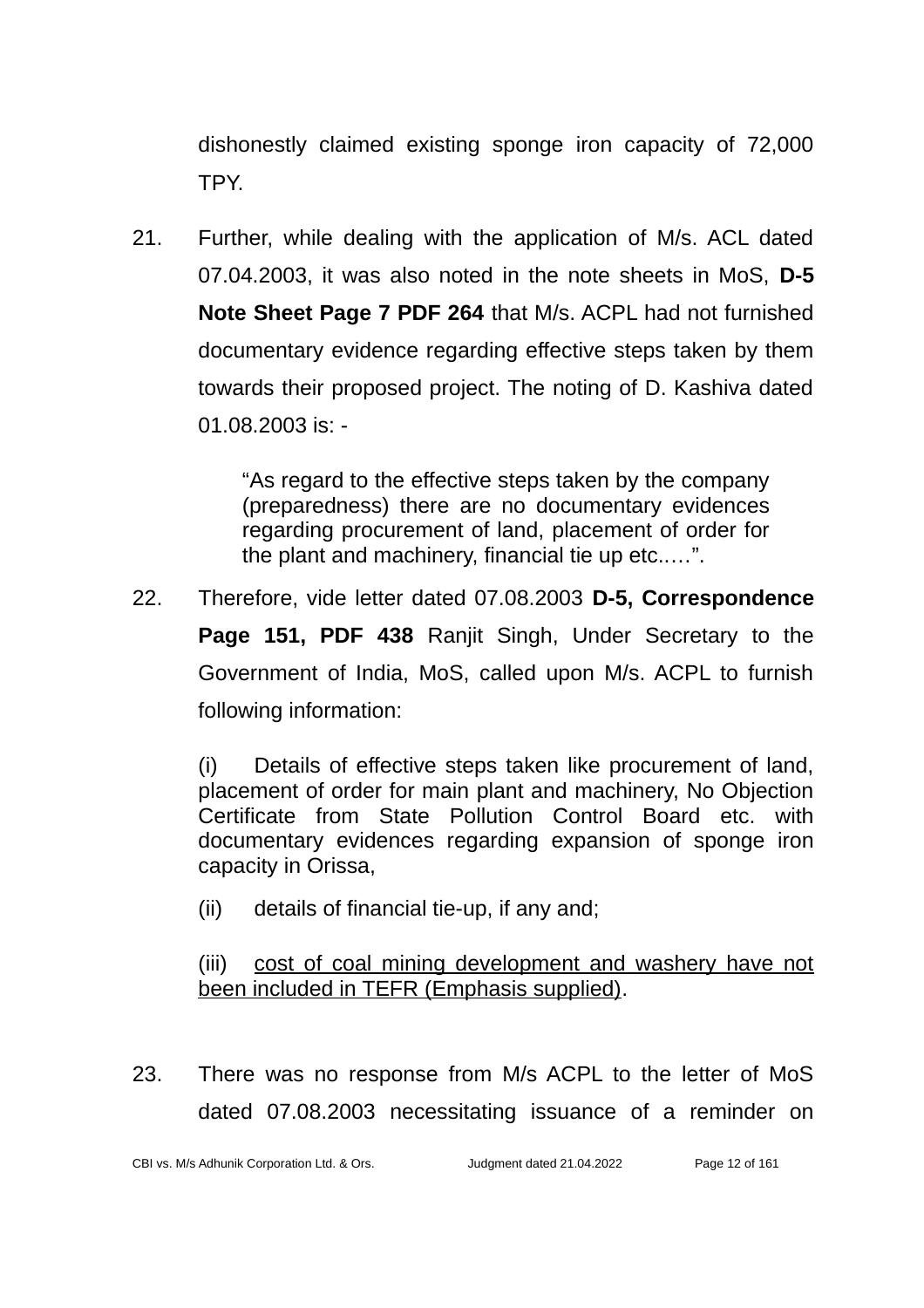04.02.2005 to M/s. ACPL reminding it to expedite the information earlier called for by MoS **D-5, Page 152, PDF 439**.

- 24. 28<sup>th</sup> Screening Committee meeting had taken place on 15.04.2005. During this meeting, the applications of M/s. NML and M/s. ACPL were deliberated upon jointly. This meeting was attended by Nirmal Kumar Agarwal, Manoj Kumar Aggarwal and one A.Kala as is evident from Serial No. 3 of the Attendance Sheet of the said meeting **D-7, Page 215, PDF 954**. In the Agenda Form submitted to the Screening Committee, **D-21, Page 4, PDF 2429,** it was mentioned by Rakesh Khare that existing capacity of sponge iron plant of M/s. ACL was 0.072 MTPA.
- 25. M/s ACPL vide letter dated 03.05.2005 addressed to MoS and under signatures of Nirmal Kumar Agarwal **D-5, Page 154, PDF 441** submitted that their company was invited for presentation on the 28<sup>th</sup> Screening Committee meeting to present its case for allotment of coal block for captive mining for its expansion project in Orissa but their case was kept pending whereas others were recommended without assigning any reasons. It was requested to MoS to take up the matter with appropriate authorities and allot Patrapara coal block to its sister company M/s NML as M/s NML had taken up integrated expansion plan of M/s ACL at Orissa with their proposed expansion plan at Rourkela, Orissa. In this letter also, the information called for by MoS vide letter dated 07.08.2003 and 04.02.2005 was not provided.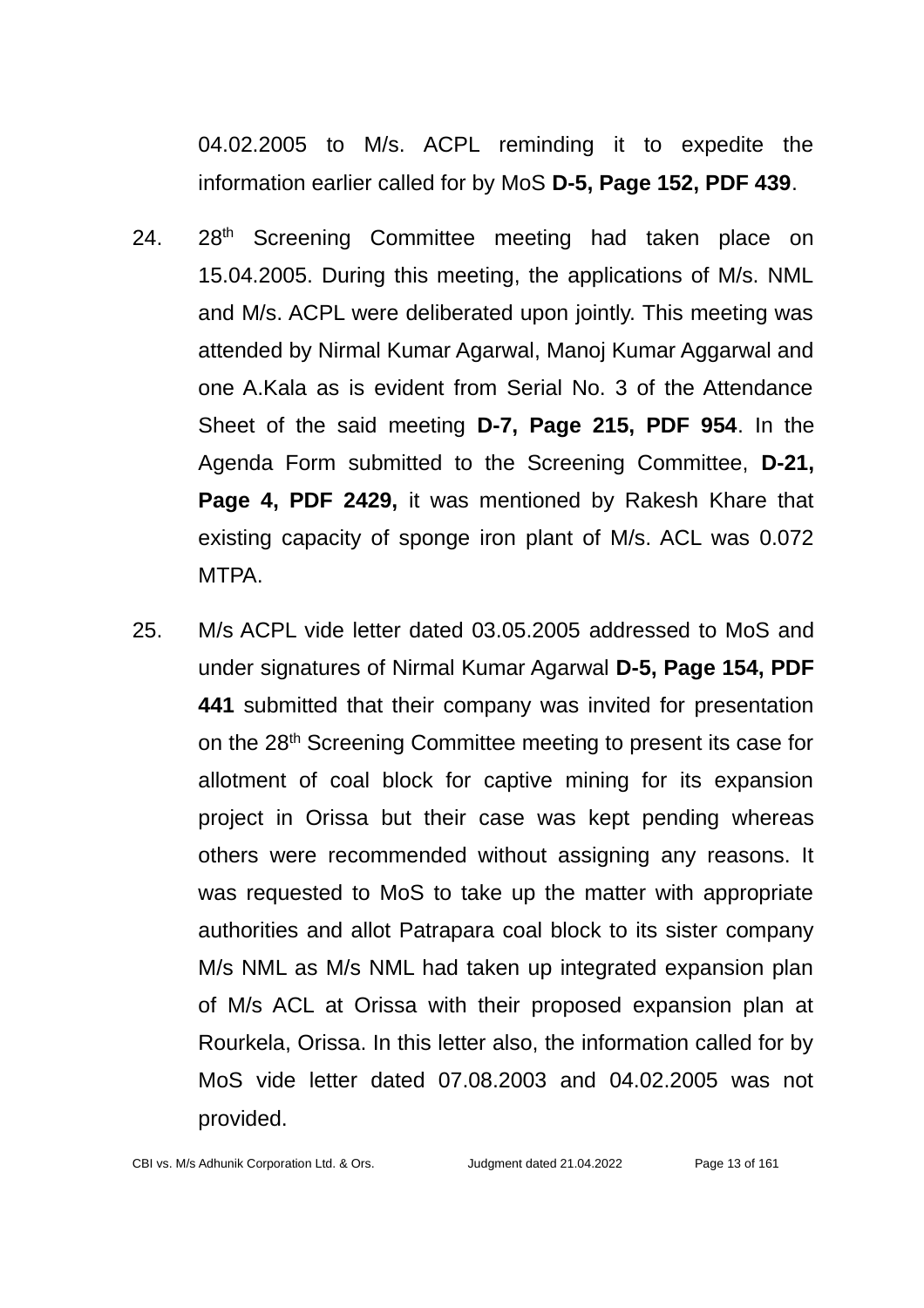26. Vide OM dated 06.05.2005 MoC called upon MoS for views/recommendations, as the case may be, on the letters of M/s. ACL dated 07.04.2003 and 03.05.2005 and mentioned that: -

> "*Recommendations* of Ministry of Steel on the proposal has not been received in the Ministry of Coal, though the party/company was invited for presentation before the Screening Committee in its 28<sup>th</sup> meeting held on 15.04.2005. It is, therefore, requested that Ministry of Steel may kindly furnish their views/recommendations, as the case may be, to this Ministry at the earliest" **D-5, Page 156, PDF 443.**

- 27. On 10.05.2005, while dealing with the letter of M/s. ACL dated 03.05.2005, Deepak Anurag, Director, MoS enquired in the note sheet about the TEFR for the project of M/s. ACL, **D-5 Note Sheet Page 11 PDF 269** and vide note sheet dated 18.05.2005, in the file of MoS, it was noted that the TEFR for this project has been received at Page 25 of the note sheet, **D-5 Note Sheet Page 13 PDF 271**.
- 28. M/s ACL vide its letter dated 23.05.2005 **D-5, Correspondence Page-161-251, PDF-448**, under the signatures of Nirmal Kumar Agarwal, the Director of M/s ACL and with reference to earlier application dated 07.04.2003 and letter dated 07.04.2005, submitted additional information to MoS for recommending allotment of Patrapara captive coal block to the Screening Committee, Ministry of Coal and enclosed following documents to show the steps taken effectively to establish the plant: -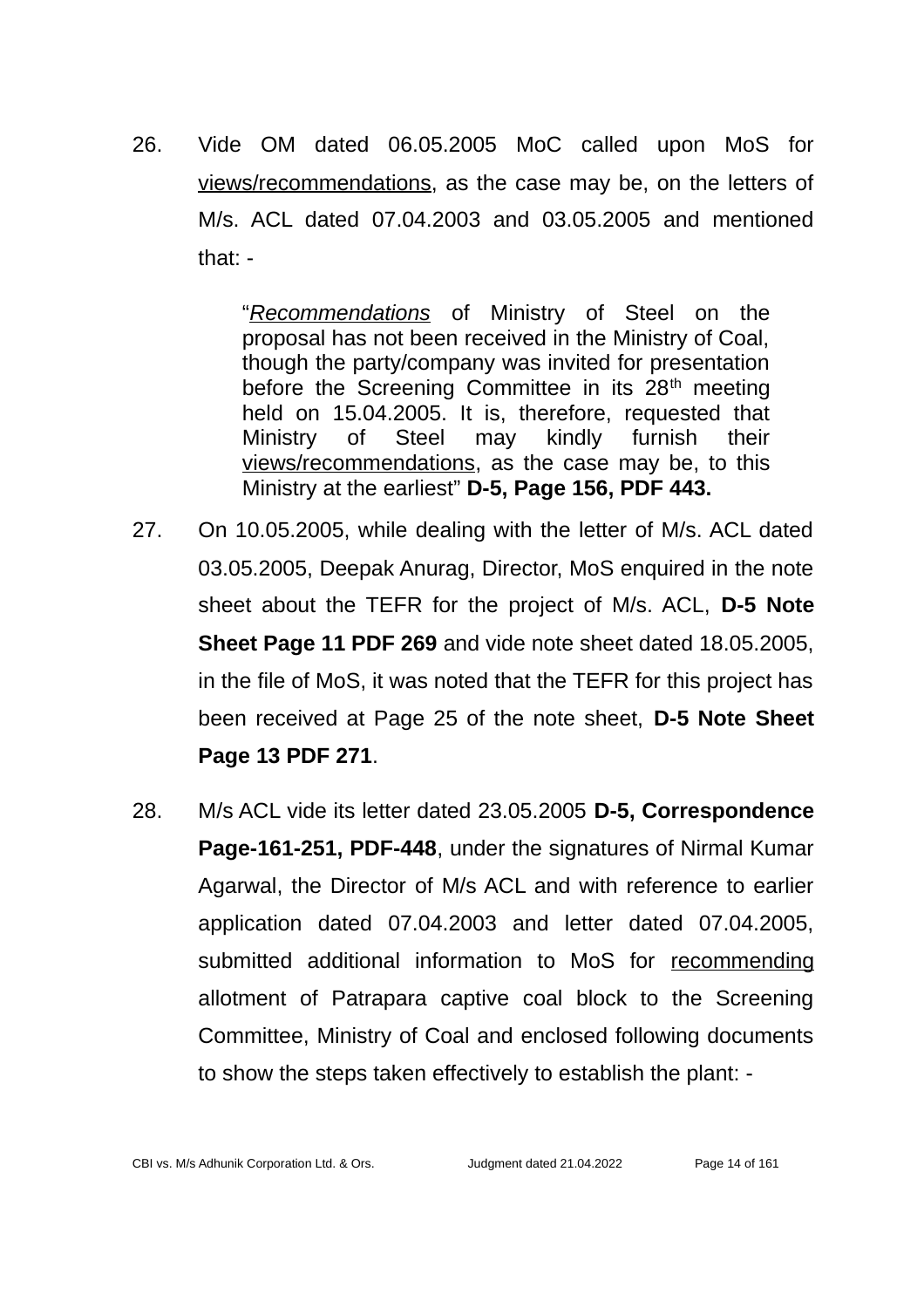(i) Documents for purchase of 25.10 acres of private land, Annexure I,

(ii) Project Report from M/s Dimension Engineering Consultant Private Ltd, Annexure II, **(Note:** According to CBI, the company had already enclosed this report along with its application dated 07.04.2003, **D-5, Correspondence Page-25-91, PDF-306,**

(iii) Letter dated 18.04.2005 Ex PW 5/DX1 **D-5, Correspondence Page-166-167, PDF-453** written by Nirmal Kumar Agarwal appointing M/s Industrial Technical Consultant, Raipur, Chhattisgarh as consultant for detailed engineering and consultancy of 2 x 350 TPD sponge iron plant, Annexure II-A (Note: Consultancy charges were Rs. 25,00,000, Payment Terms, Clause (a) provided that 10% advance with purchase order meaning thereby Rs.2,50,000 had to be given as advance) and

(iv) Purchase Order dated 15.02.2005 **D-5, Correspondence Page-168-173, PDF-455** for manufacture and supply of kiln, cooler and ABC arrangement for Sponge Iron Plant at Rourkela, capacity 2x350 TPD placed upon M/s. Beekay Engineering Corporation. (Note: Clause 9.0 dealing with PRICE provided that the price of each kiln shall be Rs. 7.00 crores, meaning thereby the cost of 2 kilns would have been Rs. 14 crores. Clause 11.0 PAYMENT provided that 15% advance along with this purchase order shall be made, meaning thereby Rs 2.10 crores had to be given in advance along with the purchase order). Along with this letter, purported acknowledgement letter dated 21.02.2005 of M/s Beekay Engineering Corporation, Annexure-III **D-5, Correspondence Page-174, PDF-461** was enclosed confirming all terms and conditions given in the purchase order and also confirming that the sequence of delivery schedule will be maintained as agreed by them. There are two serious issues pointed out in letter dated 15.02.2005. First, it refers to "Offer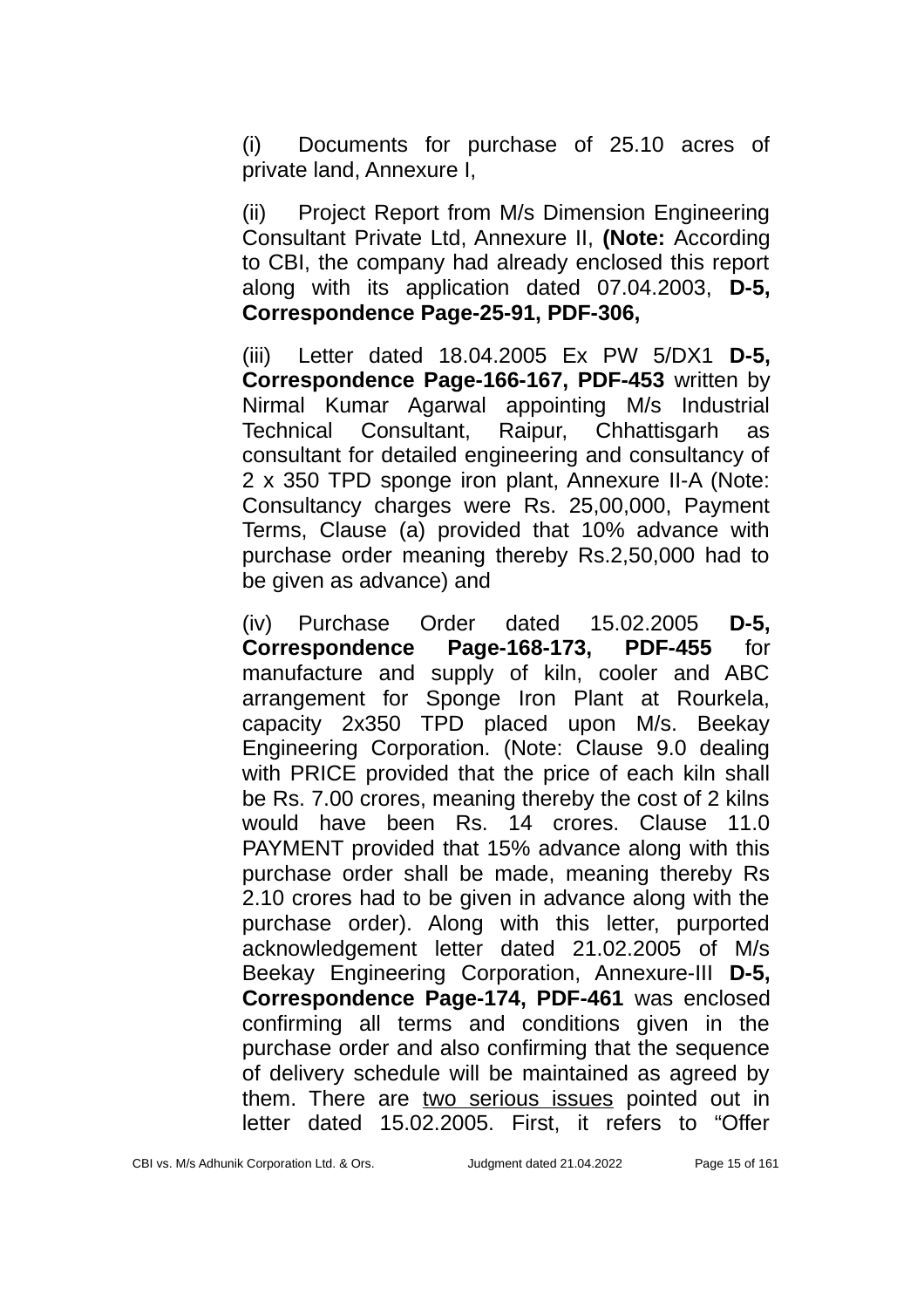BKE/ACL/E-9819/2003-2004/A dated 21/02/2005" of M/s. Beekay Engineering Corporation dated 21.02.2005 which is not possible in letter dated 15.02.2005. Purchase Order dated 15.02.2005 could not have mentioned "Offer" dated 21.02.2005. Second serious issue is that the purchase order dated 15.02.2005 mentions that "Our Consultant M/s. Industrial Technical Consultant will supply the detailed manufacturing drawings for manufacturing kiln and cooler free of cost to you. Our consultant will give in advance the part list for major forgings, castings and bought out items like bearings etc" but M/s. Industrial Technical Consultant was purportedly appointed the consultant on 18.04.2005 and could not have provided the detailed manufacturing drawings as on 15.02.2005 (it is to be noted again that even letter dated 18.04.2005, according to CBI, is a false letter).

- 29. A copy of letter dated 23.05.2005 was also sent to the Chairman, Screening Committee, Ministry of Coal, New Delhi and the Director, Coal Allocation (CA), Ministry of Coal, New Delhi.
- 30. Vide another letter dated 23.05.2005 given by M/s ACL under signatures of Nirmal Aggarwal, Director, copy of letter dated 17.02.2004 for consent to establish DRI and captive power plant purportedly addressed to State Pollution Control Board, Orissa **D-5, Page 254, PDF 543** was also provided **D-5, Page 253, PDF 542**. In the letter dated 17.02.2004, it was mentioned that one application in the prescribed Form-IV along with requisite fee for consent to establish DRI and captive power plant at Sundargarh District is enclosed with the request to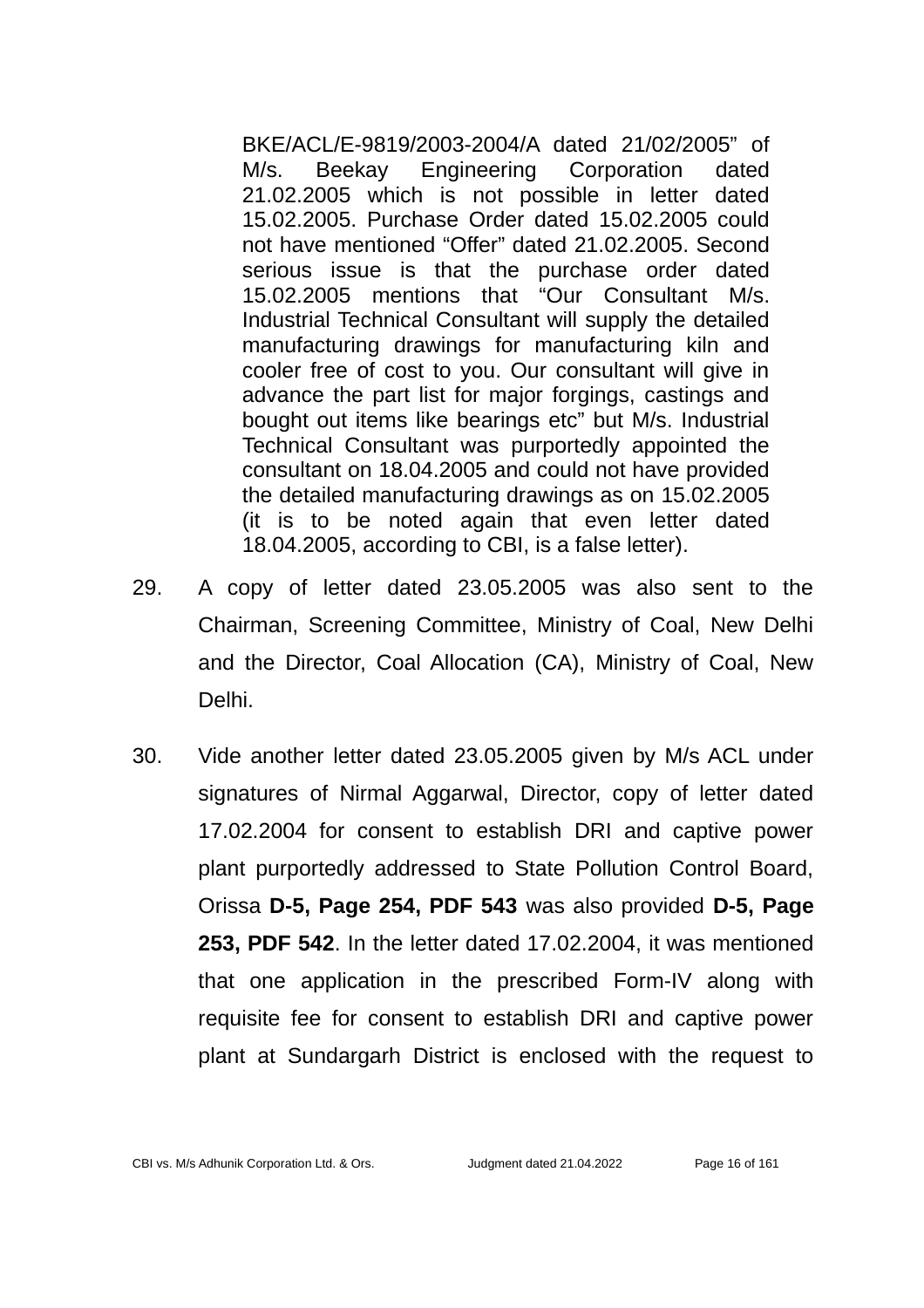advise the concerned to process the application at an early date and grant consent to establish for the aforesaid plant.

- 31. Allegations of CBI are that information on all the five counts referred above was false and forged documents were furnished by Nirmal Kumar Agarwal along with his both the letters dated 23.05.2005 **D-5, Page 161-254, PDF 448 and Page 253, PDF 542**.
- 32. In the 29th Screening Committee Meeting held on 03.06.2005, **D-12, Page 256, PDF 1755**, it was recorded that: -

"Representative of Ministry of Steel stated that there are a number of cases where views of the Ministry of Steel are yet to be sent and that such cases be decided in consultation with them. After a brief discussion, it was decided that the meeting can be held at the level of Joint Secretary (Coal) and Joint Secretary (Steel) to decide all such cases which may include cases like that of Maa Chinnamastika, Adhunik, E.S.Casting, Akshaya Investments, etc...".

- 33. Vide letter dated 10.06.2005, which was signed "For" Nirmal Kumar Agarwal, Director of M/s ACPL, Ministry of Steel was provided additional information for recommending allotment of Patrapara captive coal block to M/s ACPL **D-5, Page 366, PDF 655.**
- 34. On 23.06.2005, D Kashiva, Joint Industrial Adviser noted in the note sheet, **D-5 Note Sheet Page 17 PDF 277** that vide letter dated 07.04.2003, the company had applied for allotment of part of Patrapara non-coking captive coal block for meeting the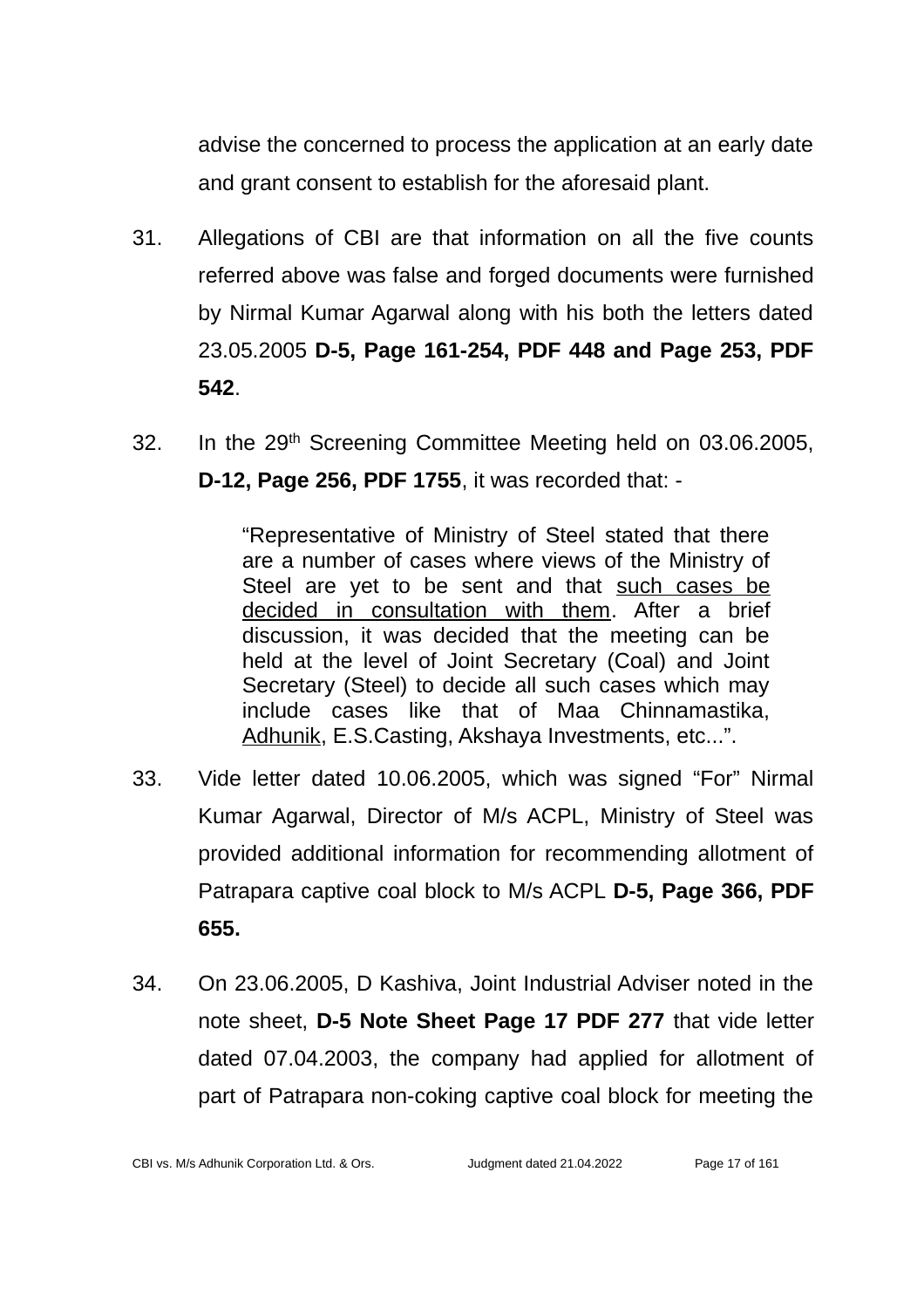coal requirement of 0.72 LTPA sponge iron plant at Durgapur West Bengal. So far as effective steps taken by the company for proposed 2.4 LTPA sponge iron capacity in Orissa are concerned, it was noted, the company has filed IEM, submitted a letter from Adhunik Minerals and Alloys Ltd stating that they have given 3.3 acres land to them on lease, the company has placed order for 2 x 350 TPD rotary kilns to Beekay Engineering Corporation which has been confirmed by them and has applied to State Pollution Control Board, Orissa for consent to establish DRI and CPP. Further details were also noted in the note sheet, and orders were solicited by him whether the request of the company be forwarded to the MoC for consideration of allotment of a suitable non-coking block/sub block commensurate with their coal requirement.

- 35. The Secretary, MoS approved the proposal resulting in issuance of letter dated 04.07.2005 **D-5 Correspondence Page 432 PDF 721** by MoS to MoC.
- 36. In the letter dated 04.07.2005, Ministry of Steel noted similar facts as were recorded in the note sheet by D. Kashiva that M/s ACPL has filed IEM, placed order for 2 x 350 TPD Rotary kilns to Beekay Engineering Corporation which has been confirmed by them. It was also recorded in that letter that as per the norms followed in this Ministry, the capacity of sponge iron of proposed 2 x 350 TPD rotary kilns works out to be 2.1 LTPA. It was also noted that the company has applied to State Pollution Control Board, Orissa for consent to establish DRI and CPP. Therefore,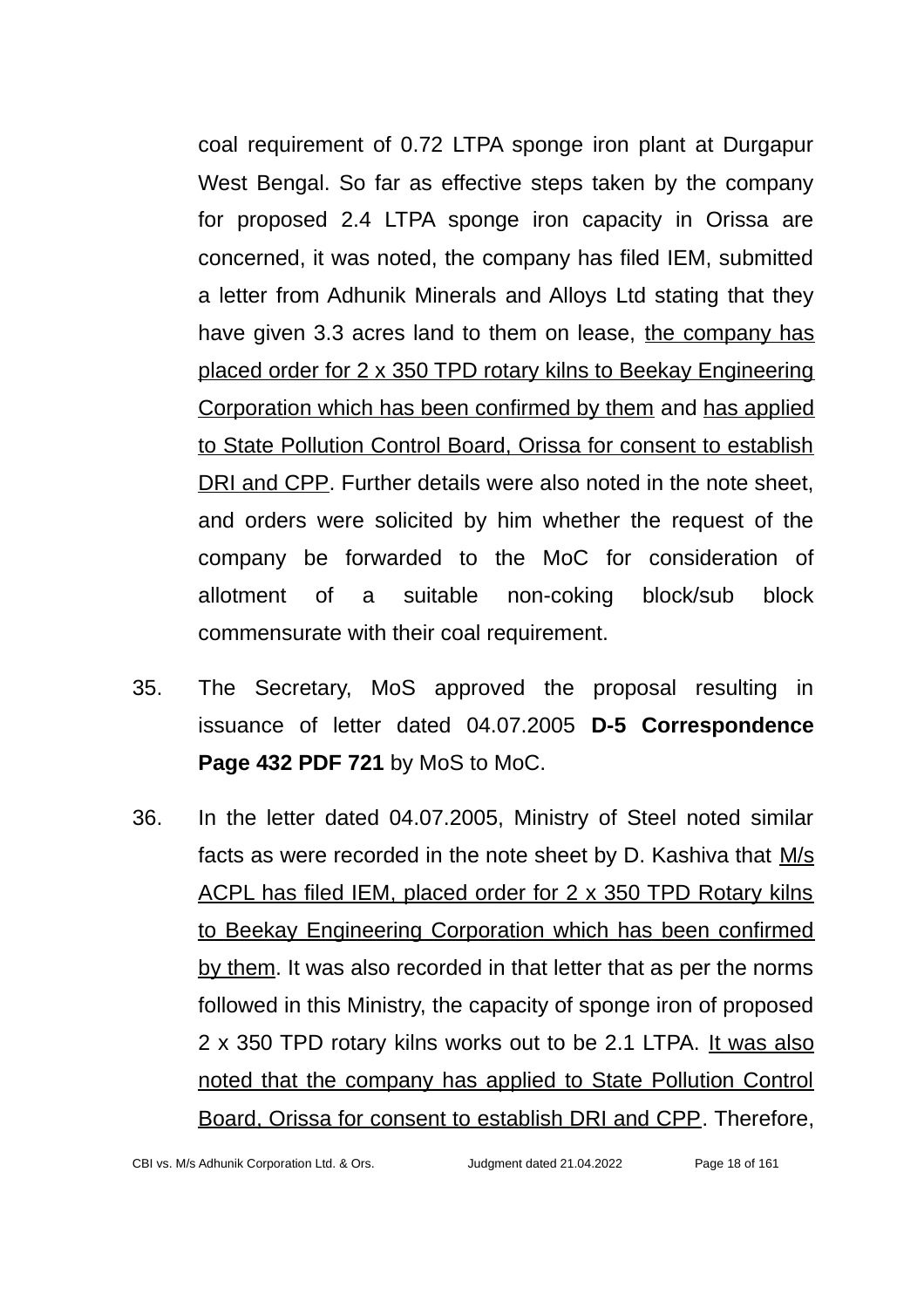the request of the company was forwarded to MoC for consideration of allocation of a suitable non-coking coal block/sub block commensurate with their washed/prime coking coal requirement **D-5, Page 432, PDF 721.**

- 37. As decided in 29th Screening Committee Meeting, a meeting of Joint Secretary (Coal) and Joint Secretary (Steel) took place on 01.09.2005. As per the gist of discussions held in the said meeting regarding M/s ACPL, it was decided that the case of M/s ACPL is recommended for 2.1 LTPA sponge iron capacity **D-13, Page 9-10, PDF 1697.**
- 38. The Gist of Discussion of meeting dated 01.09.2005 was sent to Ministry of Steel vide letter dated 06.09.2005 **D-13, Page 8, PDF 1696**.
- 39. It is to be noted that before this meeting took place, the Ministry of Steel had already sent its recommendations vide Office Memorandum dated 04.07.2005 in favour of M/s. ACL for a noncoking coal block for 2.1 LTPA sponge iron capacity.
- 40. The agenda for the meeting of the  $30<sup>th</sup>$  Screening Committee meeting to be held on 18.10.2005 was circulated to all concerned vide letter dated 14.10.2005 of MoC **D-17, Page 54, PDF 1896.** It is recorded at Page 66, PDF 1908 that:

"A number of allocatee were identified by the Screening Committee without the final recommendation of the Ministry of Steel who were asked to send the name to the Ministry of Coal. The recommendation for allocation of suitable block and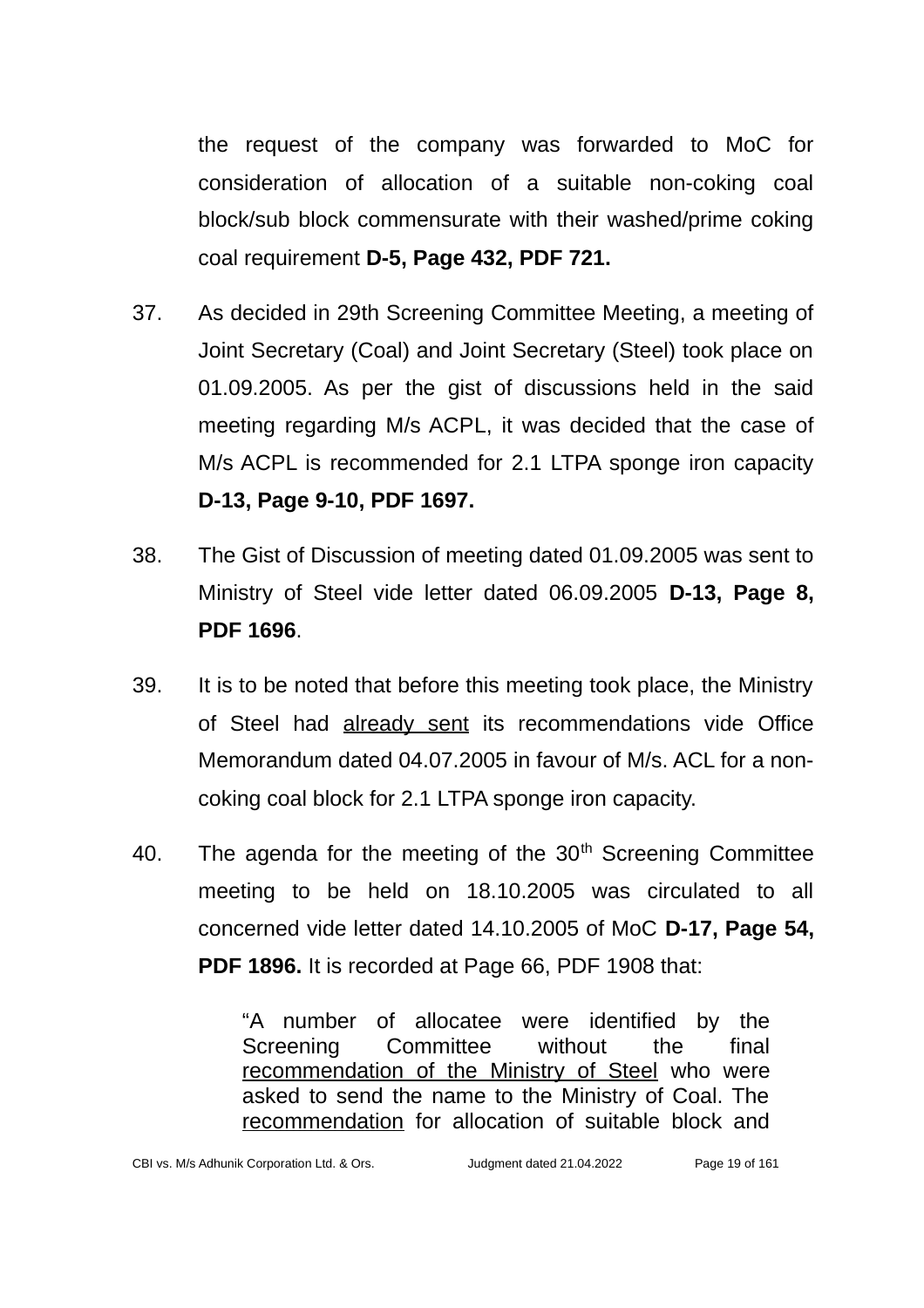assessment of coal requirement in case of M/s. Anjani steels, M/s. Akshay investment, M/s. Ocean Ispat, M/s. Adhunik Corporation, M/s. Electro Steel Castings Ltd and M/s. JSPL have been received from the Ministry of Steel subsequent to the Screening Committee meetings in which these companies were decided to be included as allocatees."

41. The minutes of the  $30<sup>th</sup>$  Screening Committee meeting were circulated to all concerned by MoC vide its letter dated 29.11.2005 **D-17, Page 122, PDF 1965**. It was also recorded in the minutes that: -

> "The Screening Committee took note of the recommendations received subsequently by the MoC from the MoS in the cases already recommended by them".

- 42. Vide letter dated 13.01.2006 **D-9, Page 222, PDF 1209**, with reference to the request of M/s ACL, MoC conveyed to M/s ACL and several other companies the decision of the Central Government to allot the New Patrapara coal block jointly to several companies including M/s ACL.
- 43. Allegations against the accused, therefore, are that they made misrepresentations and filed false and forged documents before MoS, MoC and Screening Committee and by inducing MoS, Screening Committee, MoC, Government of India to believe these misrepresentations to be true and forged documents to be genuine, got allocated the new Patrapara coal block in favour of M/s ACL from MoC, Government of India.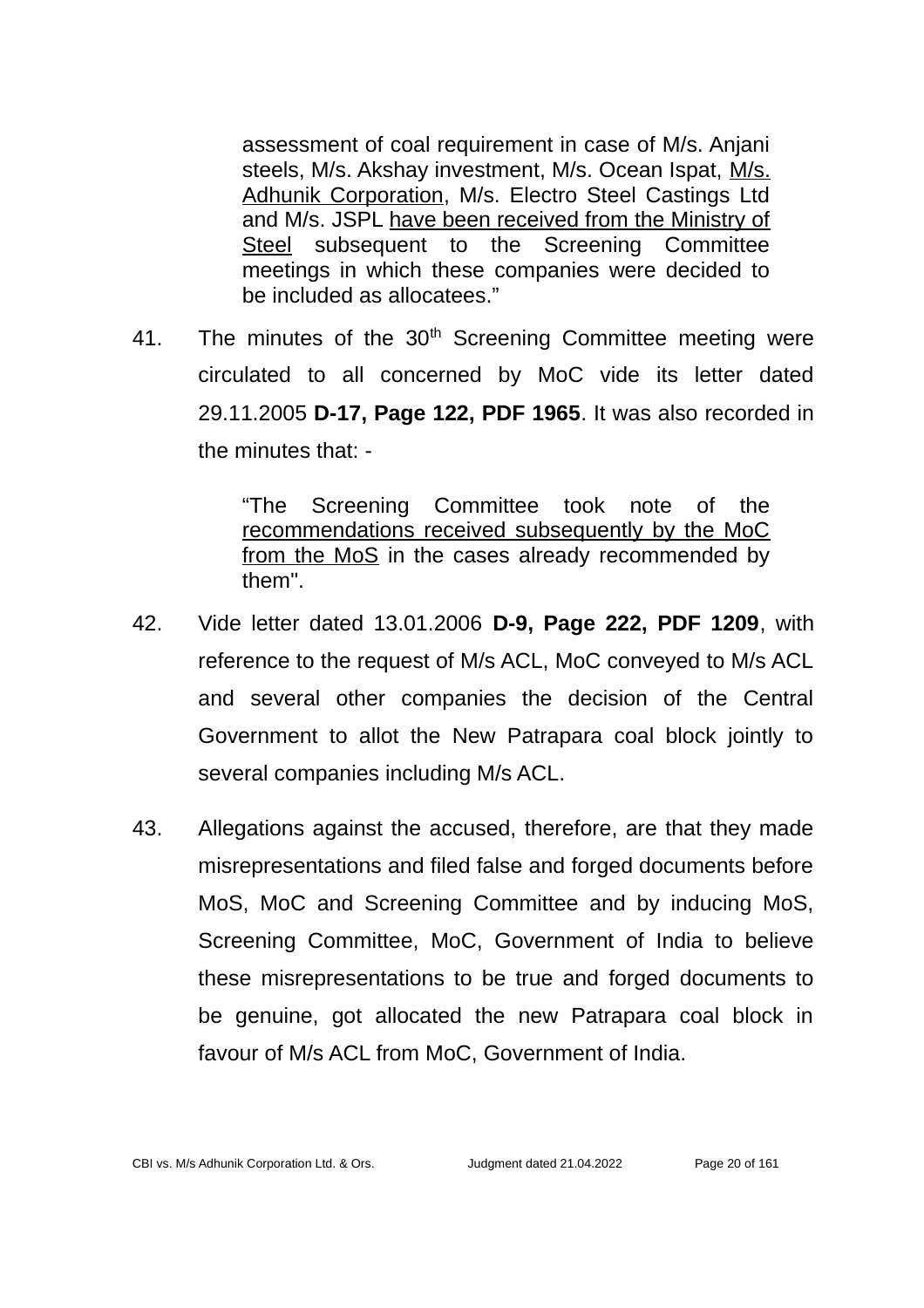44. **Charge**: - Charge under section 120-B and under Section 120- B read with Section 420 IPC was framed against A-1, A-2 and A-3 as under: -

> That during the year 2003-06 at West Bengal, Orissa, Chattisgarh, Delhi and other places, you all i.e. M/s. Adhunik Corporation Ltd**.**, Nirmal Kumar Agarwal and Mahesh Kumar Agarwal entered into a criminal conspiracy to cheat Ministry of Coal, Government of India so as to procure allocation of a captive Coal Block, in favour of M/s. Adhunik Corporation Ltd. by adopting various illegal means viz by making false claims about the existing production capacity of Sponge iron Plant of M/s Adhunik Corporation at Durgapur, West Bengal and also submitted false Project Report allegedly prepared by M/s. Dimensions Engineering & Consultants Pvt. Ltd., made false claim about appointment of M/s. ITC as consultants for detailed engineering and consultancy supporting it with false and forged letter dated 18.04.2005 i.e. purchase order placed to M/s ITC by M/s ACL beside making false claim about placing of purchase order with M/s. Beekay Engineering Corporation for purchase of 2 kilns of 350 TPD each and submitted false and forged acknowledgment issued by M/s Beekay Engineering Corporation in this regard and also submitted a false and forged application claiming to have applied to State Pollution Control Board, Orissa seeking to establish DRI and Captive Power Plant at Kuarmunda, Sundargarh Distt. i.e., letter dated 17.02.2004 addressed to the Member Secretary, State Pollution Control Board, Orissa, etc. [*All these claims made to Ministry of Steel and Ministry of Coal have been discussed in detail in the order on charge dated 06.02.2017*] and by way of various acts of omission and commission amounting to criminal conspiracy and cheating by the company and its directors and you all thereby committed the offence of criminal conspiracy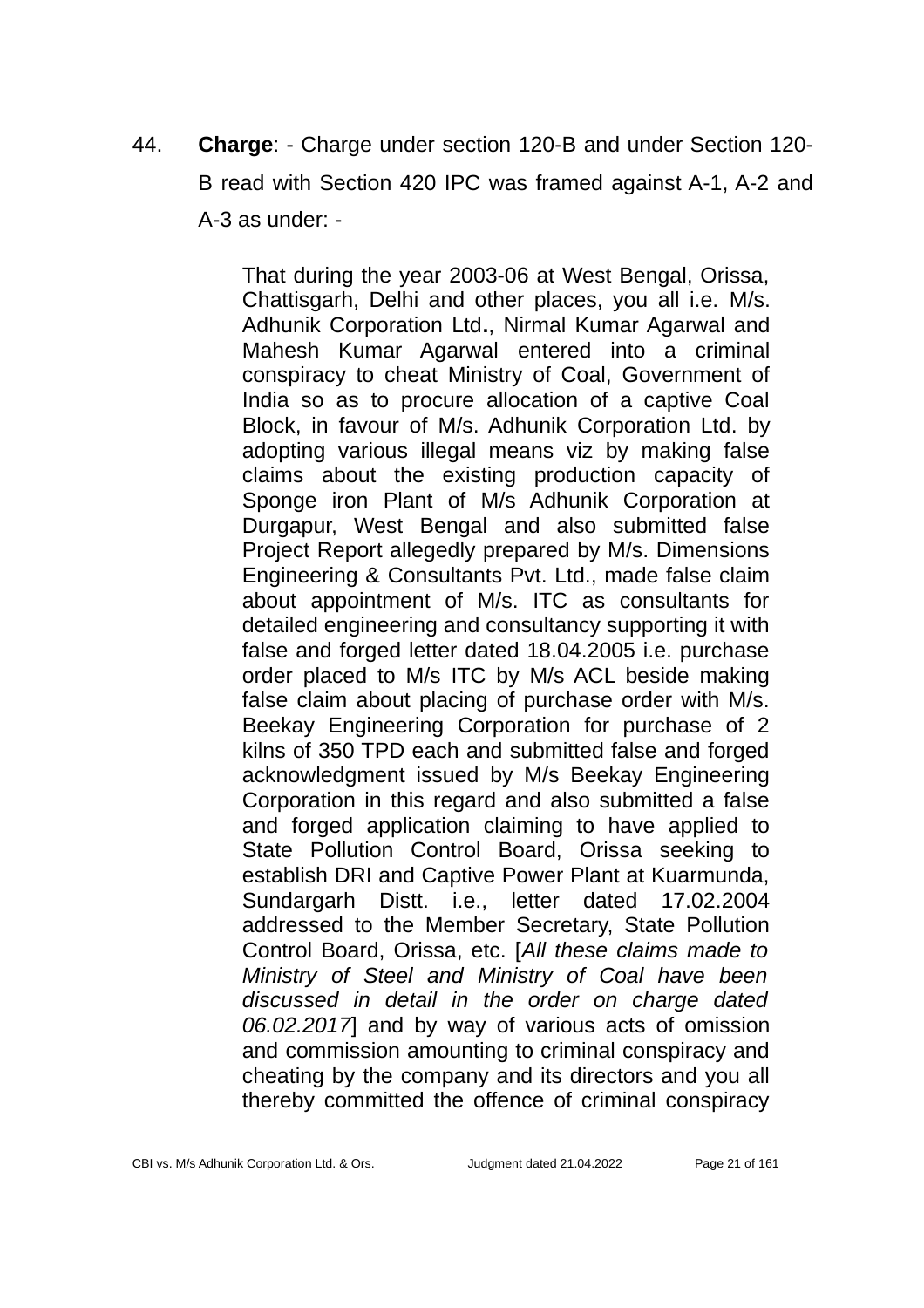being punishable u/s 120-B IPC and within my cognizance.

Secondly, during the aforesaid period and in furtherance of the common object of the criminal conspiracy as described above you all did various acts of cheating as described above and also discussed in order on charge dated 06.02.2017 and qua which substantive charges have been framed separately and you all thereby committed offences punishable u/s **120-B r/w 420 IPC** and within my cognizance.

# 45. Charge under Section 420 of IPC was framed against A-1, A-2

and A-3 as under: -

That you all i.e. M/s. Adhunik Corporation Ltd**.**, Nirmal Kumar Agarwal and Mahesh Kumar Agarwal during the year 2003-06 at West Bengal, Orissa, Chattisgarh, Delhi and other places in furtherance of the common object of the criminal conspiracy (*as described in the charge separately framed*) hatched by you all cheated Ministry of Coal, Government of India by dishonestly or fraudulently making false claims about the existing production capacity of Sponge iron Plant of M/s Adhunik Corporation at Durgapur, West Bengal and also submitted false Project Report allegedly prepared by M/s. Dimensions Engineering **&** Consultants Pvt. Ltd., made false claim about appointment of M/s. ITC as consultants for detailed engineering and consultancy supporting it with false and forged letter dated 18.04.2005 i.e. purchase order placed to M/s ITC by M/s ACL beside making false claim about placing of purchase order dated 15.02.2005 with M/s. Beekay Engineering Corporation for purchase of 2 kilns of 350 TPD each and submitted false and forged acknowledgment allegedly issued by M/s Beekay Engineering Corporation dated 21.02.2005 in this regard and also submitted a false and forged application claiming to have applied to State Pollution Control Board, Orissa seeking to establish DRI and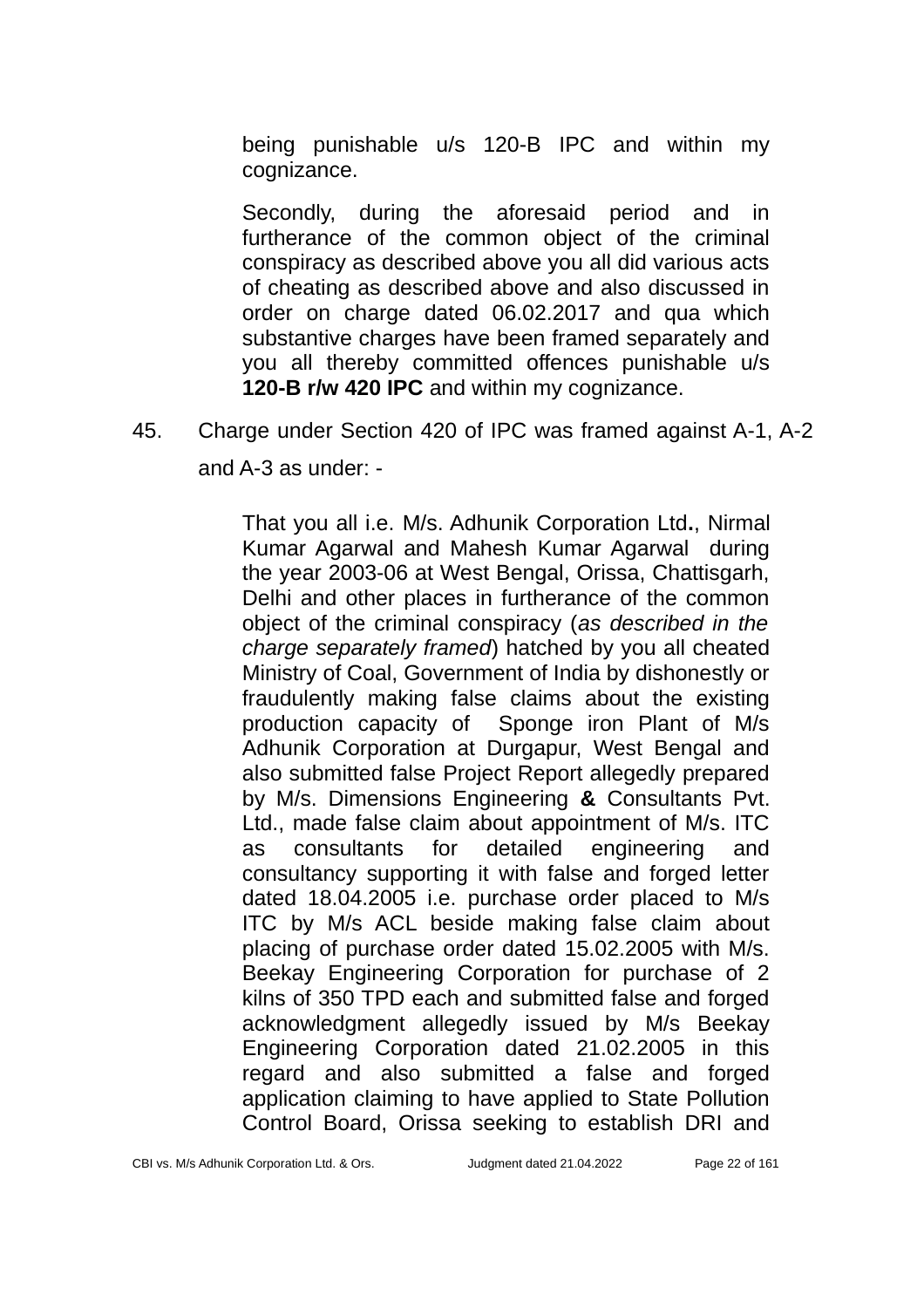Captive Power Plant at Kuarmunda, Sundargarh Distt. i.e., letter dated 17.02.2004 addressed to the Member Secretary, State Pollution Control Board, Orissa, etc. [*All these claims made to Ministry of Steel and Ministry of Coal have been discussed in detail in the order on charge dated 06.02.2017*] and thereby induced Ministry of Coal, Govt. of India to allocate "Patrapara" coal block in favour of M/s. Adhunik Corporation Ltd. and you all thereby committed offence u/s **420 IPC** and within my cognizance.

46. Charge under Section 471 of IPC was framed against Nirmal Kumar Agarwal as under: -

> That you Nirmal Kumar Agarwal, Director M/s. Adhunik Corporation Ltd**.**, during the year 2003-06 dishonestly or fraudulently used as genuine false and forged purchase order dated 18.04.2005 having been placed to M/s ITC appointing them as consultant for detailed engineering and consultancy for your proposed iron plant at Sundargarh, Orissa and also dishonestly or fraudulently used a purchase order dated 15.05.2005 stated to have been placed to M/s Beekay Engineering Corporation for purchase of 2x350 kilns and an acknowledgement letter dated 21.02.2005 allegedly issued by M/s Beekay Engineering Corporation under the signatures of Sh. K. L. Agrawal, as genuine and also dishonestly and fraudulently used the letter dated 17.02.2004 stated to have been submitted to Member Secretary, State Pollution Control Board, Orissa for obtaining consent to establish DRI and captive power plant at Sundargarh, Orissa, knowing fully well that the aforesaid documents were not genuine and you had reason to believe them to be forged and you thereby committed an offence u/s **471 IPC** and within my cognizance.

47. Charge under Section 471 of IPC was framed against Mahesh Kumar Agarwal as under: -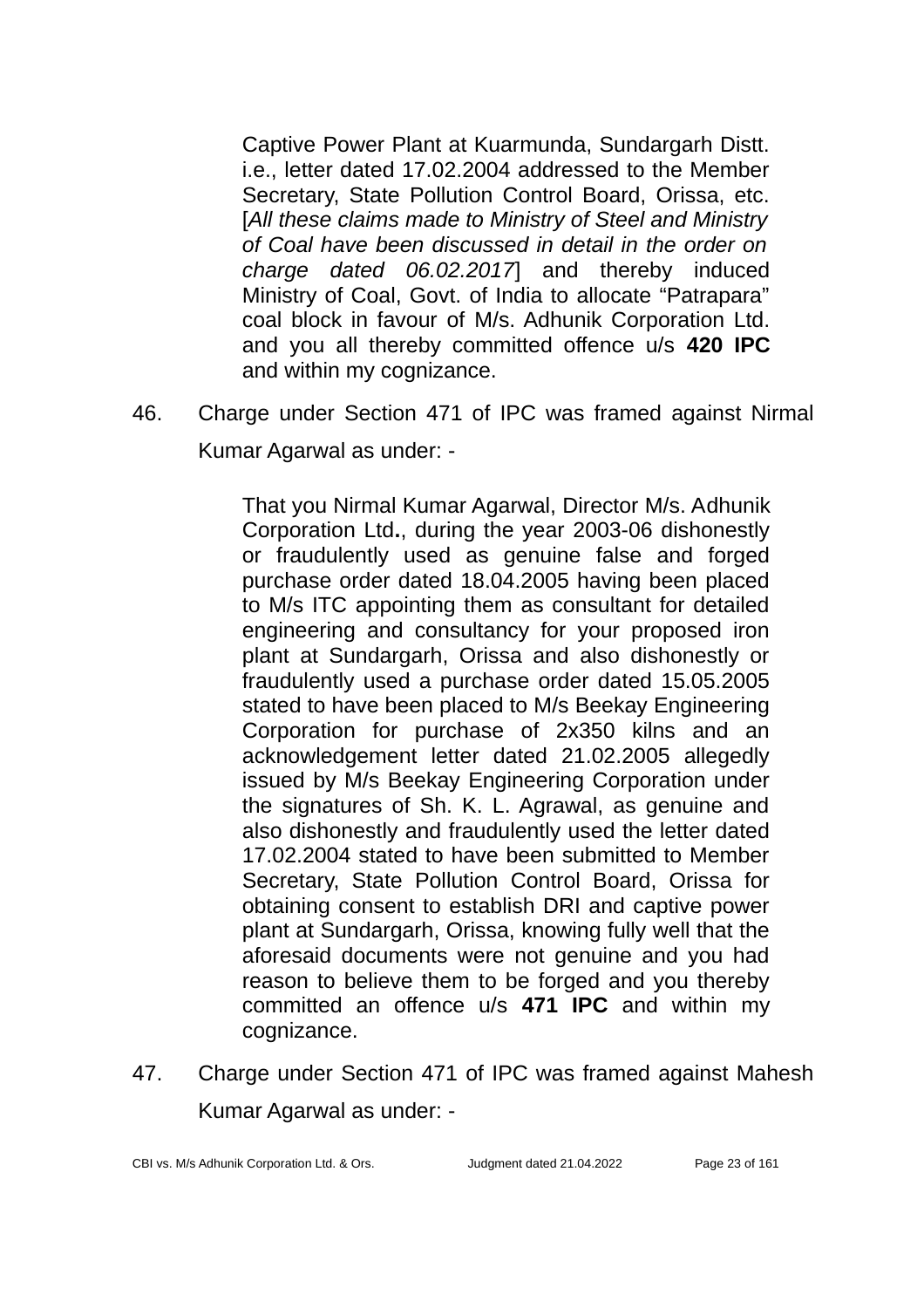That you Mahesh Kumar Agarwal, Director M/s. Adhunik Corporation Ltd**.**, during the year 2003-06 dishonestly or fraudulently used a false and forged TEFR stated to have been prepared by M/s Dimension Engineering & Consultants Pvt. Ltd. for your proposed sponge iron plant at Sundargarh, Orissa knowing fully well that the said TEFR was not genuine and you had reason to believe the same to be a false and forged document and you thereby committed an offence u/s **471 IPC** and within my cognizance.

- 48. **Prosecution Evidence:** CBI examined 22 witnesses to prove its case. Affidavits of six PWs were filed u/s 296 Cr. P.C.
- 49. PW-1 Debadutta Pattnaik, Section Officer, State Pollution Control Board, Bhubaneswar and PW-2 Umesh Chandra Pani, Administrative Officer, State Pollution Control Board, Bhubaneswar were examined to prove that neither any application dated 17.02.2004 was given by M/s Adhunik Corporation Limited for consent to establish DRI and Captive Power Plant nor application in the prescribed Form-IV was submitted in the office of State Pollution Control Board, Orissa nor requisite fee was deposited on behalf of M/s Adhunik Corporation Limited for seeking consent to establish DRI and Captive Power Plant. They were also examined to prove that Rubber Stamp of State Pollution Control Board appearing on letter dated 17.02.2004 enclosed with letter dated 23.05.2005 by Nirmal Kumar Aggarwal was not the stamp of State Pollution Control Board, Bhubaneshwar.
- 50. PW-3 Sukumar Mukhopadhyay, Superintendent, Central Excise and Customs & Service Tax, Calcutta was examined to prove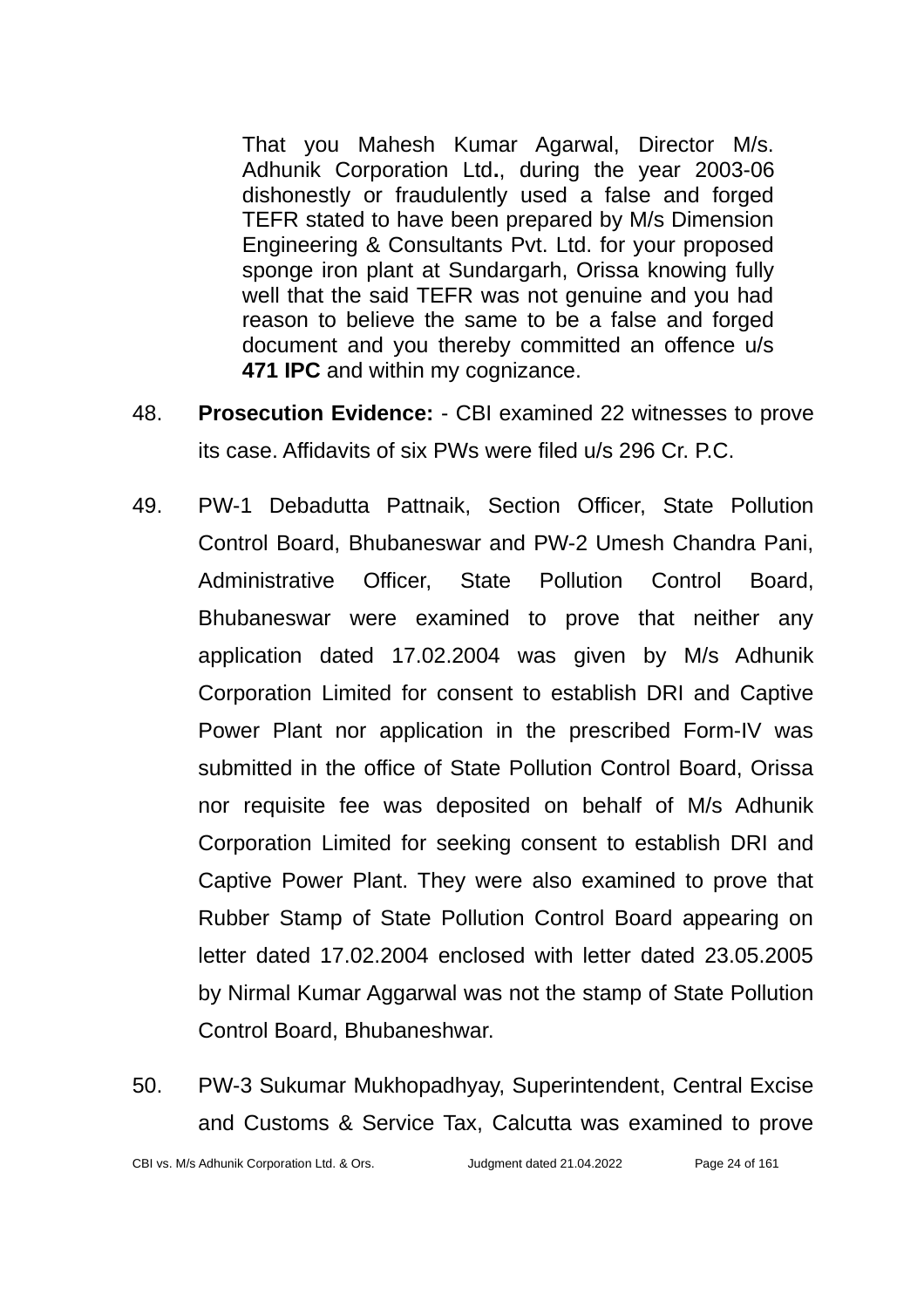that as per ER-7 forms submitted by M/s Adhunik Corporation Limited, its annual installed production capacity was 60,000 MT.

- 51. PW-4 Somnath Narayan, Senior Environment Engineer, West Bengal Pollution Control Board was examined to prove that according to consent to operate certificate dated 12.05.2003, the annual consented production capacity of sponge iron plant of M/s ACL is 180 MTPD  $\times$  300 working days = 54,000 MTPA. He was also examined to prove that according to first consent to operate at Sr. No. 8 of the application dated 12.06.2002 and application dated 06.01.2005 at Sr. No. 5 seeking renewal of consent to operate given by M/s ACL, the company had itself mentioned that total number of working days per year are 300.
- 52. PW-5 Sundaram Narayanan, Partner of M/s Industrial Technical Consultant was examined to prove that no Purchase Order dated 18.04.2005 was received by him or his firm from M/s Adhunik Corporation Limited.
- 53. PW-6 K.L. Agarwal, Vice President of Beekay Engineering Corporation (Partnership Firm) was examined to prove that neither any Purchase Order dated 15.02.2005 was issued by M/s Adhunik Corporation Limited in favour of M/s Beekay Engineering Corporation nor Acceptance letter dated 21.02.2005 was issued on behalf of M/s Beekay Engineering Corporation to M/s Adhunik Corporation Limited.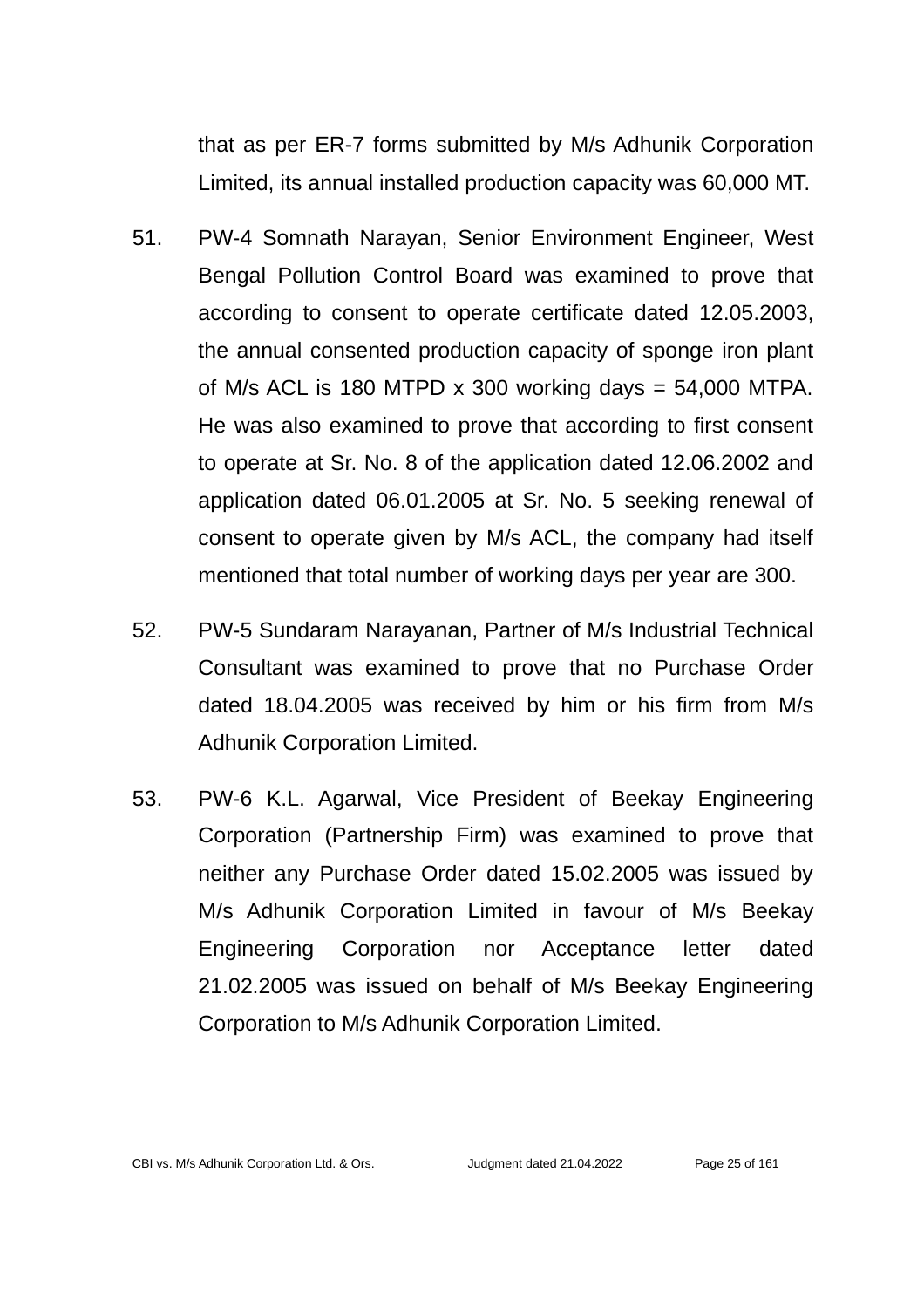- 54. PW-7 Sanjay Pratap was examined to prove the signatures of Nirmal Kumar Agarwal on both the letters dated 23.05.2005 addressed to Ministry of Steel.
- 55. PW-8 D. Kashiva was Additional Industrial Advisor in Ministry of Steel and was examined to depose about dealing of application of M/s Adhunik Corporation Limited dated 07.04.2003 in Ministry of Steel till issuance of recommendation letter dated 04.07.2005 to Ministry of Coal in favour of M/s Adhunik Corporation Ltd. He also deposed about proceedings before 28<sup>th</sup>, 29<sup>th</sup> and 30<sup>th</sup> Screening Committee.
- 56. PW-9 B. Akala, Ex-Chairman, Managing Director, CMPDIL of Coal India Ltd. was examined to prove the technical report for Patrapara captive coal block prepared by him for M/s. Adhunik Corporation Ltd.
- 57. PW-10 Prashant Kumar Singh was examined to prove OM dated 14.10.2005 of MoC enclosing Agenda Note of the 30<sup>th</sup> Screening Committee Meeting to be held on 18.10.2005.
- 58. PW 11 Prem Raj Kuar, from Ministry of Coal was examined to prove various documents of Ministry of Coal.
- 59. PW 12 Sanjeev Kumar Mishra had attended the  $28<sup>th</sup>$  Screening Committee Meeting as a representative of State of Orissa.
- 60. PW 13 Rakesh Khare was examined to prove letter dated 03.03.2005 written by him to Director, MoC and agenda form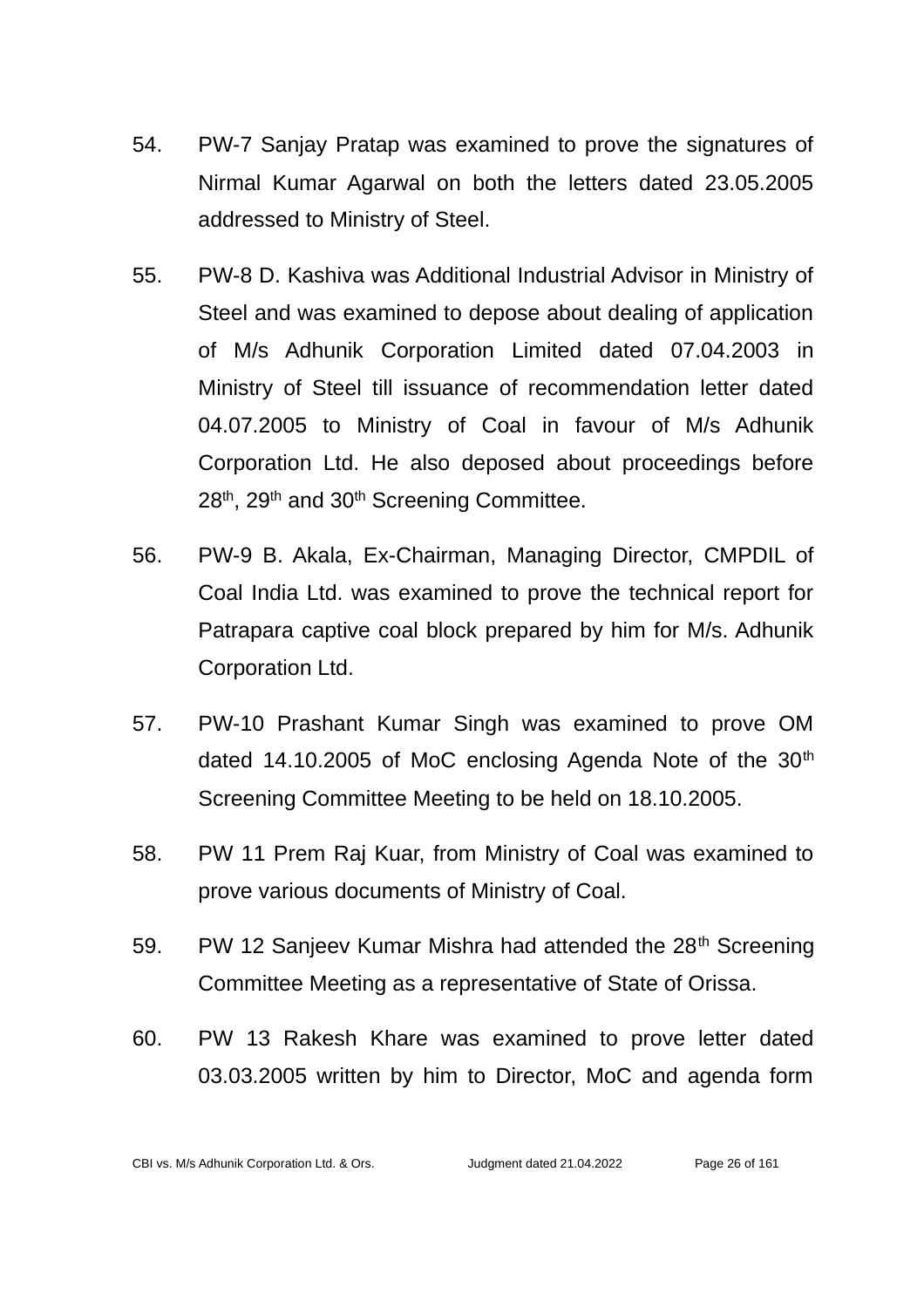submitted to the screening committee on behalf of M/s. Adhunik Corporation Ltd.

- 61. PW 14 Vijay Verma, Senior Scientific Officer, CFSL, New Delhi was examined for proving the report given by him after examining various questioned documents i.e., signatures of Nirmal Kumar Aggarwal and Mahesh Kumar Aggarwal, rubber seal of State Pollution Control Board, Orissa and letterhead of M/s Beekay Engineering Corporation.
- 62. PW 15 Manish Uniyal from Ministry of Coal was examined to prove the documents provided by him to CBI during investigation.
- 63. PW 16 Deputy S.P. Samar Pal Rana was examined as he had collected various documents during preliminary enquiry.
- 64. PW-17 Deputy S.P. Manoj Kumar was examined as he had also conducted part investigation.
- 65. PW 18, Gaurav from Ministry of Corporate Affairs was examined to prove annual returns of M/s. Adhunik Corporation Ltd.
- 66. PW-19 Deputy S.P. Shiv Kumar was examined as he had also conducted investigation in this case.
- 67. PW-20 Dr. R.M. Dey, aged 84 years was also examined to prove the premises of Dimension Engineering Consultants Pvt.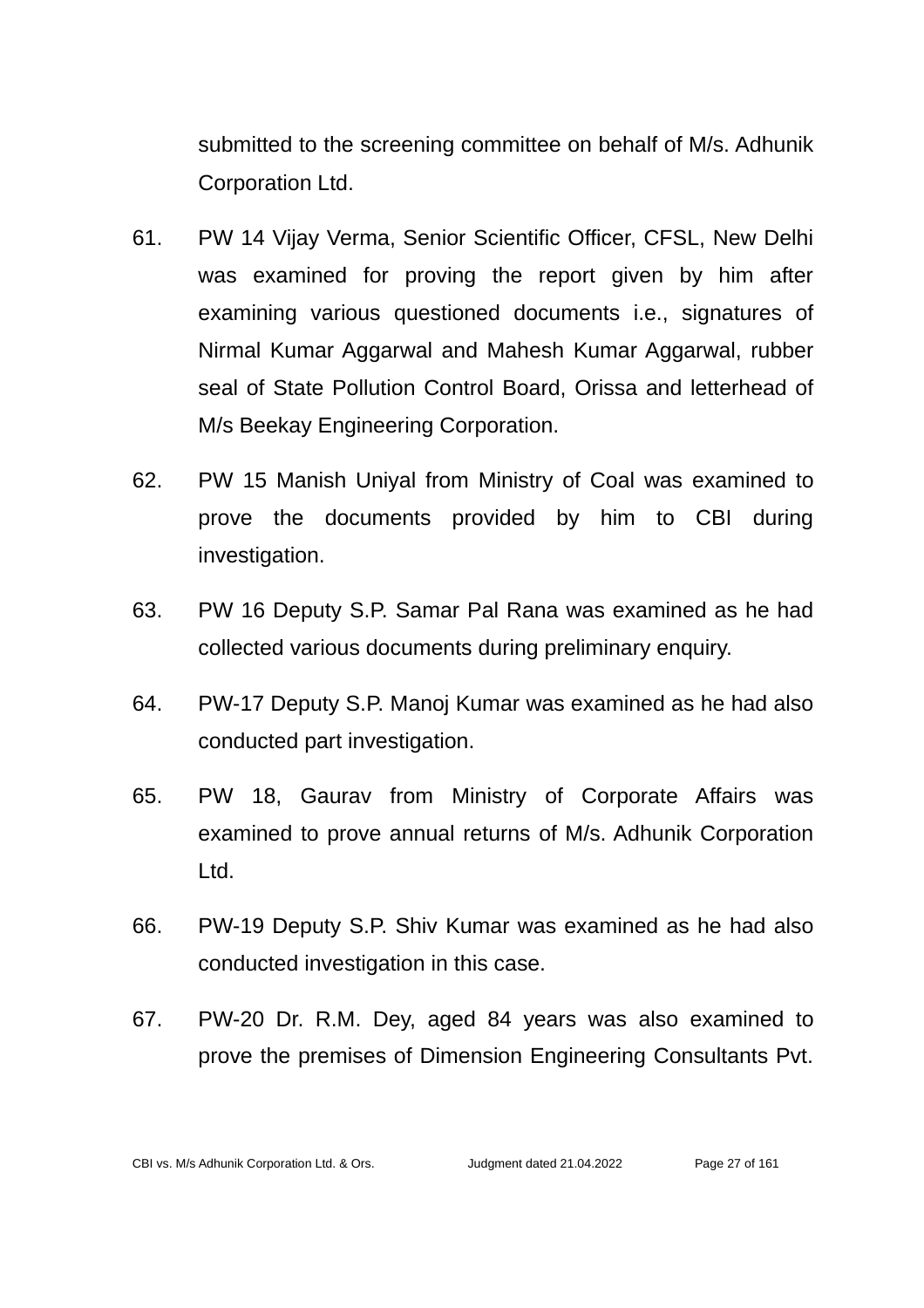Ltd. However, due to his age, he could not remember anything concerning this case.

- 68. PW 21 Manabendra Narayan Chakravarty, was examined to prove that no TEFR was prepared by his company M/s. Dimension Engineering Consultant Private Ltd.
- 69. PW 22 is J.B. Lakra, the IO of the case who deposed about the investigation conducted by him.
- 70. **Statement u/s 313 Cr.P.C.:** Statements of all the accused were recorded u/s 313 of Cr.P.C. which will be referred while dealing with points for determination in this case.
- 71. **Defence Evidence**: The accused examined one witness as a defence witness namely DW-1 Sh. Vikas Garg who mainly deposed that Mahesh Kumar Agarwal and Nirmal Kumar Agarwal were not looking after the affairs of M/s. Adhunik Corporation Ltd and the affairs of this company were looked after by Jugal Kishore Aggarwal. He also deposed that he had got letter dated 07.04.2003 signed from Mahesh Kumar Aggarwal and two letters dated 23.05.2005 from Nirmal Kumar Aggarwal. He stated that Mahesh Kumar Aggarwal and Nirmal Kumar Aggarwal were not knowing the contents of these letters and they signed these letters after talking to Alok Jha who was looking after all matters concerning the coal block allocation. He also stated that once he had gone to CBI office along with Nirmal Kumar Aggarwal and while he was waiting in the parking area, one CBI official, in the presence of IO of this case had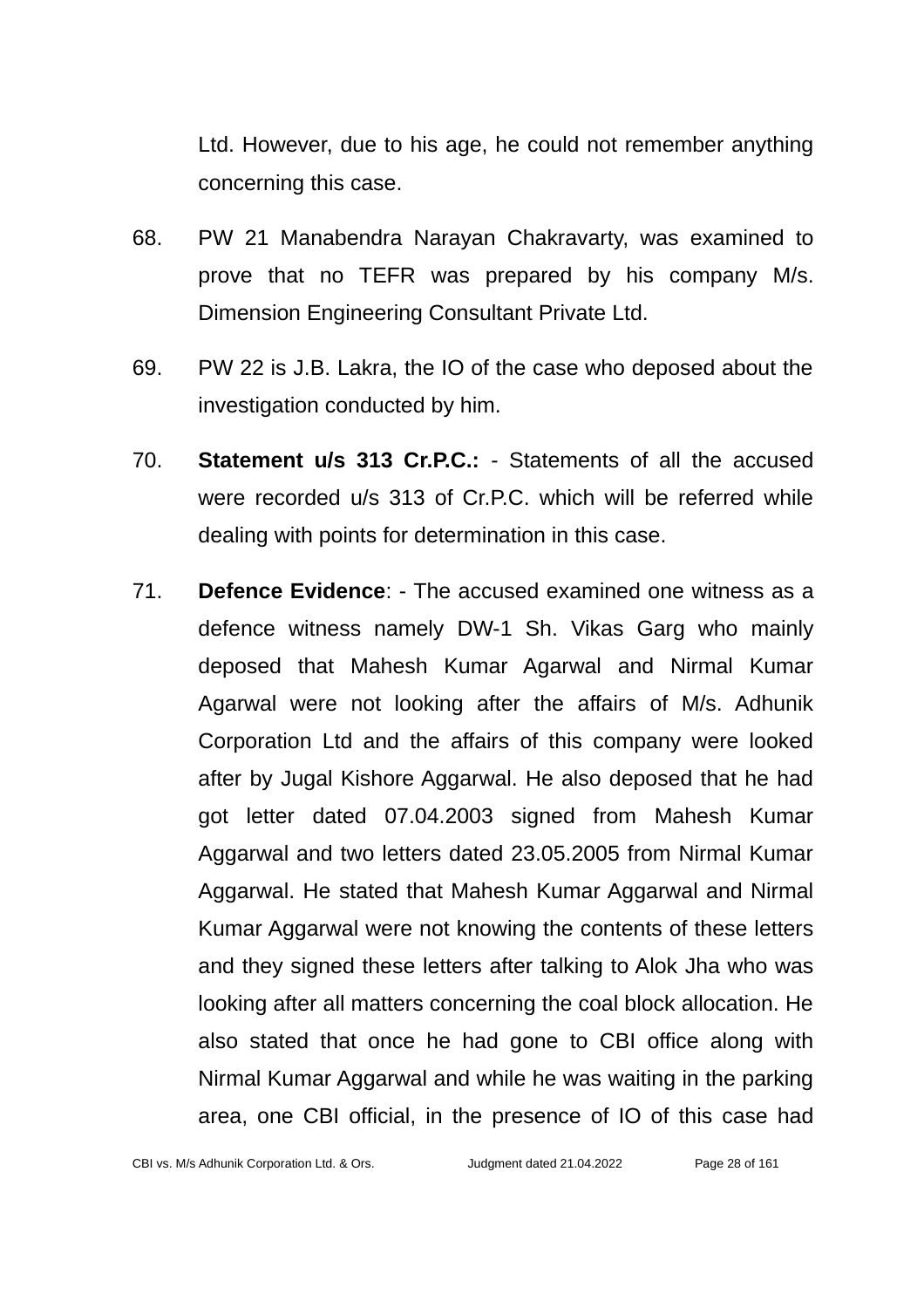asked him whether he knows any facts about this case and he had told aforesaid facts to the said official of CBI in the presence of IO of the case.

72. On behalf of CBI, arguments were addressed by Ld. Senior PP for CBI Sh. A.P. Singh and on behalf of accused, the arguments were addressed by Ld. Counsel Sh. Vijay Kumar Aggarwal. The Ld. Senior PP for CBI and Ld. Counsel for the accused have referred to a large number of judgments. However, only the relevant ones shall be discussed in this judgment.

# 73. **Points for determination** in this case are:

(i) Whether false claim was made by Mahesh Kumar Agarwal in his letter dated 07.04.2003 addressed to Ministry of Steel about the existing production capacity of sponge iron plant of M/s Adhunik Corporation at Durgapur, West Bengal?

(ii) Whether Techno-Economic Feasibility Report purportedly prepared by Dimension Engineering & Consultant Private Ltd was filed along with letter dated 07.04.2003 by Mahesh Kumar Agarwal and whether the same was forged?

(iii) Whether Nirmal Kumar Agarwal made false claim in his letter dated 23.05.2005 addressed to Ministry of Steel about appointment of M/s. Industrial Technical Consultant, Raipur as consultants for detailed engineering and consultancy to show effective steps taken by the company towards their proposed project?

(iv) Whether Nirmal Kumar Agarwal made false claim in his letter dated 23.05.2005 addressed to Ministry of Steel that M/s ACL has placed purchase order dated 15.02.2005 on M/s. Beekay Engineering Corporation and also falsely claimed that M/s Beekay Engineering Corporation has acknowledged their Purchase Order vide acknowledgement dated 21.02.2015 to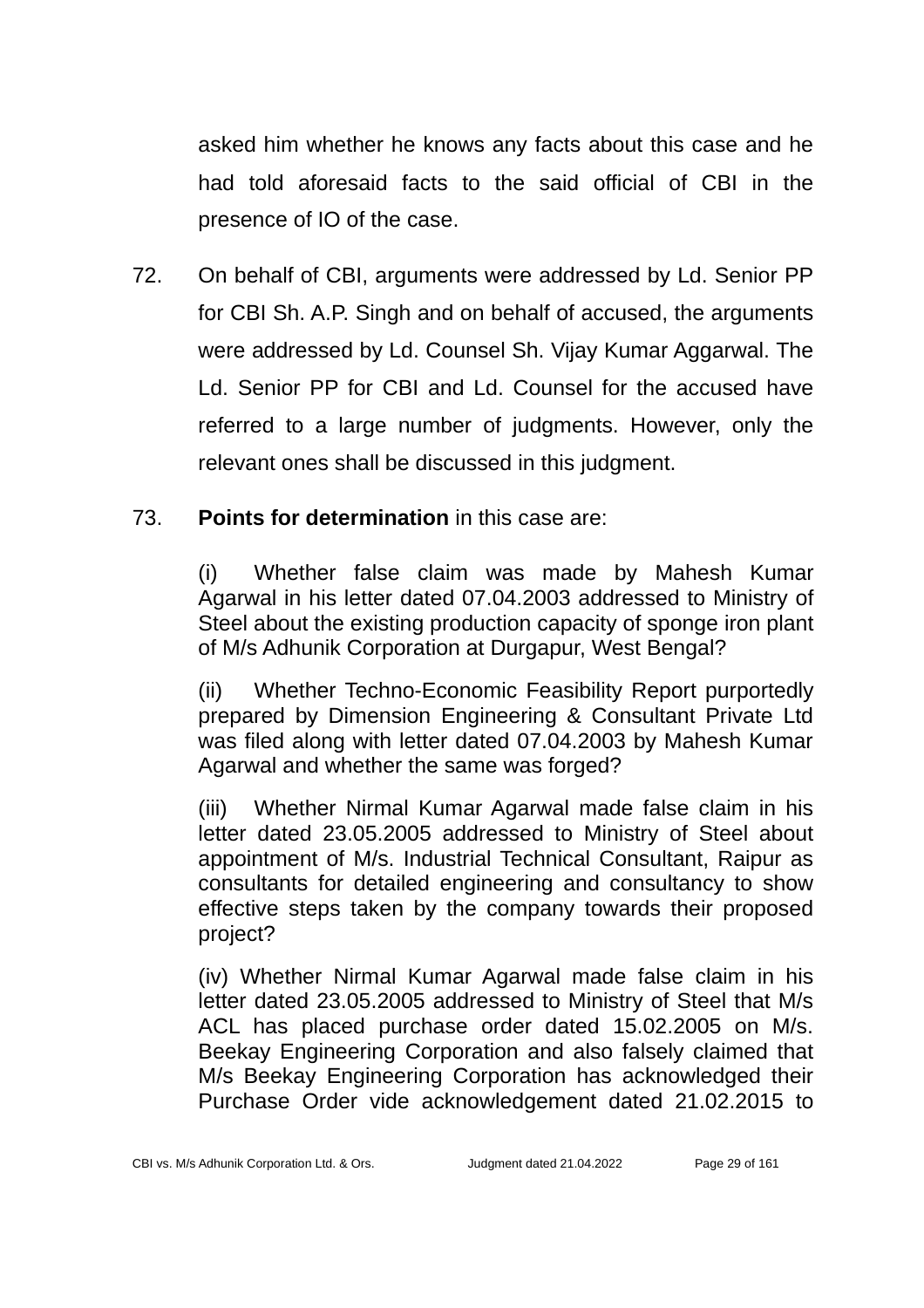show effective steps taken by the company towards their proposed project?

(v) Whether Nirmal Kumar Aggarwal falsely claimed in his letter dated 23.05.2005 that M/s ACL has applied to State Pollution Control Board, Orissa for establishing DRI and CPP vide letter dated 17.02.2004?

(vi) Whether Nirmal Kumar Agarwal and Mahesh Kumar Agarwal have committed the offence of cheating Ministry of Coal, Government of India punishable under section 420 IPC?

(vii) Whether Mahesh Kumar Agarwal has committed the offence under section 471 IPC by knowingly using forged documents as genuine?

(viii) Whether letter dated 18.04.2005 is a false and forged letter?

(ix) Whether letter dated 15.02.2005 is a false and forged letter?

(x) Whether Acknowledgement dated 21.02.2005 is a false and forged acknowledgment?

(xi) Whether letter dated 17.02.2004 is a false and forged letter?

(xii) Whether Nirmal Kumar Agarwal has committed the offence under section 471 IPC by knowingly using forged documents as genuine?

(xiii) Whether all the three accused had entered into a criminal conspiracy to cheat Ministry of Coal, Government of India by using forged documents for procuring allocation of coal block?

# **1 st Point for Determination**

**Whether false claim was made by Mahesh Kumar Agarwal in his letter dated 07.04.2003 addressed to Ministry of Steel about the existing production capacity of sponge iron plant of M/s Adhunik Corporation at Durgapur, West Bengal?**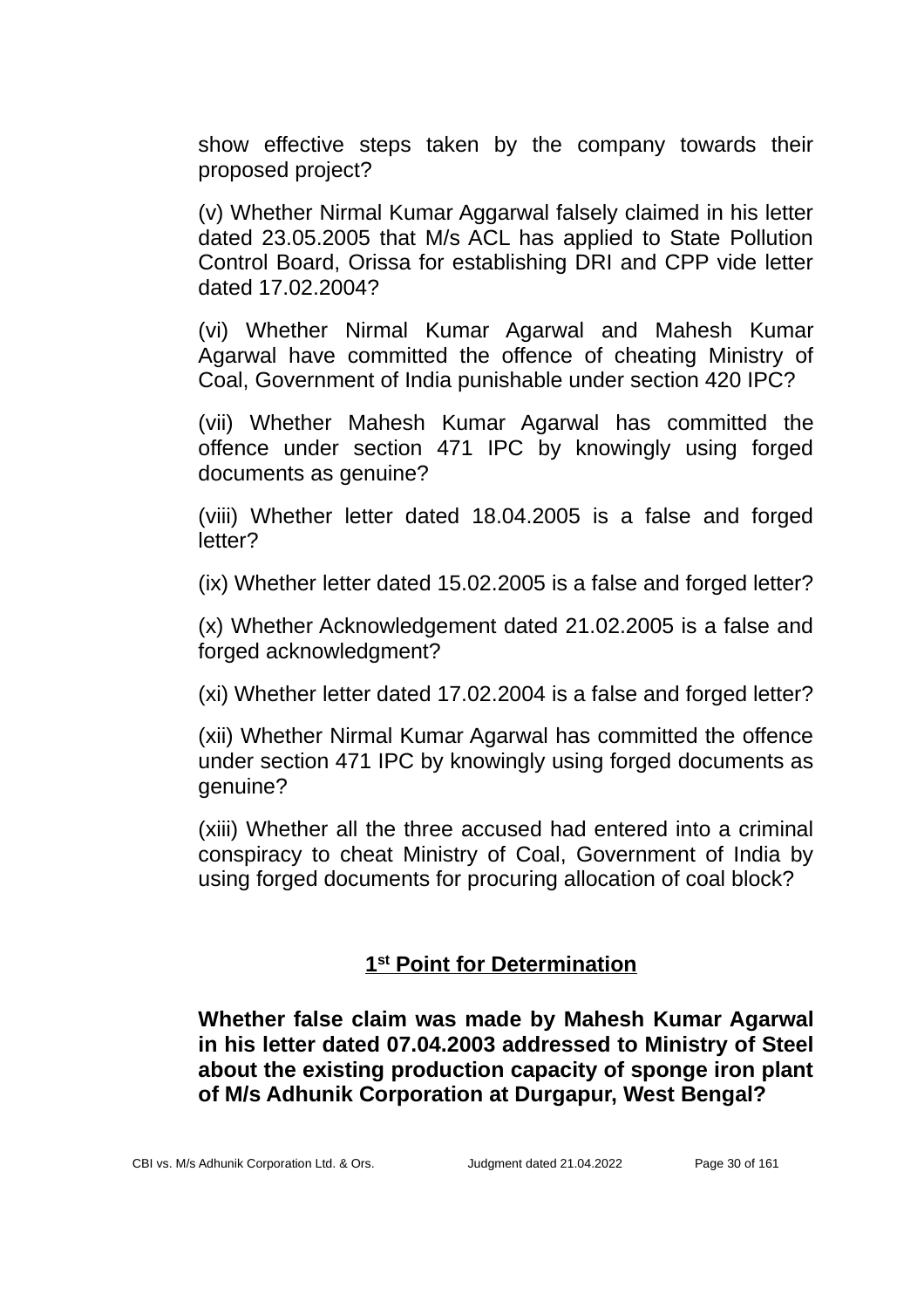- 74. Mahesh Kumar Aggarwal had stated in the application dated 07.04.2003, **Exhibit PW 8/A-2, D-5, Correspondence Pages 1 to 147, PDF 281 to 434** that "Adhunik Corporation is producing 72,000 tons per year (TPY) of sponge iron…" and "... Adhunik Corporation (P) Ltd. has an existing Sponge Iron Plant of 72,000 capacity".
- 75. The question is whether Adhunik Corporation was producing 72,000 tons of sponge iron per year and whether the capacity of its two sponge iron kilns was 72,000 tons per year?
- 76. First of all, Manoj Kumar Aggarwal, Managing Director of M/s Neepaz Metaliks Private Limited (hereinafter referred as M/s NMPL) one of the group companies of Adhunik Group had given an application on 14.01.2003 to Ministry of Steel (MoS) for allotment of Patrapara coal block located in Orissa (Talcher Coalfield) **Exhibit PW 8/DX-1**, **D-19, Correspondence Page-1, PDF-2073**.
- 77. In this application, it was mentioned that Adhunik Group comprises of eight companies namely M/s. Neepaz Metaliks Private Ltd (M/s NMPL), Sundargarh, Orissa, M/s. Adhunik Corporation Private Ltd (hereinafter referred as M/s. ACPL), Sundargarh, West Bengal, M/s Adhunik Steel Ltd, Serampore, Hoogly, West Bengal, M/s Adhunik Ferro Alloys Limited, M/s Neepaz Tube Private Ltd, Jamshedpur, Jharkhand, M/s Swarnarekha Steel Industries, Jamshedpur, Jharkhand, M/s Futuristic Steel Private Ltd. and M/s Adhunik Meghalaya Steals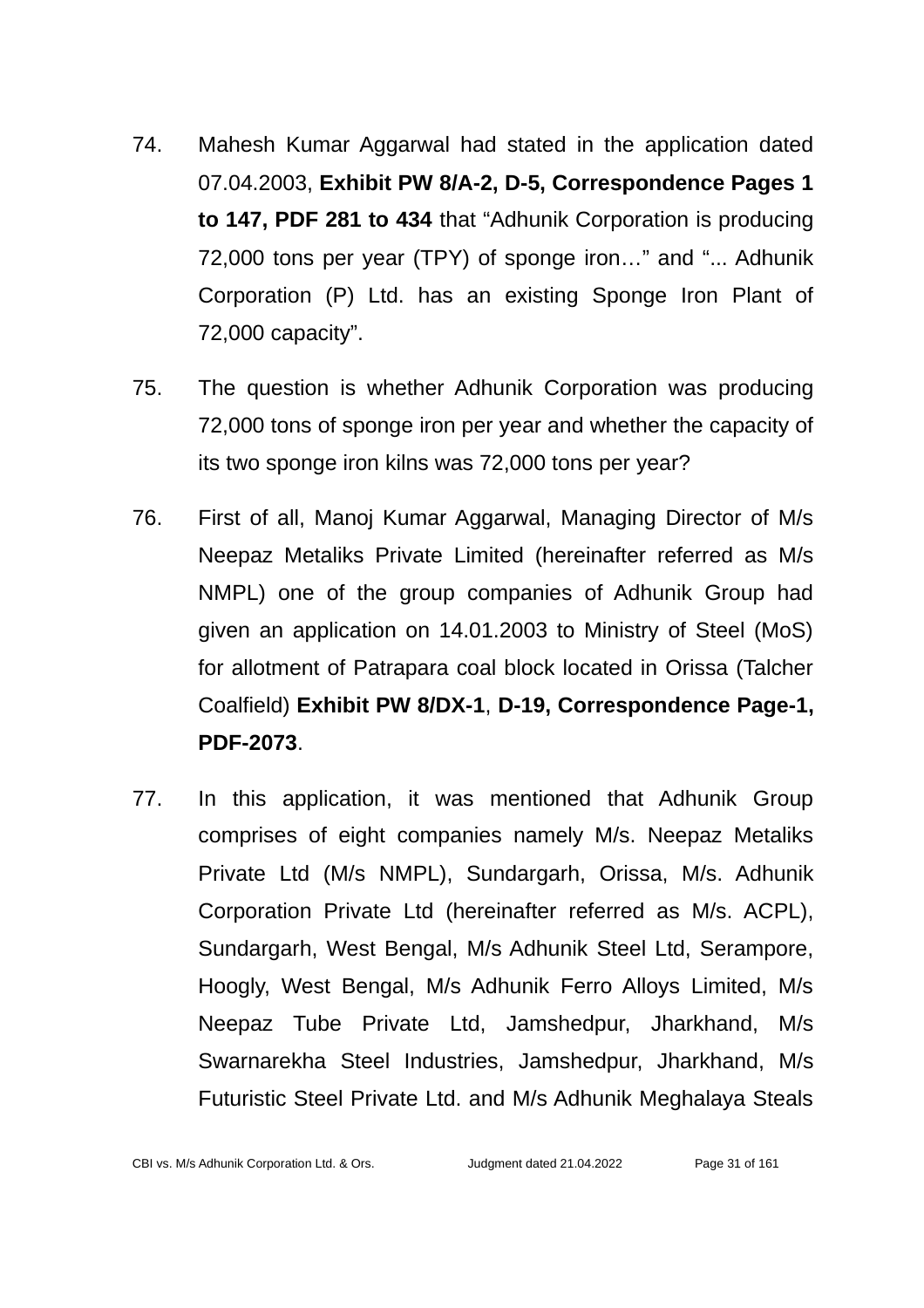Private Ltd. The Promoters of this group are Jugal Kishore Agarwal, Ghanshyam Das Aggarwal, Nirmal Kumar Agarwal, Mohan Lal Aggarwal, Mahesh Kumar Agarwal and Manoj Kumar Aggarwal, all sons of late Shri M.P. Aggarwal. It was also stated in this application that:

"Adhunik Corporation (P) Ltd has an existing sponge iron plant of 60,000 TPY capacity at Angadpur, Durgapur, West Bengal. The capacity of this existing sponge iron plant will be increased from 60,000 TPY to 1,00,000 TPY ..."

- 78. It was also mentioned in this application that the coal requirement of Existing/Under Installation-DRI Production in TPY for Adhunik Corporation would be 66,000.
- 79. Manoj Kumar Agarwal is admittedly one of the promoters of Adhunik Group which comprises of M/s Adhunik Corporation as well. Therefore, he was in a position to write about the capacity of existing sponge iron plant of Adhunik Corporation Limited at Durgapur and he clearly stated that the capacity of the said plant is 60,000 TPY which will be increased to 1,00,000 TPY.
- 80. When this application dated 14.01.2003 was put to the accused persons under Section 313 Cr.P.C., the response of A-3 Mahesh Kumar Agarwal to Q. No. 135 was that:

"It is matter of record".

81. Mahesh Kumar Agarwal never stated that this application wrongly mentions that the capacity of the existing sponge iron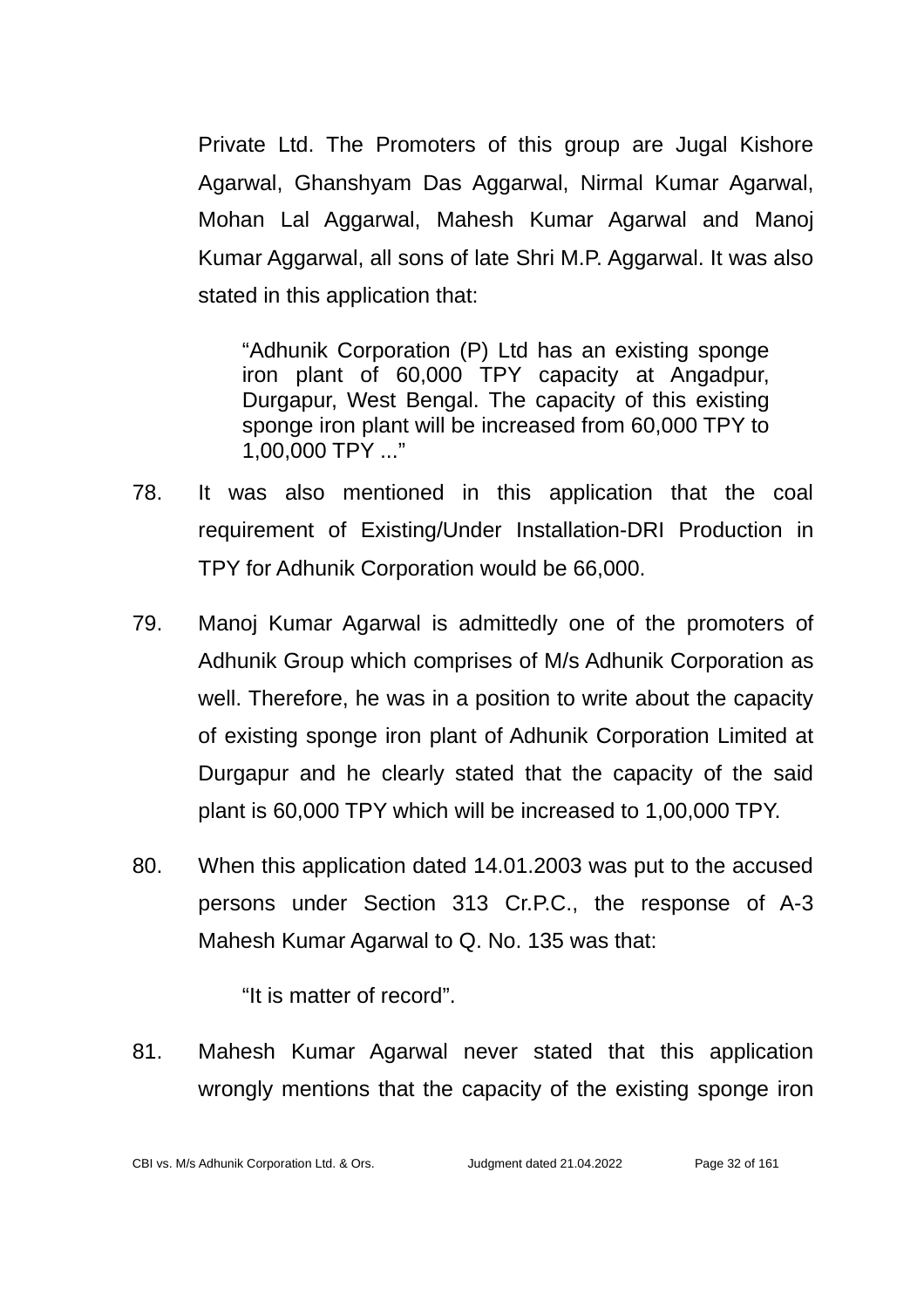plant of Adhunik Corporation at Durgapur, West Bengal is 60,000 TPY.

- 82. Next, as per the balance sheet of M/s Adhunik Corporation Limited for the year ending on 31.03.2004, the sponge iron production was merely 36,435 **Exhibit P-31, D-128, Page 106**. This is an admitted document of the accused persons under Section 294 of Cr.P.C. There can be no better proof than the balance sheet of the company to show that Mahesh Kumar Agarwal falsely stated in his application dated 07.04.2003 that Adhunik Corporation is producing 72,000 tons per year of sponge iron, whereas the production was just 36,435 TPY.
- 83. Not only M/s Adhunik Corporation was not producing 72,000 tons per year of sponge iron, it was also not having the capacity to produce 72,000 per year of sponge iron. In letter dated 23.05.2005, **Exhibit PW 8/A-10, D-5, Page 161-251, PDF 448**, Nirmal Kumar Aggarwal had enclosed Auditor's Report by ABR & Co. Charted Accountants auditing the balance sheet of M/s. Adhunik Corporation Ltd as on 31.03.2004. This report is also signed by Mahesh Kumar Aggarwal as Managing Director of M/s. ACL. At page 249 of D-5, PDF 538, in this report, it is mentioned that the installed capacity (As certified by the Management and relied upon by the Auditors) of sponge iron for current year is 60,000. This also proves that as per own documents of M/s ACL, neither M/s ACL was producing 72,000 MT sponge iron as on 07.04.2003 nor its production capacity was the same on the said date.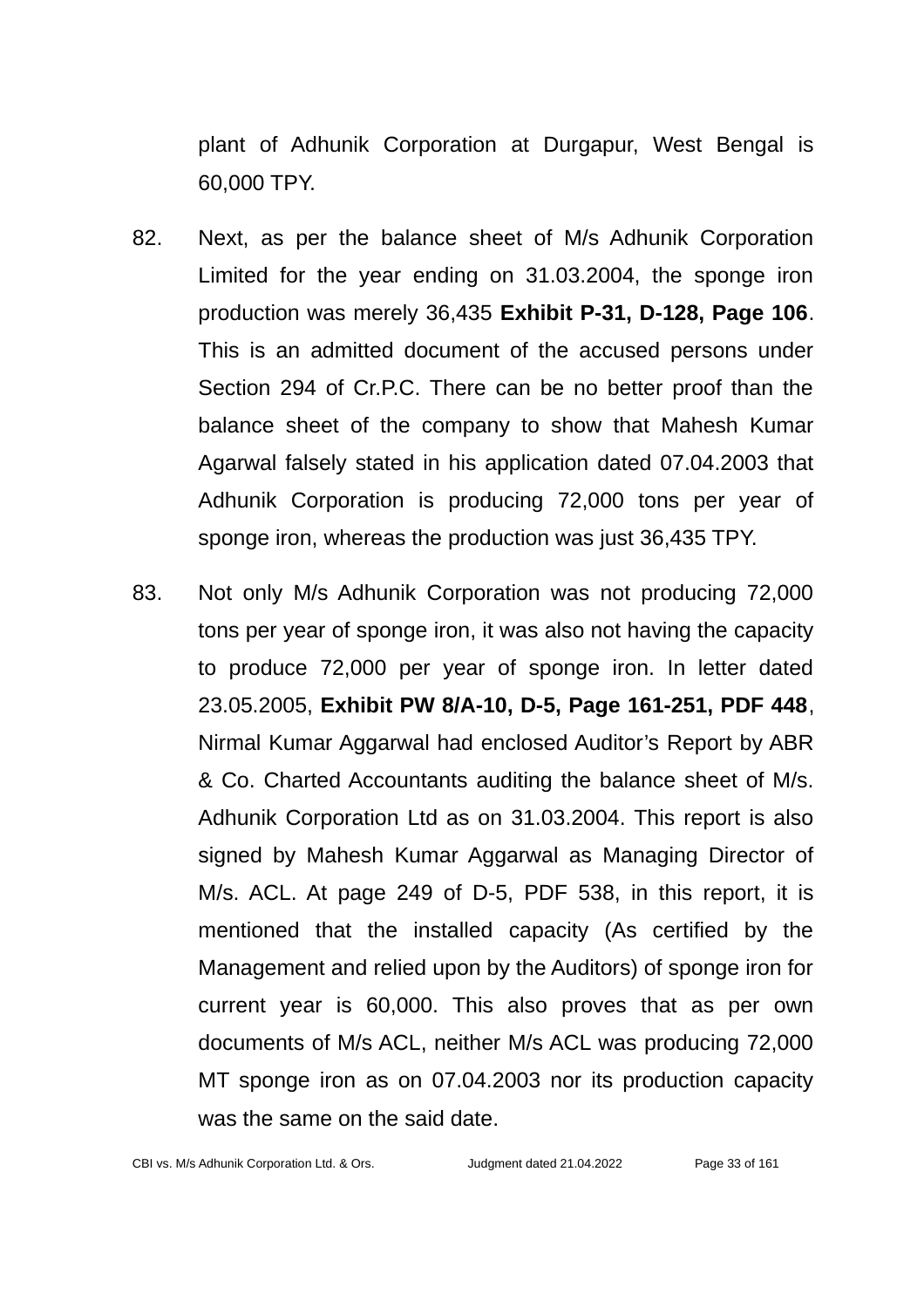- 84. The West Bengal Pollution Control Board, had issued Consent to Operate for two number of rotary kilns with capacity of 100 metric tons per day (MTPD) and 80 metric tons per day (MTPD), totaling 180 MTPD vide Consent to Operate dated 12.05.2003 **Exhibit PW 4/G**, **D-69 PDF 3622.** According to PW 4 Somnath Narayan Environmental Engineer, the sponge iron production capacity of M/s. ACPL at their plant at Durgapur was 180 metric tons per day (54,000 metric tons per year considering 300 working days in a year as per the norms of MoS). He has also stated that the Pollution Control Board may not have any objection if any given industry runs beyond a period of 300 days in any given year but the total production undertaken of sponge iron should not exceed the total consented capacity of the industry. Meaning thereby, the total production could have never crossed 54,000 MT as it was the consented capacity of M/s Adhunik Corporation. Therefore, it is also proved that the production capacity of sponge iron of Adhunik Corporation as on 07.04.2003 could never have been 72,000 tons per year.
- 85. At the time of exhibiting Exhibit PW 4/G, the mode of exhibition was objected to on behalf of accused. That objection is being considered now.
- 86. PW 4 Somnath Narayan knew about M/s. Adhunik Corporation Ltd as it was running a sponge iron production plant situated in the area of which PW 4 was the Senior Environmental Engineer. He had provided Exhibit PW 4/G to the IO of the case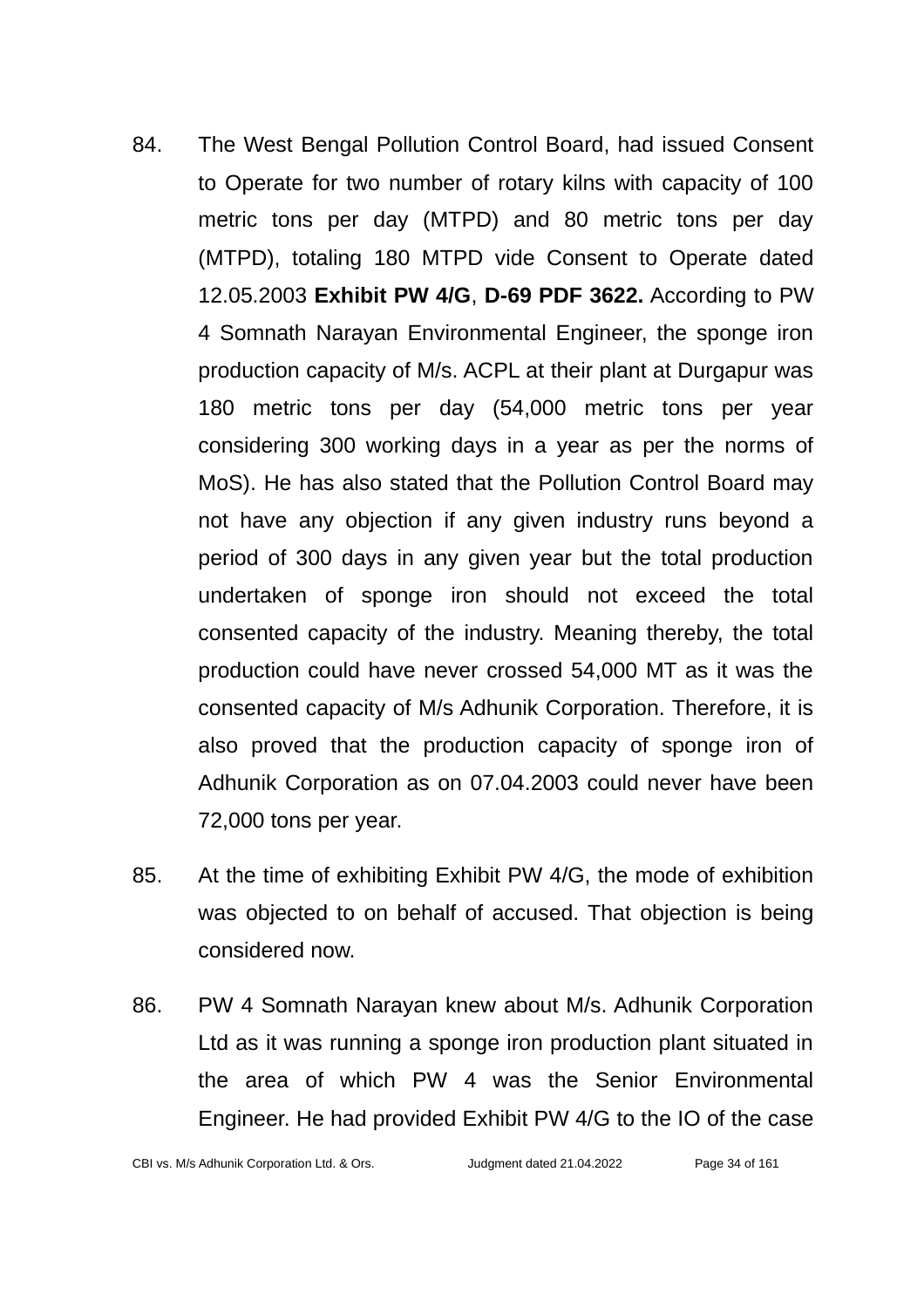vide letter dated 10.02.2015, **Exhibit PW 4/A D-64, PDF 3602**. Providing a document of this nature under section 91 Cr.P.C. by a prosecution witness to the IO of the case does not come under the provisions of section 162 of Cr.P.C. PW 4 had supplied photocopies of the various documents to CBI after duly certifying them under his signatures on each page including Exhibit PW 4/G. He had brought the original thereof to the court when his evidence was recorded. He was the in-charge of the produced records. Signatory on Exhibit PW 4/G is Dr Subrat Ghosh, Senior Environmental Engineer, West Bengal Pollution Control Board and PW 4 Somnath Narayan identified his signature on Exhibit PW 4/G. The learned counsel for the accused, during cross examination of PW 4, got another letter dated 24.03.2003 written by same Dr. Subrata Ghosh, Senior Environmental Engineer exhibited as Exhibit PW 4/DX-2. Having got letter of Dr. Subrata Ghosh exhibited from PW 4 shows acceptance on behalf of the accused that PW 4 was in a position to identify the signatures of Dr. Subrata Ghosh. With regard to two documents prepared by one and the same person, there cannot be two different standards of proof.

87. Moreover, under Section 35 and Section 114(e) of the Evidence Act, documents prepared by public servants in the ordinary course of their public duties have a presumption of correctness of their contents attached to them and they do not require the public servant who prepared the document to be called as a witness to have the document exhibited. However, it is to be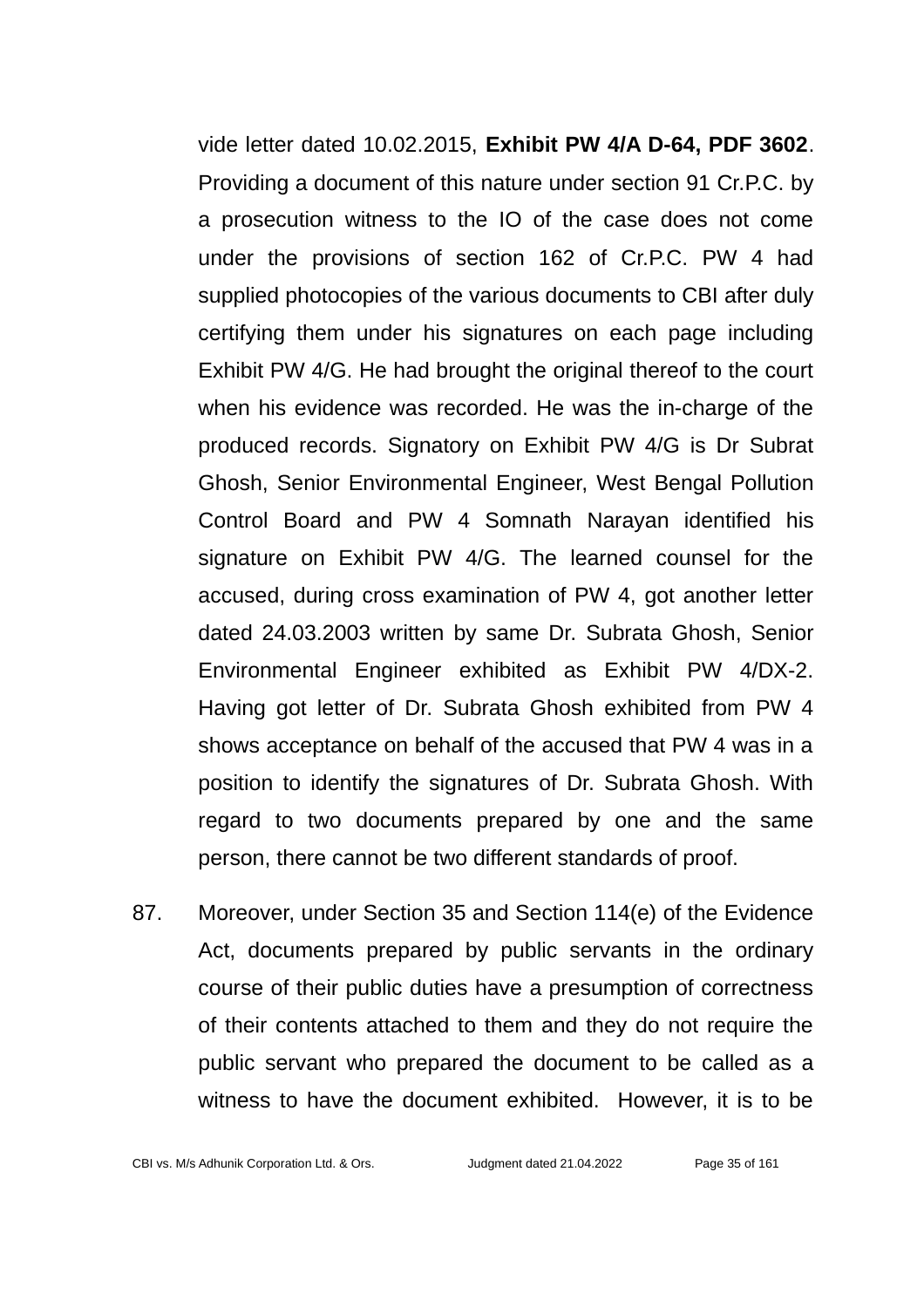shown that the document was actually prepared by public servant in the ordinary course of his duties. This has been proved by PW 4 Somnath Narayan. In this regard, reliance can be placed on **Jayant Gopalroa Pachade vs Moti Lal Kuber Kanoje**, 2008 SCC online Bombay 638, **Harpal Singh vs State of H.P.** (1981) 1 SCC 560 and **Gopi Chand Arya vs Bedamo Kuer**, 1965 SCC online Patna 63. Therefore, the objection to the exhibiting of Exhibit PW 4/G has no merits and is rejected.

88. It also came on record during evidence of PW 4 that in the  $1<sup>st</sup>$ Consent to Operate application dated 12.06.2002 given by M/s. ACL, **Exhibit PW 4/J** (produced by the witness on the directions of the court on 12.07.2017), the company had mentioned at Serial No. 8 that the total number of working days per year are 300 days. Sr. No. 8 of the application is as under: -

| 08. Number of working days per year | 300 Days |
|-------------------------------------|----------|
|                                     |          |

89. Again, the company in its application dated 06.01.2005 seeking renewal of Consent to Operate for its two kilns are having average production 4900 MT stated the total No. of working days per year to be 300 days and number of working hours per day to be 24 hours, **Exhibit PW 4/S**. Sr. No. 5 of this application is as under: -

|               | $\,$ 05 (ii)(a).   Number of working hours per day: | 24 hours |
|---------------|-----------------------------------------------------|----------|
| $05(ii)(b)$ . | Number of working days per year:                    | 300 Days |

CBI vs. M/s Adhunik Corporation Ltd. & Ors. Judgment dated 21.04.2022 Page 36 of 161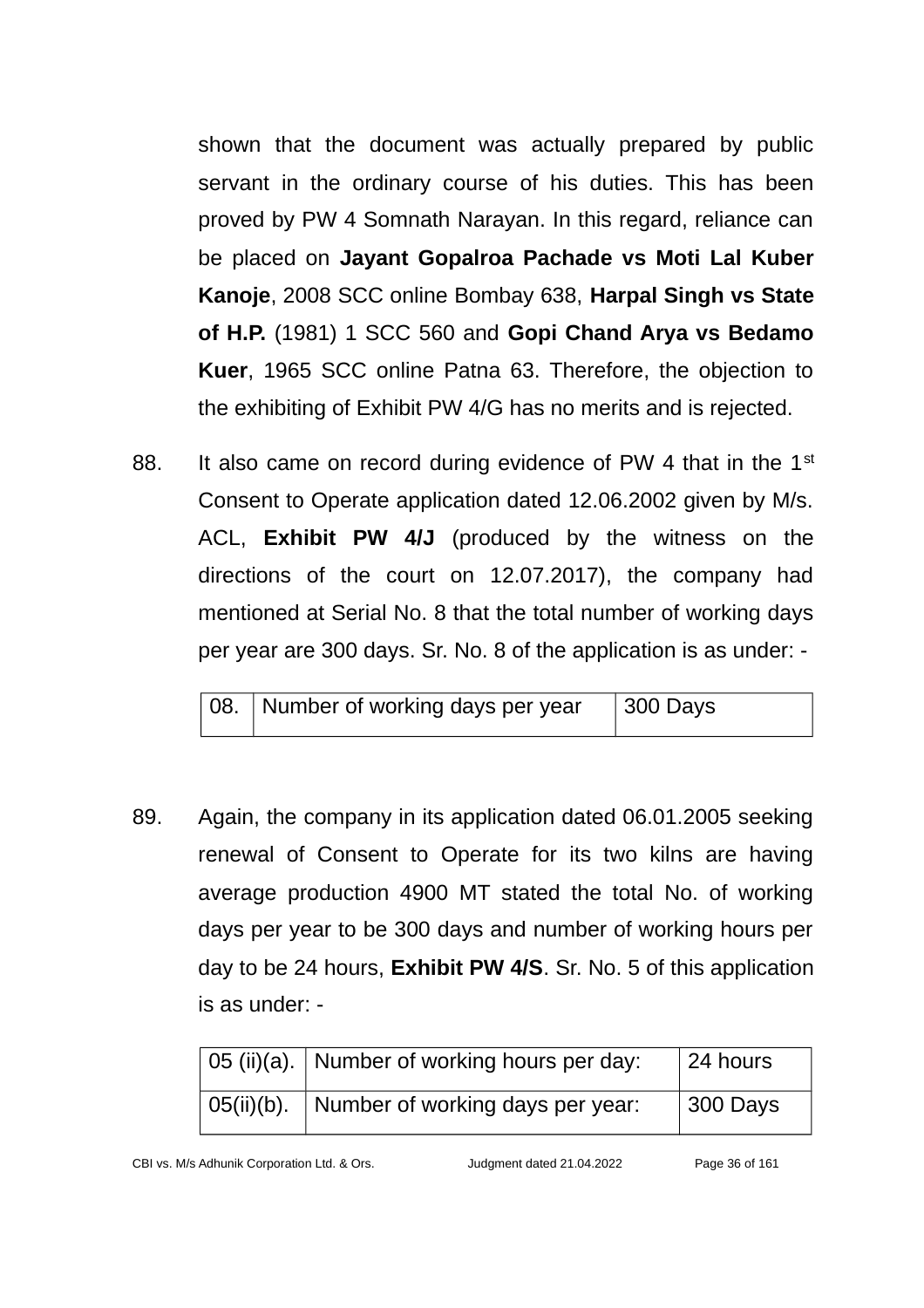- 90. Therefore, according to own documents of Adhunik Corporation, its two kilns were working for 300 days in a year. Later on, having claimed its production capacity to be 72,000 TPY, as an afterthought, it is now being argued that the calculation of 72,000 TPY was taking into consideration 360 working days in a year whereas in its own documents, the working days were mentioned to be 300 per year by M/s ACL.
- 91. When these consent to operate applications Exhibit PW 4/J and PW 4/S where the company itself had mentioned that the number of working days are 300 were put to the accused persons in Question No. 54 under section 313 Cr.P.C., the response of A-1 M/s. Adhunik Corporation Ltd. was that:-

"… even if the total number of working days per year was 300 days a kiln at a particular period of time, the same does not affect, change or modify the actual production capacity of the said kiln. Thus, the documents filed by the witness are irrelevant for the present matter".

- 92. It is a surprising response on behalf of the company because if a kiln is permitted to be operated only for 300 days a year, its capacity would be dependent upon the consent order and cannot be claimed to be more than the consented capacity.
- 93. What to speak of the production capacity of Adhunik Corporation as on 07.04.2003, PW 4 also stated that till today (i.e., as on 12.05.2017, the day statement of this witness was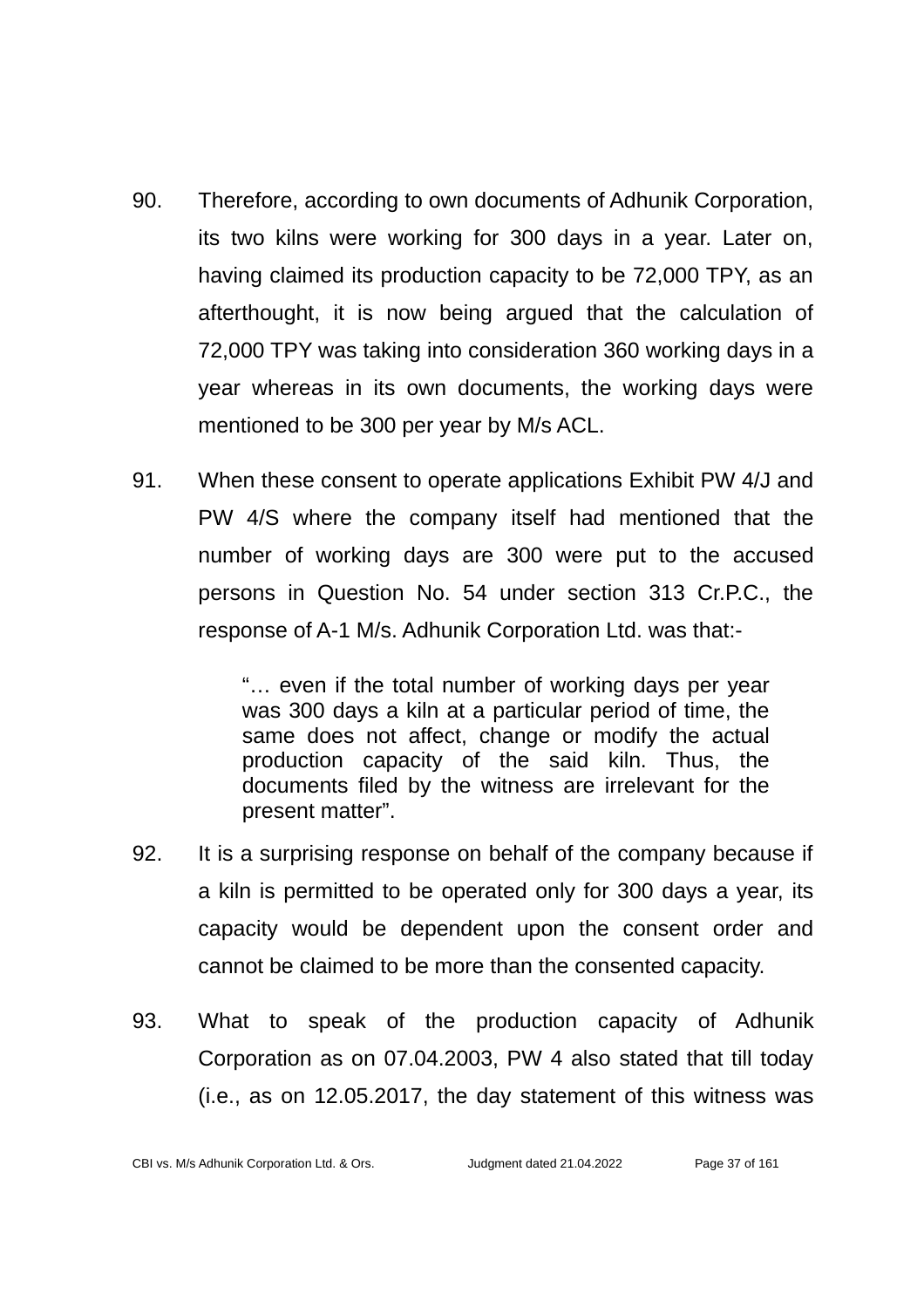recorded in the court, Page of 8-9 of 16), the company M/s. Adhunik Corporation Ltd was having only two kilns having installed capacity of 100 TPD each with the actual production being undertaken to be 80 TPD per kiln. Therefore, M/s. ACPL was not having 72,000 TPY existing sponge iron capacity as mentioned in their letter dated 07.04.2003.

94. Further, ER-1 return is a monthly return which is filed by the producer with the information of monthly production of excisable goods. ER-7 return is an annual return filed by the producer of excisable goods with the information of annual installed capacity of the plant and machinery being used for the production of excisable goods. The information furnished by the company/firm in ER-7 return is verified and cross checked with ER-1 return by the Central Excise. PW 3 Sukumar Mukhopadhyay, Superintendent, Central Excise and Customs and Service Tax, Kolkata has proved various ER-1 Forms submitted by M/s. ACPL as **Exhibit PW 3/C, D-71, Page 2-27 PDF 3630-3655** [for January 03, March 03, April 03 (Sponge Iron quantity manufactured 2477.740), January 06, February 06 and March 06],ER-6 Forms **Exhibit PW 3/D D-71, Page 28, PDF 3656** (for January 06, February 06 and March 06), ER-7 Forms **Exhibit PW 3/E, D-71 Page 31-41 PDF 3659-3669** (as on April 2007, April 2008, April 2009, April 2010, April 2011, April 2012 and April 2013).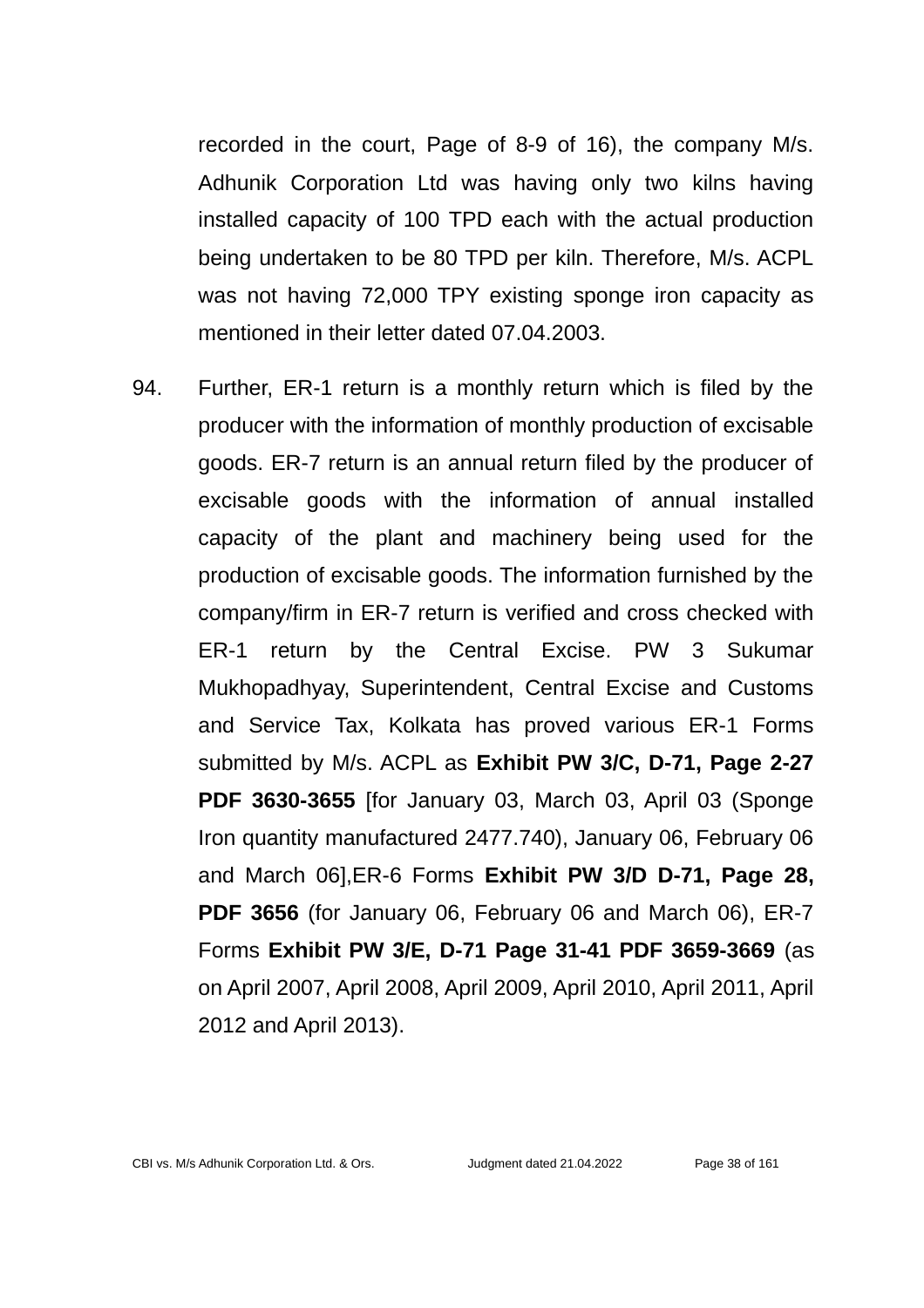- 95. PW-3 also deposed that as per the ER-7 Forms referred above, the annual installed production capacity of M/s. ACPL was 60,000 MT.
- 96. Exhibition of all ER-7 forms was objected by learned counsel for the accused for the reason that the signatures of the witness are not appearing on any of the said forms. However, all these ER-7 forms are already admitted by the accused under section 294 Cr.P.C. as **Exhibit P-33 (Colly) D-130**. Therefore, the objection to the exhibiting the documents is without any merits.
- 97. When these ER Forms were put to the accused persons under Section 313 Cr.P.C., the response of A-1 company in Q. No. 26 was that:

"It is a matter of record, though I have no personal knowledge of the same. However, the document has not been proved as per the terms of the Law. The signatures of the witness are not appearing on any of the said forms".

- 98. When the AR of the company responds to such a question that "It is a matter of record, though I have no personal knowledge of the same", it shows that the company had no explanation to offer in this regard.
- 99. When the statement of PW 3 that "In all the ER-7 forms the annual installed production capacity was mentioned as 60,000 MT" was put to A-1 – M/s Adhunik Corporation Ltd, the response in Question No. 33 was:-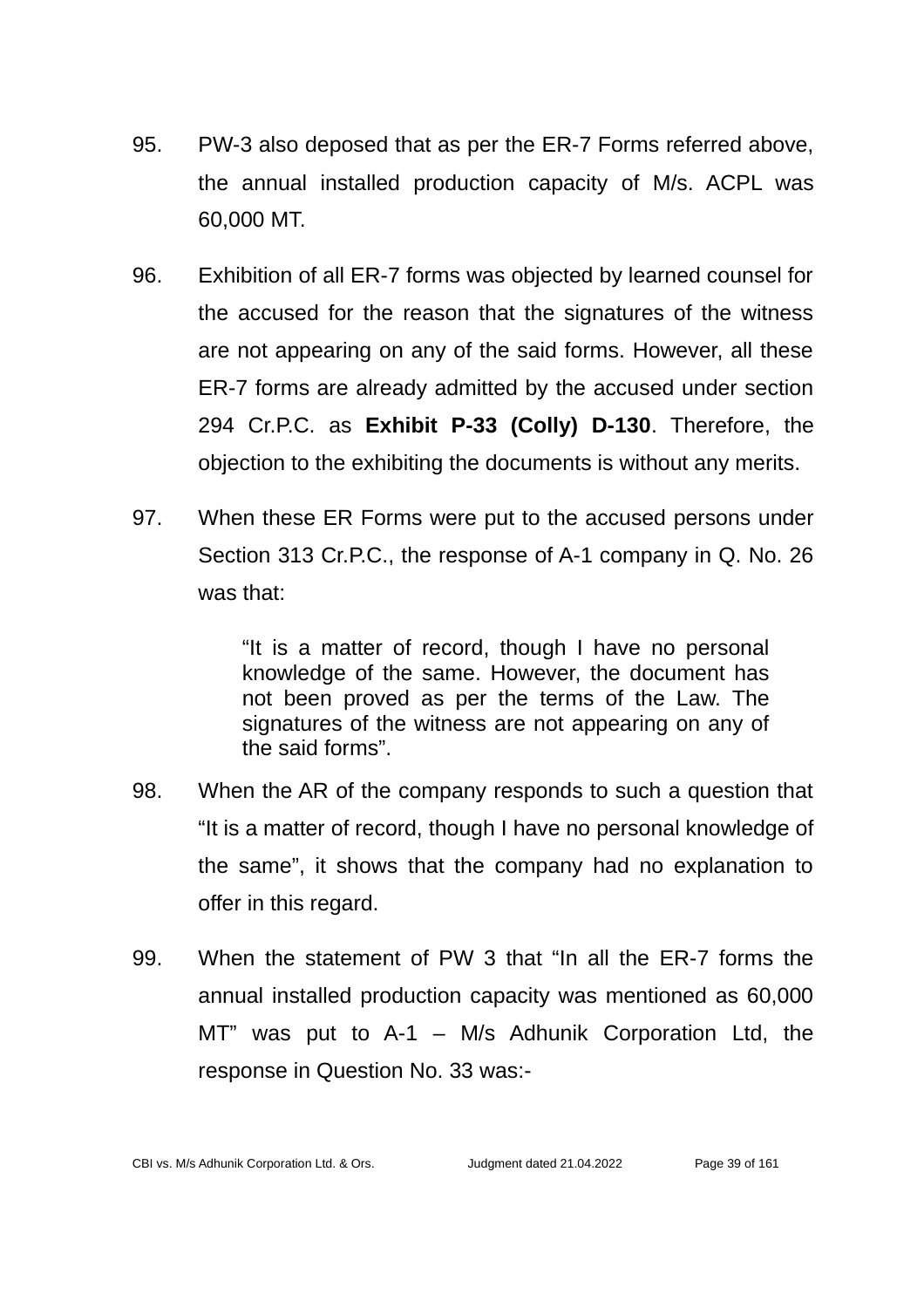"I have no personal knowledge. However, it is submitted that witness has admitted that the excise duty payable on goods is calculated only when the goods are dispatched from the plant site. It is further stated that the witness had never checked the plant site or inspected the plant site of the accused company".

- 100. If the AR of the company gives the response to such evidence that "I have no personal knowledge…", it means the response is evasive and the company had no explanation to offer to this incriminatory evidence against it.
- 101. PW 8 D. Kashiva, Additional Industrial Adviser, Ministry of Steel has also stated that standard practice followed in Ministry of Steel for calculating number of working days in a year for all type of products being produced by any end use project is 300 working days in a year.
- 102. Summarizing the case against the accused persons, it is proved that the kilns could operate for 300 days per year and not 360 days per year. In their own documents, the accused had mentioned that the kilns would operate for 300 days per year and not 360 days per year. According to the Consent to Operate the two kilns, the consent was only for 100 TPD for first kiln and 80 TPD for second kiln. Meaning thereby the consent for production was  $180 \times 300 = 54,000$  MTY. According to information provided to Excise Department by Adhunik Corporation as per ER-7 forms, the annual installed production capacity was merely 60,000 MT. According to the balance sheet of M/s Adhunik Corporation, the production of sponge iron in the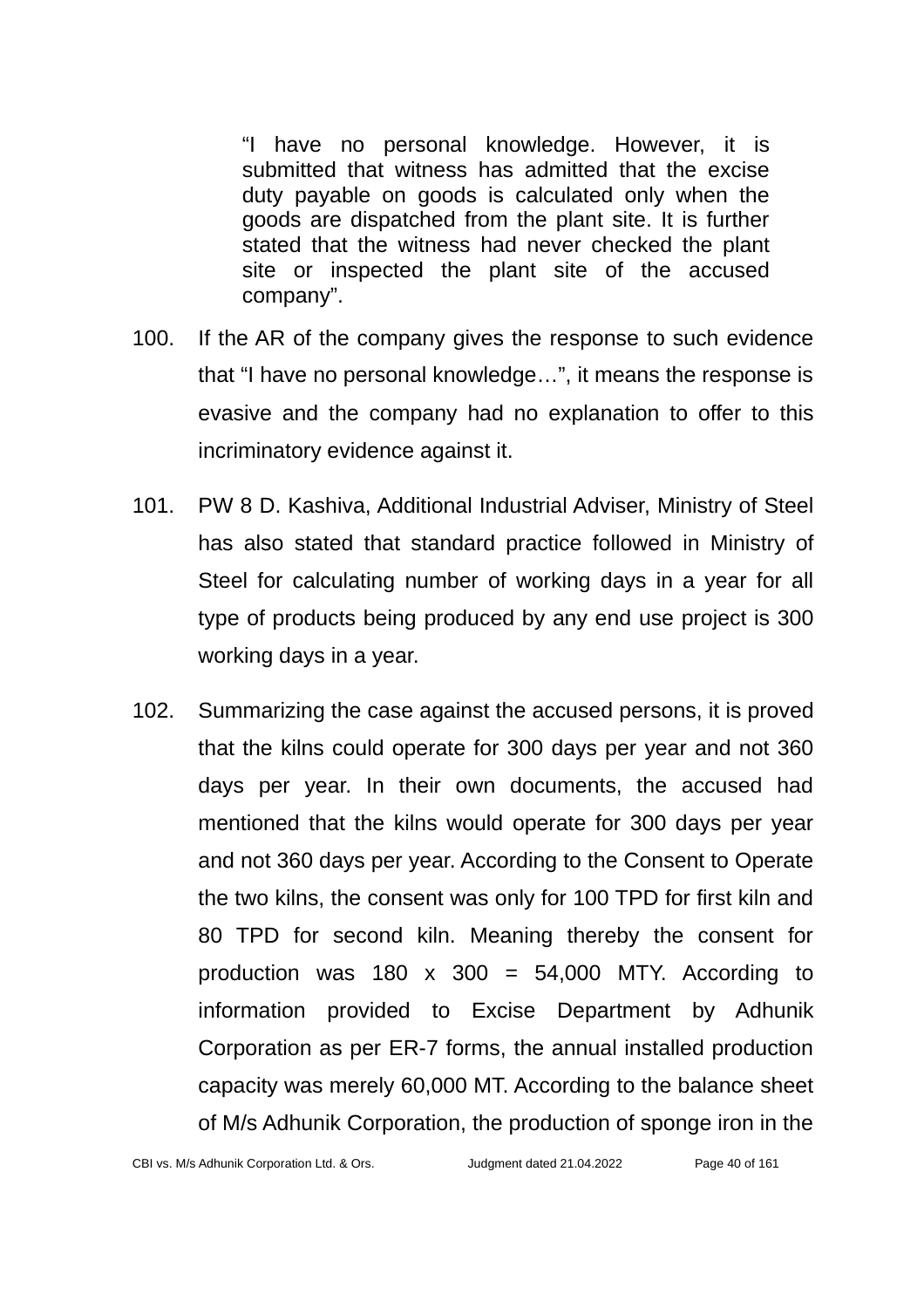year ending on 31.03.2004 was just 36,435 and installed capacity was 60,000 TPY. Therefore, it is proved that M/s Adhunik Corporation was not producing 72,000 TPY sponge iron and its production capacity was not 72,000 TPY as on 07.04.2003. Mahesh Kumar Agarwal therefore made a false statement in his letter dated 07.04.2003 that the M/s Adhunik Corporation is producing 72,000 tons per year (TPY) of sponge iron.

- 103. On behalf of the accused, it is argued that prosecution ought to have taken a stand as to what was the production capacity of M/s. ACL. However, this arguments is devoid of any merits because the charge under section 420 IPC as well as under section 120-B IPC and under section 120-B read with 420 IPC is that of making false claims about the existing production capacity of sponge iron plant of M/s. Adhunik Corporation at Durgapur, West Bengal. The prosecution has successfully proved that the production capacity of the plant of M/s ACL was neither 72,000 MTPA nor more than that. This is what was required of the prosecution in the light of the charge framed against the accused persons.
- 104. The accused have argued that the different departments have given different interpretation including in PW 22/DX-2 for the same very two kilns of 100 TPD. This submission is also without any merits in as much as the own submissions of M/s. ACL were that the number of working days are 300 in their application for Consent to Operate dated 12.06.2002, Exhibit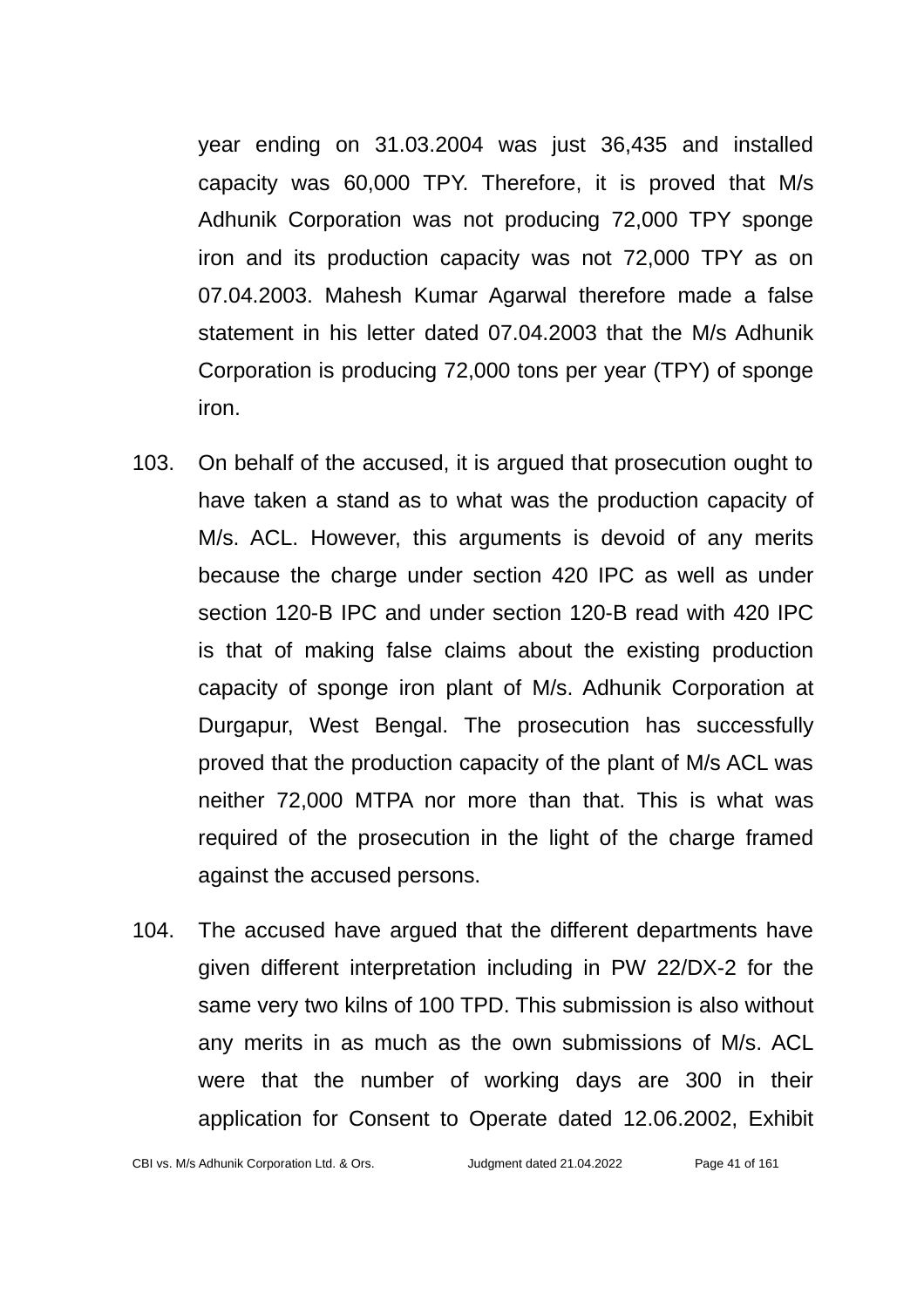PW 4/J and application for renewal of Consent to Operate dated 07.01.2005, Exhibit PW 4/S. M/s. ACL having itself made submissions twice seeking Consent to Operate that the number of working days of the plant will be 300 days could not have assumed that the number of working days for their plant could be 360 days for mentioning in its application dated 07.04.2003 that the production capacity of the plant is 72,000 MTPY.

- 105. The argument of the accused is also that they had also mentioned in the application that the capacity of the two kilns is 100 TPD. However, it will not absolve them of making a false statement in their letter dated 07.04.2003 that the production capacity was 72,000 because the figure of 72,000 was mentioned four times in letter dated 07.04.2003 and relying on this figure, it was noted in Ministry of Steel that the production capacity of the plant of M/s ACL was 72,000.
- 106. The accused have argued that there were no guidelines in this regard and the difference is due to number of days taken into consideration for calculating the production capacity.
- 107. Had the accused company itself not mentioned twice in their applications for Consent to Operate that the number of working days for their kilns would be 300, they could have made this submission but as the case of M/s. ACL itself was that the number of working days of the kilns are 300, it could not have mentioned its capacity to be 72,000 MTPA and the capacity ought to have been mentioned either 60,000 or 54000 MTPA.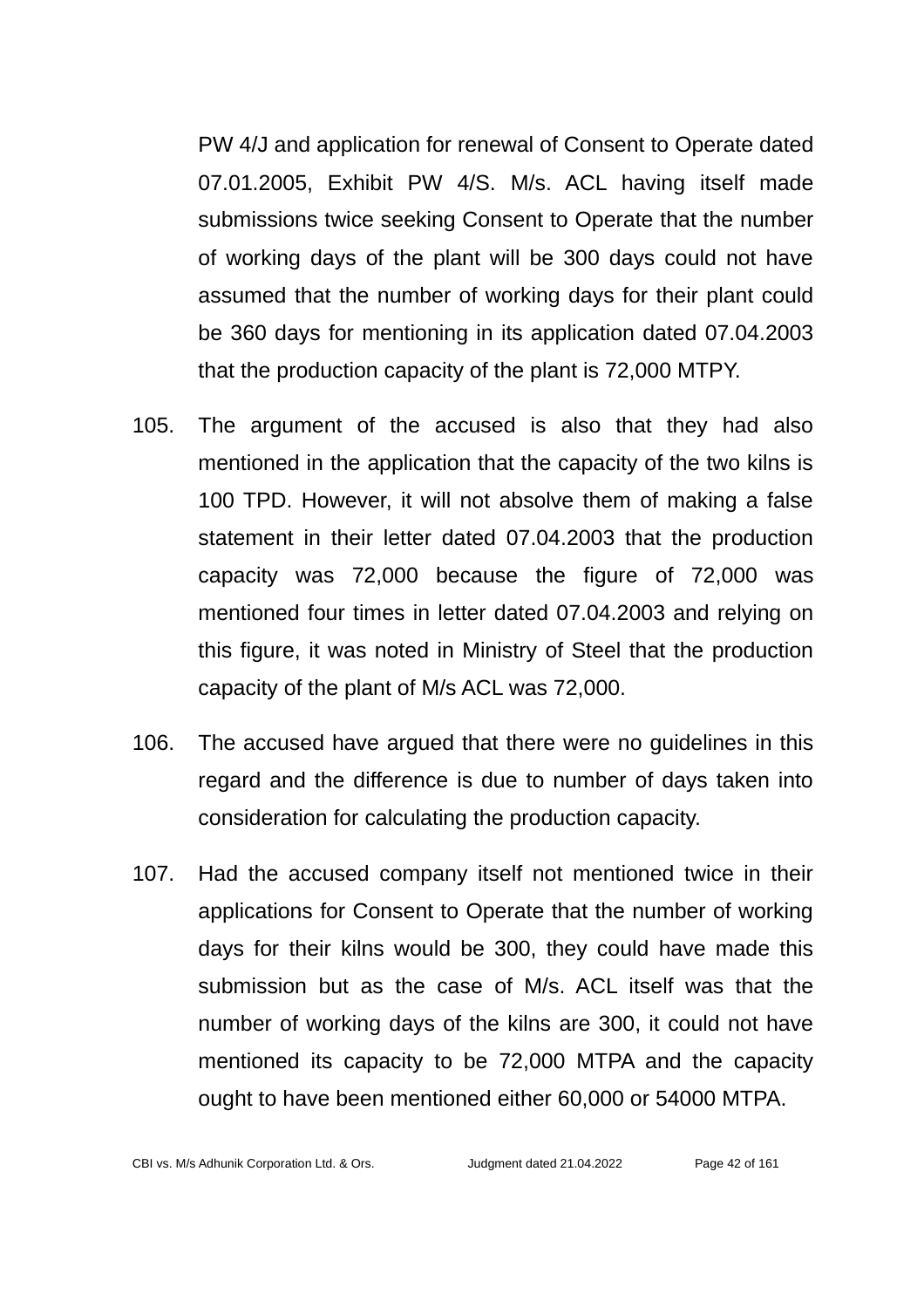- 108. The argument of the accused is also that application given by Manoj Kumar Aggarwal of M/s. Neepaz Metaliks cannot be used for convicting Mahesh Kumar Agarwal A-3 as the two companies namely M/s. Neepaz Metaliks and M/s. Adhunik Corporation Ltd are two different legal entities run by different professionals and Mahesh Kumar Agarwal A-3 was not even knowing the contents of application given by Manoj Kumar Aggarwal for M/s. Neepaz Metaliks. This argument is also without any merits because according to own case of the accused, Manoj Kumar Aggarwal is also one of the promoters/directors of all the Adhunik group of companies including M/s. Adhunik Corporation Ltd and therefore would have known the production capacity of M/s ACL and it was not necessary to show knowledge of Mahesh Kumar Agarwal to the contents of application given by Manoj Kumar Aggarwal for proving that Mahesh Kumar Agarwal had falsely stated that the production capacity of the plant was 72,000. This court has relied on the application given by Manoj Kumar Aggarwal, Exhibit PW 8/DX-1, D-19, Correspondence Page 1, PDF 2073, to show that even according to one of the promoters/directors of Adhunik group, the production capacity of M/s. ACL was 60,000 MTPA and not 72,000 MTPA.
- 109. The accused have argued that there are two views possible in this regard. However, the same is also not acceptable. There is just one view and that is that the production capacity of the sponge iron plant was 100 TPD for one kiln and 80 TPD for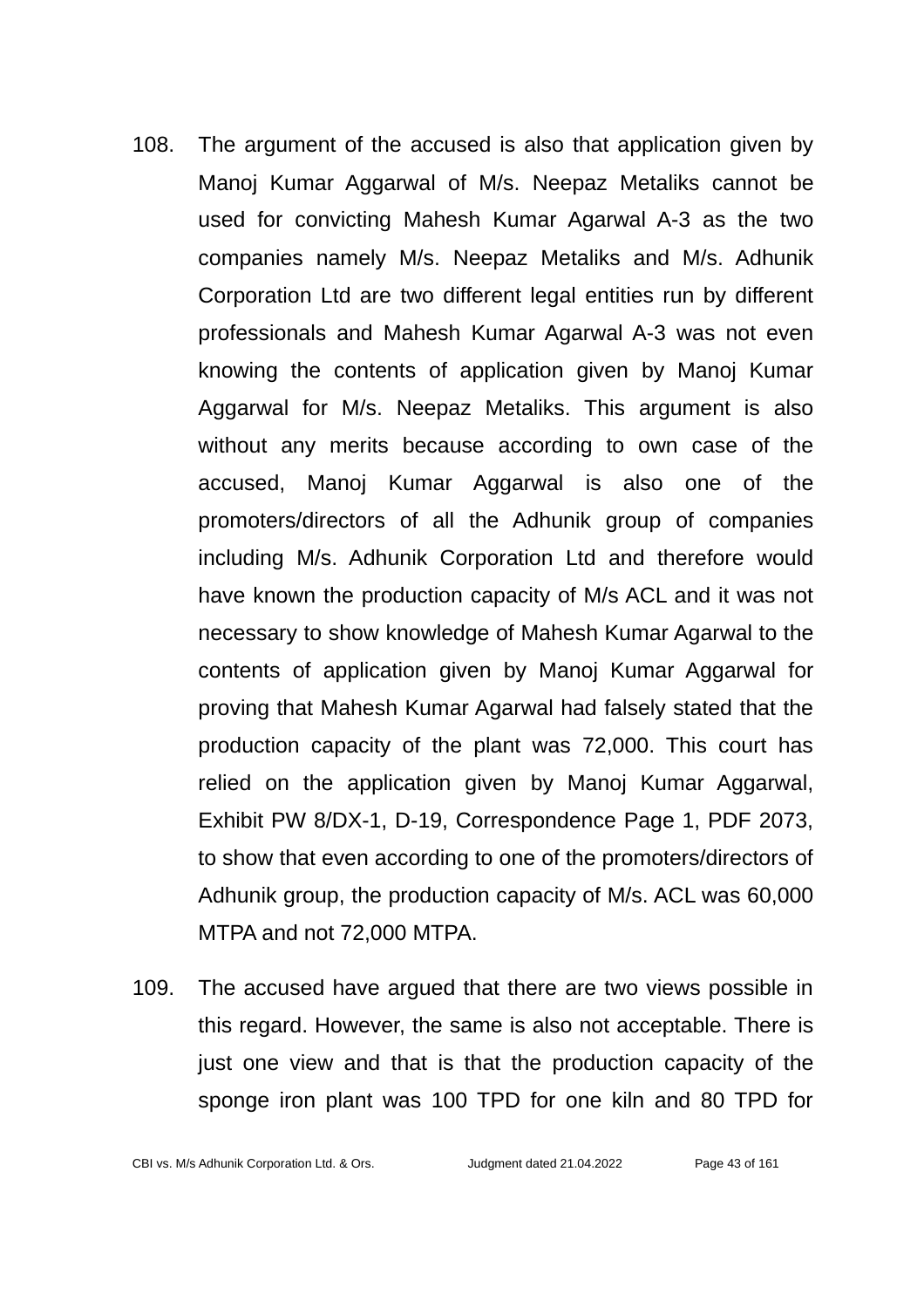second kiln and taking into account 300 working days, the capacity would be 54,000 MTPA. According to balance sheet of Adhunik Corporation for year ending 31.03.2004, the sponge iron production was only 36,435 and the installed capacity was 60,000 TPY. It also rules out the possibility of two views and it clearly rules out that Adhunik Corporation was producing 72,000 tons per year (TPY) of sponge iron.

- 110. The argument that there is no evidence that the information regarding TPY could have in any manner induced the Ministry of Coal and the argument that in this case there is no person who got cheated and the argument that mentioning the capacity to be 72,000 was only "puffing" would be considered while considering the charge under section 420 of IPC.
- 111. Resultantly, this point for determination is answered holding that Mahesh Kumar Agarwal made false claims in his letter dated 07.04.2003 about the production capacity of sponge iron plant of M/s Adhunik Corporation Ltd. It was falsely stated by him that Adhunik Corporation (P) Ltd is producing 72,000 MT sponge iron per year and has an existing sponge iron plant of 72,000 TPY capacity.

## **2 nd Point for Determination**

**Whether Techno-Economic Feasibility Report purportedly prepared by Dimension Engineering & Consultant Private Ltd was filed along with letter dated 07.04.2003 by Mahesh Kumar Agarwal and whether the same is a false document?**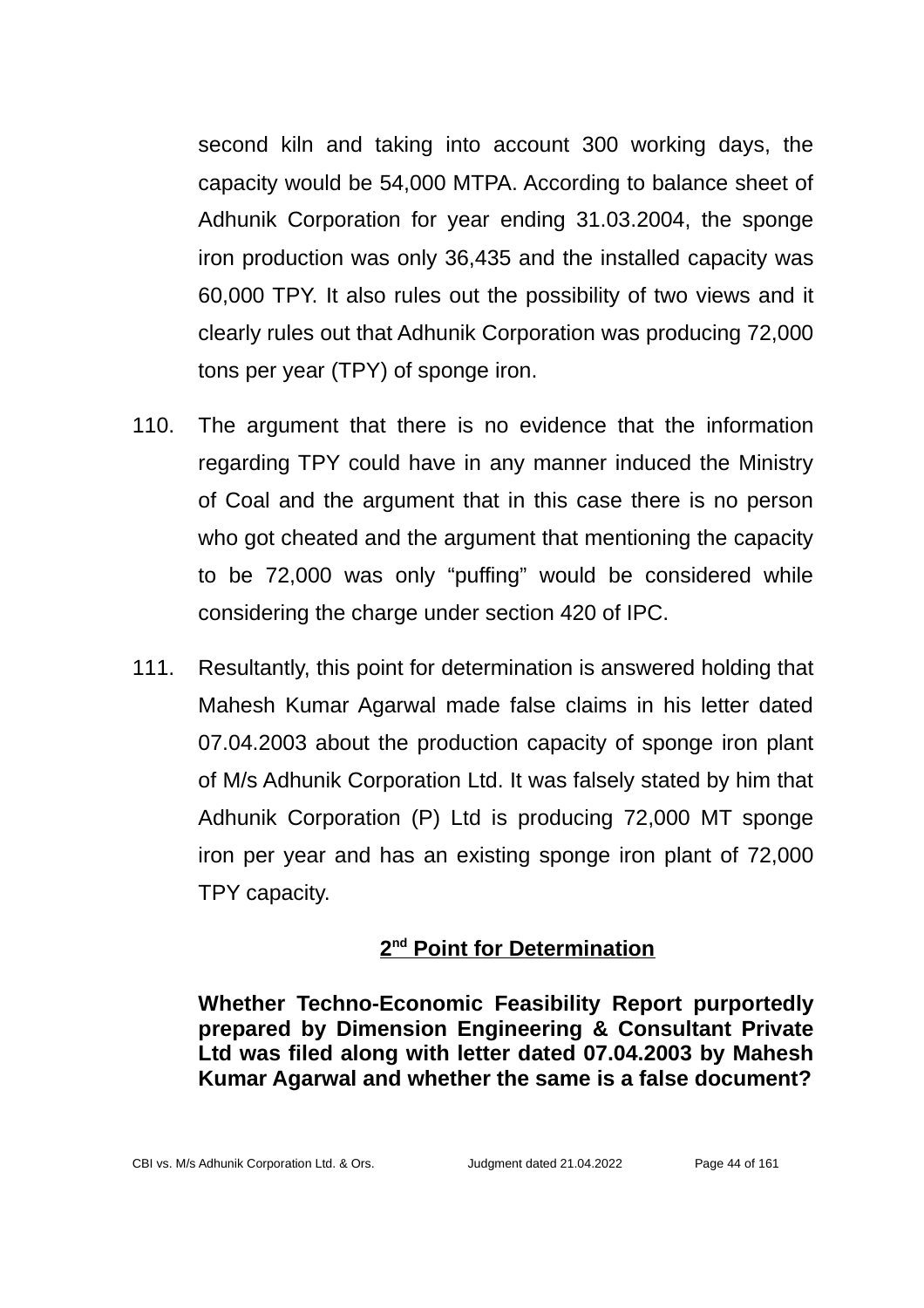- 112. PW 8 D. Kashiva, Additional Industrial Adviser of Ministry of Steel had dealt with the file of M/s. Adhunik Corporation Ltd, Exhibit PW 8/A, PDF 255. He was the  $1<sup>st</sup>$  person who had dealt with application dated 07.04.2003, Ex. PW 8/A-2, Page 1-147, PDF 281-434 given by Mahesh Kumar Agarwal as Managing Director of M/s. ACL. He has stated that this application comprised of 1-147 pages (including pages 142-A, 142-B and 142-C). A perusal of this application shows that the TEFR is part of this application at Pages 25 to 91, PDF 306-372. PW 8, vide his signatures at point A on Page 1, had marked this application to Director Deepak Anurag who further marked it to the concerned section at point B.
- 113. During cross examination, no suggestion was given to PW 8 on behalf of accused persons that no TEFR was enclosed with application dated 07.04.2003 or the said application did not comprise of pages 1 to 147 or in place of TEFR, they had enclosed some other document which was taken out from the file and false and forged TEFR was placed at page 25 to 91 by someone inimical to M/s ACL.
- 114. When the statement of PW 8 that the application comprised of 1-147 pages was put to Mahesh Kumar Aggarwal under Section 313 of Cr.P.C. in Question No. 90, his response was that:-

"I have no personal knowledge, however, the same is matter of record".

115. If Mahesh Kumar Agarwal had not enclosed the TEFR with letter dated 07.04.2003, then the said application could not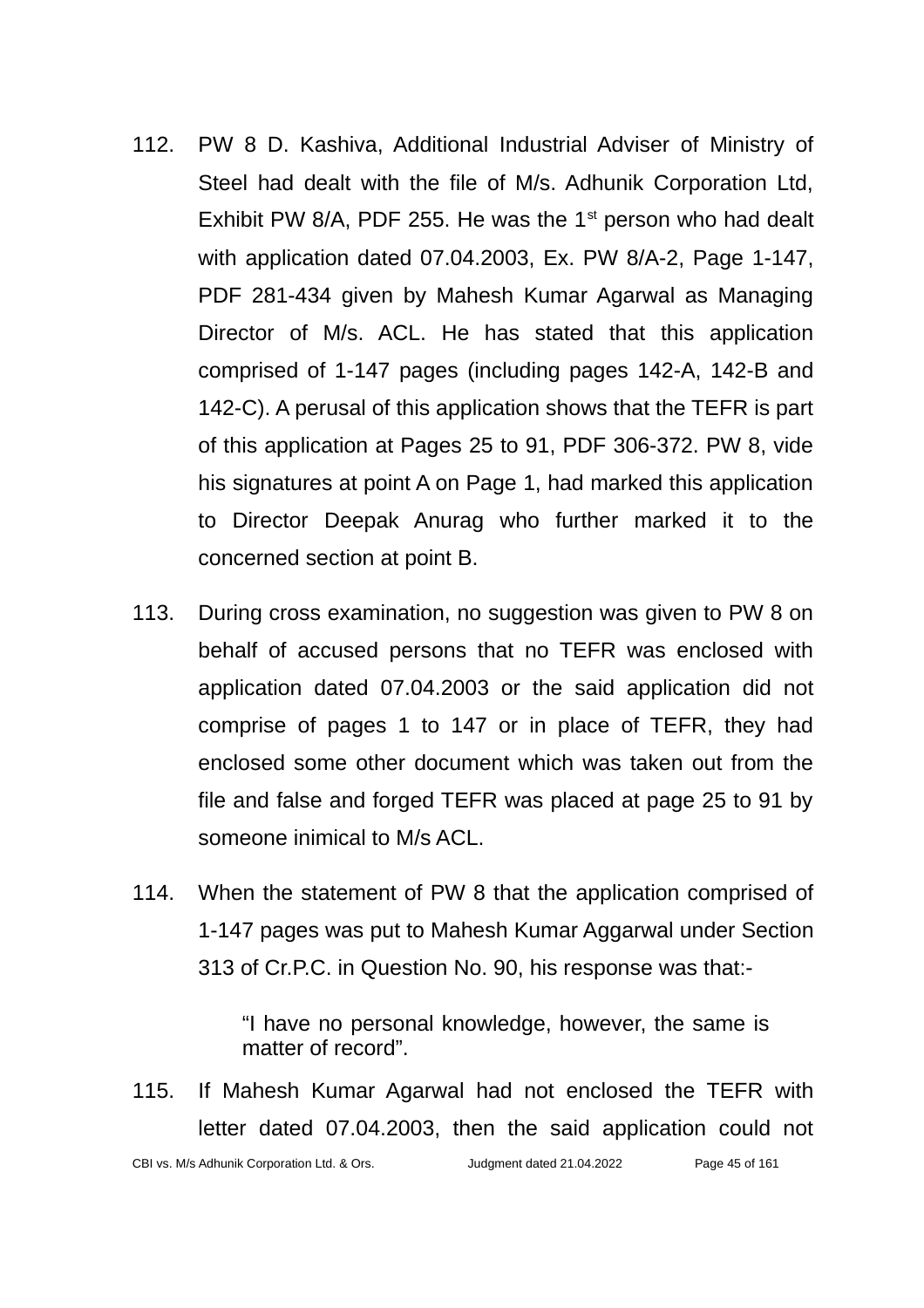have contained pages 1-147 which included TEFR from page 25-91. However, when an opportunity was given to Mahesh Kumar Agarwal (A-3) to explain this evidence against him, he had nothing to say and conceded that the same is matter of record.

- 116. Vide letter dated 07.08.2003 **Ex. PW-8/A-5, D-5, Correspondence Page 151, PDF 438** Ranjit Singh, Under Secretary to the Government of India, MoS, called upon M/s. ACPL to furnish following information:
	- $(i)$  ...
	- $(ii)$  ...

(iii) cost of coal mining development and washery have not been included in TEFR.

117. The response of M/s ACL (A-1) and response of Mahesh Kumar Aggarwal (A-3) to letter dated 07.08.2003 in Question No. 101 under section 313 Cr.P.C. is that:-

> "The same is a matter of record. The answer given to Q.99 may kindly be considered as answer to the present Question also.".

118. The answer to Question No. 99 which pertained to note sheet dated 01.08.2003 which resulted in issuance of letter dated 07.08.2003 is:-

> "The same, in fact, shows that the Company had no intention to induce the Ministry for the purposes of getting coal block allocated in its favour. The prosecution has failed to show any such intention on the part of the Company from the very beginning, as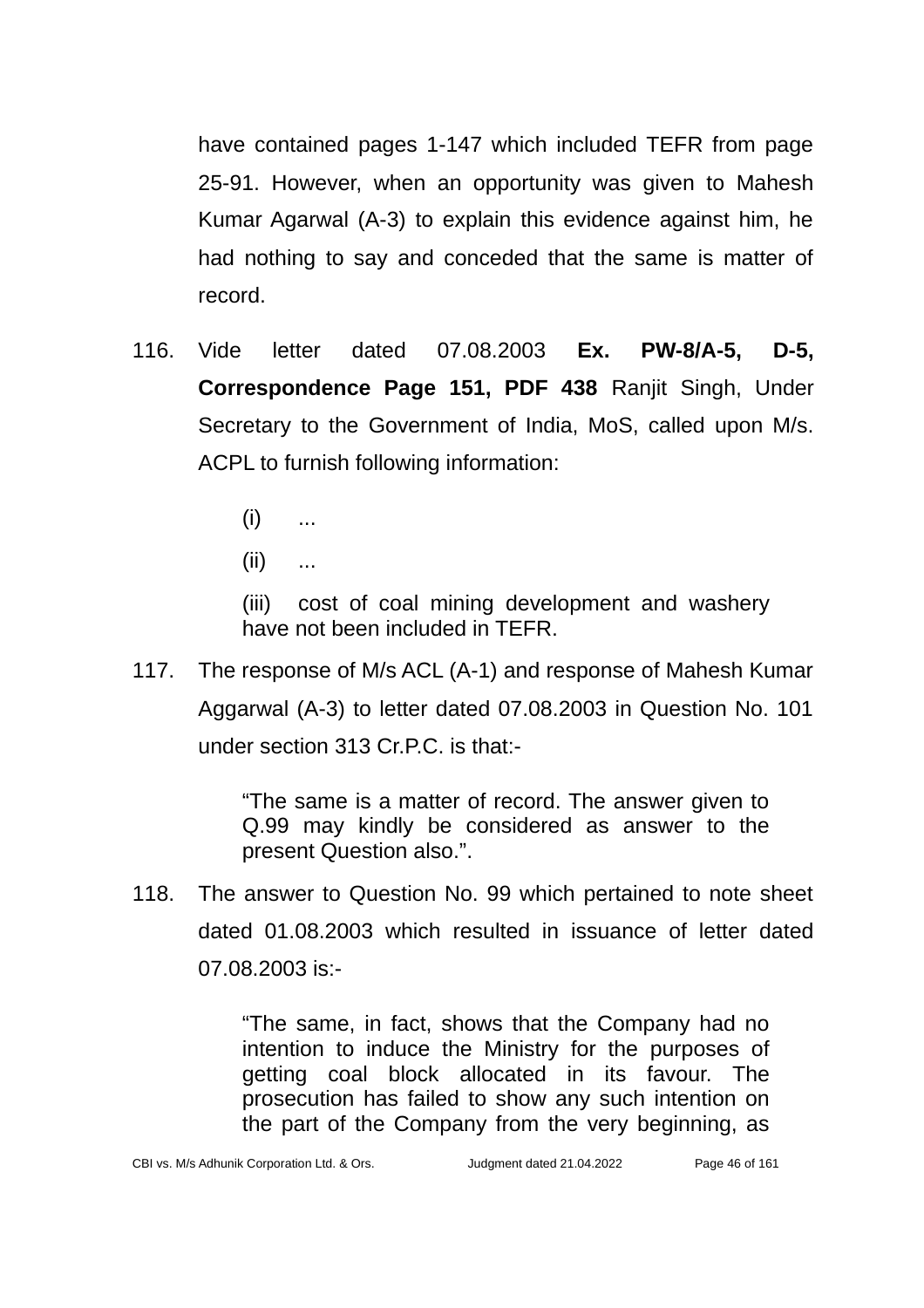the company, after filing the matter, did not even care to pursue the same and did not reply to the letters from the ministry for over two years, which is clear from the following sequence of events:

(i) Application was filed on 07.04.2003 **D5 Page 1**

(ii) Addition information sought vide letter dated 07.08.2003 **D5 Page 151**

(iii) Reminder for the same vide letter dated 04.02.2005 **D5 Page 152**

**In case, the Company had any intention to cheat the Ministry, then they would have promptly participated in the process of getting the coal block, but, to the contrary, it slept over the matter for over two years and did not even reply to the letters sent by the Ministry."**

- 119. From the response of the accused persons, it is clear that they admitted having received letter dated 07.08.2003 and never protested that as they have not filed any TEFR with letter dated 07.04.2003, so there is no question of not including cost of coal mining development and washery in the said TEFR. It also shows that the TEFR was indeed filed by Mahesh Kumar Agarwal with his letter dated 07.04.2003.
- 120. On 10.05.2005, while dealing with the letter of M/s. ACL dated 03.05.2005, Deepak Anurag, Director, MoS enquired in the note sheet about the TEFR for the project of M/s. ACL, **Ex. PW 8/A-1, D-5 Note Sheet Page 11 PDF 269** and vide note sheet dated 18.05.2005, in the file of MoS, it was noted that the TEFR for this project has been received at Page 25 of the note sheet, **D-5 Note Sheet Page 13 PDF 271**. The response of the accused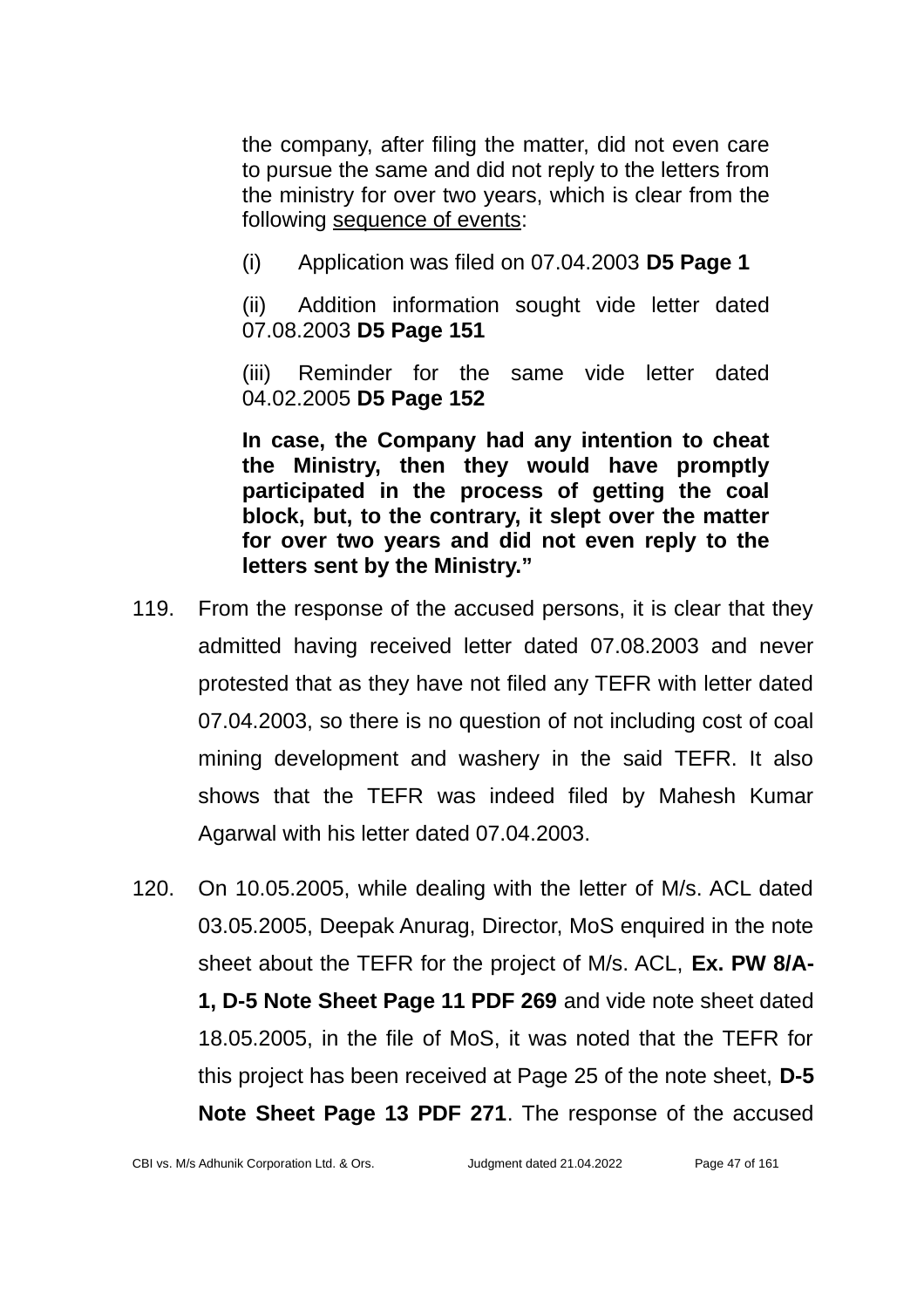persons to the note sheet Exhibit PW 8/A-1 in Question No. 90 under section 313 Cr.P.C. is already noted above. They never responded that as no TEFR was given with application dated 07.04.2003, therefore, the note sheet dated 18.05.2005 could not have been that the TEFR is received at page 25.

- 121. In Question No. 305, when TEFR **Ex. PW-21/A1, D-5 page 25- 91, PDF 306-372** was put to the M/s ACL (A-1) under Section 313 Cr.P.C., the response was that this TEFR was prepared by Dimension Engineering & Consultant Private Ltd. and delivered to M/s Adhunik Corporation Limited. It shows that the accused persons are owning this TEFR. It is their stand that this TEFR was got prepared by them from the company of PW-21.
- 122. From the above, it can be safely stated that Mahesh Kumar Agarwal A-3 had filed with his letter dated 07.04.2003 TEFR of Dimension Engineering & Consultant Private Ltd.
- 123. The submission that the TEFR was introduced at a later stage and without the knowledge of the accused persons defies logic. Ministry of Steel had recommended the case of the company to Ministry of Coal for allocation of Coal Block. Therefore, Ministry of Steel was not inimical at any stage to the interests of M/s ACL. It could not have let introduction of any false report or false document behind the back of accused persons i.e., without their knowledge. Neither there is any note sheet nor any letter from Ministry of Steel after 07.04.2003 calling upon M/s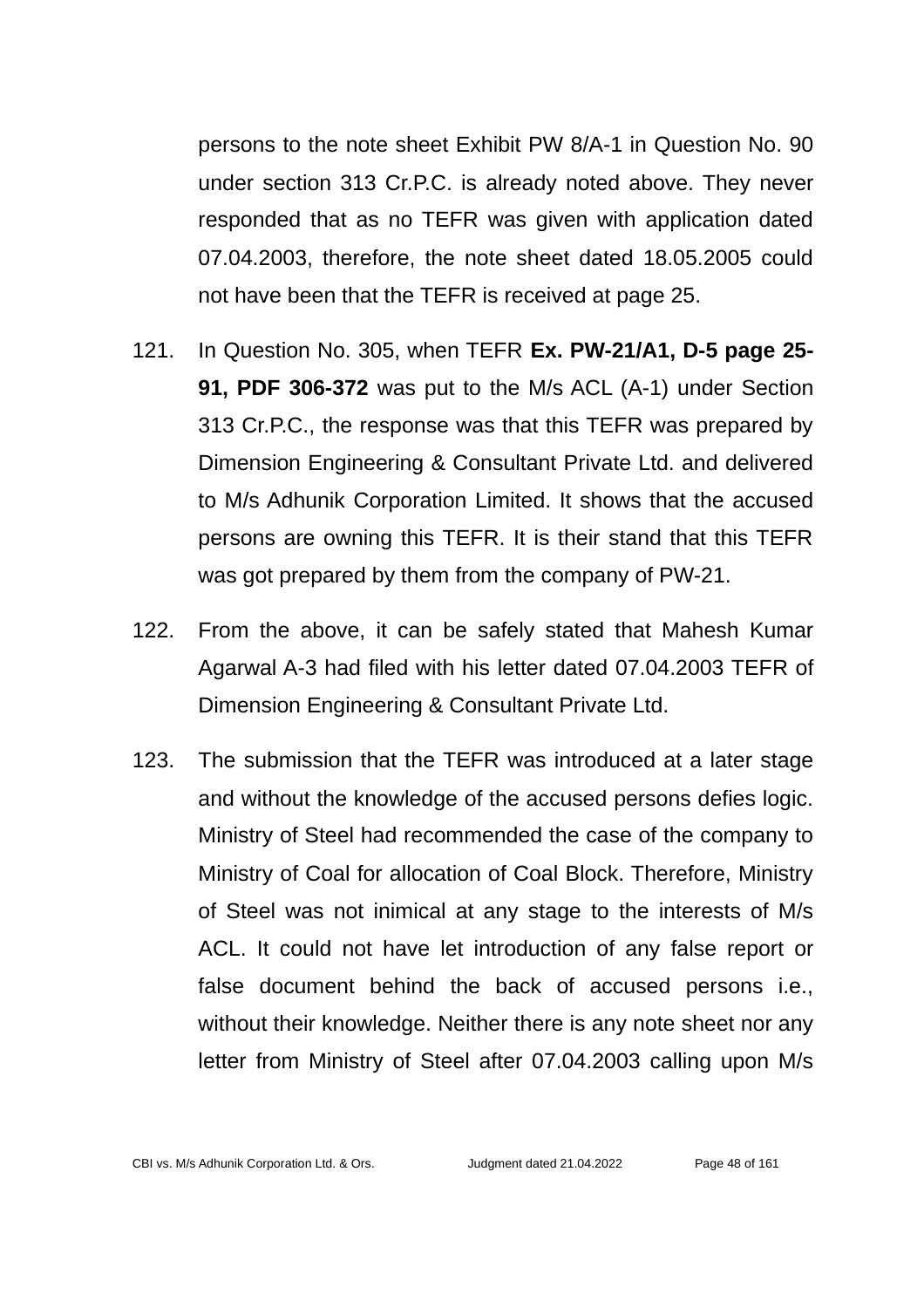ACL to provide a TEFR. Therefore, there is no question of introduction of the TEFR at a later stage.

- 124. The next question is whether this TEFR is a false document.
- 125. PW 21 Manabendra Narayan Chakravarty had incorporated a company in the year 1990 to i.e., Dimension Engineering Consultant Private Ltd. He deposed that they never worked for sponge iron plant and worked only for power plants. Even if such a power plant was established for captive use for any sponge iron plant, then also they used to work for power plant only and never worked for sponge iron plant. He stated that his company has never prepared the Techno-Economic Feasibility Report (TEFR) for M/s. Adhunik Corporation Ltd. The witness was shown TEFR from file Exhibit PW 8/A, D-5, Page 25-91, PDF 306 **Exhibit PW 21/A-1** and he stated that this report was prepared by "Dimension Engineering & Consultant Private Ltd" whereas the name of his company was "Dimension Engineering Consultant Private Ltd" and his company never used the letter "&" in the name of his company.
- 126. The application dated 07.04.2003 also included "Offer" dated 15.01.2003 **Ex. PW 21/A-2, D-5, Page 92, PDF 373** from Dimension Engineering Consultants Pvt. Ltd. addressed to Mahesh Kumar Agarwal, Director, Adhunik Corporation P. Ltd. under the purported signatures of M.N. Chakravarty. In this "Offer", it is mentioned that to consultancy services rendered for preparation of feasibility report for increase of Sponge Iron Plant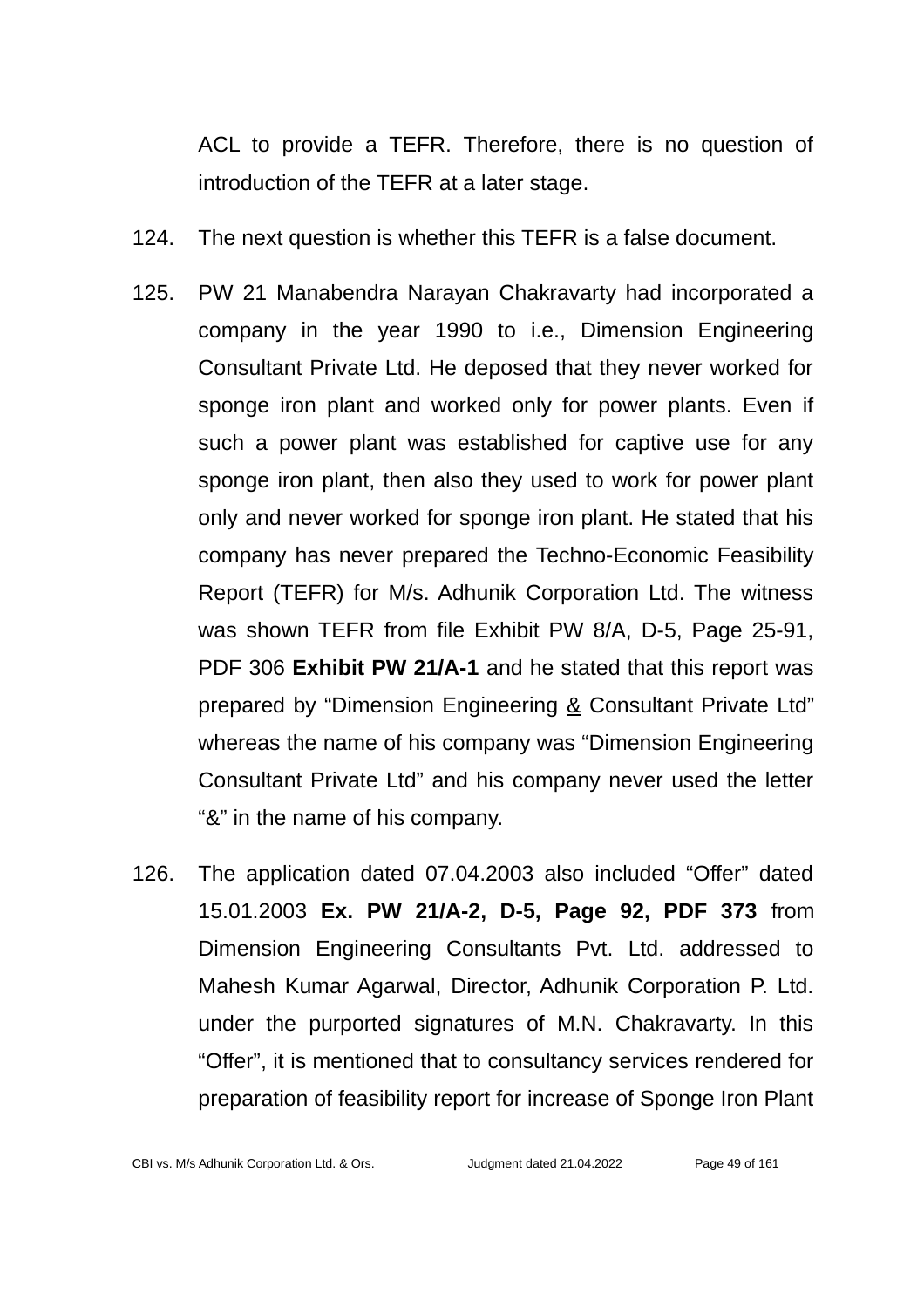etc. the payable is Rs.9,975/-. PW-21 stated that his company has never issued document titled "Offer" Ex. PW 21/A-2, Page 92, part of file Exhibit PW 8/A, D-5, PDF 373. PW 21 has stated that this "Offer" though bears his name as the signatory of the document but he never puts such a kind of initial. He also submitted that as per this document the charges of Rs. 6000 as are mentioned for preparing feasibility report is an impossible figure as even at that time i.e., in 2003, his company was charging around Rs. 2 lakhs for preparation of TEFR.

- 127. The document titled as "Declaration", **Page 93, D-5, PDF 374, Ex. PW 21/A-3** is also purportedly given by Dimension Engineering Consultants Pvt. Ltd under the signatures of M.N. Charavarty. PW 21 stated that he does not remember having issued any such "Declaration" ever and further stated that though his name is mentioned as signatory of the said document but he never uses the said kind of initials. PW 21 also stated that since they have not been doing any work relating to sponge iron plant or integrated steel plant, so the question of issuance of any such "Declaration" does not arise. Although, in the charge, there is no allegation of using forged "Offer" or forged "Declaration", however, it further corroborates that the TEFR is also a false and forged document.
- 128. In response to a notice under section 91 of Cr.P.C., PW 21 provided vide letter dated 24.08.2015 **Exhibit PW 21/B-1**, D-122 the certificate of incorporation of his company "Dimension Engineering Consultant Private Ltd" dated 22.02.1991 **Exhibit**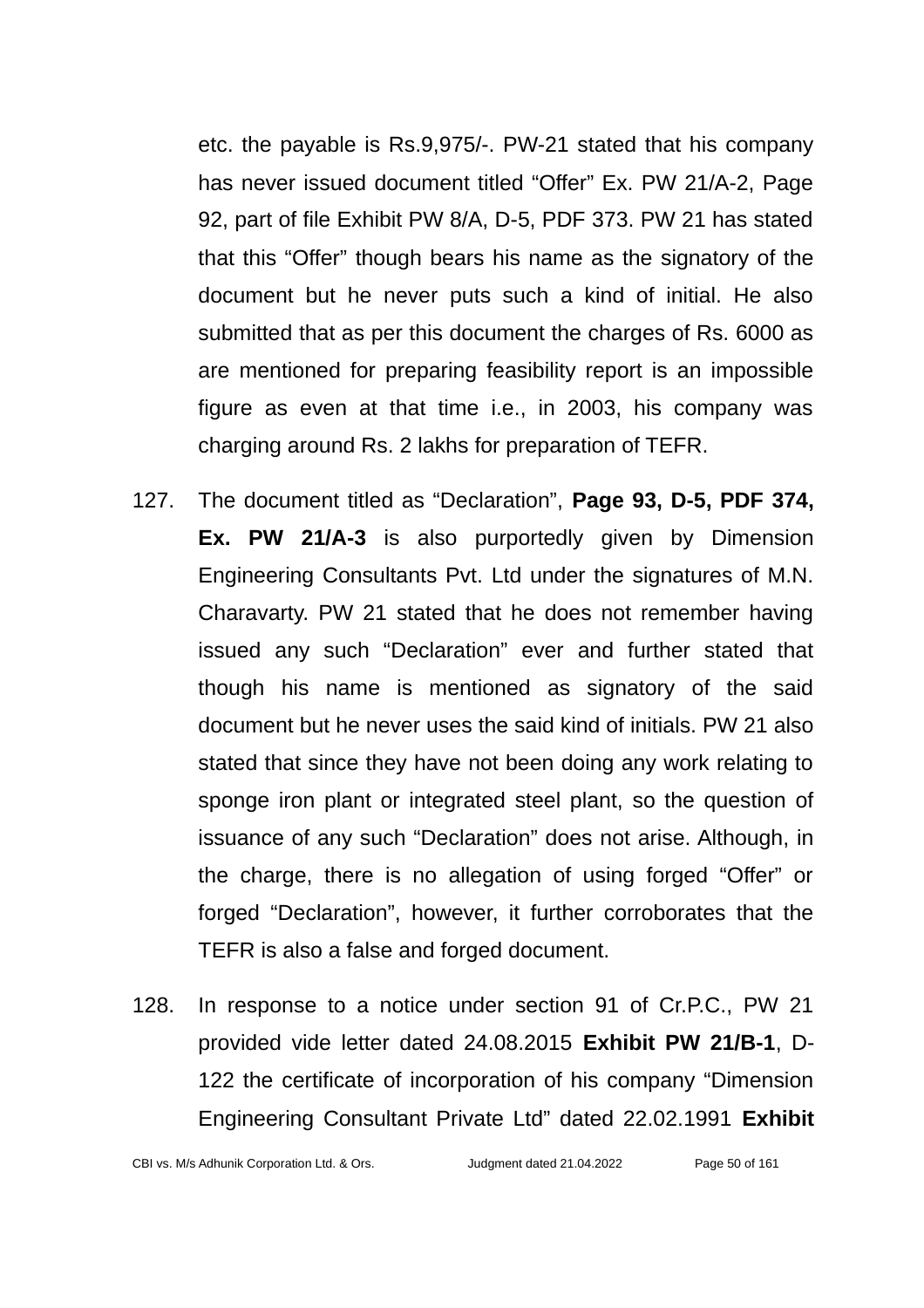**PW 21/B-2**, D-123, PDF 4526 and two feasibility reports prepared by his company for two different power plants of two other companies for reference purposes, D-124, PDF 4528 and 125, PDF 4599 **Exhibit PW 21/B-3** and **Exhibit PW 21/B-4**. Exhibiting Exhibit PW 21/B-1 to B-4 was objected to by the learned counsel for the accused. The objection is overruled as documents can be provided u/s 91 Cr.P.C. by prosecution witness to the investigating officer during investigation.

- 129. The evidence of PW 21 proves that the TEFR enclosed with application dated 07.04.2003 by Mahesh Kumar Agarwal is a false document.
- 130. During investigation, supporting documents pertaining to payment made to Dimension Engineering Consultants in connection with Techno Economic feasibility report were called by the Investigating Officer from Nirmal Kumar Agarwal vide Ex. P-26, D-105, PDF 4436 dated 17.07.2015. This is an admitted document by the accused u/s 294 Cr.P.C. The accused had responded vide Ex. P-28; D-107 PDF 4438 reply dated 24.07.2015 that:

"We are unable to trace any record of the same. We checked our accounts and find that no payment was made to the company and as stated earlier, there were disputes as regards Coal Block and because of the uncertainties of the coal linkage, the project did not materialize".

131. This is also an admitted document u/s 294 Cr.P.C. According to PW-21, the cost of making TEFR even in the year 2005 was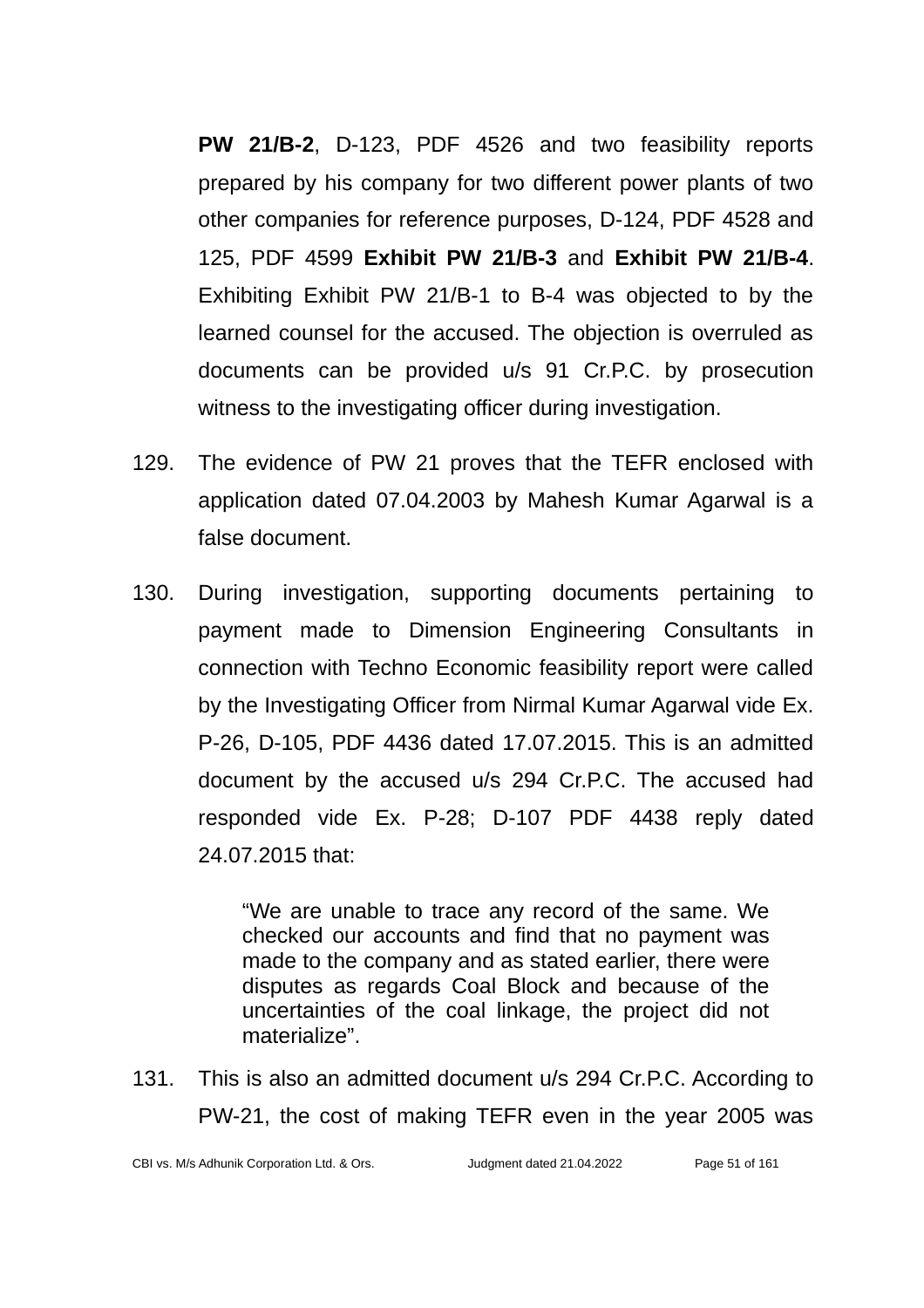Rs.2,00,000/. As the accused could not show any payment given to Dimension Engineering Consultants Pvt. Ltd. for preparing the TEFR, it took untenable stand in response to notice of CBI u/s 91 Cr.P.C. that no payments were given for preparing this report as the project did not materialize. It is unbelievable that such a report would have been prepared by any company without receiving the payment. It also shows that the TEFR in question was not prepared by Dimension Engineering Consultants Pvt. Ltd. but is a false document enclosed by Mahesh Kumar Agarwal along with his application dated 07.04.2003 given to MoS.

- 132. The argument of the accused is that a report from the Specialized Coal Consultant was already annexed with the letter dated 07.04.2003 and therefore there was no occasion to annex another TEFR.
- 133. This argument is neither here nor there.
- 134. It is already held that the TEFR was indeed part of application dated 07.04.2003. The same was considered by Ministry of Steel and queries were raised upon M/s ACL regarding several aspects of the said TEFR. The accused have admitted that Ex. PW-21/A1 was the TEFR given to M/s ACL by the company of PW-21. It is for the accused to explain that if they were satisfied with providing the report of Specialized Coal Consultant to MoS, then why the TEFR in question was enclosed with letter dated 07.04.2003.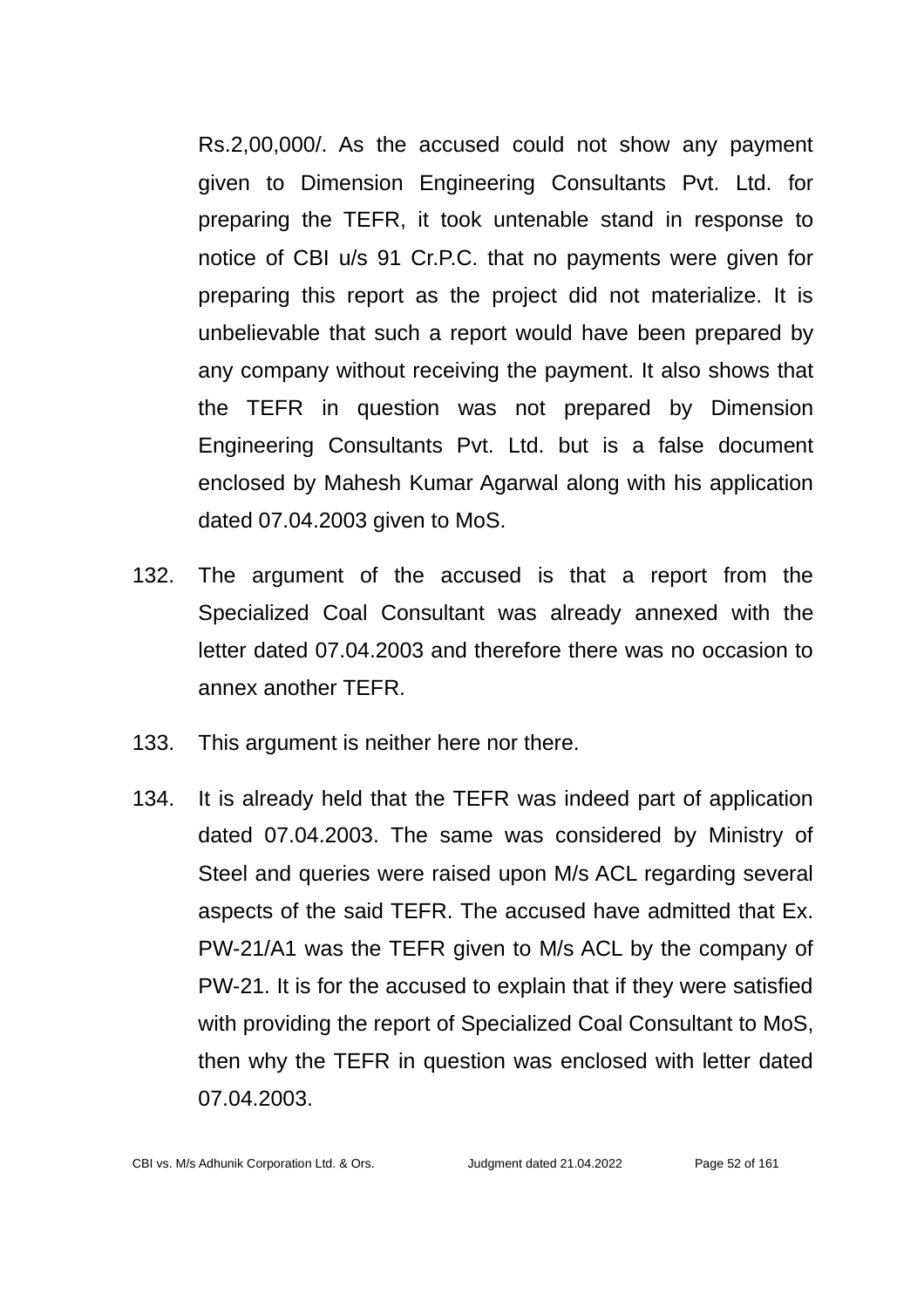- 135. The accused have argued that no officer was examined who has dealt with the TEFR in Ministry of Steel. This argument is without any merits as PW-8 D. Kashiva, Additional Industrial Advisor, Ministry of Steel was the first person who had put his pen on letter dated 07.04.2003 including TEFR as one of the annexures and has deposed in detail about application dated 07.04.2003. Once it is proved that TEFR was part of application dated 07.04.2003, the submission that CBI has not ruled out that the same became part of records of MoS after 07.04.2003 becomes redundant.
- 136. The accused have argued that CBI has not examined Ranjeet Singh, Under Secretary, Ministry of Steel who had issued letter dated 07.08.2003. This submission is also without any merits in as much as CBI has examined, PW-8 Sh. D. Kashiva, who was the Additional Industrial Advisor of MoS and has proved the file of M/s ACL maintained in Ministry of Steel as Ex. PW-8/A (Colly), Notesheet pages from Page 1-19 as Ex. PW-8/A1 and the correspondence side pages from Page 1-433 as Ex. PW-8/A2 (Colly). Ld. Counsel for the accused has not pointed out from the cross-examination of PW-8 whether any suggestion was given to him that the records of the Ministry of Steel, D-5 were not properly maintained. The accused have submitted on more than one occasion that it cannot be ruled out that the alleged TEFR was introduced at a later stage and without the knowledge of the accused persons. However, no such suggestion was given in the cross-examination to PW-8.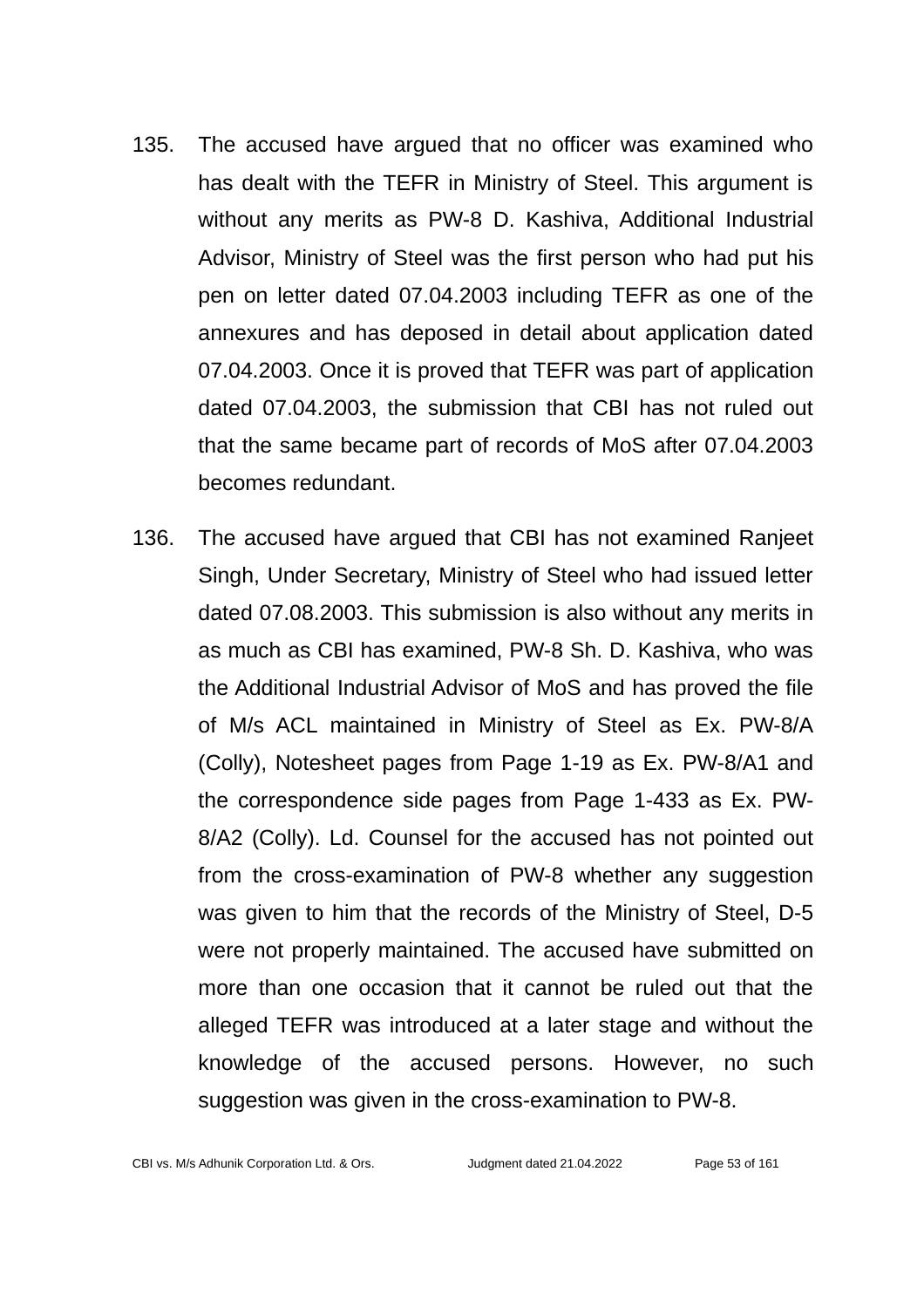- 137. The accused have also argued that the file of MoS was not properly paginated.
- 138. To show that the file of MoS, D-5, was properly paginated and maintained, attention of the court was drawn by the Ld. Senior PP for CBI to note sheet of the said file where Serial No. (R) was mentioned with page numbers whenever any correspondence was received in MoS and Serial No. (I) was mentioned with running page numbers whenever any correspondence was issued by MoS. All these pages are in seriatim which shows that the opening of the file with the receipt of letter dated 07.04.2003 till issuance of recommendation letter dated 04.07.2005, the file has 433 pages which have been properly maintained in the MoS.
- 139. When letter dated 07.04.2003 written by Mahesh Kumar Aggarwal was received in MoS, at that time the file D-5 was opened by the dealing hand mentioning on the  $1<sup>st</sup>$  page of the note sheet, on the top, S.No. 1 (R).
- 140. When letter dated 23.05.2003 was issued by MoS to M/s ACL, it was mentioned at page 4 of the note sheet "S.No.2 (I)" Page 148. It shows that up till then, the file had 147 pages comprising of application dated 07.04.2003 with the annexures under the signatures of Mahesh Kumar Aggarwal and one paged letter dated 23.05.2003 was therefore assigned page No. 148.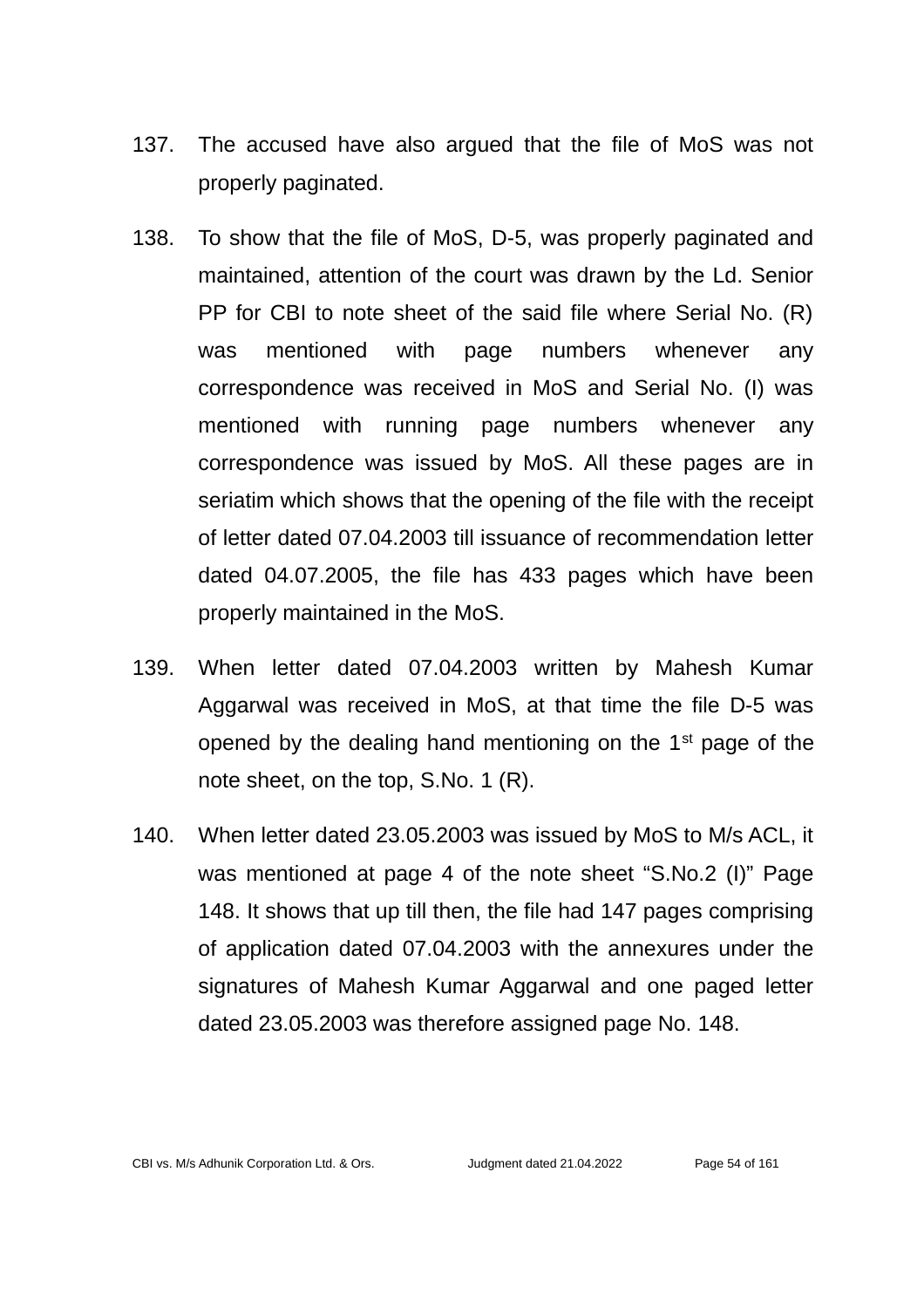- 141. At page 5 of the note sheet, when letter dated 07.06.2003 was received from Mahesh Kumar Aggarwal, it was assigned "S.No. 3 (R)" and Pages 149-150 were assigned to this letter.
- 142. When letter dated 07.08.2003 was issued by MoS, it was mentioned in the note sheet "S.No. 4 (I)" Page 151 as the said letter was one paged letter.
- 143. When one paged letter dated 04.02.2005 was issued by MoS, it was noted in the note sheet page 9 in Hindi whose English translation is "S.No.5 (I)" Page 152.
- 144. At page 10 of the note sheet, when one paged letter dated 07.04.2005 from R.Khare , letter dated 03.05.2005 written by Nirmal Kumar Aggarwal comprising of two pages and letter dated 06.05.2005 (including annexures) comprising of five pages written by MoC to MoS, and therefore all these three letters totaling eight pages were received in MoS, it was noted "Sl. No. 6-8 (R)" Pages 153-160.
- 145. When letter dated 23.05.2005 from Nirmal Kumar Aggarwal was received in MoS, it was noted at page 14 of the note sheet "Sl. No. 9 (R) pg.161-251 because this letter and annexures enclosed therewith comprised of 91 pages.
- 146. One paged letter dated 03.06.2005 issued by MoS to M/s. ACPL is noted at page 15 of the note sheet as "S.No. 10 (I) P 252".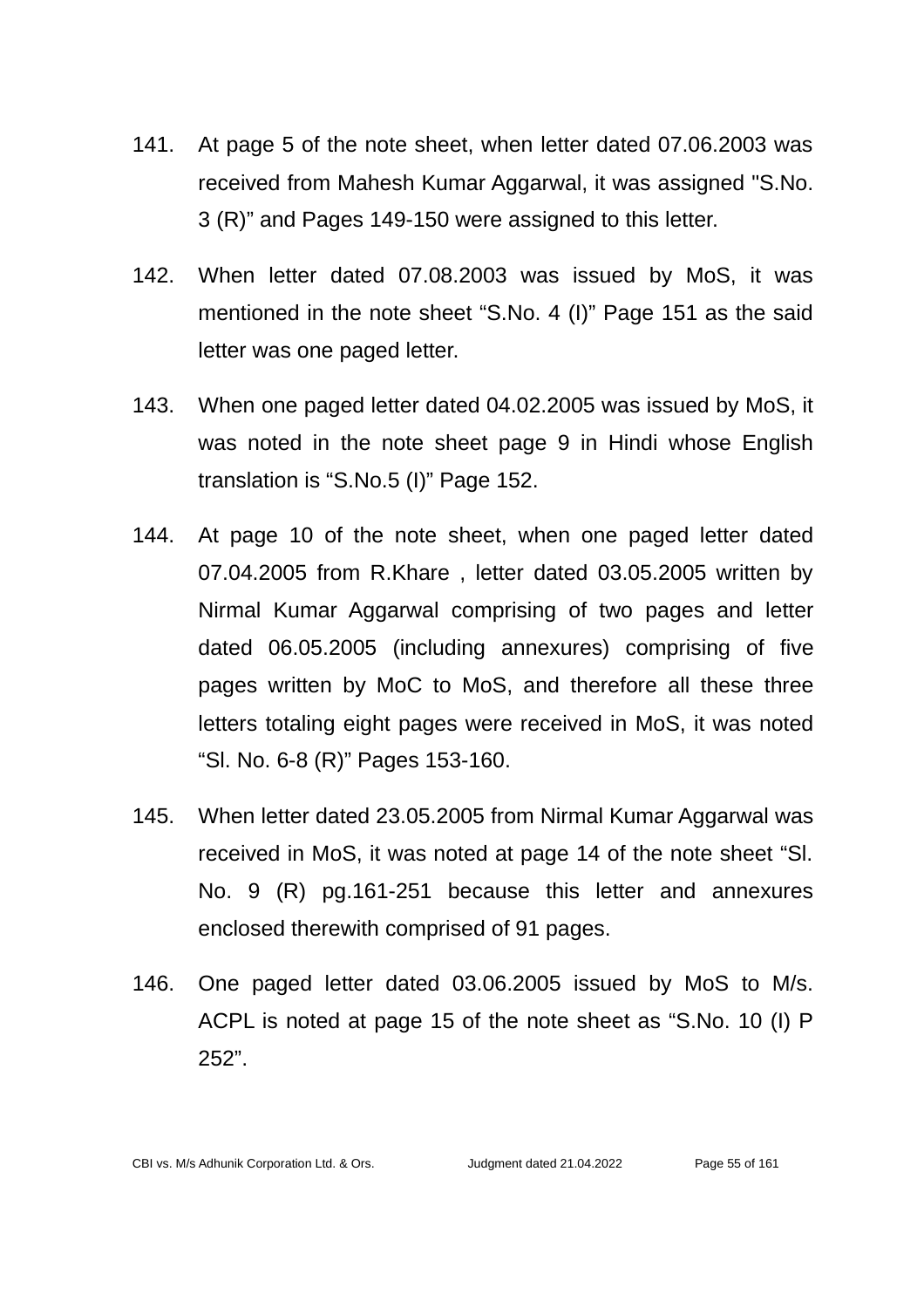- 147. Another letter dated 23.05.2005 written by M/s. ACL and received in MoS on 03.06.2005 was noted at page 16 of the note sheet as "Sl.No. 11 (R)" pg 253-365.
- 148. So far as letter dated 10.06.2005 from M/s ACL to MoS is concerned, at page 16 of the note sheet, it is noted on 20.06.2005 that "I have seen some more papers today at a dak stage. Please connect them" and this note sheet is responded on 21.06.2005 on the same page as "Ref noted above. The relevant papers are linked below." That is how letter dated 10.06.2005 and its annexures came on record at page 366 to 431.
- 149. In the end, the recommendation letter given by MoS to MoC in favour of M/s ACL is noted at Page 19 of the note sheet as "S. No. 12 (I)" P.432-433.
- 150. This completes the file from Page 1 to page 433 and shows that the file is properly maintained in MoS.
- 151. Further, this file was handed over by Ravi Chandra, Section Officer, MoS, New Delhi, to Inspector Manoj Kumar vide production cum receipt memo dated 21.01.2013, D-4 Ex. PW-17/B, PDF 254. The affidavits of Sh. Ravi Chandra and Inspector Manoj Kumar were filed u/s 296 Cr. PC, Ex. PW 22/W-2 and Ex. PW-17/A respectively. They were not crossexamined on behalf of accused to give their suggestions that the file of M/s ACL was not properly maintained in MoS. Similarly, the affidavit of Sh. K.P. Singh, Malkhana In-charge of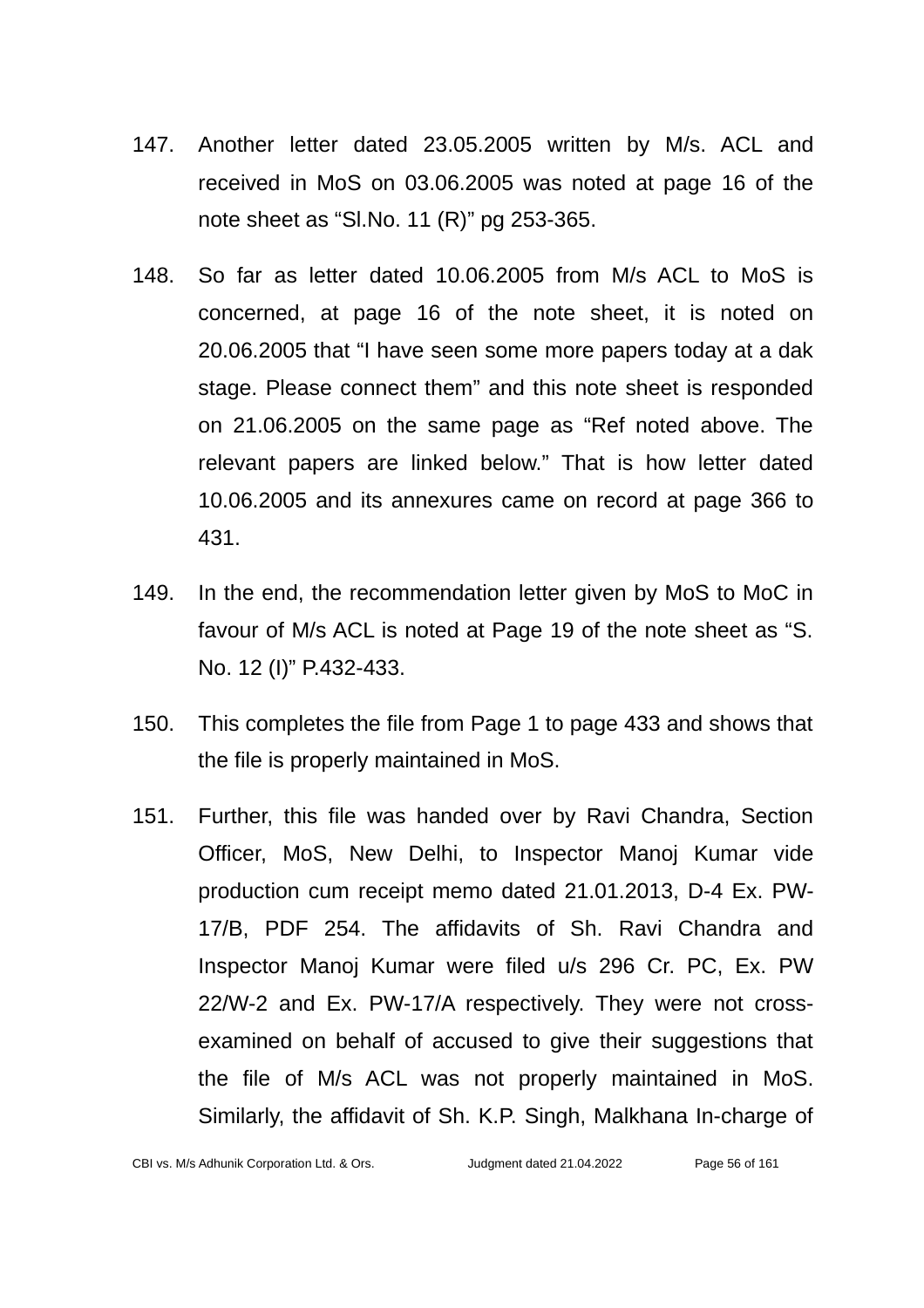CBI was also filed u/s 296 Cr. PC Ex. PW22/W-1. However, he was also not cross-examined by the accused to find out whether the records which were deposited in CBI Malkhana by Inspector Manoj Kumar were properly maintained or not. No such question was asked from PW 8 D. Kashiva. No such suggestion was given to Investigation Officer PW 25 during his cross-examination by the accused that the records of MoS including D-5 were not properly maintained. No witness was cross-examined by the accused regarding proper maintenance of records in MoS. Moreover, as recorded above, MoS had made recommendation in favour of M/s ACL to MoC and there is no allegation that MoS was inimical to the interests of M/s ACL and got the false TEFR introduced in the file of M/s ACL in MoS. The accused have argued that Mahesh Kumar Agarwal had no knowledge or reasons to believe that the TEFR is a forged document. This argument shall be considered when dealing with the point for determination pertaining to offence u/s 420 & 471 of IPC.

152. The accused have argued that the IO should have brought on record Memorandum & Articles of Association of M/s Dimension Engineering & Consultant Private Limited to rule out that the company worked for power plants only. This argument has no merits. PW-21 has deposed clearly that he had not prepared the TEFR Ex. PW-21/A1. He has also deposed that the socalled 'Offer' Ex. PW-21/A2 and 'Declaration' Ex. PW-21/A3 have not been issued by him. The cost of preparing TEFR in the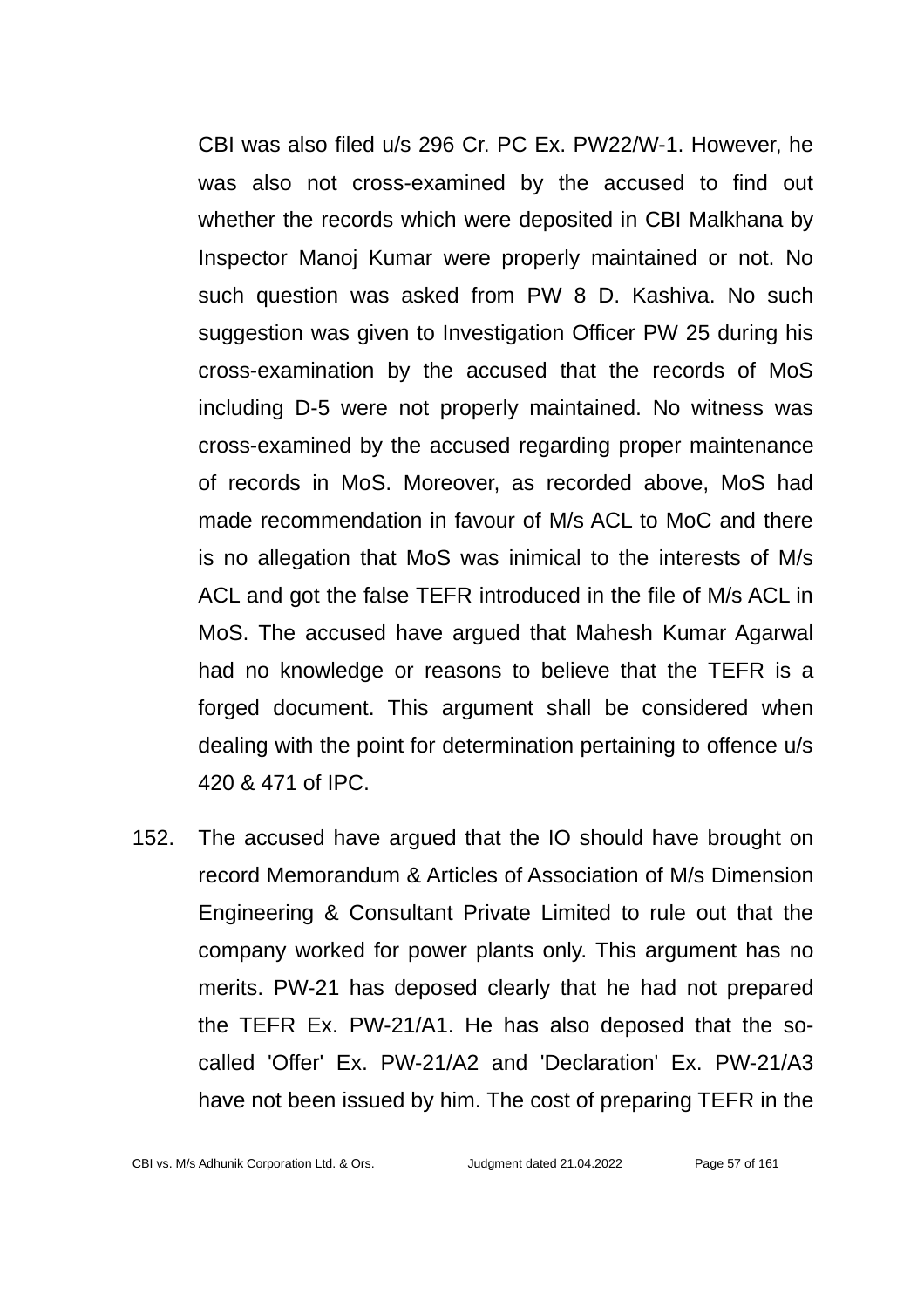offer is stated to be Rs. 6,000/- but according to PW 21, its cost would have been Rs. 2,00,000/- even in the year 2003. The accused could not prove any payment to the company for preparing this TEFR and gave the excuse that no payment was made for this report as the project did not materialize. This explanation is unbelievable because no company would leave Rs. 2,00,000/- for preparing the TEFR even if the project of client company does not materialize. In the light of evidence of PW-21, the Memorandum & Article of Association of the company was not necessary to prove that the company was working for power plants only.

- 153. The accused have argued that the IO should have taken the specimen signatures of PW-21. However, this argument is also without any merits as the report of handwriting expert is only in the aid of decision making by the court and not *sine-qua-non* even in a case where the witness in witness box has categorically denied his signatures. The accused have led absolutely no evidence to show that they had got the TEFR in question prepared from Dimension Engineering & Consultants Pvt. Ltd.
- 154. The accused have argued that a company is not required to preserve documents after eight years under Sub-Section 4A of Section 209 of the Companies Act, 1956 and that is why they could not produce any document during the investigation to show that the TEFR in question was got prepared by them from Dimension Engineering Consultants Pvt. Ltd. This stand has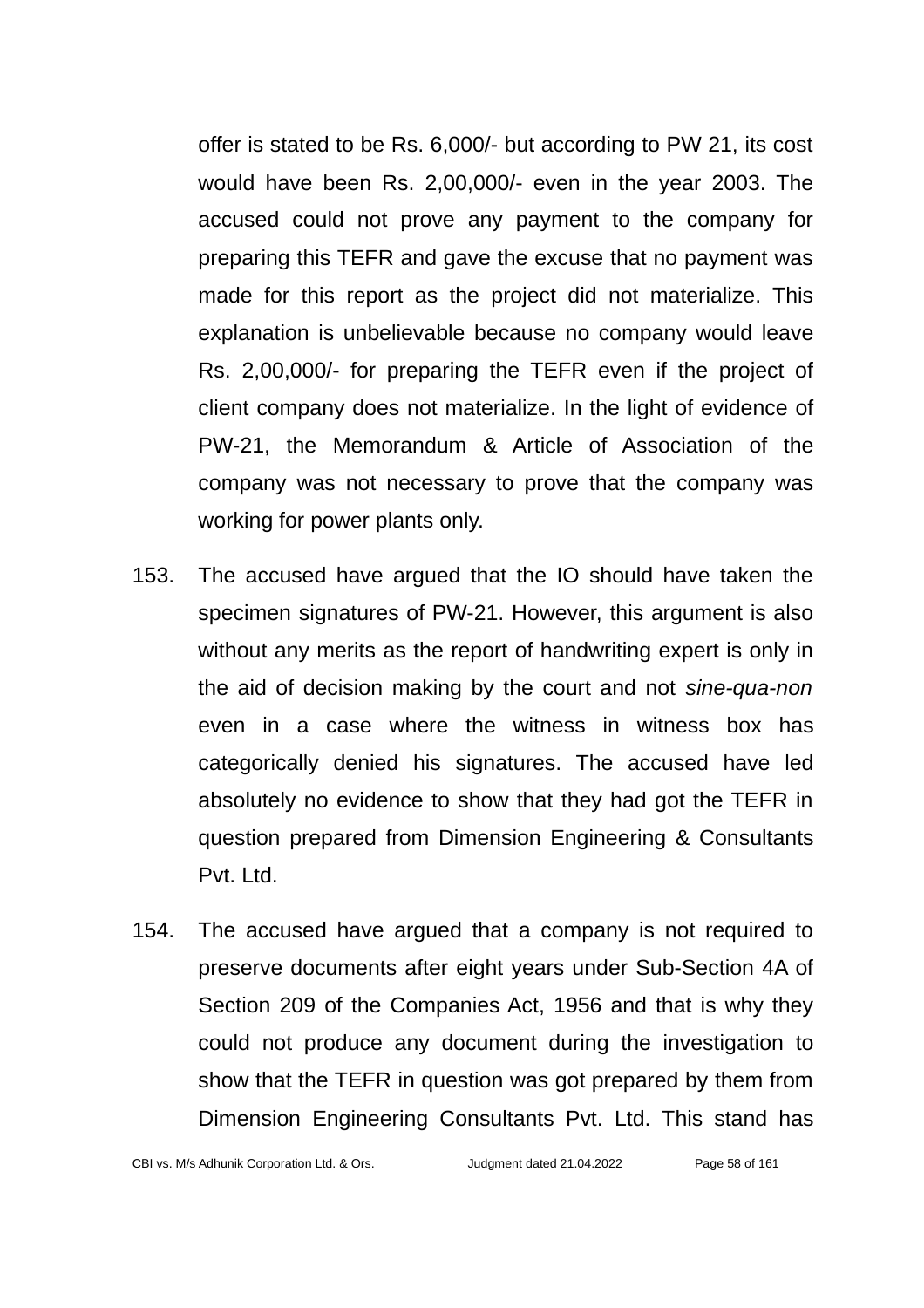been taken belatedly. During investigation, as noted earlier, it was not the case of the accused persons that they have destroyed the record due to passage of eight years. This provision of the Companies Act was not even mentioned in their reply dated 24.07.2015 Ex. P-28; D-107 PDF 4438. Further, the cited provision of Companies Act does not compel a company not to retain documents which are more than eight years old. According to PW-21, the cost of preparing TEFR during 2003 was Rs.2,00,000/-. M/s ACL is a limited company and would have some records/correspondence with M/s Dimension Engineering Consultants Pvt. Ltd. in case any such report was got prepared from M/s Dimension Engineering & Consultant Pvt. Ltd. It is difficult to believe that the company has no proof of any such transaction due to passage of eight years. Moreover, according to M/s ACL, the cost of preparing TEFR was a meager sum of Rs.9,975/- as is mentioned in 'Offer' dated 15.01.2003 Ex. PW-21/A2 allegedly given by Dimension Engineering & Consultant Pvt. Ltd. which also belies that the TEFR was indeed prepared by Dimension Engineering & Consultant Pvt. Ltd. because according to PW-21, the cost of preparing such report was around Rs.2,00,000/- and could not have been prepared for a meager sum of Rs.9,975/-.

155. The other argument is that prosecution has not proved whether any false information was provided in TEFR or not. The submission being that in case the contents of the TEFR were correct, in that case neither had the accused got any advantage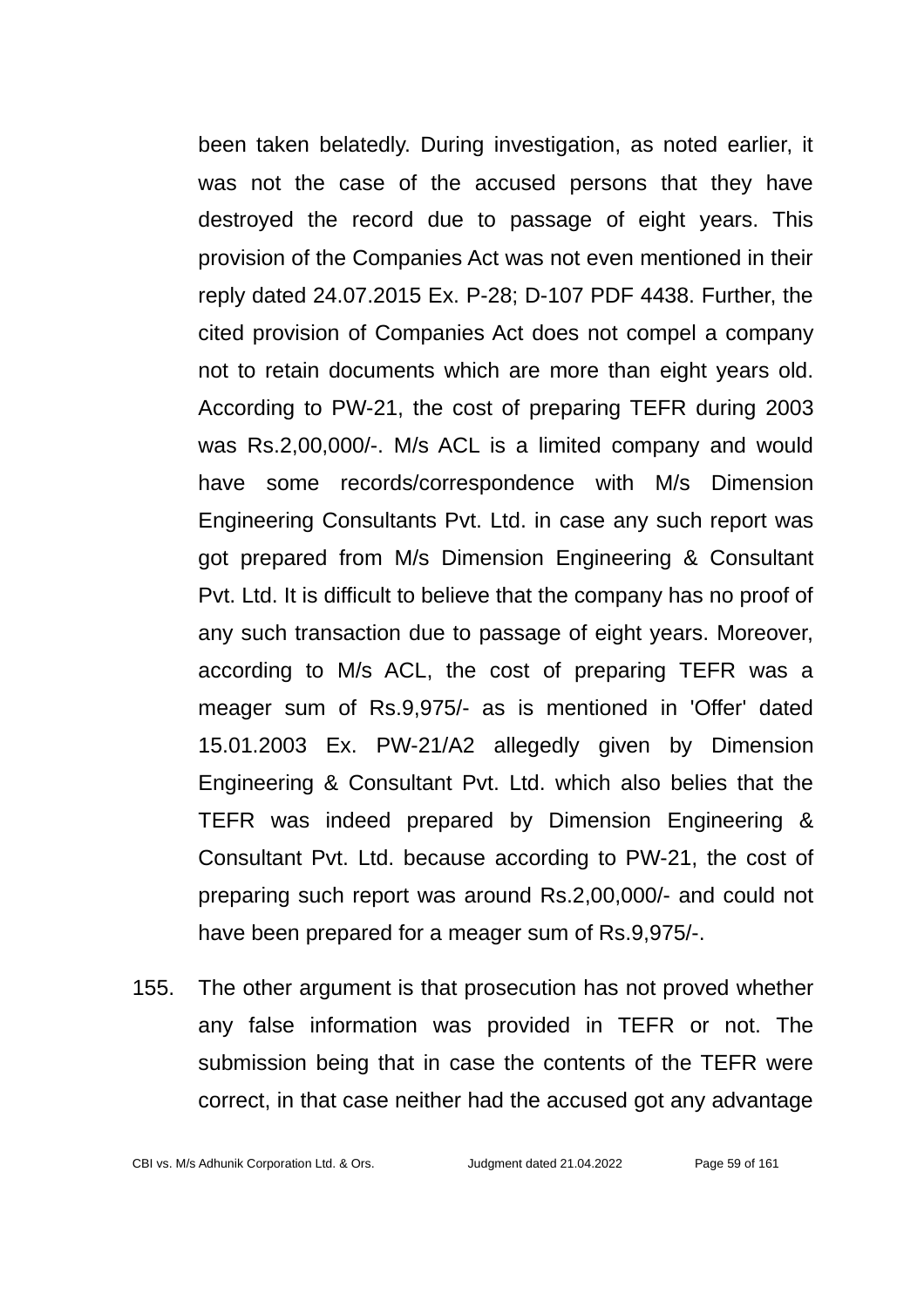by using a forged TEFR nor anyone has suffered any loss by dealing with the said TEFR. Reference is made to Vimla (Dr.) vs State, (Delhi Administration), AIR 1963 SC 1572. In the opinion of this Court, the judgment in the case of G.S. Bansal vs State (Delhi Administration), AIR 1963 SC 1577 is more applicable to the case in hand. In that case, the father of the accused held a Ration Depot. He had, as required by rules, purchased National Savings Certificates of the value of Rs. 250/- in the name of the Controller of Rationing. When his father died, the accused filled a transfer form and affixing thereon the signature, purporting to be that of his father, and attesting it in his own name, presented the form and the certificates at the Post Office. After the Post Office had issued fresh certificates in the name of the father of the accused, J, the accused signed the certificates on their back as J in token of their cancellation and placing his own attestation thereon, he got the certificates encashed. The accused was prosecuted on two counts u/s 467 of IPC, 1860, for having forged the signature of his father on the transfer form and on the certificates. Distinguishing the case of Vimla (Dr.), the Hon'ble Supreme Court held that if a person who has given Postal Certificates as security to a Department by taking them in the name of the Department dies, his heir can get the said amount by following two procedures. He can obtain a Succession Certificate and after obtaining a release from Department concerned, can apply to the Postal Department for getting the certificates cashed. If the value of the certificates does not exceeds Rs. 5,000/-, he can, alternatively, satisfy the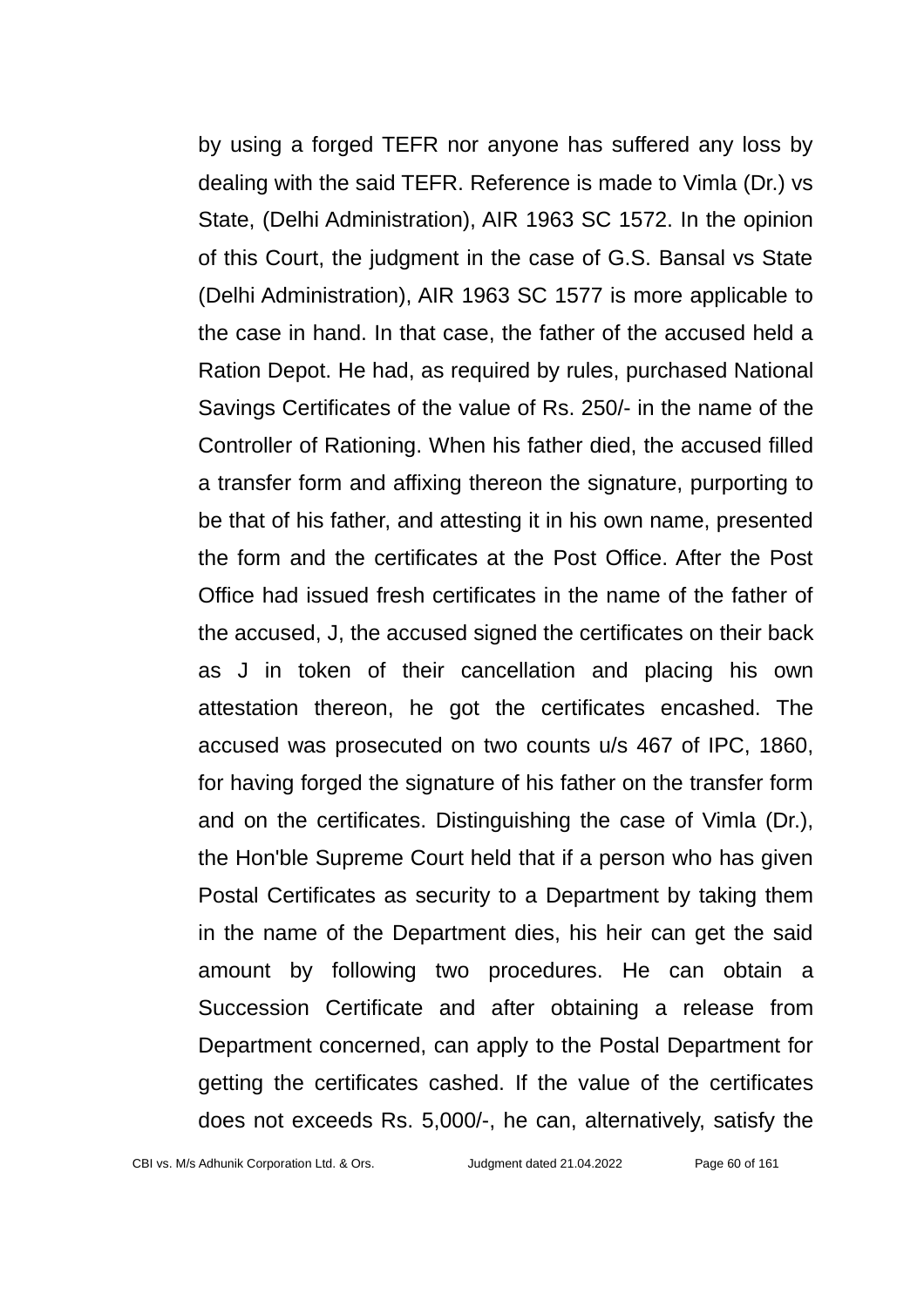Postal Authority that he is the sole heir and recover the money after making the required declaration. In both cases, he has to incur the necessary expenses. But when instead of following these procedures, the accused forged the signature of his deceased father on the transfer form and also on the back of the certificates and placed his own attestation thereon. By making the false documents his intention clearly was to avoid the expense and the trouble involved in adopting the necessary procedure. He had, thus, obtained an advantage by resorting to an unlawful device. His intention clearly was to commit fraud on the Authorities and therefore, his act amounted to forgery within the meaning of Section 463 of IPC.

- 156. In present case also, even if the contents of the TEFR are correct, the fact is that the same is not issued by Dimension Engineering Consultants Private Ltd and by resorting to an unlawful device, the intention of the accused was to avoid expense for making the TEFR from Dimension Engineering Consultants Private Ltd. According to PW 21, the cost of this Report was Rs. 2,00,000/- even in the year 2003. Therefore, the TEFR in question is a forged document.
- 157. The argument that the accused would not have remained silent for two year after giving their first application on 07.04.2003 and the argument that the TEFR was neither considered for making recommendation to MoC nor the Joint Secretaries took the same into consideration would be considered while deciding the point for determination regarding cheating.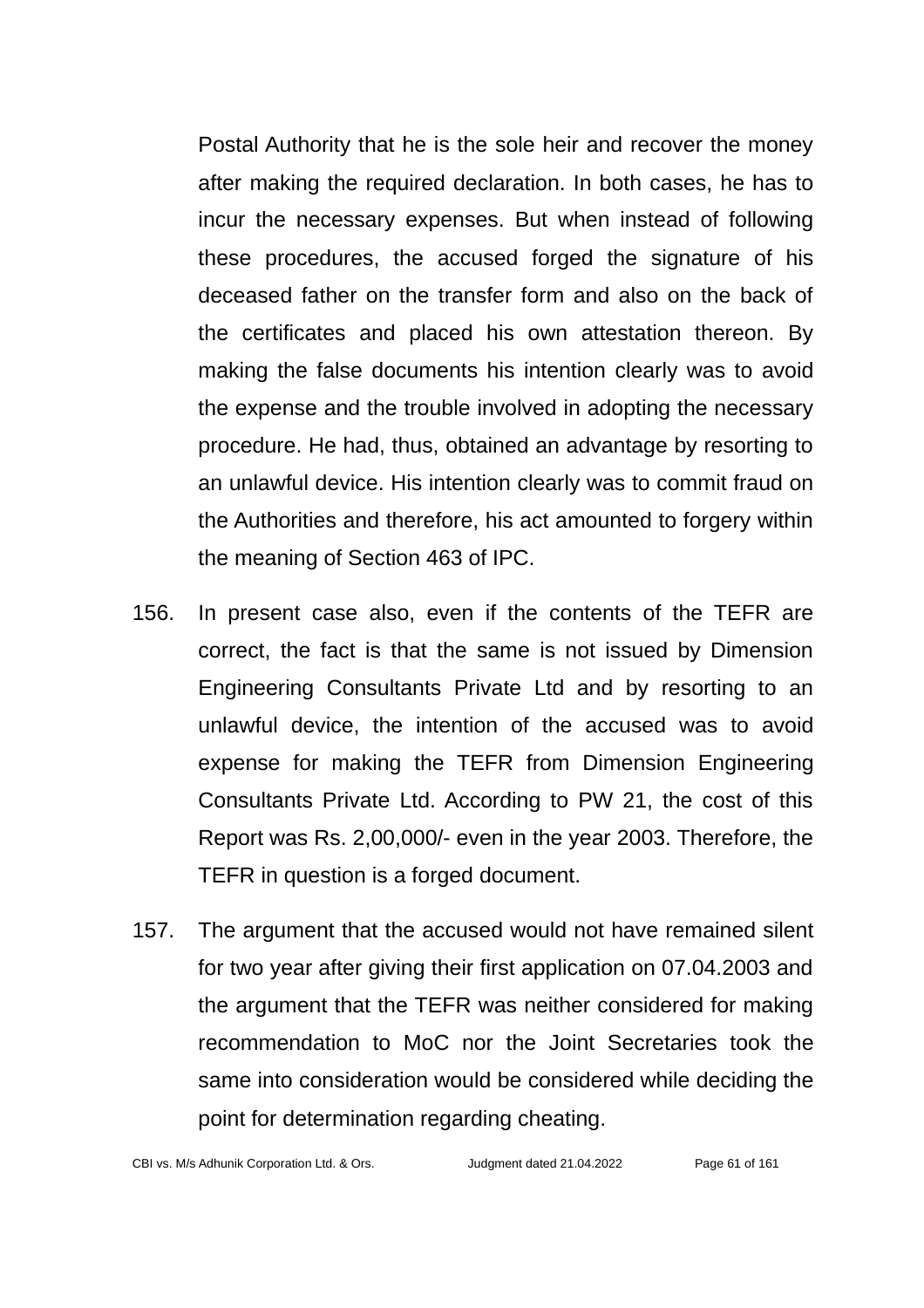- 158. None of the argument addressed by the accused show that the TEFR in question was a genuine document.
- 159. Therefore, this point for determination is answered holding that TEFR is a false and forged document furnished by Mahesh Kumar Agarwal with his letter dated 07.04.2003.

## **3 rd Point for Determination**

**Whether Nirmal Kumar Agarwal made false claim in his letter dated 23.05.2005 addressed to Ministry of Steel about appointment of M/s. Industrial Technical Consultant, Raipur as consultants for detailed engineering and consultancy to show effective steps taken by the company towards their proposed project?**

160. PW 5 Sundaram Narayanan who is partner of "Industrial Technical Consultant" has stated that during the year 2004-05, his firm had given consultancy to a company namely M/s Adhunik Alloys Limited for their Sponge Iron Plant. He stated that during the year 2004-05, he had not provided any consultancy services to M/s Adhunik Corporation Limited of any nature whatsoever. He stated that during that period neither he nor his partnership firm had any dealing of any nature whatsoever with M/s Adhunik Corporation Limited. He also stated that on 29.05.2010, Work Order was received from M/s Adhunik Corporation Limited, **Ex. PW-5/B, AD-1, Page 4-10**. However, final work order was never received and thus no such work order came to be accepted by his firm. He stated that usually whenever a work order is received by their firm, they start carrying out work only after accepting the same and in that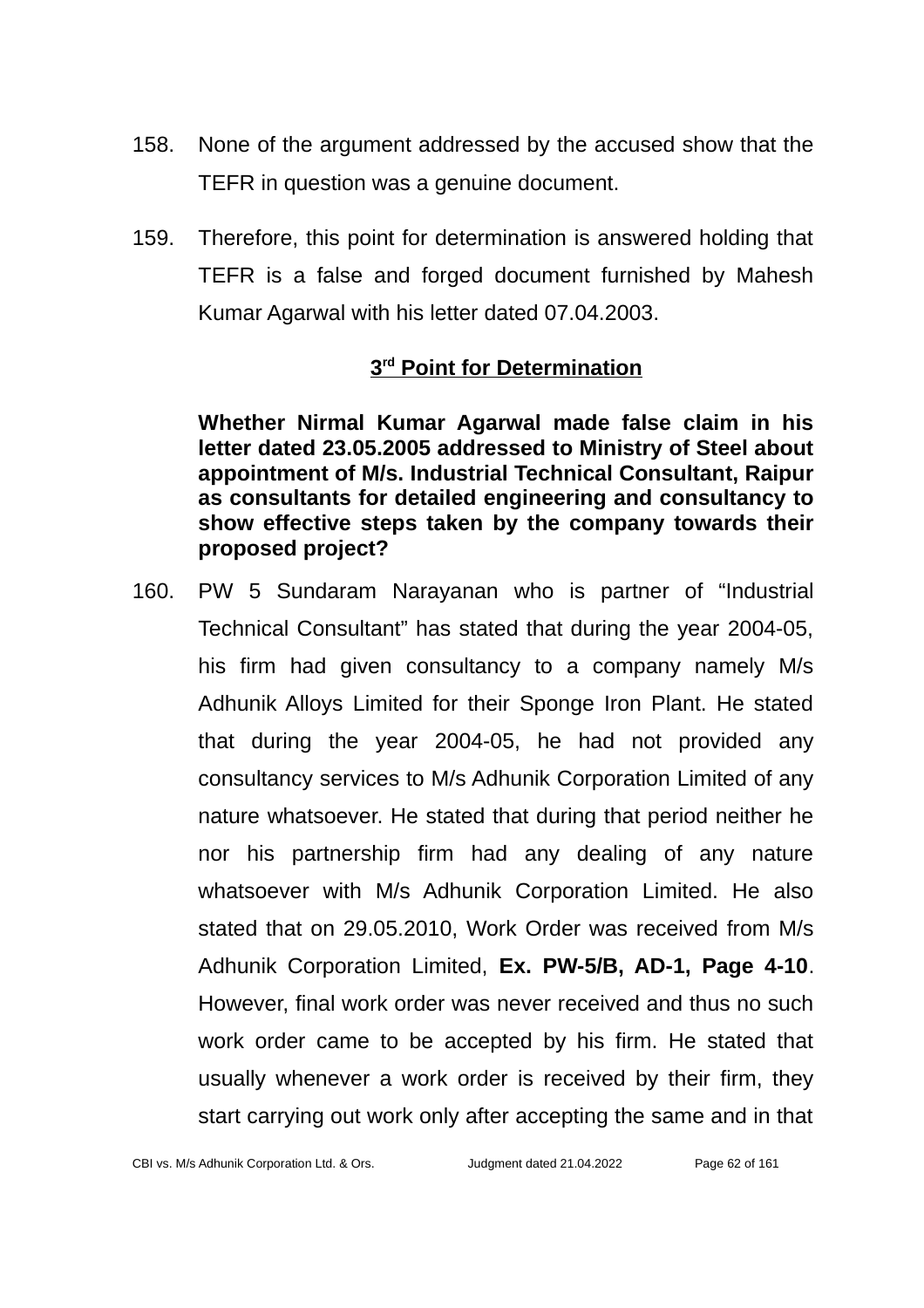regard, his firm duly communicates the acceptance of the work order to the concerned client. The payment schedule for any given work order is also duly mentioned in the said work order and accordingly the payment is received and accepted by them. He stated that no purchase order dated 18.04.2005 **Exhibit PW 5/DX-1, D-5, Page 166-167, PDF 453** was received by him or his firm from M/s. Adhunik Corporation Ltd.

161. The alleged Purchase Order dated 18.04.2005 mentions that the consultancy charges would be Rs.25,00,000/- and 10% advance shall be paid with the Purchase Order. However, in response to Question No. 62 u/s 313 Cr.P.C., Nirmal Kumar Agarwal stated that:-

> "… the company had nowhere claimed that the company M/s Industrial Technical Consultant had already prepared the drawings. Even payment is to be paid only after the work was done and the prosecution has failed to bring any contrary evidence".

162. As noted earlier, according to payment terms mentioned in Purchase Order dated 18.04.2005, 10% advance had to be given with the Purchase Order. The consultancy charges were mentioned as Rs.25,00,000/-. Therefore, had M/s ACL placed any order on M/s ITC, it would have got the records of payment of this advance with the Purchase Order. As the witness stated that no such order had been received by him or his firm, it is proved that Nirmal Kumar Agarwal (A-2) had never sent letter dated 18.04.2005 to M/s Industrial Technical Consultant and a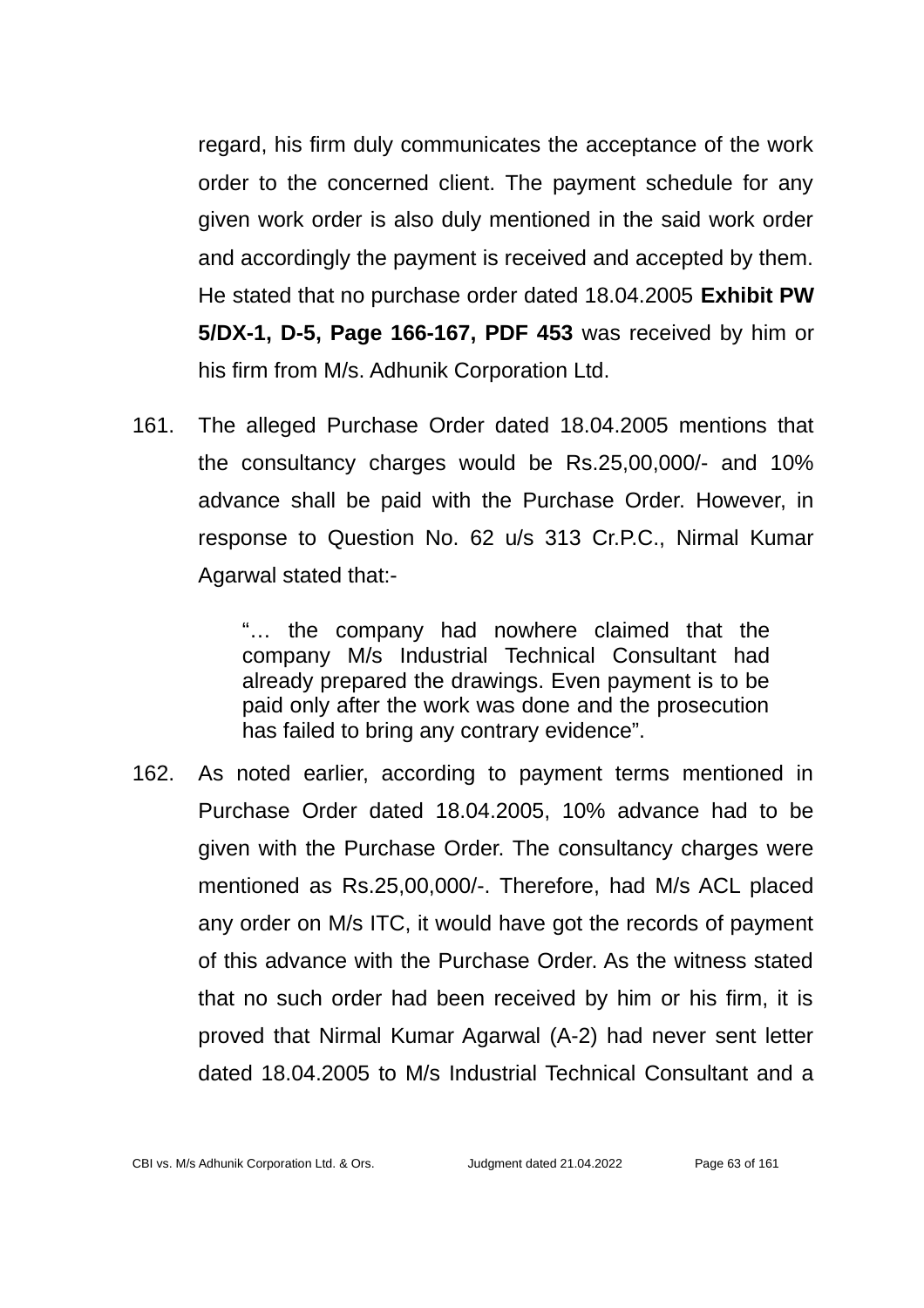false document was sent to Ministry of Steel along with his letter dated 23.05.2005.

- 163. It is also pointed out by Ld. Senior PP for CBI that in the written statement filed by the accused under section 313 (5) CrPC, it is mentioned that letter dated 18.04.2005 is a photocopy, however, the same is original as is evident from **Exhibit PW-5/DX-1, D-5, Page 166-167**. He submitted that the accused had made misleading submissions in this regard.
- 164. A notice under section 91 Cr.P.C. was served upon Nirmal Kumar Agarwal, Promoter/Director of ACL to provide supporting documents for making payment to M/s. Industrial Technical Consultant, Raipur for its consultancy, **Exhibit P-26, D-104, PDF 4435.** However, no payment details could be provided by M/s ACL who stated in the reply Exhibit P-28, **D-107, PDF 4438** that: -

"Industrial Technical Consultancy was associated with our group companies in providing consultancy services. During the course when they visited over office, we had discussed about the proposed project of ACL. But when we discussed with main vendor regarding the delivery schedule of the equipments, the same did not match with the requirements, and as such we kept this order in abeyance. Later on, the project did not materialise because of uncertainties as regards coal block and coal linkages".

165. The accused did not provide anything during investigation to show that the Purchase Order was kept in abeyance. Moreover, in any case, according to the terms of the Purchase Order, 10%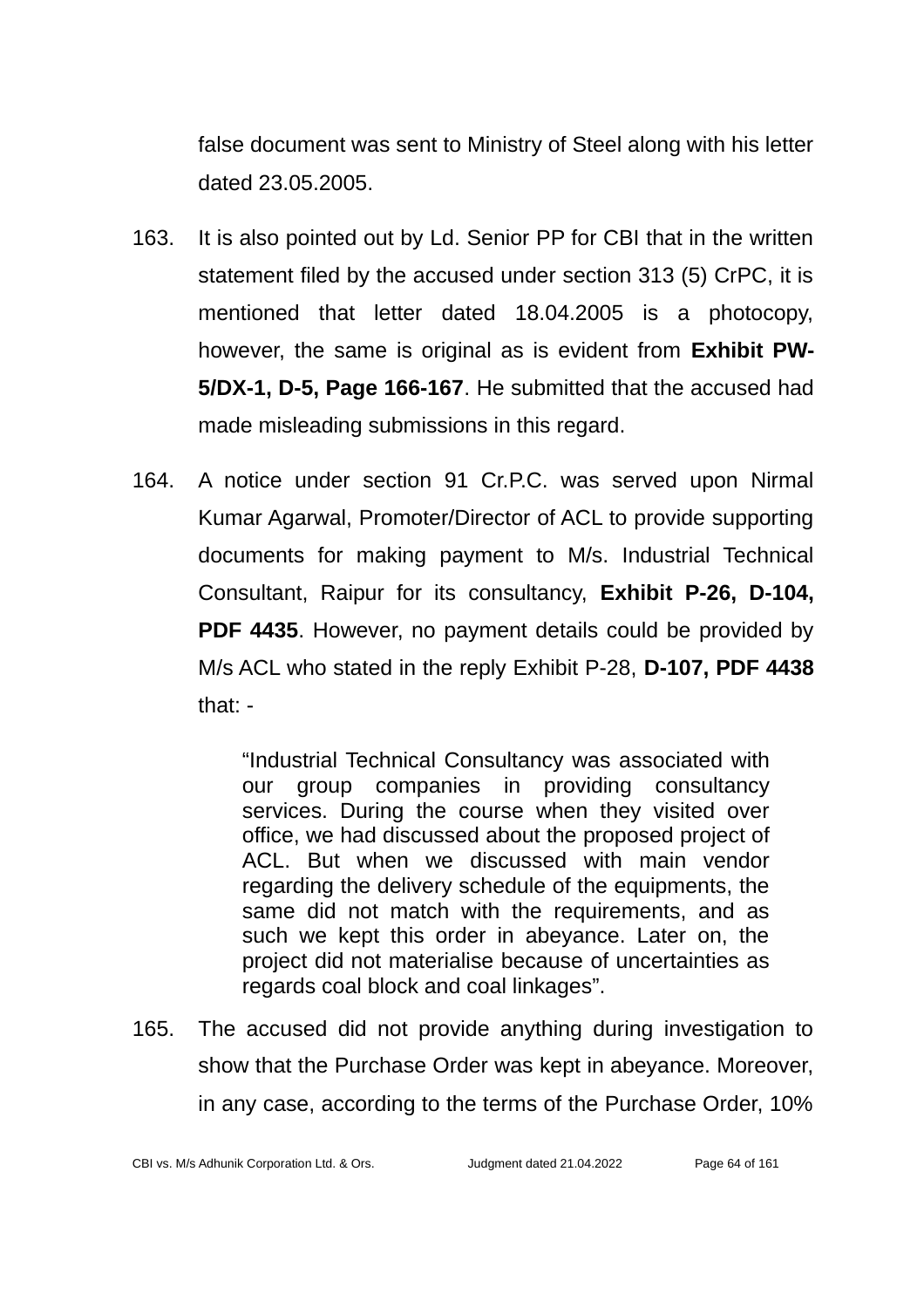i.e., Rs.2.5 Lakhs had to be given as advance. In case M/s ACL would have placed this order, it would have given the advance also. However, as the accused could not produce any document pertaining to advance payment made to Industrial Technical Consultancy, it also shows that they had not placed any such purchase orders on the said firm.

- 166. During the arguments and in the written submission, the accused have submitted that prosecution should have got corroborated oral evidence of PW-5 Sundaram Narayanan that letter dated 18.04.2005 was not received by M/s ITC. However, this argument is without any merits. The statement of PW-5 is unwavering, clear and inspiring confidence. Therefore, there is no necessity of corroboration.
- 167. The accused have also argued that prosecution has not shown that MoC was induced as this letter was not considered by MoC. This argument shall be considered while deciding the point of determination pertaining to cheating.
- 168. So far as inability of the accused persons to produce any record pertaining to order dated 18.04.2005 is concerned, the accused have argued that they could not have been issued notice u/s 91 of Cr.P.C. Reliance is placed on State of Gujarat vs. Shyamlal, AIR 1965 Supreme Court 1251 (paras 37, 40). As per the judgment of Hon'ble Supreme Court in the case of State of Bombay vs. Kathi Kalu, AIR 1961 SC 1808 (1814), an accused person cannot be asked to disclose documents or things which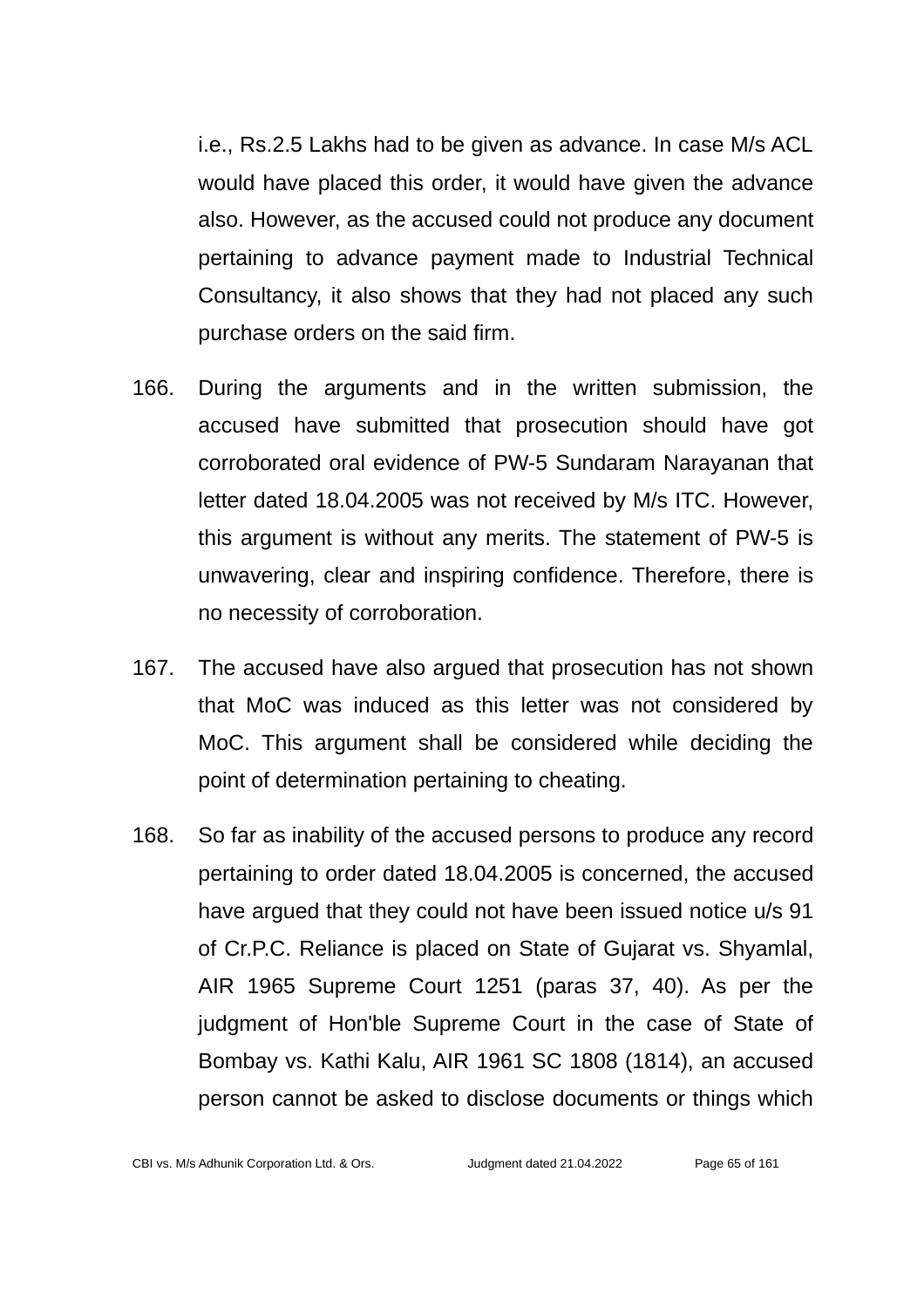are incriminatory and contain his statements. It is held that "It is well settled and established that clause 3 of Article 20 is directed against self-incrimination by an accused person" and that "self-incrimination must mean conveying information based upon the personal knowledge of the person giving the information and cannot include merely the mechanical process of producing documents in court which may throw light on any of the points in controversy, but which do not contain any statement of the accused based on his personal knowledge". It has been observed further that only the giving of such "personal testimony" would come within Article 20(3) which must, accordingly, "depend upon his volition" and must not be the result of any compulsion against him.

- 169. What is more, the stage for challenging notice u/s 91 Cr.P.C. was when the accused had received the said notice. At that time, no such objection was raised and rather the notice was duly complied with by giving the reply dated 24.07.2015 expressing inability to produce the supporting documents pertaining to payment made to Industrial Technical Consultancy for the reason that the order was kept in abeyance as the delivery schedule of equipment by main vendor did not match with the requirement.
- 170. Further, this reply is admitted u/s 294 of Cr.P.C. as Ex. P-28. Therefore, having admitted u/s 294 Cr.P.C. the reply given to the notice u/s 91 of Cr.P.C., the accused cannot now argue that they could not have been issued a notice u/s 91 Cr.P.C.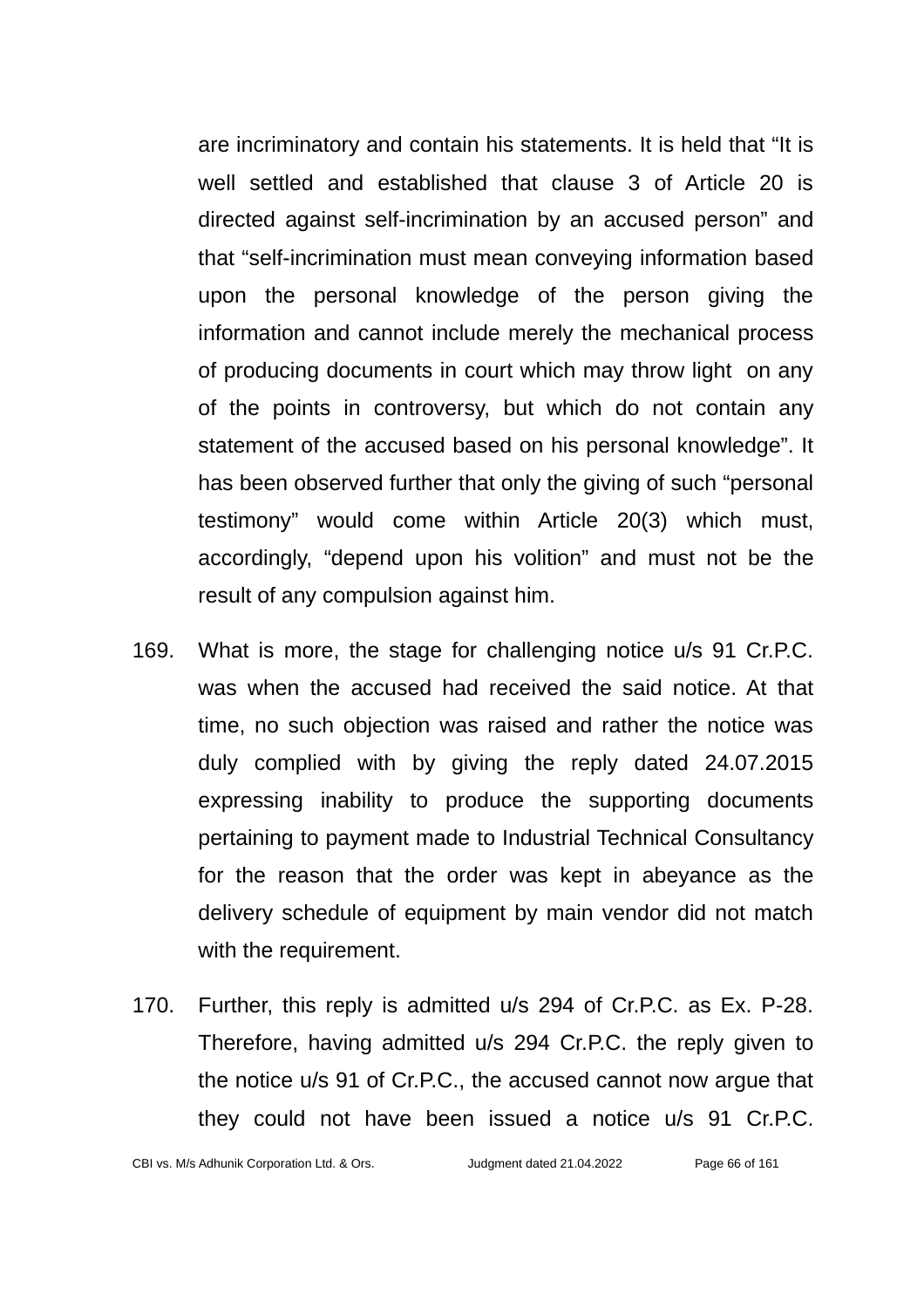Moreover, on behalf of CBI reliance is placed on Umesh Kumar Vs State of Andhra Pradesh, 2013 (10) SCC 591, para 27 to submit that if a document is procured by improper or illegal means, there is no bar to its admissibility if it is relevant and its genuineness is proved. If the evidence is admissible, it does not matter how it has been obtained.

171. In the case of Yashwant Sinha and Others vs CBI through its Director and Another, 2019 (6) SCC 1, it is held as under:

> 45. I may also notice another aspect. Under the common law, both in England and in India, the context for material being considered by the court is relevancy. There can be no dispute that the manner in which evidence is got, namely, that it was procured in an illegal manner would not ordinarily be very significant in itself in regard to the courts decision to act upon the same (see in this context judgment of this Court in Pooran Mal v. Director of Inspection (Investigation) of Income Tax AIR 1974 SC 348). Therein I notice the following statements:

"24. So far as India is concerned its law of evidence is modeled on the rules of evidence, which prevailed in English law, and courts in India and in England have consistently refused to exclude relevant evidence merely on the ground that it is obtained by illegal search or seizure. In Barindra Kumar Ghose and others v. Emperor (1910) ILR 37 Cal 467 the learned Chief Justice Sir Lawrence Jenkins says at page, 500:

"Mr. Das has attacked the searches and has urged that, even if there was jurisdiction to direct the issue of search warrants, as I hold there was, still the provisions of the Criminal Procedure Code have been completely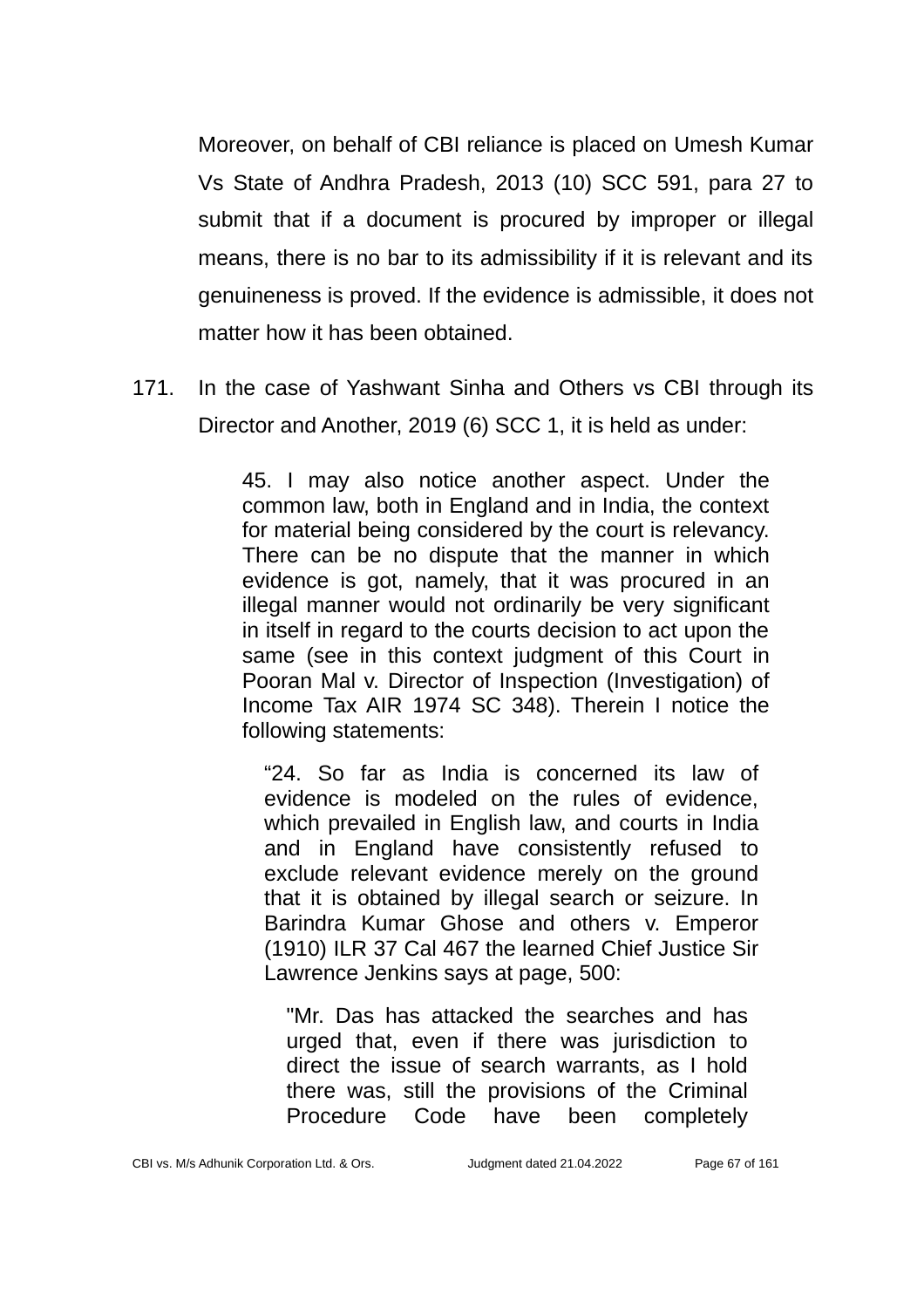disregarded. On this assumption he has contented that the evidence discovered by the searches is not admissible, but to this view I cannot accede. For without in any way countenancing disregard of the provisions prescribed by the Code, I hold that what would otherwise be relevant does not become irrelevant because it was discovered in the course of a search in which those provisions were disregarded. As Jimutavahana with his shrewd common-sense observes- "a fact cannot be altered by 100 texts, "and as his commentator quaintly remarks: "If a Brahmana be slain, the precept 'slay not a Brahmana' does not annul the murder." But the absence of the precautions designed by the legislature lends support to the arguments that the alleged discovery should be carefully scrutinized.

It would thus be seen that in India, as in England, where the test of admissibility of evidence lies in relevancy, unless there is an express or necessarily implied prohibition in the Constitution or other law evidence obtained as a result of illegal search or seizure is not liable to be shut out."

\* \* \*

(Emphasis supplied)

172. In the recent case of Deepti Kapur vs. Kunal Julka, CM(M) 40/2019 dated 30.06.2020, the Hon'ble Delhi High Court has held that the decision in Puttaswamy (Supra) does not allude to any change in the principles of admissibility of evidence by reason of recognition of privacy as a fundamental right; and in fact the principle of Pooranmal has been followed by the Hon'ble Supreme Court as recently as 2019 in Yashwant Sinha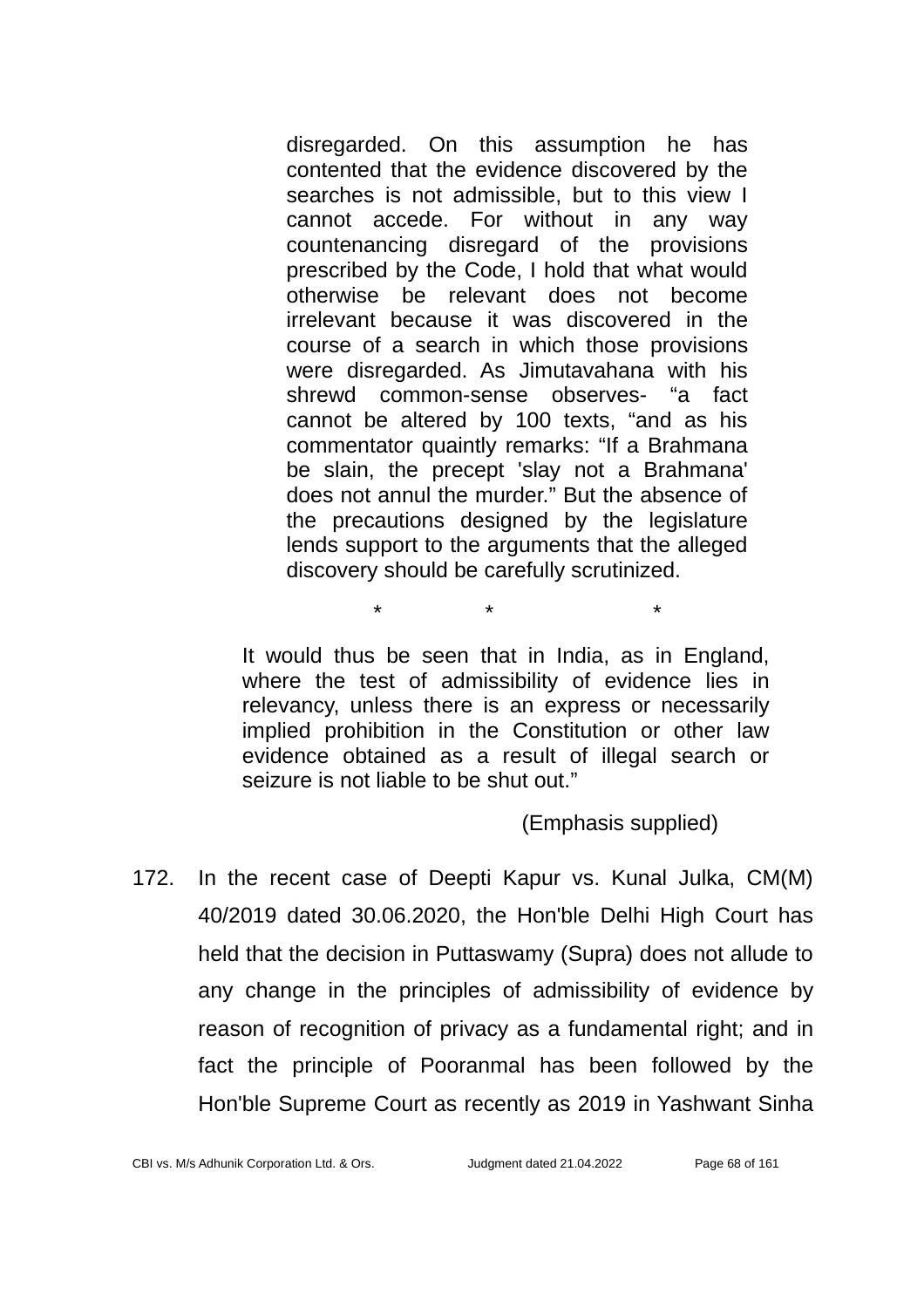(Supra), which is a post Puttaswamy judgment, though in the context of documents procured illegally from a Ministry and not in breach of any fundamental right.

173. In the case of Matrix Cellular (International) Services Limited vs State NCT of Delhi, 2021 SCC online Del 2566, it is held as under:

> "31. Arguments have been raised qua the alleged irregularities in seizure. Even if it is assumed, there were some irregularities in its procedure to seize, it shall not vitiate the seizure. The only requirement is the Court needs to be careful in scrutinizing the seizure memo, as the law is crystalized over the years viz Pooran Mal v. Director of Inspection (Investigation) (1974) 1 SCC 345 and State of Maharashtra v. Natwarlal Damodardas Soni (1980) 4 SCC 669. A bare perusal of above decisions would show even if there was an irregularity at the time of making a seizure, procedural or otherwise, it would not ipso facto vitiate the seizure. The Courts have consistently held the evidence obtained even through an "illegal" search or seizure will not be excluded or discarded only on the ground that it was obtained through illegal or irregular means. It has been consistently held unless prejudice and miscarriage of justice is pleaded and shown, a mere irregularity shall not result in setting aside of proceedings, or in relevant evidence being discarded".

174. The accused have argued that the company was not liable to preserve the documents after eight years in terms of Sub-Section 4A of Section 209 of the Companies Act. At the time of responding to the notice u/s 91 Cr.P.C., this submission was never made and has been made now as an afterthought. At that time the stand taken was that the delivery schedule of the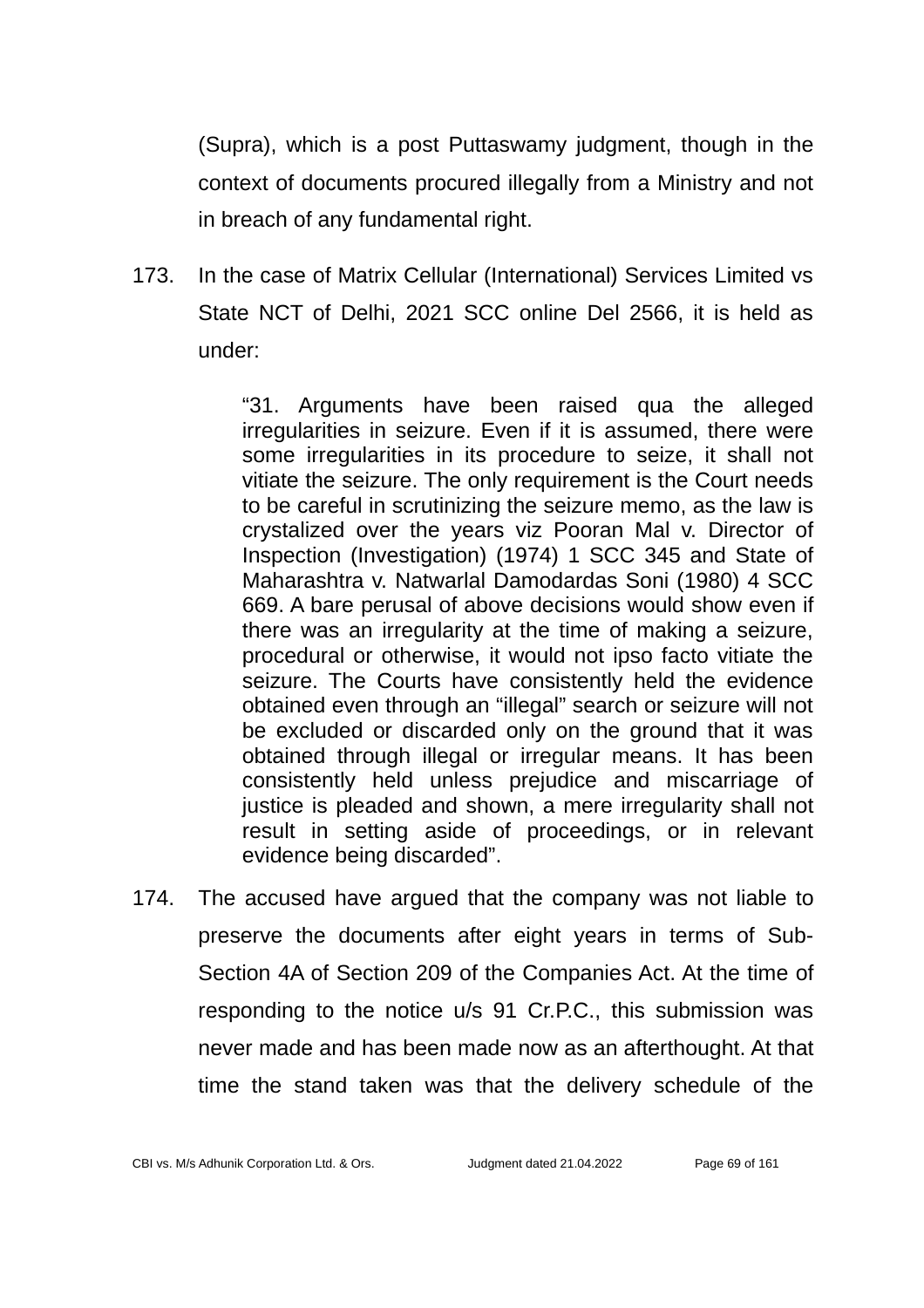equipments by main vendor did not match with the requirements and therefore the order was kept in abeyance.

- 175. The accused have relied on Mohd. Ibrahim vs State of Bihar, (2009), 8 SCC 751 and Shiela Sebastian vs R. Jawahar Raj, 2018 (7) SCC 581 to submit that no forgery is made out against the accused in this case. These judgments shall be considered at the time of dealing with the point for determination pertaining to the charge u/s 471 of IPC.
- 176. This point for determination is answered holding that Nirmal Kumar Agarwal (A-2) falsely claimed in his letter dt. 23.05.2005 that M/s ITC has been appointed as consultants for detailed engineering and consultancy.

## **4 th Point for Determination**

**Whether Nirmal Kumar Agarwal made false claim in his letter dated 23.05.2005 addressed to Ministry of Steel that M/s ACL has placed purchase order dated 15.02.2005 on M/s. Beekay Engineering Corporation and also falsely claimed that M/s Beekay Engineering Corporation has acknowledged their Purchase Order vide acknowledgement dated 21.02.2015 to show effective steps taken by the company towards their proposed project?**

177. PW 6 K.L. Agarwal, Vice President of Beekay Engineering Corporation (Partnership Firm) has explained the working of his firm by stating that upon receipt of enquiry from a prospective client, Estimation/Marketing Department prepares estimation of the likely cost and conveys the same to the client concerned. If the said cost and other conditions are acceptable to the client,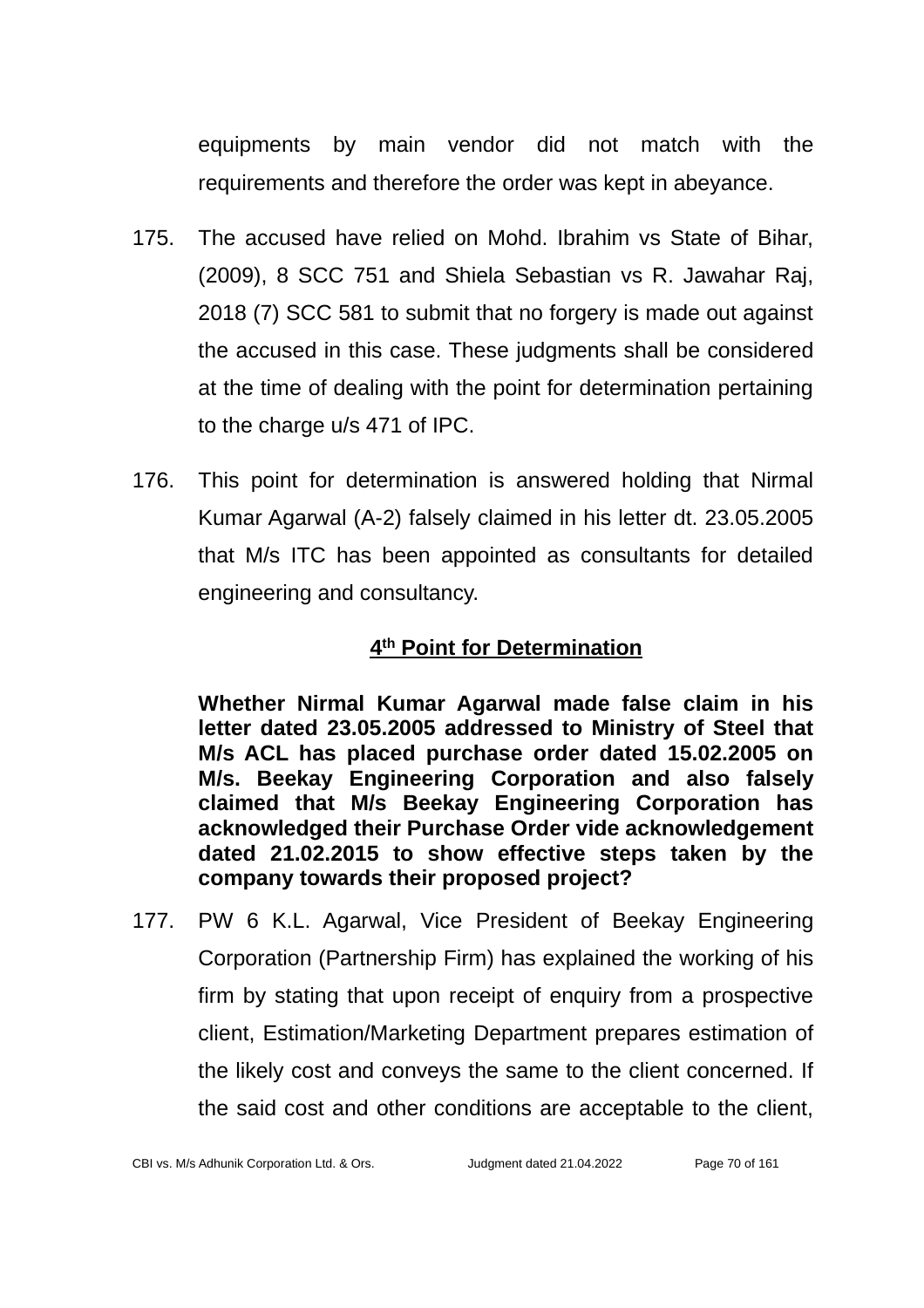then the said client places a purchase order with the firm which is received in the Estimation/Marketing Department who examines all the conditions of the said order and if the same are acceptable to the firm, then acceptance of the same is conveyed to the client. Thereafter, the Purchase Order is forwarded to the accounts department where entry of the same is made in the Work Order Register. Thereafter, work order file goes to the concerned department for execution. He stated that a copy of communication vide which acceptance of the work order/purchase order is conveyed by the firm to the client is also placed in the work order file. He also stated that during the period 2004-05, he was working as General Manager (Works) at Bhilai. He stated that no purchase order dated 15.02.2005 **Exhibit PW 6/DX-1**, **D-5, Page 168-173, PDF 455** of M/s. ACL was received by M/s. Beekay Engineering Corporation. He has also stated that accordingly no acceptance letter dated 21.02.2005 **Exhibit PW 6/DX-2**, **D-5, Page 174, PDF 461** in response thereto was ever issued by their firm. On letter dated 21.02.2005, Exhibit 6/DX-2 although the name of this witness as the signatory of the letter is mentioned but the witness could not identify the signature as the impression on the said letter was faint. Purchase order register was exhibited as **Exhibit PW 6/F D-58, PDF 3557**. He reiterated during his cross-examination that there is no record relating to receipt of any such purchase order of M/s. Adhunik Corporation Ltd so the question of issuing any such letter does not arise.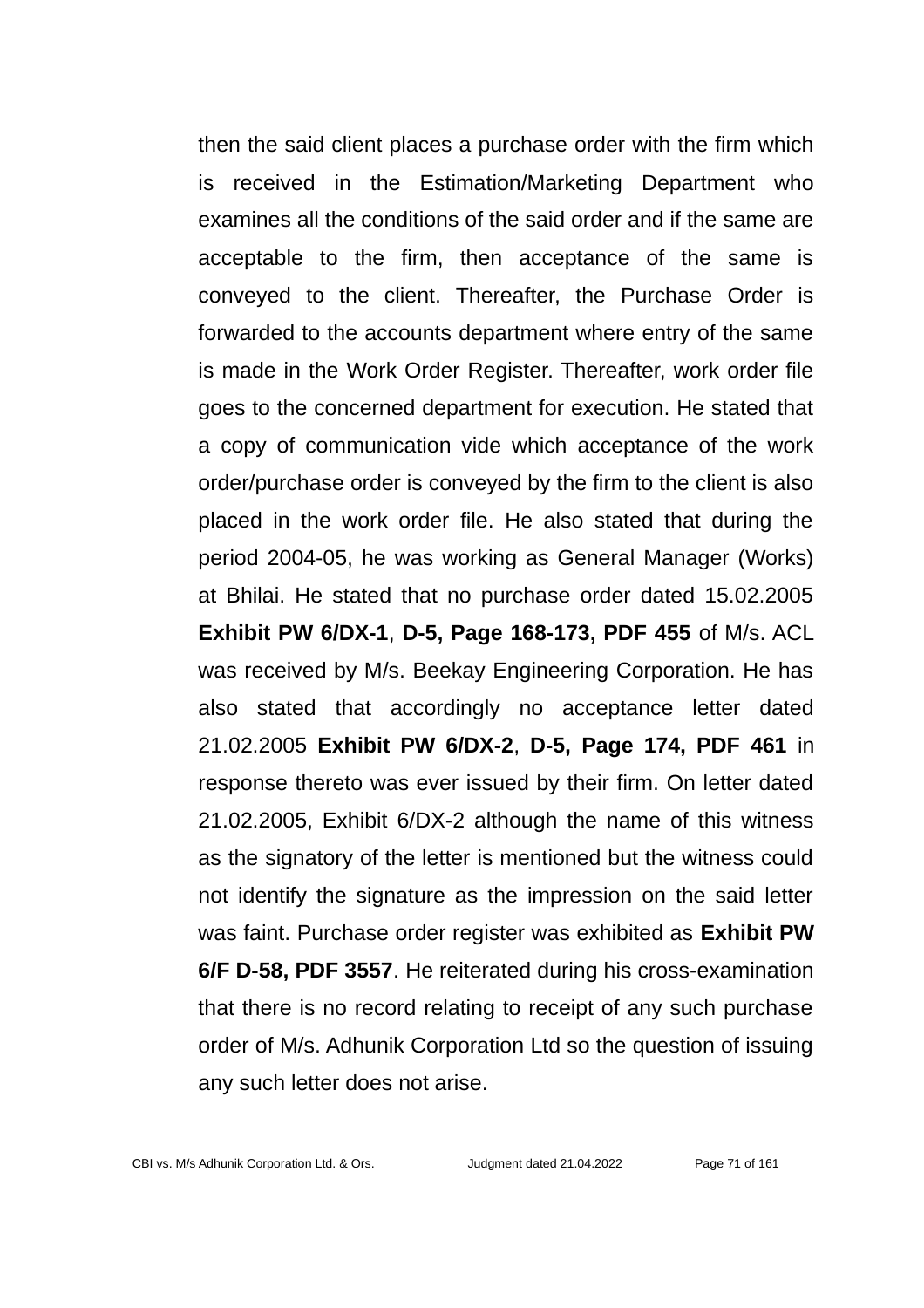178. There are two serious issues pointed out in letter dated 15.02.2005. First, it refers to "Offer BKE/ACL/E-9819/2003- 2004/A dated 21/02/2005" of M/s. Beekay Engineering Corporation dated 21.02.2005 which is not possible in letter dated 15.02.2005. Purchase Order dated 15.02.2005 could not have mentioned "Offer" dated 21.02.2005 acknowledging receipt of purchase order dated 15.02.2005. Relevant extracts of the letter dt. 15.02.2005 are as under:

## "**PURCHASE ORDER** ACL/BEEKAY/KJLN&COOLER/02

M/s BEEKAY Engineering Corporation. February 15, 2005 45/47, Industrial Estate, Bhilai – 490 026 (Chattisgarh)

Dear Sir

Re: Manufacture & supply of Kiln, Coller & ABC Arrangement for our Sponge Iron Plant at Rourkela, Cap: 2 x 350 TPD **Ref:Your offer BKE/ACL/E-9819/2003-2004/A dated 21/02/2005"**

179. Second serious issue is that the purchase order dated 15.02.2005 mentions that "Our Consultant M/s. Industrial Technical Consultant will supply the detailed manufacturing drawings for manufacturing kiln and cooler free of cost to you. Our consultant will give in advance the part list for major forgings, castings and bought out items like bearings etc." but M/s. Industrial Technical Consultant was purportedly appointed the consultant on 18.04.2005 and could not have provided the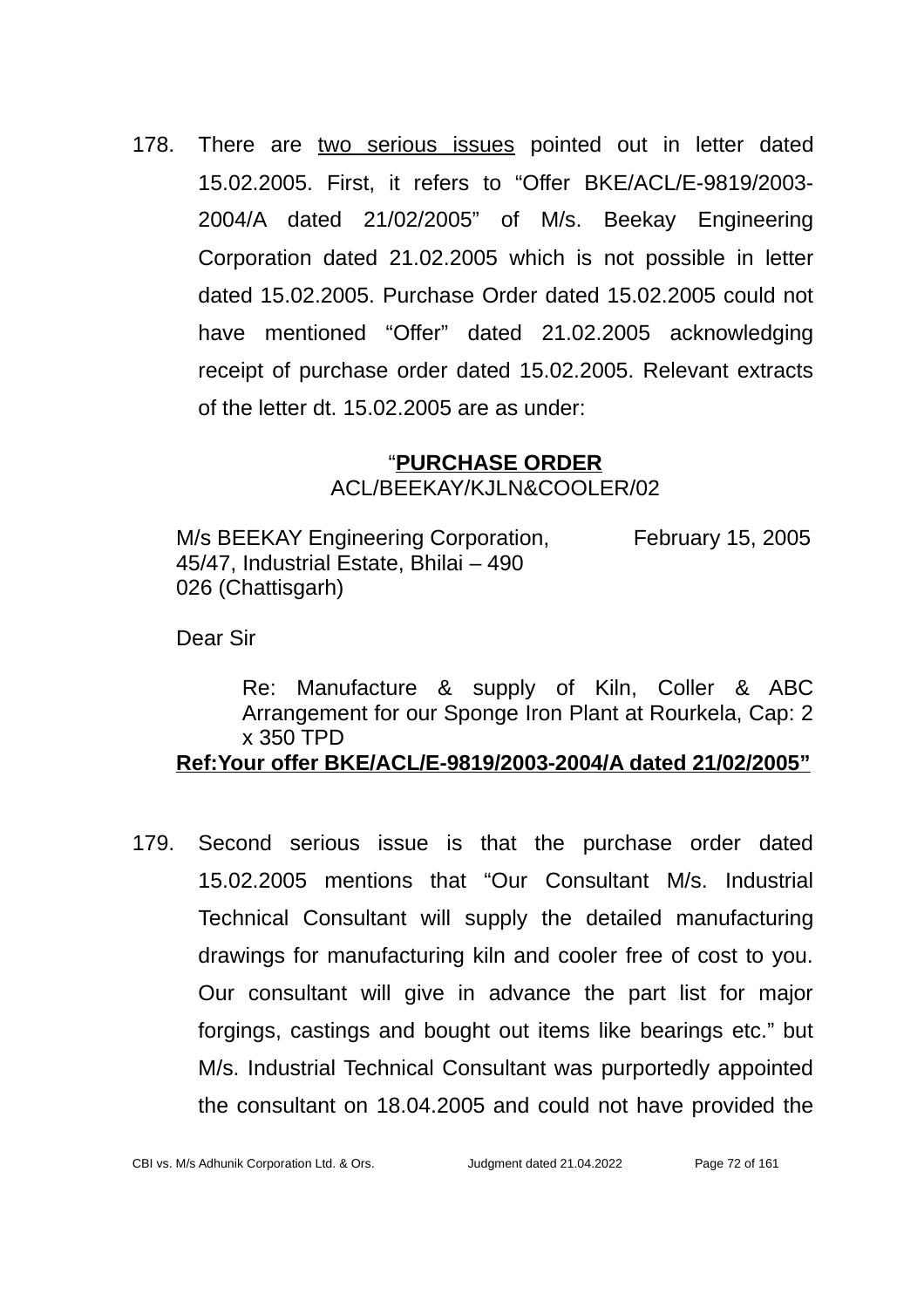detailed manufacturing drawings as on 15.02.2005 (it is to be noted here that even letter dated 18.04.2005 as held above, is also a false letter).

- 180. In response to question No. 68 under section 313 of CrPC when letter dated 15.02.2005 was put to the accused persons, they offered no explanation how letter dated 15.02.2005 could mention "Ref: Your Offer BKE/ACL/E9819/2003-2004/A dated 21.02.2005".
- 181. The Investigating Officer vide Ex. P-12, D-91 PDF 4401 letter dated 22.12.2014 and Ex. P-13, D-92 PDF 4402 dated 20.01.2015 had called upon the accused to produce original letter dated February, 21, 2005 issued by M/s Beekay Engineering Corporation, Bhilai, C.G. for manufacturing and supply of kiln and cooler arrangement for Sponge Iron Plant capacity 2x350 TPD and original Consent letter No. BKE/ACL/E-9819/2004-05/A dated February, 21, 2005 issued by M/s Beekay Engineering Corporation, Bhilai, C.G. in favour of Managing Director, M/s Adhunik Corporation Ltd. for manufacturing and supply of kiln and cooler arrangement for Sponge Iron Plant capacity 2x350 TPD at Rourkela, Sundargarh, Orissa respectively. The response of the accused was "We are unable to locate the file as the same is missing. As such we could not find the document as desired by you" as per Ex. P-15, D-94 PDF 4404 reply dated 22.01.2015.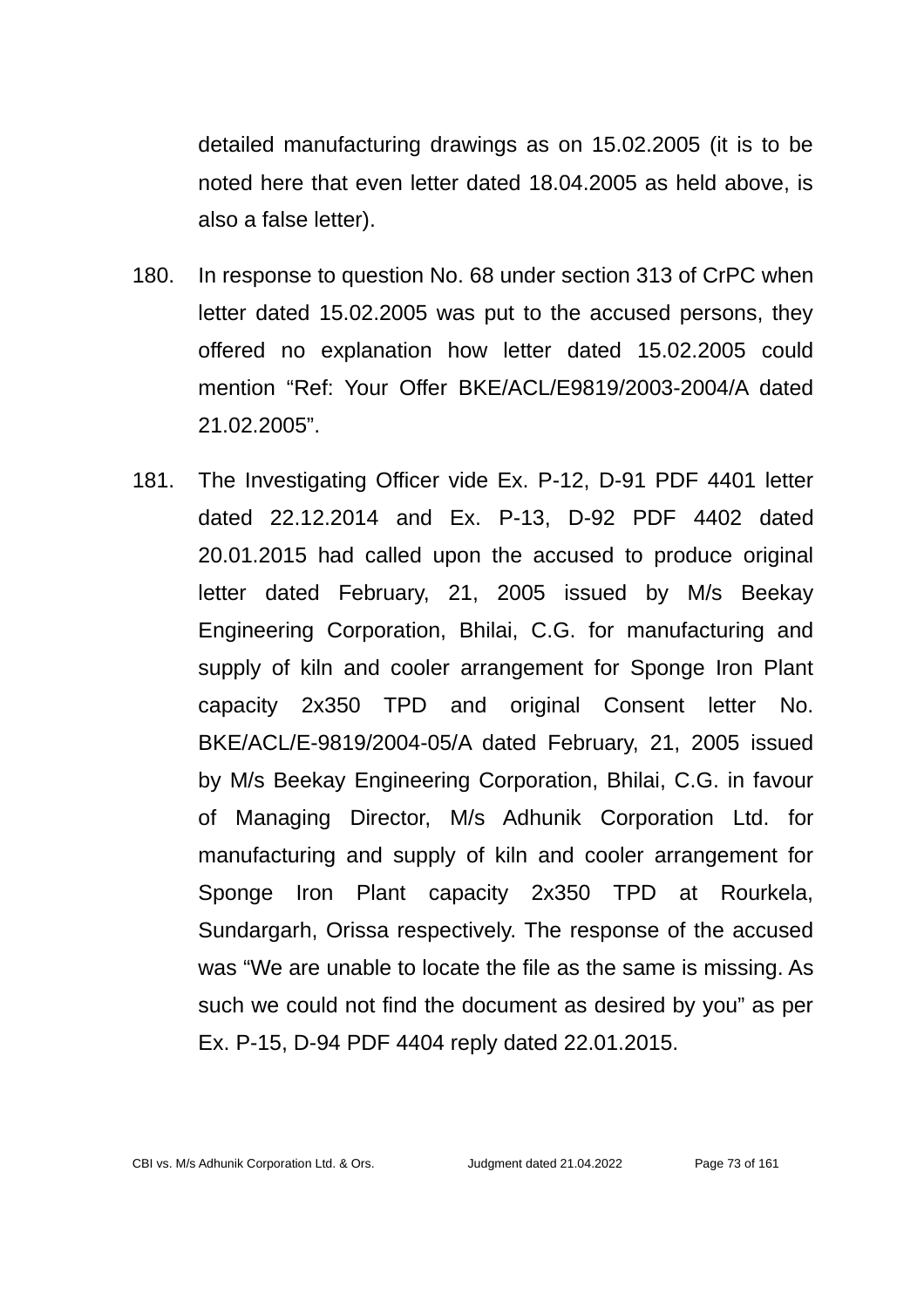- 182. In view of the evidence of PW-6 and attendant circumstances noted above, it is held that M/s ACL had not placed any Purchase Order on M/s Beekay Engineering Corporation. Therefore, Purchase Order dated 15.02.2015 and acknowledgement dated 21.02.2015 are false documents.
- 183. During arguments, the accused stressed on the importance of Dispatch Register of M/s. Beekay Engineering Corporation and signatures of K.L. Aggarwal for forensic examination but are deafeningly silent to the surprising fact that Purchase Order dated 15.02.2005 is having "Ref: Your Offer BKE/ACL/E9819/2003-2004/A dated 21.02.2005". Admittedly, the Dispatch Register would have further corroborated the allegation of CBI that no Acknowledgement dated 21.02.2005 was ever issued but the totality of facts and circumstances and the evidence gathered by CBI has proved beyond all reasonable doubts that neither any Purchase Order dated 15.02.2005 was issued by M/s. ACL in favour of M/s Beekay Engineering Corporation nor M/s. Beekay Engineering Corporation issued any acknowledgement dated 21.02.2005. A fact is said to be proved when, after considering the matters before it, the court either believes it were to exist, or considers its existence so probable that a prudent man ought, under the circumstances of the particular case, to act upon the supposition that it exists. This court after considering the matters before it believes that neither any Purchase Order dated 15.02.2005 was issued by M/s. ACL in favour of M/s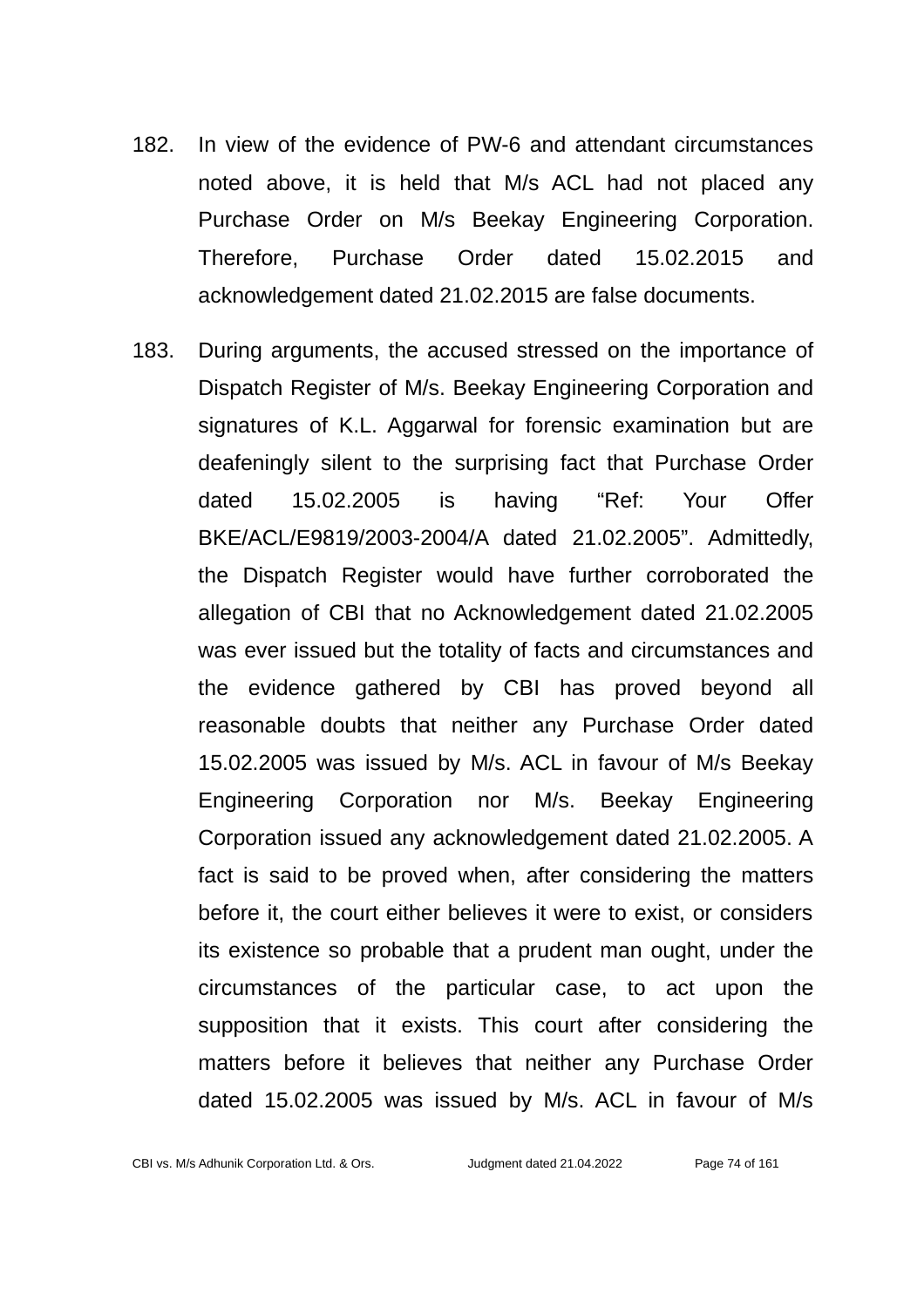Beekay Engineering Corporation nor M/s. Beekay Engineering Corporation issued any acknowledgement dated 21.02.2005.

184. The next submission regarding faint signatures on acknowledgement dated 21.02.2005 also has no force in as much as B.K. Aggarwal has deposed that the acceptance of the purchase order is issued by the Estimation/Marketing Department. However, in this case, the acceptance is purportedly issued by B.K. Aggarwal who was General Manager (Works) at the time and therefore could not have issued the acknowledgement on behalf of M/s. Beekay Engineering Corporation. Surprisingly, the accused is submitting that it is not ruled out that letter dated 21.02.2005 may have been signed by another department in M/s. Beekay Engineering Corporation Limited for PW 6 K.L. Aggarwal but has not produced the original acknowledgement dated 21.02.2005 as the original would have only been with M/s. ACL. Moreover, Clause 9.0 of the Purchase Order dated 15.02.2005 dealing with PRICE provided that the price of each kiln shall be Rs. 7.00 crores, meaning thereby the cost of 2 kilns would have been Rs. 14 crores. Clause 11.0 PAYMENT provided that 15% advance along with this purchase order shall be made, meaning thereby Rs 2.10 crores had to be given in advance along with the purchase order. It is difficult to believe that M/s. ACL could not prove payment of Rs. 2.10 crores to M/s. Beekay Engineering Corporation if it had placed the order with the said firm as claimed by it.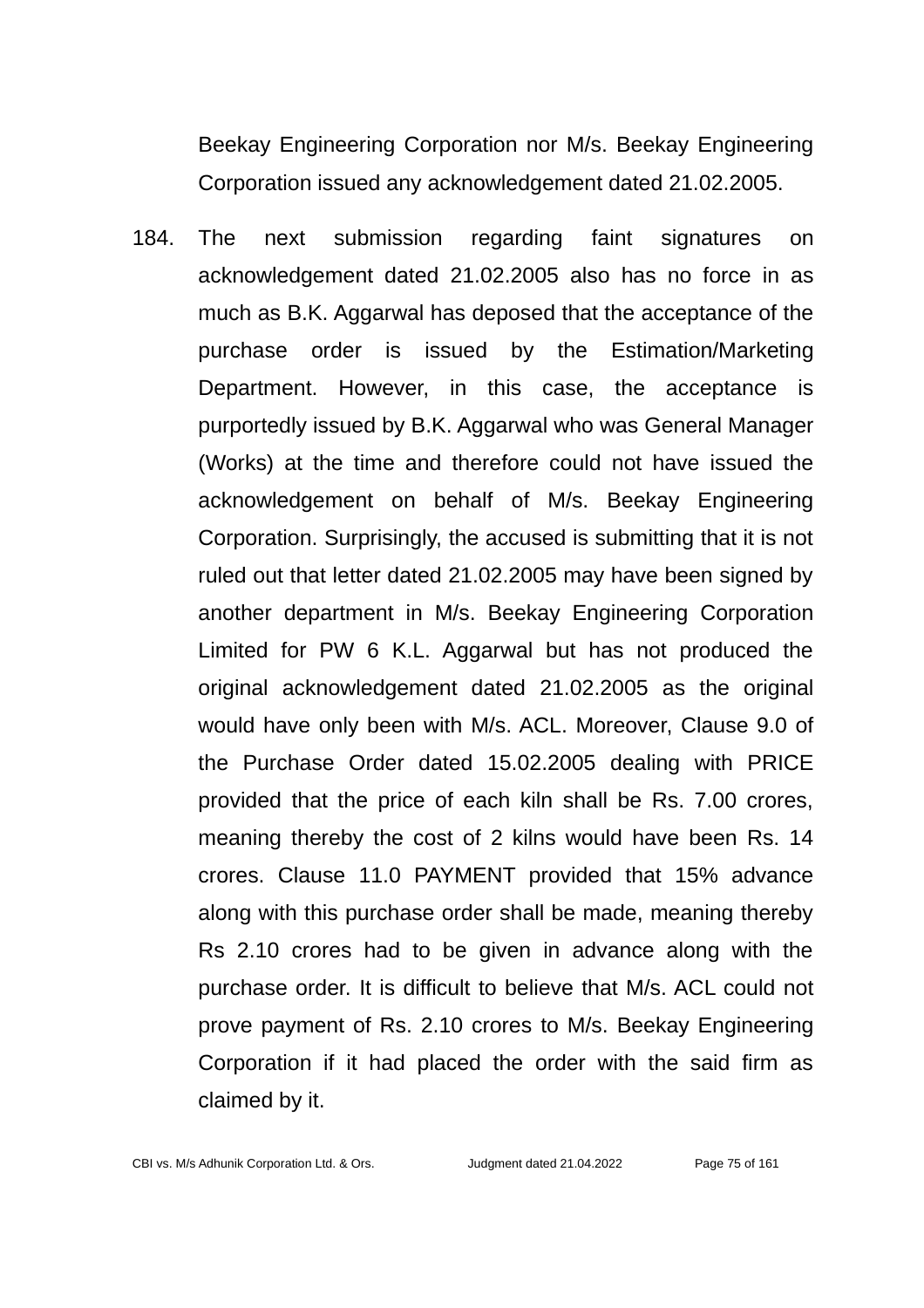- 185. It is further argued on behalf of the accused that PW 6 has admitted that he had stated in his statement u/s 161 Cr. PC that the letterhead of the company on which said acceptance order dated 21.02.2005 has been prepared seems to be genuine one. It is submitted that the IO during his cross-examination has also stated that Sh. K.L. Agrawal stated in his statement u/s 161 Cr.P.C. dated 13.01.2005 that the letterhead used for preparation of letter Ex. PW-6/DX1 dated 21.02.2005 seems to be genuine. It is their submission that it lends credence to their case that M/s Beekay Engineering Corporation had indeed issued the acknowledgement dated 21.02.2005.
- 186. The above argument of the accused is also not helpful for them as copy of acknowledgement dated 21.02.2005 was enclosed by Nirmal Kumar Agarwal with his letter dt. 23.05.2005. Obviously, the original thereof would have been with Nirmal Kumar Agarwal only. He was directed by IO to produce the same but he could not produced it stating that the file is missing. The said reply is admitted u/s 294 Cr. PC as Ex. P-15. Therefore, a presumption is to be raised against the accused that if he had produced the original of acknowledgement dated 21.02.2005 containing clear and legible purported signatures of B.K. Agarwal appearing thereon, it would have been unfavourable to him. Moreover, PW 6 has not categorically stated that the letterhead on which acknowledgement dated 21.02.2005 is prepared is a genuine one but has stated that it seems to be genuine.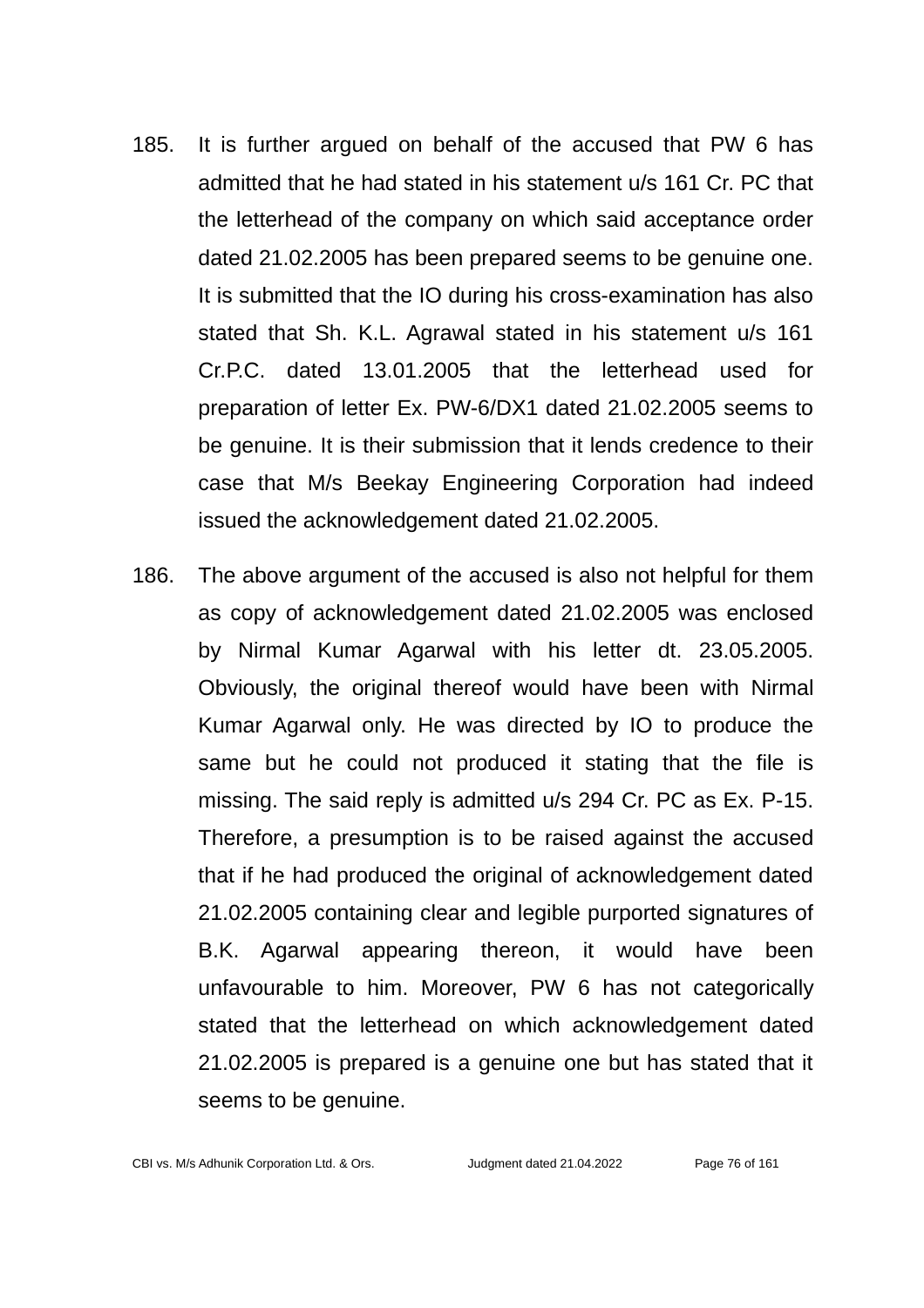- 187. The letterhead on which Exhibit PW 6/DX-1, so-called Acknowledgement of M/s. Beekay Engineering Corporation is printed was also sent to CFSL for examination and its report. The header of the letterhead was marked as Q-14 and the footer was marked as Q-16. These questioned documents were compared by PW 14 with S-38 to S-55. According to the expert, "Video Spectral Comparator, Twin Video Comparator, microscopic and transparency sheet examination of the questioned printed matter marked Q-14 (reproduced copy) disagree with the specimen printed matter marked S-38 to S-46 when they were subjected to exact a superimposed position." Further, opinion of the expert on Q-16 is "Video Spectral Comparator, Twin Video Comparator, microscopic and transparency sheet examination of the questioned printed matter marked Q-16 (reproduced copy) disagree with the specimen printed matter marked S-47 to S-55 when they were subjected to exact superimposed position."
- 188. It also proves that the so-called Acknowledgement purportedly given by K.L. Aggarwal, General Manager (Works) of Beekay Engineering Corporation is a forged document.
- 189. Reliance is placed by the accused on Hasth Shilp vs Sarita Balkrishana Dhoot 2020, SCC Online Bom 2757, where the question was denial of signatures on the cheques issued by the accused as the accused had not explained as to how the cheques in question came in the custody of the complainant.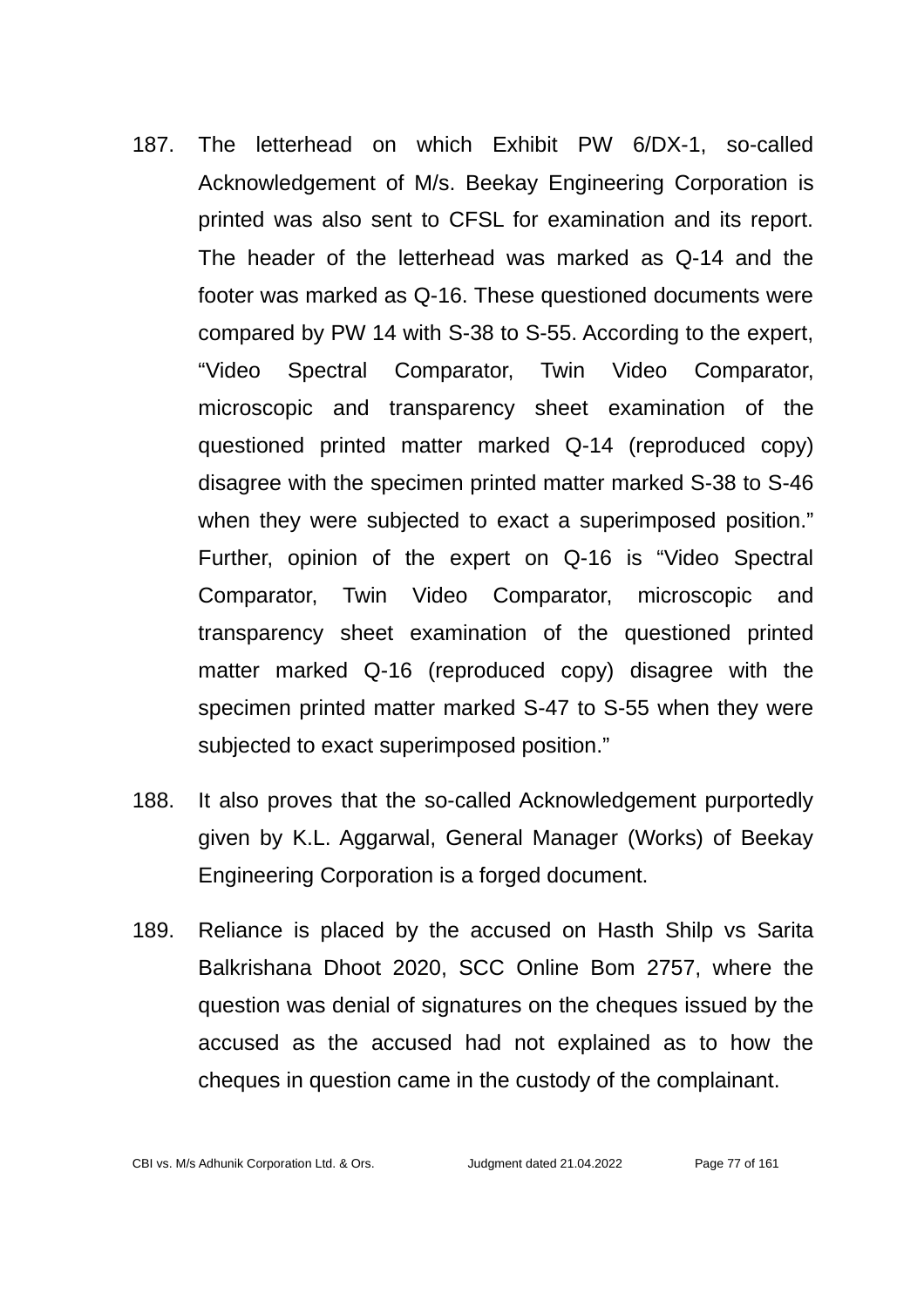- 190. The judgment in the case of Hasthshilp (supra) is not applicable to the facts of the case in hand in as much as in the present case PW 6 has not emphatically stated that the letterhead is the genuine letterhead of M/s. Beekay Engineering Corporation but has only stated that it "seems" to be genuine. However, in this case the report by PW 14 has categorically stated that the questioned printed matter Q14 and Q16 disagree with the specimen printed matter marked S-38 to S-46 and S-47 to S-55.
- 191. It is further argued that PW 6 K.L. Aggarwal did not even state that no payment was received from the accused company as he stated during his cross-examination recorded on 25.09.2018, Page 19 that "Only after seeing the account statement of a firm of the year 2005, it can be stated as to whether any payment was received from Adhunik Corporation Ltd in the year 2005 or not". Even this argument does not prove that M/s. ACL had made payments to M/s Beekay Engineering Corporation during 2005. It is already noted that according to the so-called purchase order placed on M/s. Beekay Engineering Corporation by M/s. ACL mentions in Clause 9 dealing with PRICE that the price of each kiln shall be Rs. 7.00 crores, meaning thereby the cost of 2 kilns would have been Rs. 14 crores. Clause 11.0 PAYMENT provided that 15% advance shall be given along with the purchase order. As such, the advance itself would have been Rs. 2.10 crores which had to be given in advance along with the purchase order. The amount of Rs. 2.10 crores is not a measly amount and under section 106 of Evidence Act the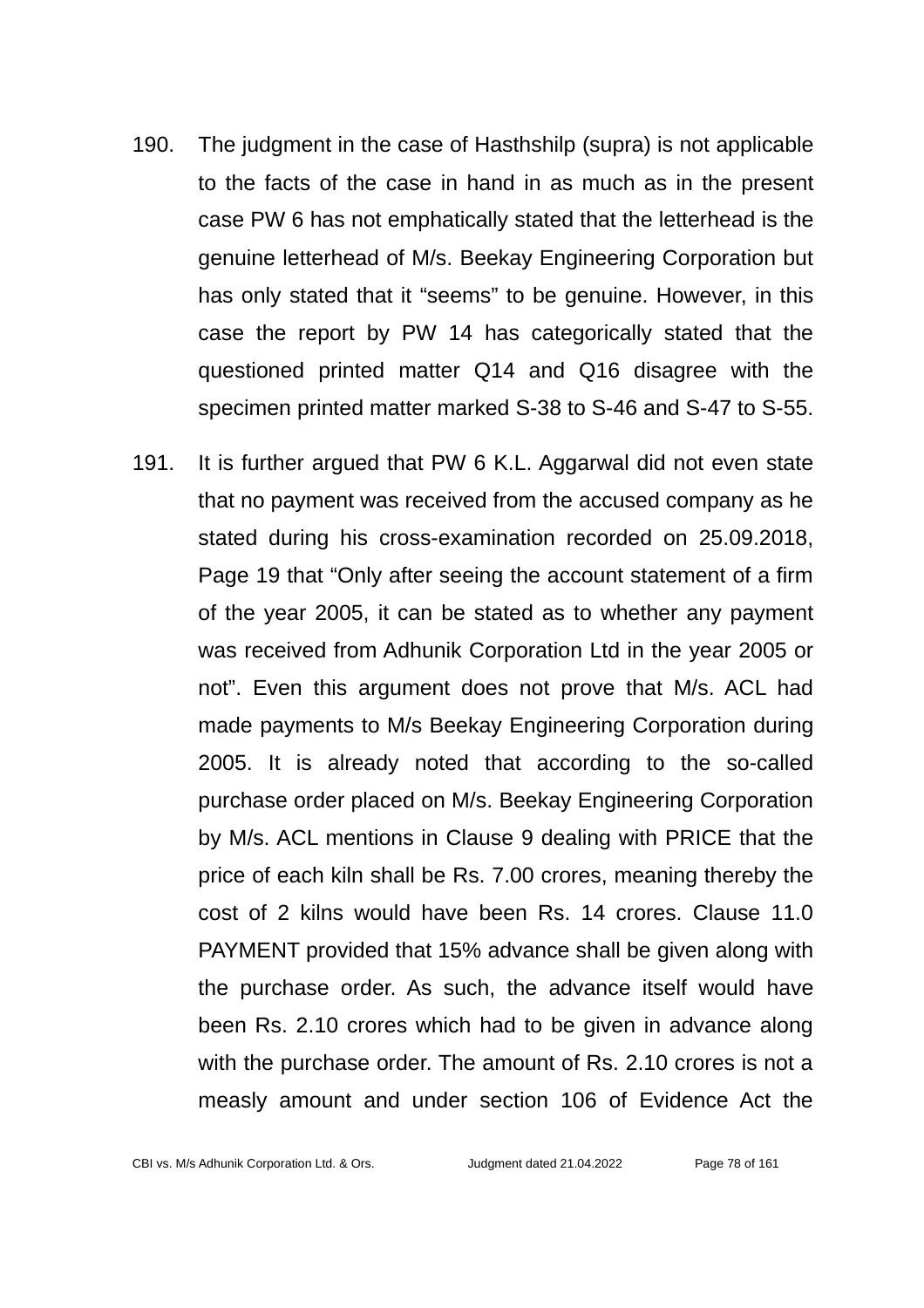accused ought to have proved on record payment of this amount as advance to M/s. Beekay Engineering Corporation.

192. The accused have argued that the accused company itself as well as the accused group were having dealings with M/s. Beekay Engineering Corporation and the said firm would not have refused to accept the purchase order in 2005 and there was no occasion to forge the acknowledgement dated 21.02.2005. This argument is also devoid of any substance. This argument rather goes against the case of the accused persons. PW 6 vide Exhibit PW-6/D, D 56, has provided six Purchase Orders issued by Adhunik Corporation Ltd., Adhunik Alloys and Power Ltd., Adhunik Metallics Ltd. between 2004- 2014. PW 6 would not have hesitated in placing on record Purchase Order dated 15.02.2005 in case the same had been placed on M/s. Beekay Engineering Corporation. Rather, being a vendor for M/s. ACL it would have gone out of the way to help its patron i.e., M/s. ACL and its directors. There is no justification, reason or explanation given by the accused for refusal by the said firm having received the purchase order dated 15.02.2005. The oral submission by learned counsel for the accused that once CBI steps in and the case is registered everybody starts disowning all the transactions is only noted to be rejected. PW 6 has clearly admitted about six Purchase Orders issued in its favour by M/s. ACL and other companies of Adhunik Group and no adverse consequences would have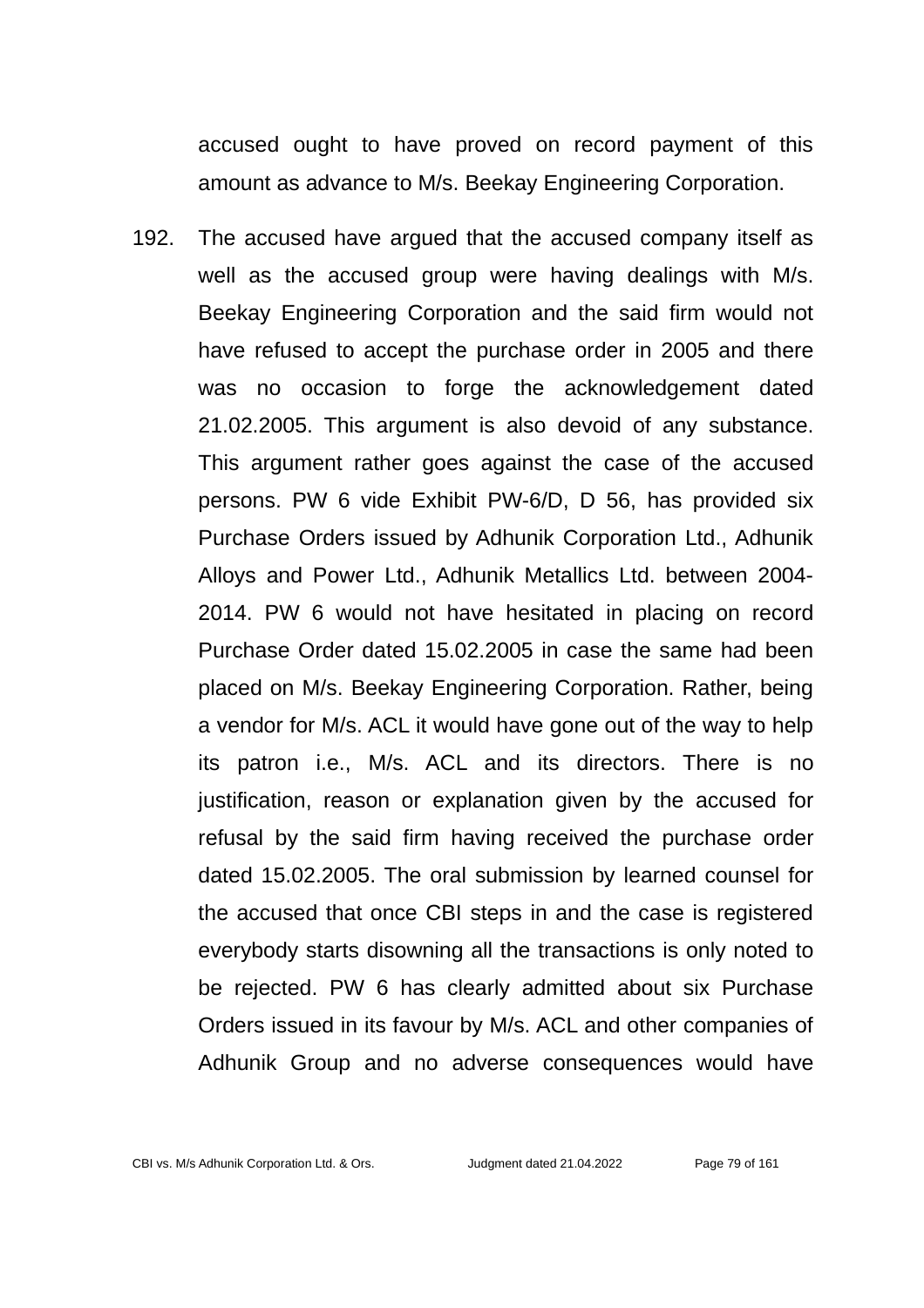visited upon the said firm in case it had owned Purchase Order dated 15.02.2005 as well.

- 193. Considering all the matters brought on record, this court is of the opinion that it is proved that Nirmal Kumar Agarwal made a false claim in his letter dt. 23.05.2005 that purchase order dated 15.02.2005 has been placed on M/s Beekay Engineering Corporation and the said Corporation had issued acknowledgement dated 21.02.2005.
- 194. The argument of the accused is also that they be given the benefit as the prosecution has not produced register containing entries of inward/outward correspondence of the firm of the year 2005 or visitors register. However, in the considered opinion of this court, this argument will not help the accused for the reason that when any fact is especially within the knowledge of any person, the burden of proving that fact is upon him. In this case also, after the prosecution has discharged its initial burden to prove that Purchase Order dated 15.02.2005 and Acknowledgement dated 21.02.2005 are false and forged documents, it was incumbent upon the accused to produce the original Purchase Order and the original acknowledgement received by it. The standard of evidence that was expected of the accused was not of beyond all reasonable doubts but merely of preponderance of probabilities. It ought to have proved payment of advance amount of Rs. 2.10 crores or any explanation for not having made that payment to M/s. Beekay Engineering Corporation. In the absence of any such evidence,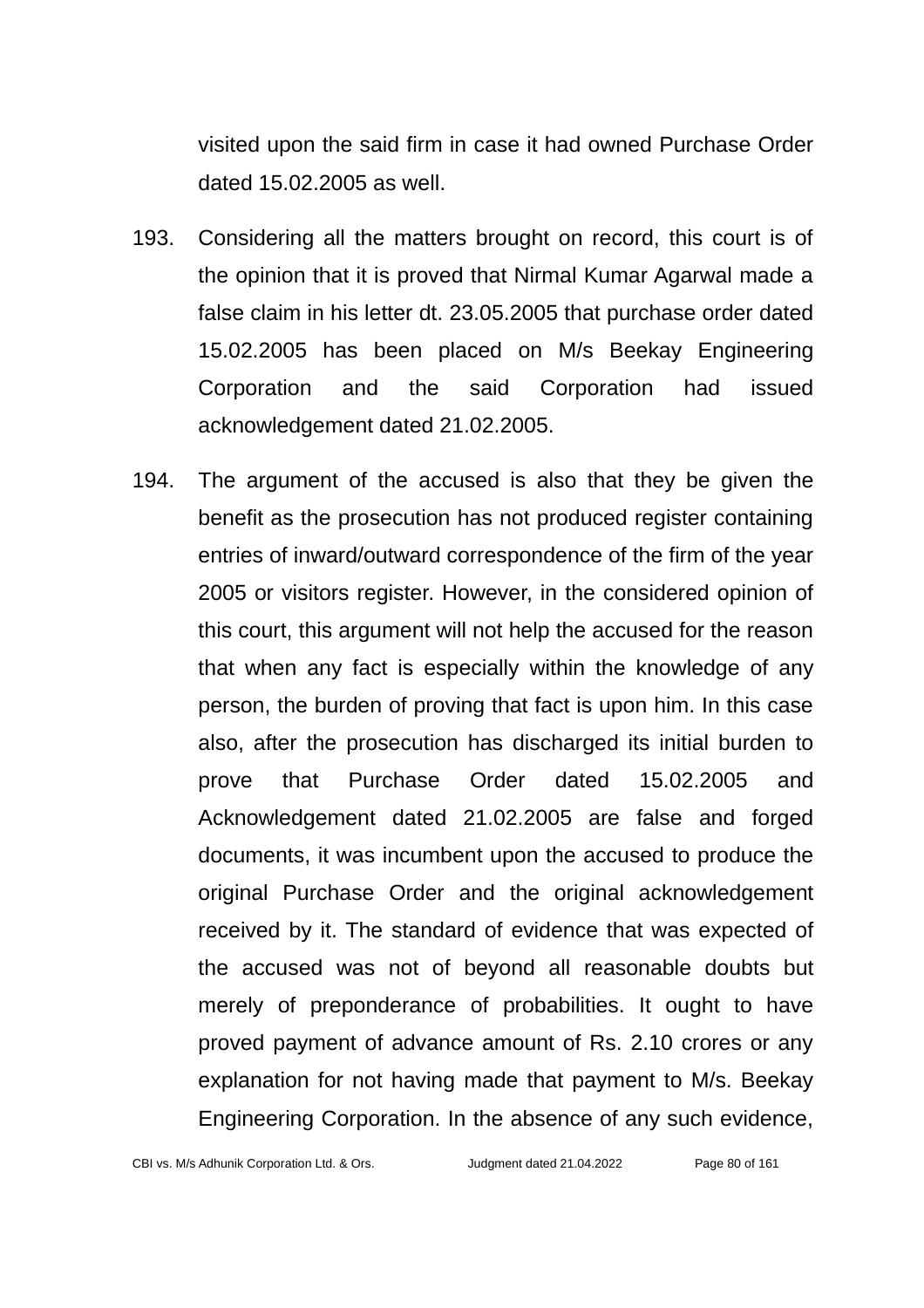the only inference which can be drawn is that Nirmal Kumar Agarwal made false claims regarding Purchase Order dated 15.02.2005 and so-called Acknowledgement dated 21.02.2005.

195. The accused have argued that the prosecution should have examined a witness from Estimation/Marketing Department and from Finance/Accounts Department and the evidence of PW 6 from Works Department was not sufficient is also without any merits in as much as had any Purchase Order been placed on M/s. Beekay Engineering Corporation, it would have reached Works Department who had to actually provide the ordered product to the buyer. Moreover, the accused have not led any evidence regarding progress of the Purchase Order and acknowledgement, even if the same were accepted to be true for the sake of arguments. The accused have brought nothing on record to show whether the ordered kilns were produced and if not, why? It has not produced any evidence to show payment for the purchase of 2 kilns the cost of which was Rs. 14 crores, according to the own document of the accused. No doubt, the burden of proof under section 101 of Evidence Act is on the one who desires the court to give judgment as to any legal right on liability dependent on the existence of facts which he asserts. In the opinion of this court, the prosecution has discharged the said burden. Prosecution is never expected to disprove any fact which is especially within the knowledge of the accused and the burden of proving that fact is always upon the accused. In this case, the accused have failed to discharge burden which was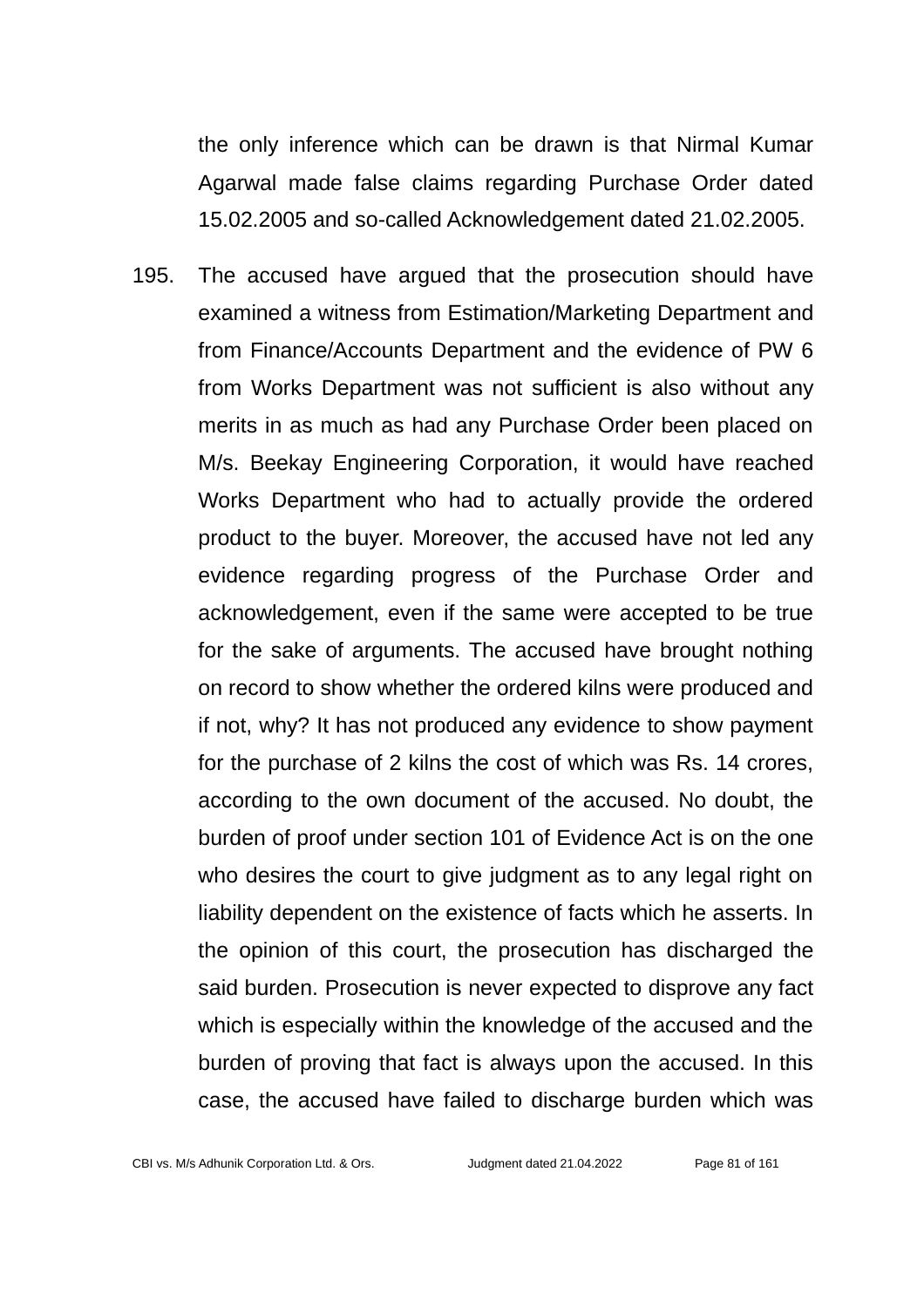on them to the extent that they ought to have produced the original of Acknowledgement dated 21.02.2005 if received by them. Even after passing of eight years, it was expected of a limited company to have records of payment of Rs. 2.1 crores as advance or payment of Rs. 14 crores as cost of two kilns.

- 196. So far as the submission that witnesses from Estimation/Marketing Department and Finance/Accounts Department and one of the partners of the firm Vijay Gupta ought to have been examined by CBI is concerned, in the considered opinion of this court the prosecution has not suffered any prejudice by not examining these witnesses and evidence of PW 6 has proved that no purchase order dated 15.02.2005 or Acknowledgement dated 21.02.2005 ever came into existence. Moreover, nothing stopped the accused from examining them in defence as it would have been in the personal knowledge of the accused with whom they had dealings in M/s Beekay Engineering Corporation in this regard.
- 197. Therefore, this point for determination is answered holding that prosecution has proved that Nirmal Kumar Agarwal made false claims regarding Purchase Order dated 15.02.2005 and acknowledgement dated 21.02.2005.

## **5 th Point for Determination**

**Whether Nirmal Kumar Aggarwal falsely claimed in his letter dated 23.05.2005 that M/s ACL has applied to State Pollution Control Board, Orissa for establishing DRI and CPP vide letter dated 17.02.2004?**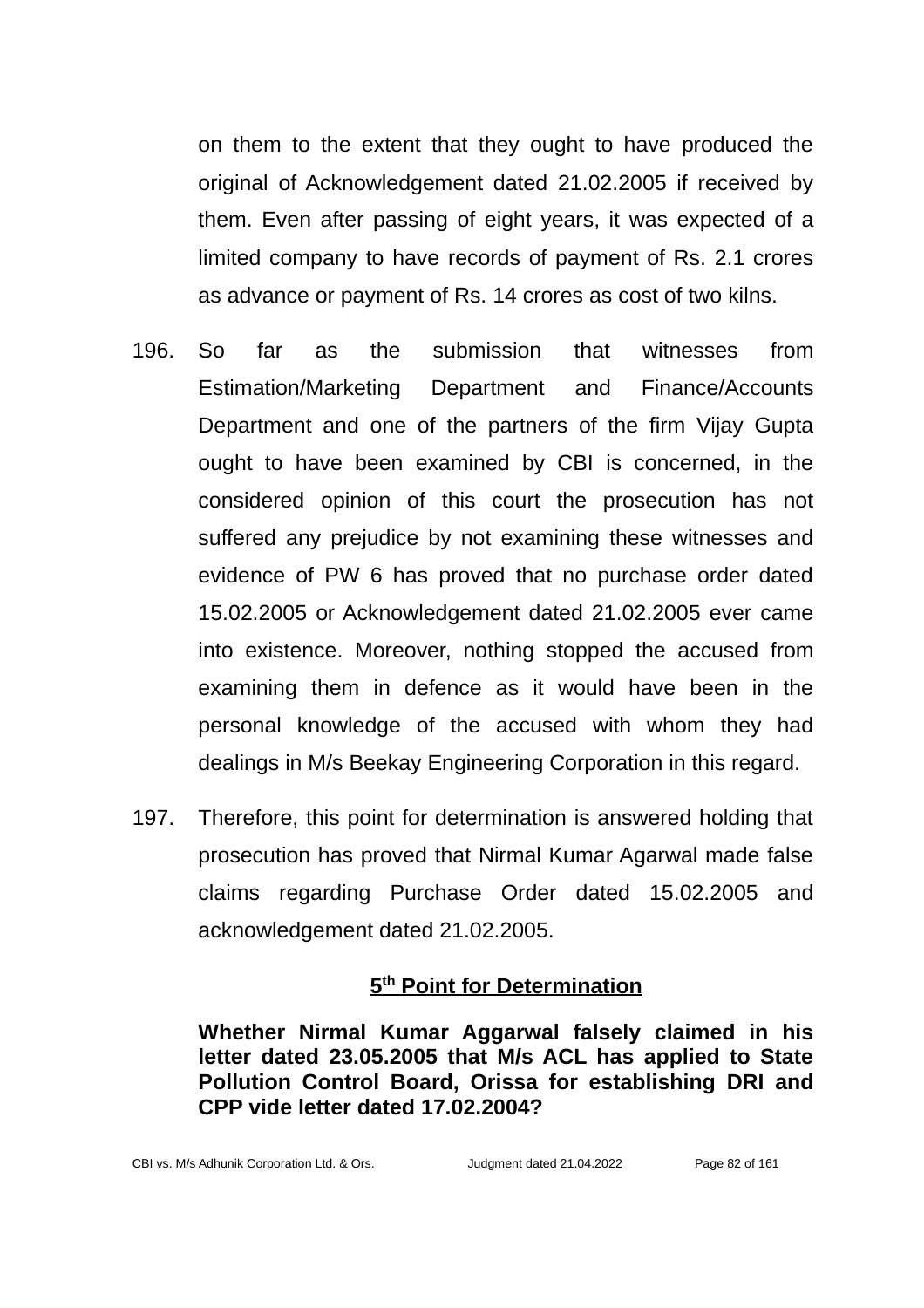- 198. PW 1 is Debadutta Pattnaik, Section Officer, State Pollution Control Board, Bhubneswar. He was posted in this office in June 2005. One S.V.S.N. Murthy was the diarist who expired in 2006. PW 1 was well acquainted with the handwriting of S.V.S.N. Murthy as PW-1 was receiving almost on daily basis various correspondences marked/forwarded to him by the endorsements of S.V.S.N. Murthy.
- 199. For explaining the procedure followed in the Department when any industrial establishment wanted to obtain consent to establish from the Pollution Control Board, he stated that initially the concerned industrial establishment applies in the central registry and after a stamp with the date is put over it by the Central Registry qua receiving of the said application, then the same is sent to the officer to whom the application is addressed. The said concerned officer thereafter marks it to one or the other sections of the office and before being sent to the said section the application is again received in Central Registry where a central diary number is put on the application with the date of the day when the application is again received in the central registry from the said officer and after the said central diary number and date is mentioned on the application then the same is sent to the concerned section. He proved register maintained in Central Registry for making entry of all the correspondence received in the office as **Exhibit PW 1/A** (D-39, PDF 3118). In this register, there is no entry of letter dated 17.02.2004, **Exhibit PW 1/B (D-5, Correspondence**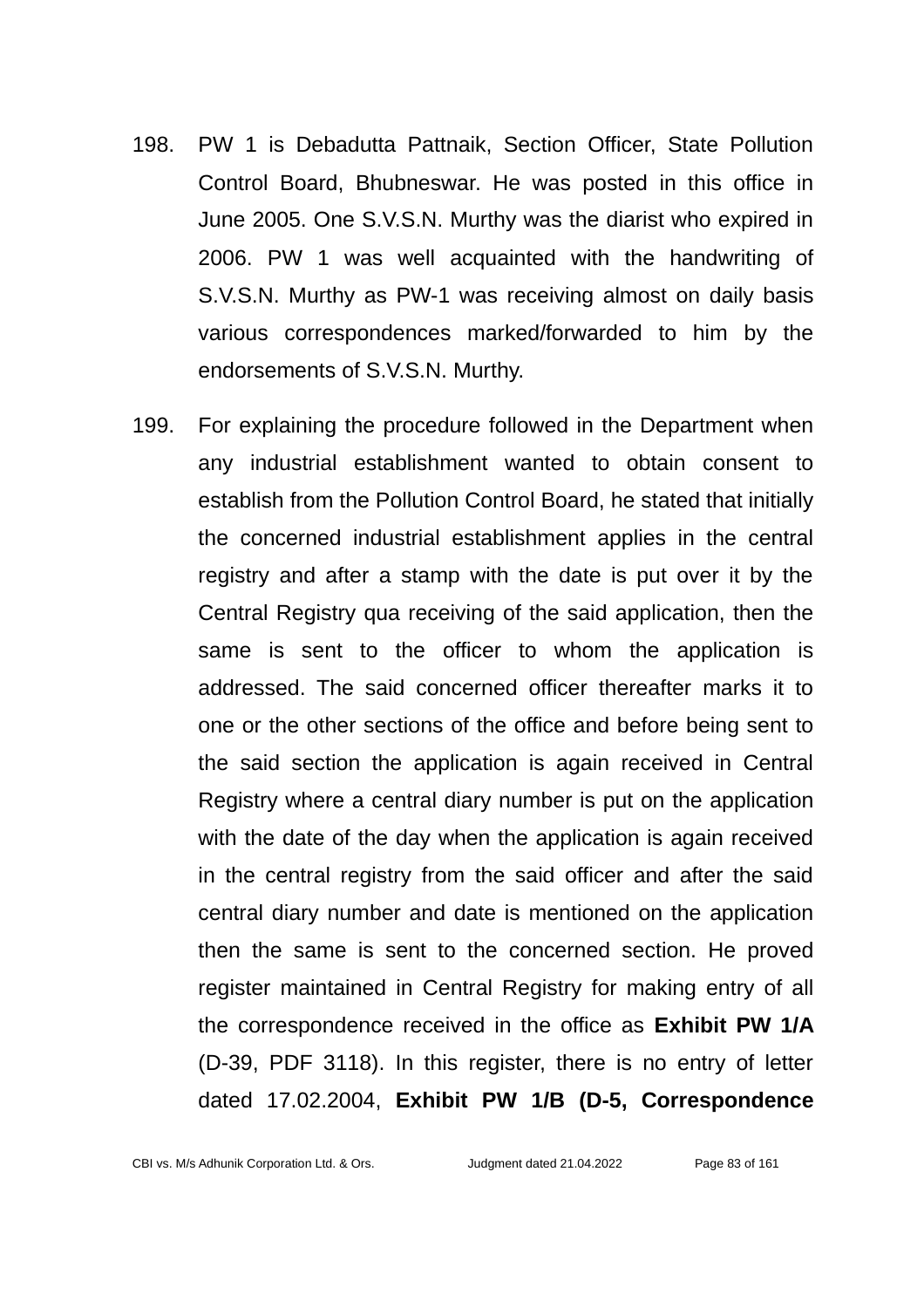**Page 254 PDF 543 and Correspondence Page 365 PDF 655)**, purportedly written by "for" Sanjay Pratap, General Manager, M/s. ACPL for processing of application in the prescribed Form-IV for consent to establish DRI and captive power plant by M/s. ACPL. PW-1 had provided various letters, **Exhibit PW 1/D** to **Exhibit PW 1-J (D-41 to D-46 PDF 3125 to 3132)** to the IO of the case along with the Production cum Seizure Memo dated 19.06.2015, **Exhibit PW 1/C D-40 PDF 3123.** After comparing the stamp impression on these six letters with the stamp appearing on letter dated 17.02.2004, he stated that the stamp appearing on letter dated 17.02.2004 does not appear to be of their office. He pointed out that in Exhibit PW 1/D to Exhibit PW 1/J, the word "Bhubaneswar" is not in upper case whereas in the stamp impression as appearing on letter Exhibit PW 1/B, all the letters are in upper case i.e., BHUBANESWAR". PW-1 identified signatures of Rajeev Kumar, Member Secretary, State Pollution Control Board on letter dated 05.01.2015, D-35, Page 1-3 and this letter along with its annexures was exhibited as **Exhibit PW 1/K D-35 Page 1-3 PDF 3110.** In this letter Rajeev Kumar Member Secretary mentioned that (i) the Board has not yet received any application for consent to establish any industry including DRI and Captive Power Plant in the name of M/s. Adhunik Corporation (P) Ltd since  $17<sup>th</sup>$  February, 2004 (ii) the Board maintains a diary register for letter received from industries as well as for other official letters. It was verified from the diary register of the Board and found that there is no such entry in the register in the name of M/s. Adhunik Corporation (P)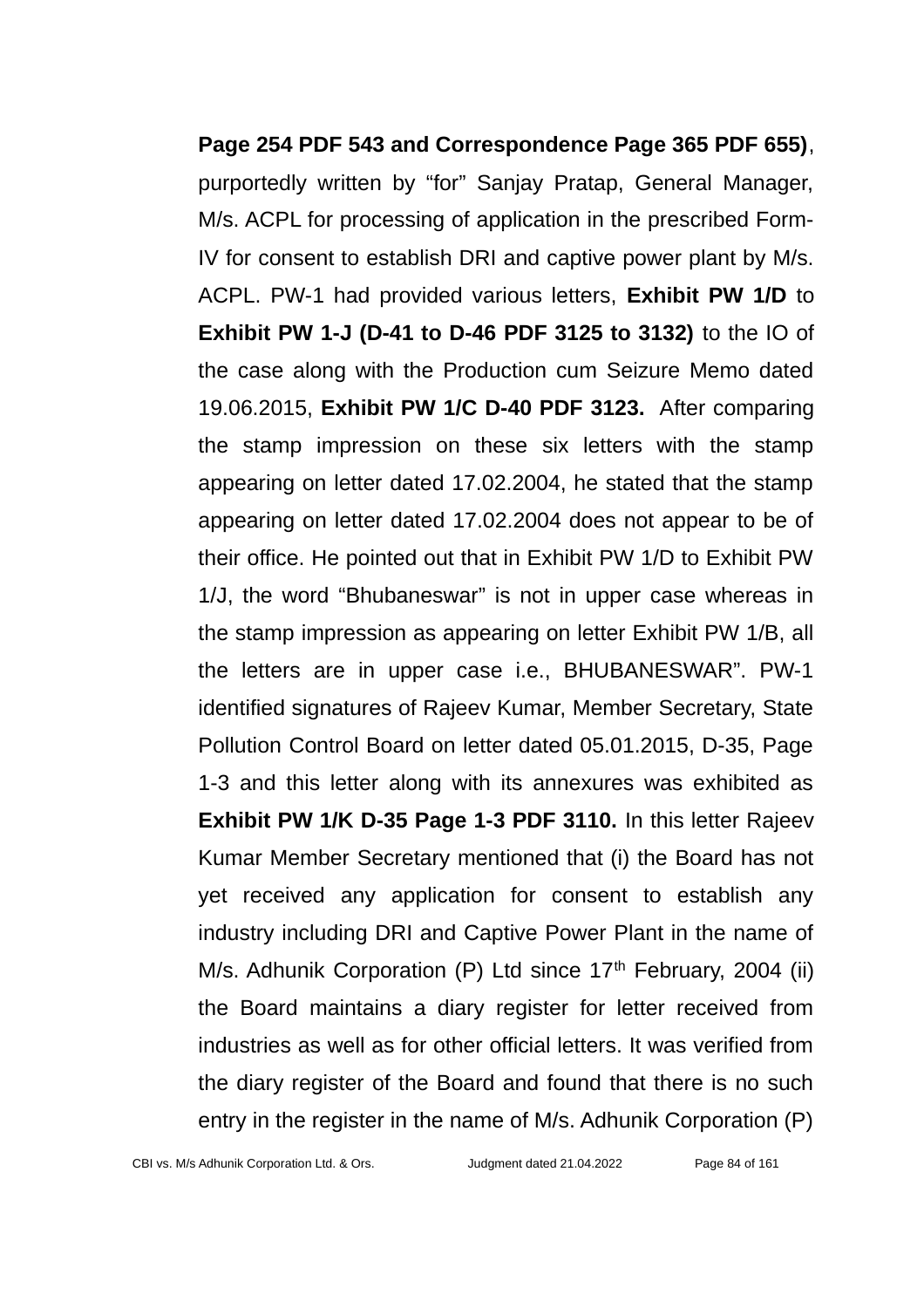Ltd since  $17<sup>th</sup>$  February 2004 to till date (iii) no payment has been received towards fees for consent to establish in the name of M/s. Adhunik Corporation (P) Ltd since 17<sup>th</sup> February 2004 as verified from the cash register of the both (iv) the seal of the Board which has been put in the body of the forwarded letter is not the seal of the Board as font size of the letter indicated in that seal is not same in comparison with the seal used by the board at the time. Photocopy of letter in which the seal of the Board has been used at the time was enclosed as Annexure-I for reference (photo copy of letter dated  $17<sup>th</sup>$  March 2004 written by Section Officer (IA) of Ministry of Environment and Forests, Government of India addressed to the Member Secretary, Orissa State pollution control Board, Bhubaneswar) (v) the copy of letter of M/s. Adhunik Corporation (P) Ltd forwarded by the CBI headquarters, New Delhi does not appear to be genuine. Letter dated 28.01.2015 along with its annexures Page 4-5 was exhibited as **Exhibit PW 1/L.** Vide this letter, the original of letter dated 17<sup>th</sup> March 2004 written by Section Officer (IA) Ministry of Environment and Forests, Government of India, to the Member Secretary, Orissa State Pollution Control Board was enclosed. Letter dated 09.02.2015 with its enclosures was exhibited as **Exhibit PW 1/N**, **D-36, Page 2-5 PDF 3114.** With this letter, two letters received by the Board on 17.02.2004 containing original rubber seal impression of State Pollution Control Board, Bhubaneswar were enclosed. The 1<sup>st</sup> letter is from State Pollution Control Board, Orissa Regional Office, Rourkela and the 2nd letter is from Visa Industries Ltd. These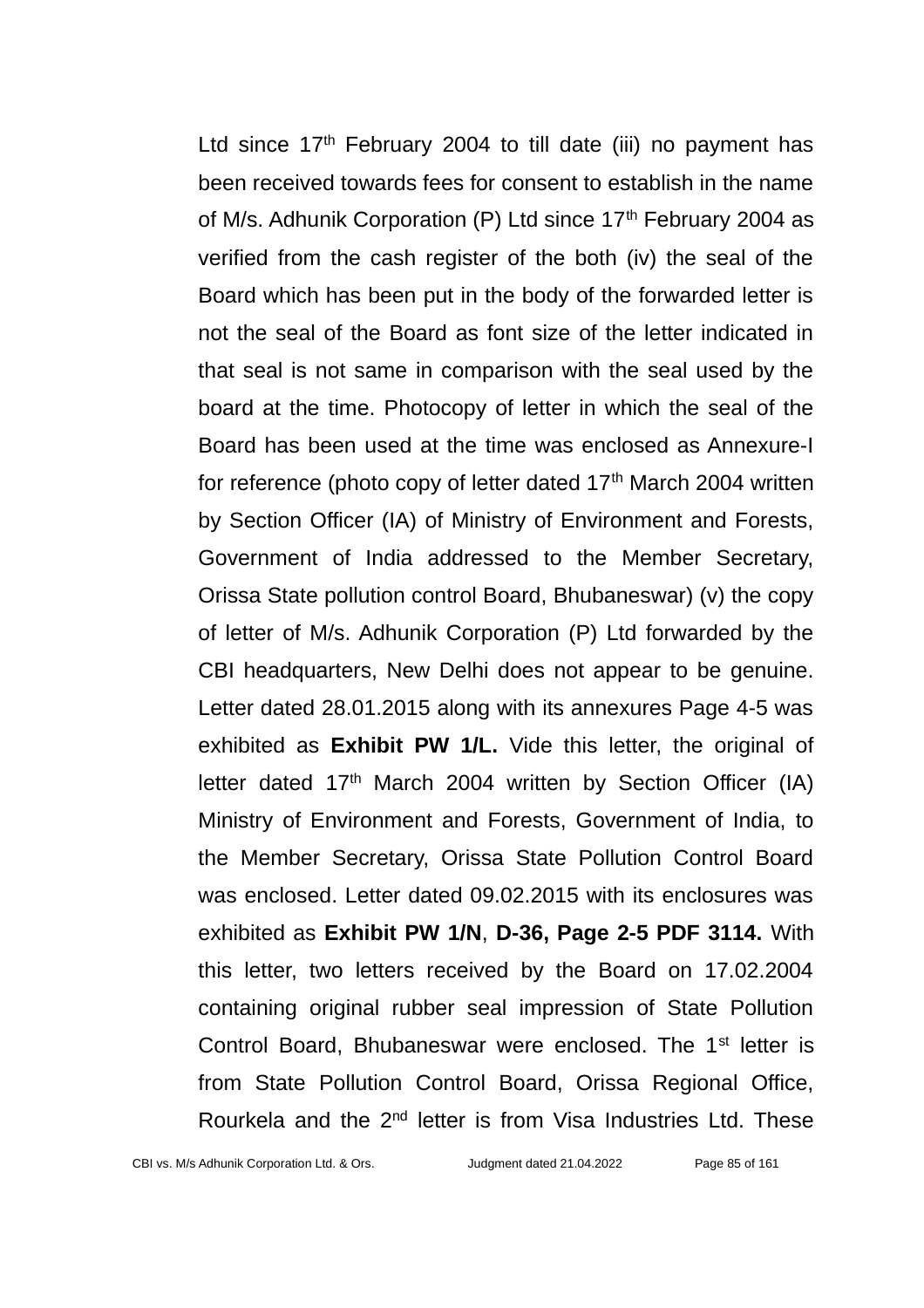three exhibited documents were objected to by the learned counsel for the accused on the ground that they are hit by section 162 Cr.P.C. The said objection is decided now holding that letter dated 05.01.2015, D-35, Page 1-3 Exhibit PW 1/K PDF 3110 is hit by section 162 Cr PC but other two letters Exhibit PW 1/L and Exhibit PW 1/N alongwith which only certain documents were provided are not hit by section 162 CrPC as in those letters nothing from personal knowledge of the witnesses was stated.

200. PW 2 Umesh Chandra Pani, Administrative Officer, State Pollution Control Board, Bhubaneswar was posted as Section Officer in the Accounts Section at the Bhubaneswar office and had produced before the IO of the case, vide Production cum Seizure Memo **Exhibit PW 2/A (D-47, PDF 3133)**. Book No. 211 w.e.f. 09.02.2004 to 20.02.2004, Book No. 212 w.e.f. 21.02.2004 to 01.03.2004, Cash Registers of State Pollution Control Board from 14.01.2004 to 31.03.2004 and Dak Receipt Register from 31.03.2004 to 12.04.2004, **Exhibit PW 2/B, Exhibit PW 2/C and Exhibit PW 2/D (D-48 to D-50, PDF 3134- 3386)**. He stated that he had checked the Diary Register from the diary section and had found that there was no entry of letter dated 17.02.2004 in the said register. In the cash book and money receipt book, there is no receipt or entry regarding any fee if deposited by M/s. ACPL. He also stated that he could not find any Form-IV submitted by M/s. ACPL with the State Pollution Control Board, Bhubaneswar. He also stated that in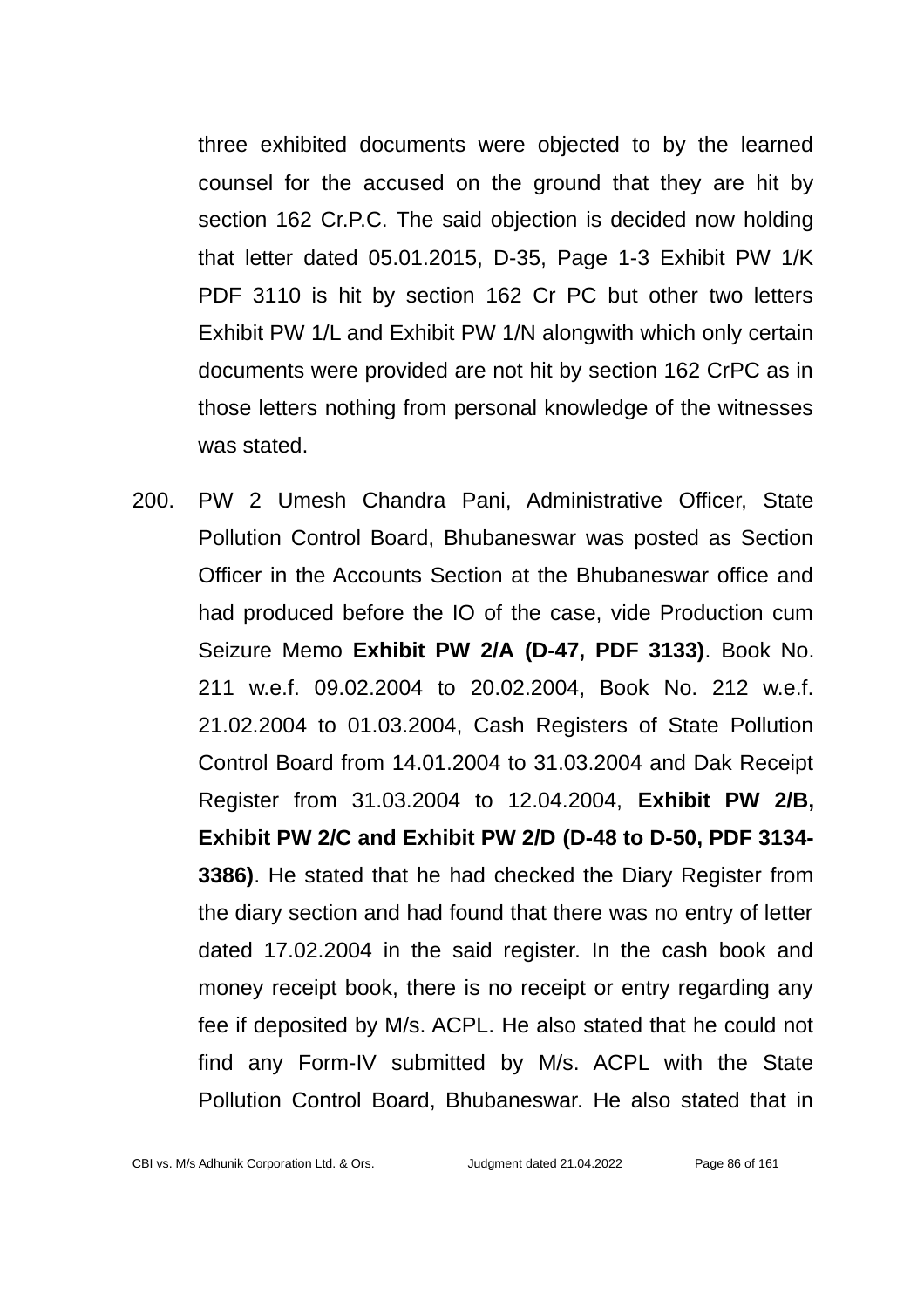the stamp impression of his office stamp, the word Bhubaneswar is written in lower case and only  $1<sup>st</sup>$  letter is written in upper case and there were two round symbols both before and after the word Bhubaneswar whereas in letter dated 17.02.2004, the word Bhubaneswar is written in upper case i.e., "BHUBANESWAR". He identified handwriting and signatures of Junior Assistant and Accountant in the Money Receipt Books containing Money Receipts. He also identified entries in cash register made by the accountant. Another copy of letter dated 17.02.2004, **D-5, Page 365 PDF 654** which was sent to CFSL for the opinion of handwriting expert, Q-9 was exhibited as **Exhibit PW 2/F.** The Production cum Seizure Memo dated 13.02.2015 bearing the signatures of Nihar Ranjan Sahoo was exhibited as **Exhibit PW 2/G** (**D-38 PDF 3116**).

201. According to the report of PW 14, the questioned rubber seal impressions-Q-8 and Q-9, D-5, Page 254, PDF 543 and D-5, Page 365, PDF 654 disagree with the supplied specimen rubber seal impression S-31 to S-37. Q-8 and Q-9 are the rubber seal of "The State Pollution Control Board, Bhubaneswar" as appearing on copy of letter dated 17.02.2004 purportedly sent by M/s Adhunik Corporation (P) Ltd. under signature of "for" Sanjay Pratap, General Manager on Ex. PW-1/B, D-5, Page 254. The reason for disagreement is clear to even a layman in as much as the word "Bhubaneswar" is not in upper case in the specimen stamps whereas in the stamp impression as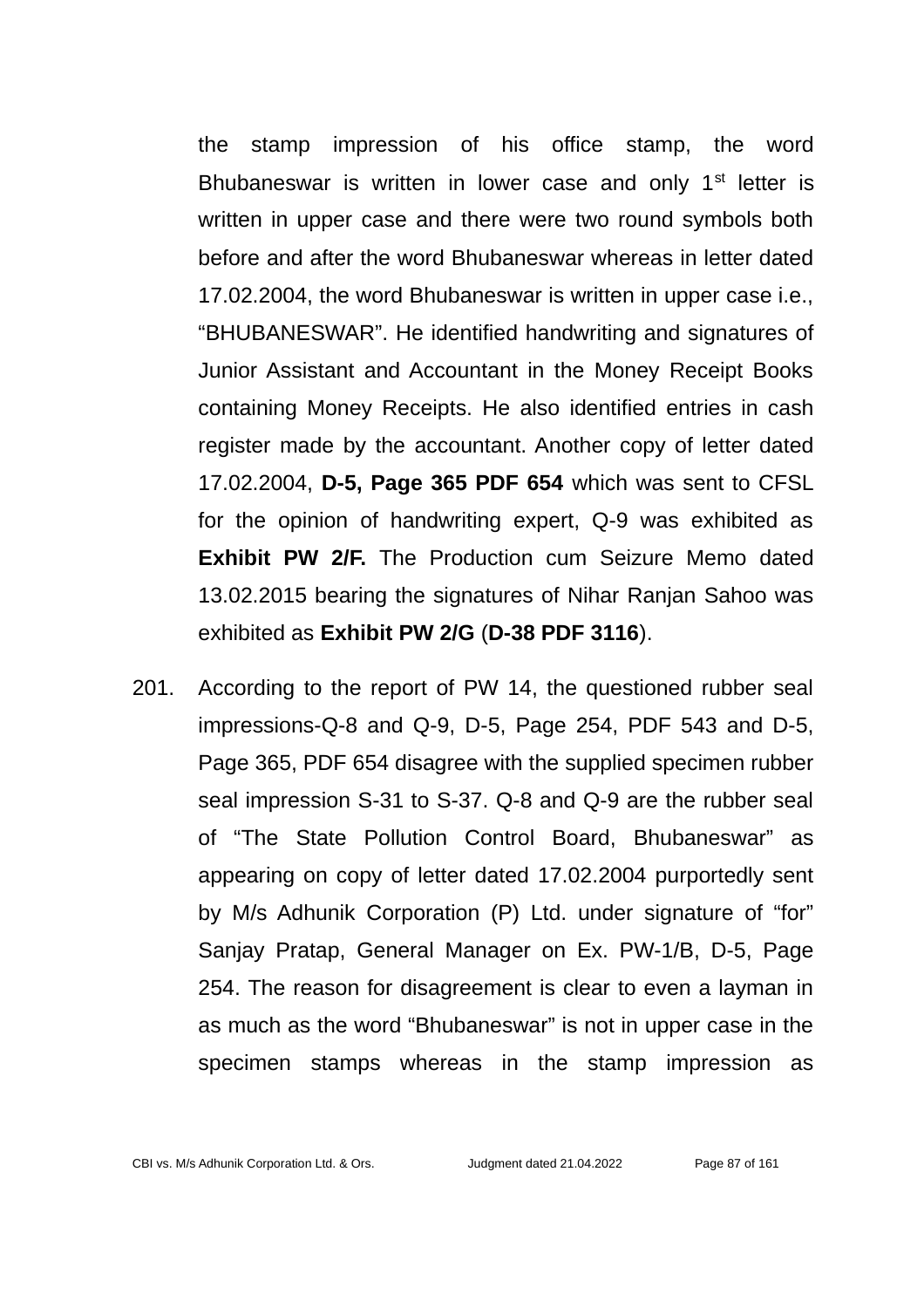appearing on letter dated 17.02.2004, Ex. PW-1/B, this expression is written as "BHUBANESWAR".

- 202. From the evidence of PW 1, PW 2 and PW 14, it is clear that in letter dt. 17.02.2004, the word Bhubaneswar has been written in upper case whereas this word has been written in lower case in the specimen documents provided by the office of State Pollution Control Board. It shows that letter dated 17.02.2004 was never submitted in the office of State Pollution Control Board, Orissa and the rubber stamp on the letter is also not of the said Board.
- 203. Letter dated 17.02.2004 mentions that one application in the prescribed Form IV along with requisite fee on the above subject was enclosed. Further, in that letter the request was made for advice to the concerned to process the application at an early date and grant consent to establish DRI and Captive Power Plant in Sundargarh District.
- 204. Evidence of PW 2 proves that no such Form IV was found available in the office of State Pollution Control Board, Bhubaneswar.
- 205. Evidence of PW 2 proves that no "Requisite Fee" was ever deposited on behalf of M/s. ACL in the said office. Even if it is assumed for the sake of arguments that any such letter was given in the office of State Pollution Control Board, it would still show that false averment was made in that letter that requisite fee which is required to be deposited with the application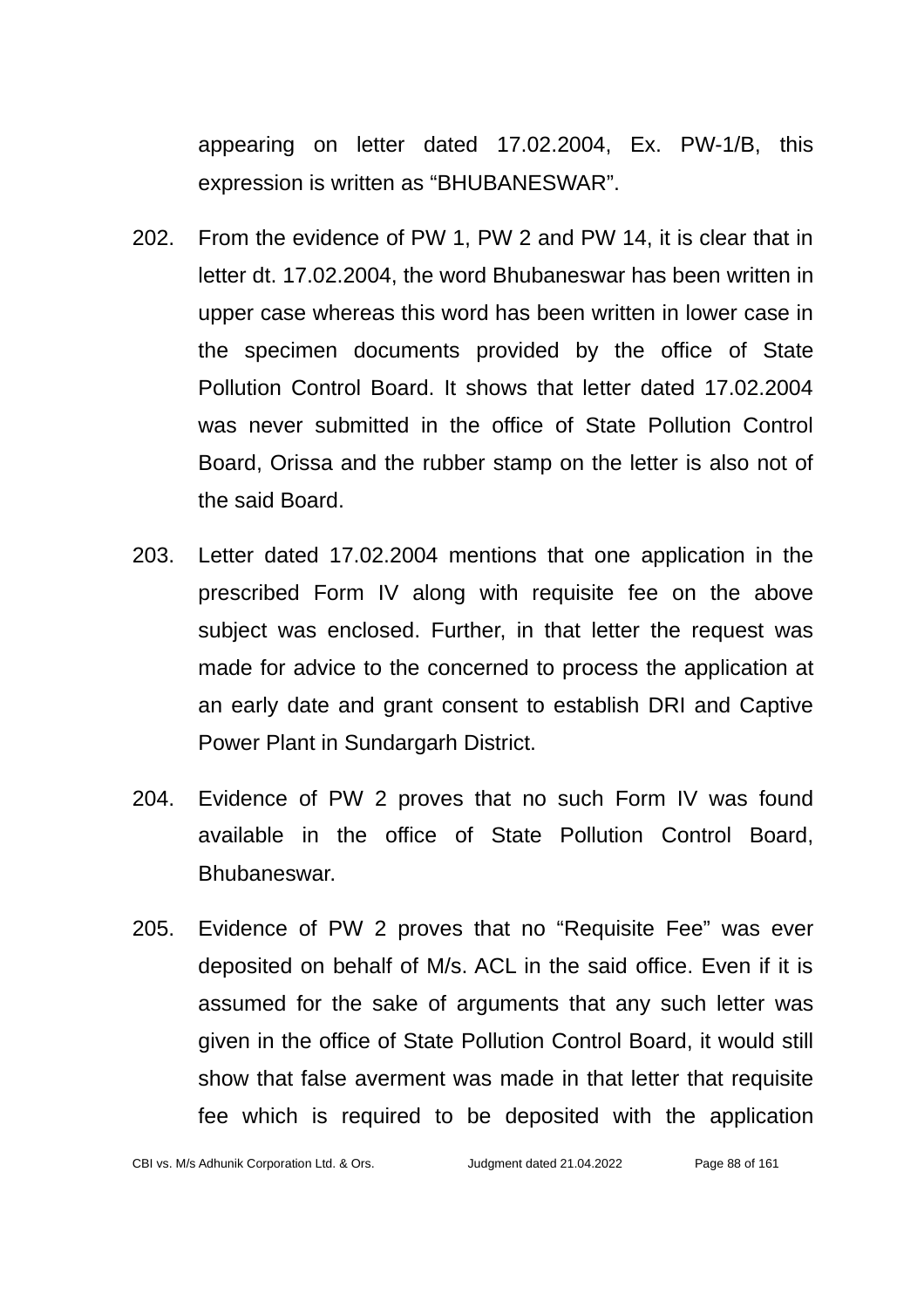seeking consent to operate has been deposited whereas no such fee was ever deposited in that office on behalf of M/s. ACL.

- 206. During investigation, vide Ex. P-15, D-94, reply dated 22.01.2015, the accused Nirmal Kumar Agarwal responded that "We are unable to locate the file as the same is missing. As such we could not find the document as desired by you". It also shows that no letter dated 17.02.2004 was ever submitted in the office of State Pollution Control Board by M/s ACL.
- 207. On behalf of the accused, it is argued that prosecution was required to show that Board had issued only one type of rubber stamp.
- 208. Perusal of records shows that CBI has placed on record letter dated 05.01.2004, 31.01.2004, 05/06.02.2004 07.02.2004, 10.02.2004, 17.02.2004 (two letters), 01.03.2004 and 17.03.2004. In all these letters, the rubber stamp of the State Pollution Control Board shows that the word Bhubaneswar has been written in lower case and not in uppercase. It is proved on record that from January 2004 till March 2004 the rubber seal of the office of State Pollution Control Board had used lowercase while mentioning the word Bhubaneswar. It shows that there was only one rubber stamp being used during that time in the office of State Pollution Control Board and there was no rubber stamp where the word Bhubaneswar was written in uppercase.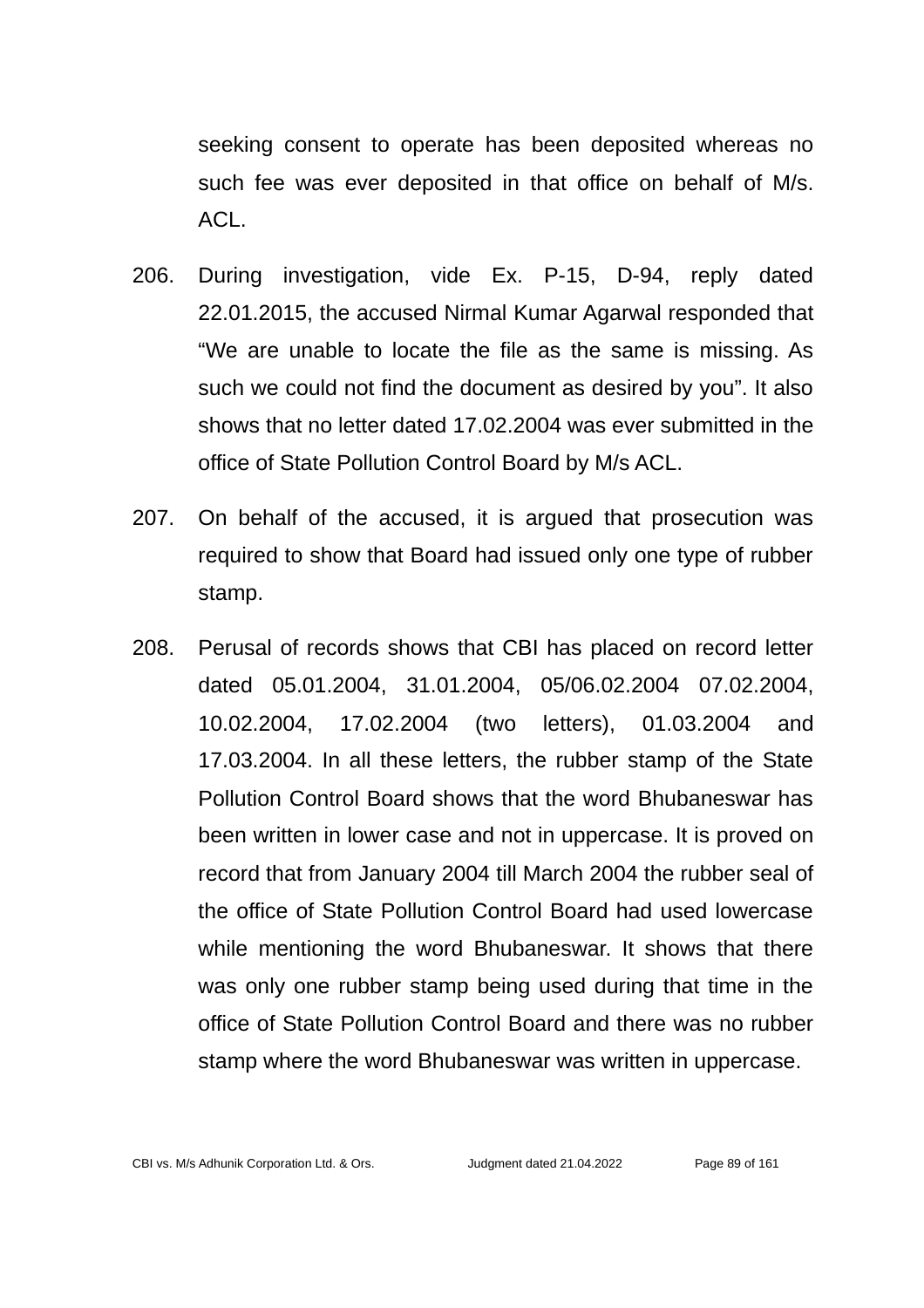- 209. The argument that prosecution should have shown that Nirmal Aggarwal knew about the forgery and he used the said document knowing it to be forged shall be dealt with when dealing with the charge under section 420 and 471 of IPC.
- 210. The argument of the accused that CBI ought to have produced original letter dated 17.02.2004 is also without any merits as no such letter was ever submitted in the office of State Pollution Control Board and therefore there was no question for producing original thereof.
- 211. The submission that the original rubber stamp of Pollution Control Board ought to have been produced is also meritless because PW-2 has stated that the rubber seal which was used in the State Pollution Control Board, Orissa, Bhubaneswar in the year 2003-04 is no longer available in our office. The said seal after getting damaged was deposited in the store and was replaced with a new rubber seal of the office. He has also stated that when the IO came for making enquiry from him, then at that time he had also asked from the store about the availability of the said office seal which was used in the month of February-March but the same was not found to be available. PW 2 stated that he had made enquiry about the office seal from storekeeper. Therefore, it has come on record that the seal in question after being damaged was stored in storeroom. The seal impression appearing on several letters including two letters of same date i.e., 17.02.2004 is admittedly different than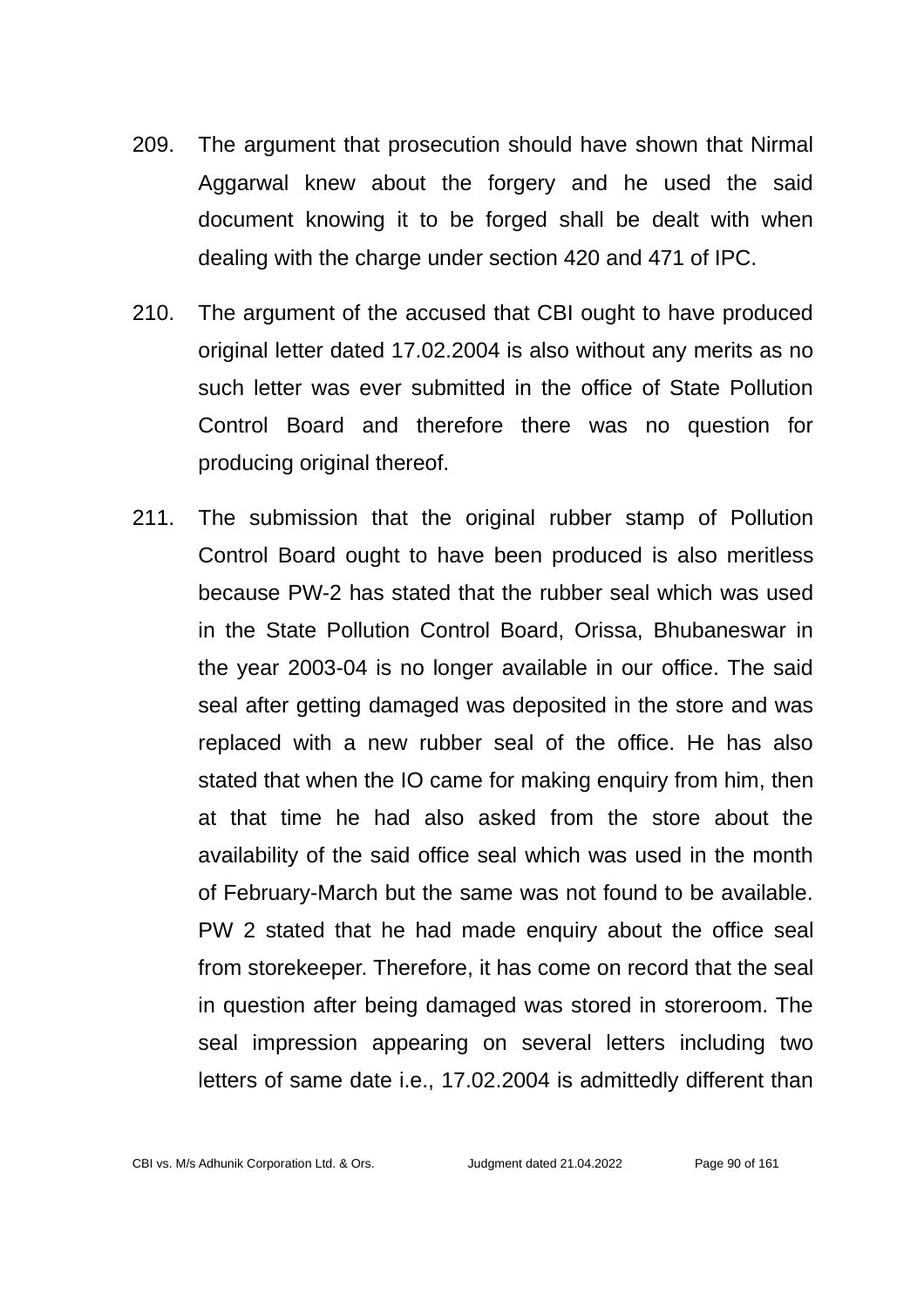the seal appearing on letter dated 17.02.2004 filed by Nirmal Kumar Aggarwal along with his application dated 23.05.2005.

- 212. The argument that PW 1 was not posted in the office of State pollution control Board during the relevant year also makes no difference to the case of the prosecution because this witness was examined to prove that he had provided several documents from his office from January 2004 to March 2004 which had different rubber seal where the word Bhubaneswar was shown in lower case whereas the word Bhubaneswar in the letter dated 17.02.2004 provided by Nirmal Kumar Agarwal with his letter dated 23.05.2005 mentions this word in uppercase.
- 213. The report of CFSL is sought to be challenged alleging that the same is under administrative control of Joint Director of CBI and hence the report of CFSL cannot be treated as a report from an independent expert and the same is influenced by the investigating officer. However, no case law has been cited to make good this argument. No instance has been cited where the report of CFSL was discredited on this ground. Therefore, this submission is without any merits.
- 214. It is also argued that in case a letter has been received at State Pollution Control Board but misplaced before being marked by the Member Secretary, then the same cannot be traced at all. However, when PW 1 and PW 2 were in the witness box they were not asked any question whether there was any instance of loss of letter submitted in the office of State Pollution Control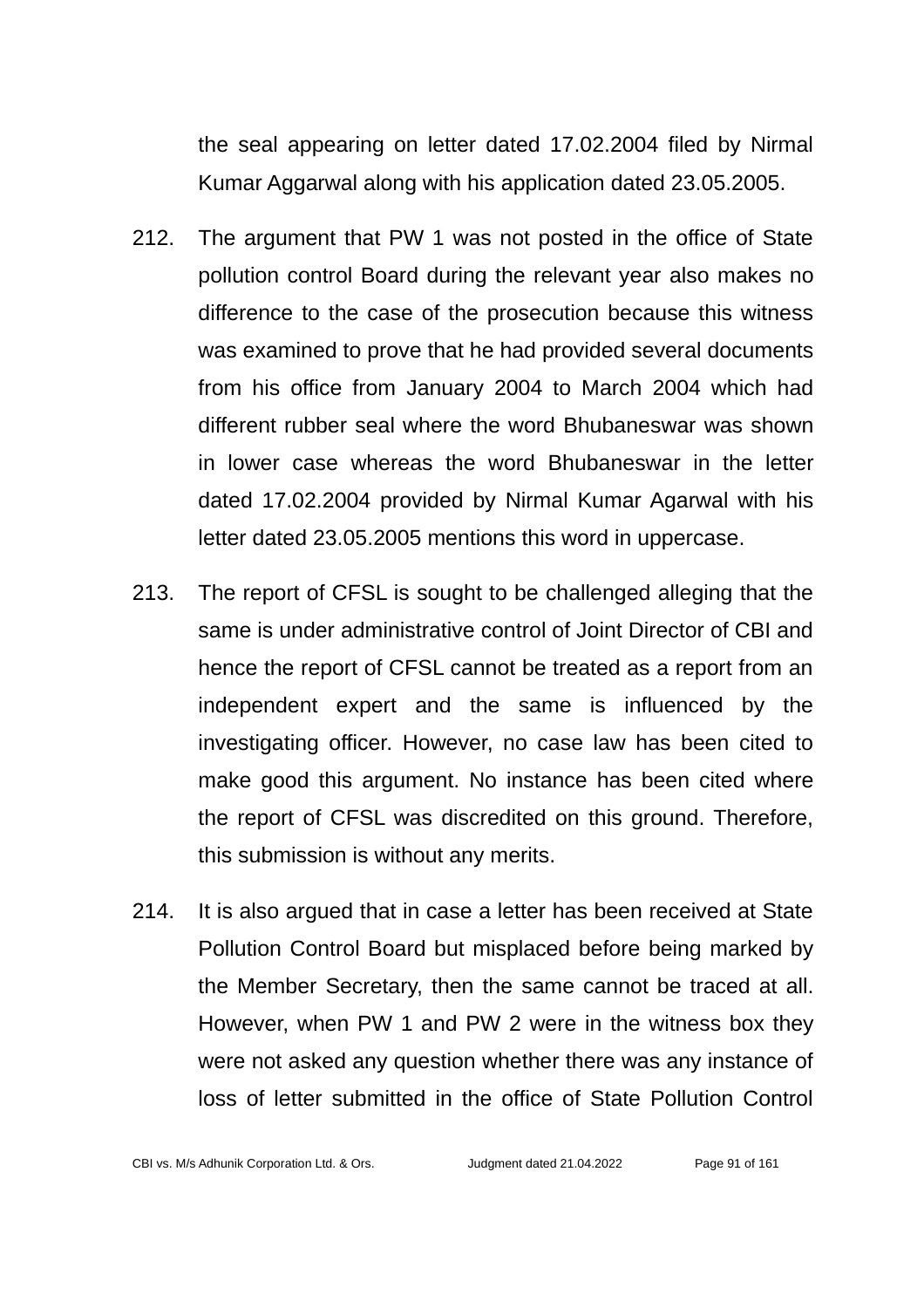Board having been misplaced. Therefore, the submission is hypothetical and presumptive in nature and does not prove that letter dated 17.02.2004 of M/s. ACL was misplaced in the office of State Pollution Control Board. The office copy of the letter dated 17.02.2004 bearing the original rubber seal of the office of State Pollution Control Board should have been given by the accused persons during investigation to the Investigating Officer or should have been placed on record at the time of defence evidence by the accused persons because only the accused had personal knowledge of that letter, if any.

- 215. Neither during investigation nor during defence evidence the accused produced before the Investigating Officer or before this court the proof of deposit of fee along with their application seeking Consent to Establish DRI and Captive Power Plant at Sundergarh District. This would have been in the exclusive personal knowledge of the accused and they could only have provided the document in that regard.
- 216. Similarly, at no stage office copy of the application in the prescribed Form IV was provided by the accused to prove their innocence.
- 217. The argument of the accused is also that even if it is presumed that no fee was deposited, it does not prove that the stamp on the letter is not genuine. Even if this argument is accepted, even then there still would be false averment in letter dated 17.02.2004 that "… one application in the prescribed Form IV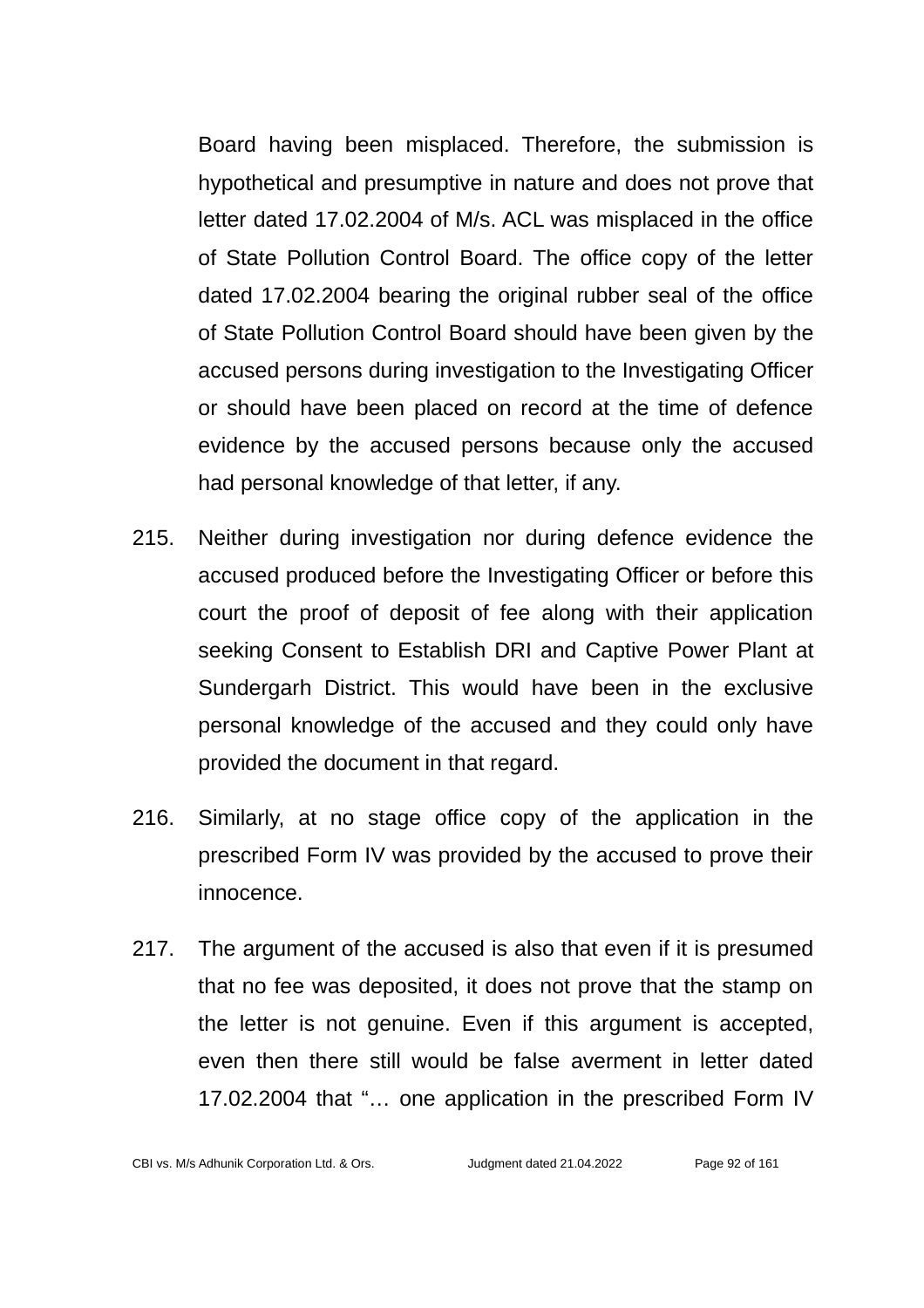along with requisite fee on the above subject…" in as much as there is no deposit of the fee alongwith the application.

- 218. The submission of the accused that there are only two aspects to allege that letter dated 17.02.2004 is a false letter namely, there is no diary number mentioned on the stamp and there is no entry of the letter in the register.
- 219. The submission is not correct because this letter is false is also being sought to be proved by establishing that neither any Form IV on behalf of M/s. ACL was found in the office of State Pollution Control Board nor any fee was found to be deposited in the name of M/s ACL which is prerequisite for submitting any such application.
- 220. The prosecution has dropped several prosecution witnesses. The submission of the accused is that adverse inference has to be drawn against them under section 114 (g) of the Evidence Act.
- 221. The law is well settled that it is not the number of witnesses examined but the quality of the evidence which should be the determining factor for the prosecutor for examining PW's. In the opinion of this court, by dropping certain prosecution witnesses the case of prosecution has not suffered in any manner. In any case the accused were at liberty to examine any of those witnesses which were dropped by the prosecution to prove their innocence. Ld. Senior PP for CBI has relied on Rajesh Yadav and Anr etc vs State of UP, Crl. Appeal No. 339-340 of 2014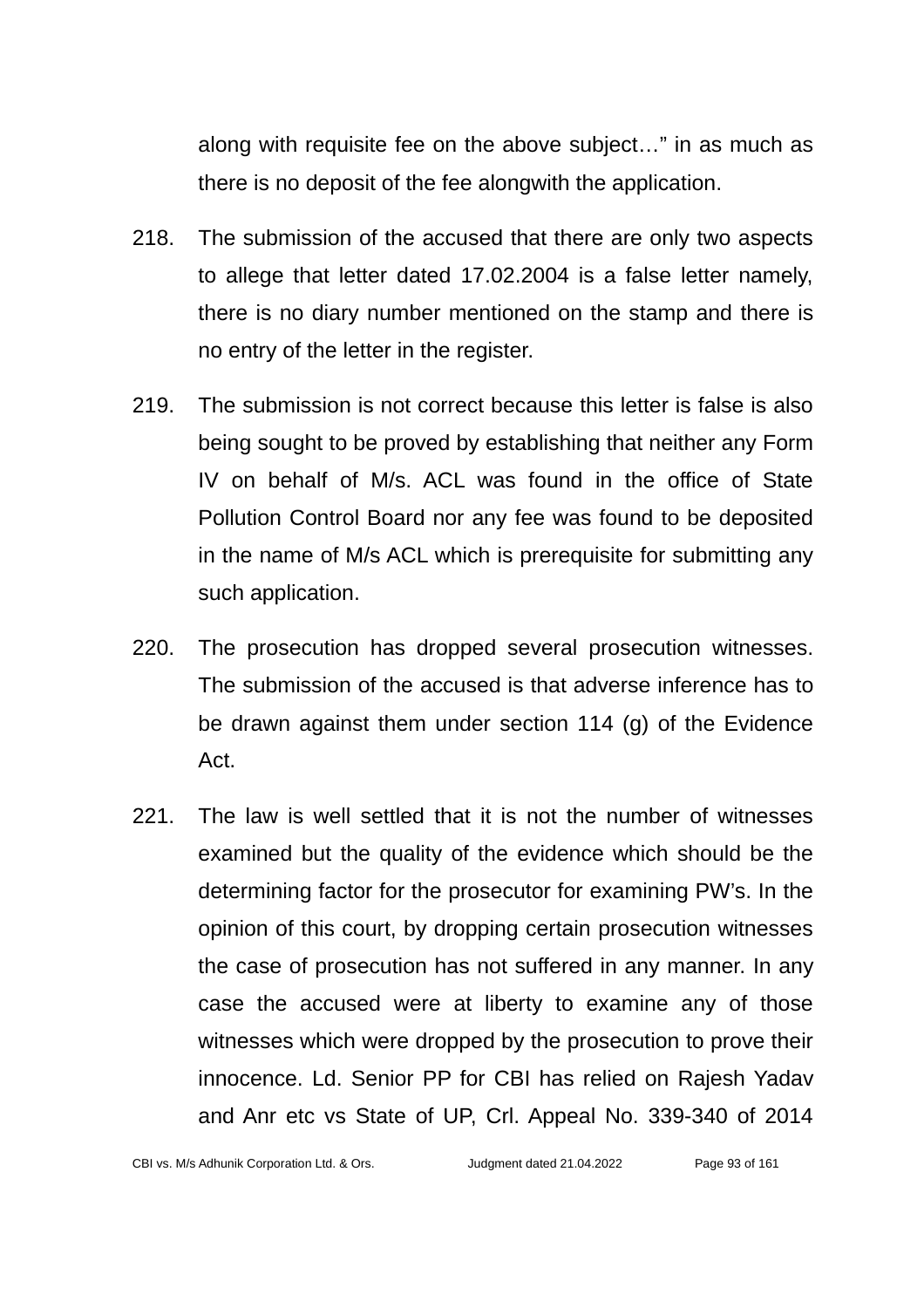dated 04.02.2022, where the Hon'ble Supreme Court has held that "if the Court is of the view that the evidence is not screened and could well be produced by the other side in support of its case, no adverse inference can be drawn. Onus is on the part of the party who alleges that a witness has not been produced deliberately to prove it." In this case, this Court is of the view that no evidence was screened by the prosecution. The dropped PWs could have been produced by the accused in support of its case. The accused have not proved that a particular witness has not been produced deliberately.

- 222. The last submission of the accused is that the accused could not have been given a notice under section 91 of CrPC for producing the application dated 17.02.2004, application in the prescribed Form IV and the details of deposit of fee in the office of State Pollution Control Board. Reliance is placed on State of Gujarat versus Shyamal (supra).
- 223. In the opinion of this court, the stage for objecting to the notice under section 91 of Cr.P.C. was at the time of investigation when the accused had received this notice. The accused have relied on V.S. Kuttan Pillai vs. Ramakrishnan, 1980 Crl. LJ 196, where the accused had challenged the search warrant issued by the court on the application of complainant in the complaint case. Reliance is also placed on Vinayak Purushottam Kalantre vs. Vikram Balwantrao Deshmukh, 1978 SCC Online Bombay 219 where also the challenge was to the rejection of application of complainant seeking directions to the accused to produce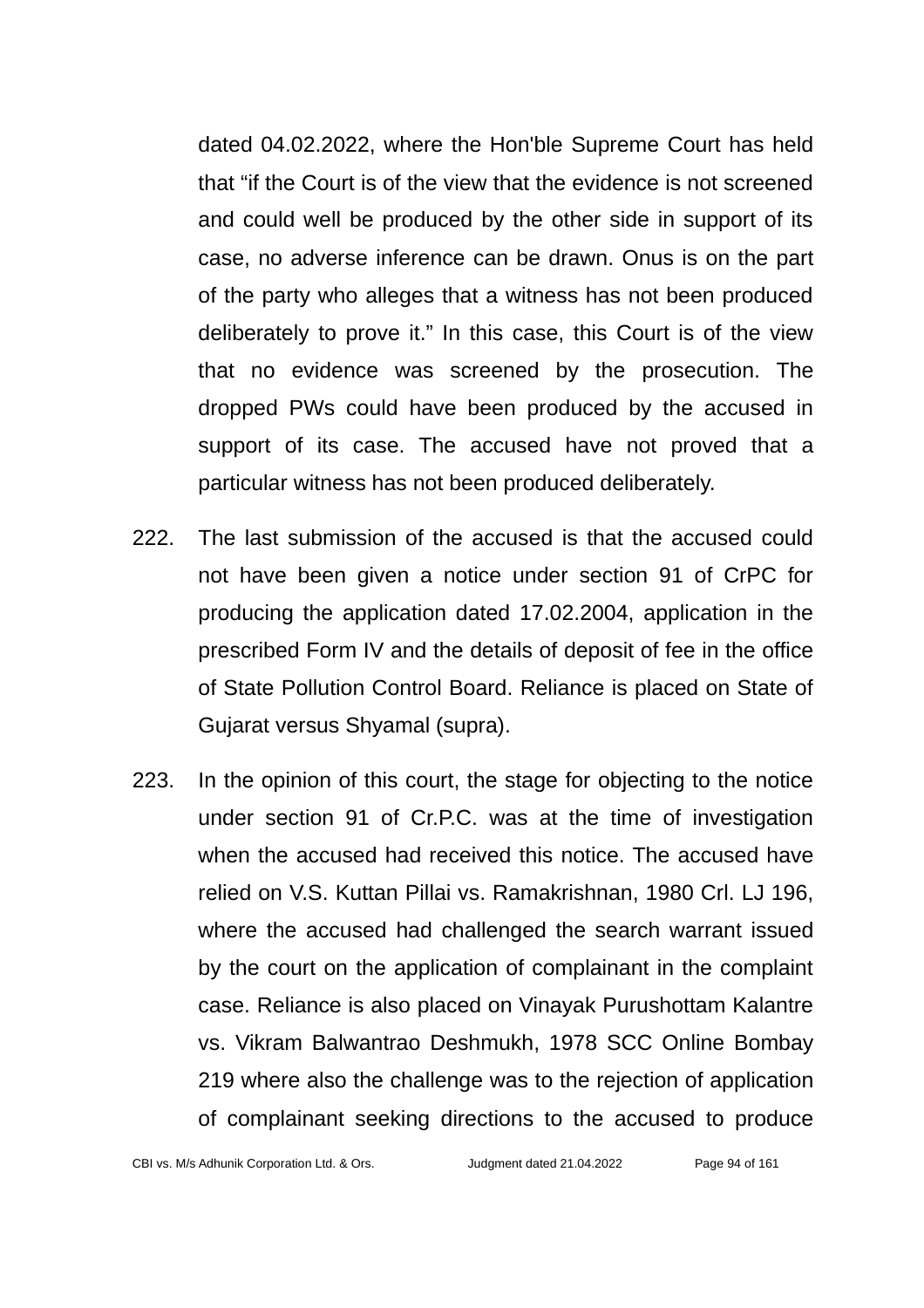documents mentioned in the application. In the case of Mahendra Kumar Kanahiyalal Jain vs. Mahavir Urban Cooperative Credit Society Limited, Jalgaon, 2013 (6) Mh. LJ. 161, the question was whether summons can be issued against the accused calling upon him to produce documents in his custody or possession in the criminal trial, wherein complainant wants to rebut defence of the accused. In the case of Aadit Palicha vs. State Government of NCT Delhi, Crl. MC 2464/2021 dated 11.10.2021, the interim order by the Hon'ble Delhi High Court was on the question "Can a Notice u/s 91 Cr.P.C. be issued to an accused person". Therefore, in all the four judgments relied on by the accused, the challenge was made to the issuance of Notice u/s 91 of Cr.P.C. during investigation and not during final arguments. When notice u/s 91 Cr.P.C was issued to the accused in this case, without any demur, the accused responded to that notice and gave the reply that due to passage of time no such document is available. During trial, notice u/s 91 Cr.P.C. and the reply given by the accused were admitted u/s 294 of Cr.P.C. and were exhibited as Ex. P-14 and P-15 respectively. Therefore, the defence that under section 91 Cr.P.C., the accused cannot be directed to produce documents is only an afterthought.

224. Resultantly, this point for determination is answered holding that it was falsely stated by Nirmal Kumar Agarwal in letter dt. 23.05.2005 that letter has been submitted to State Pollution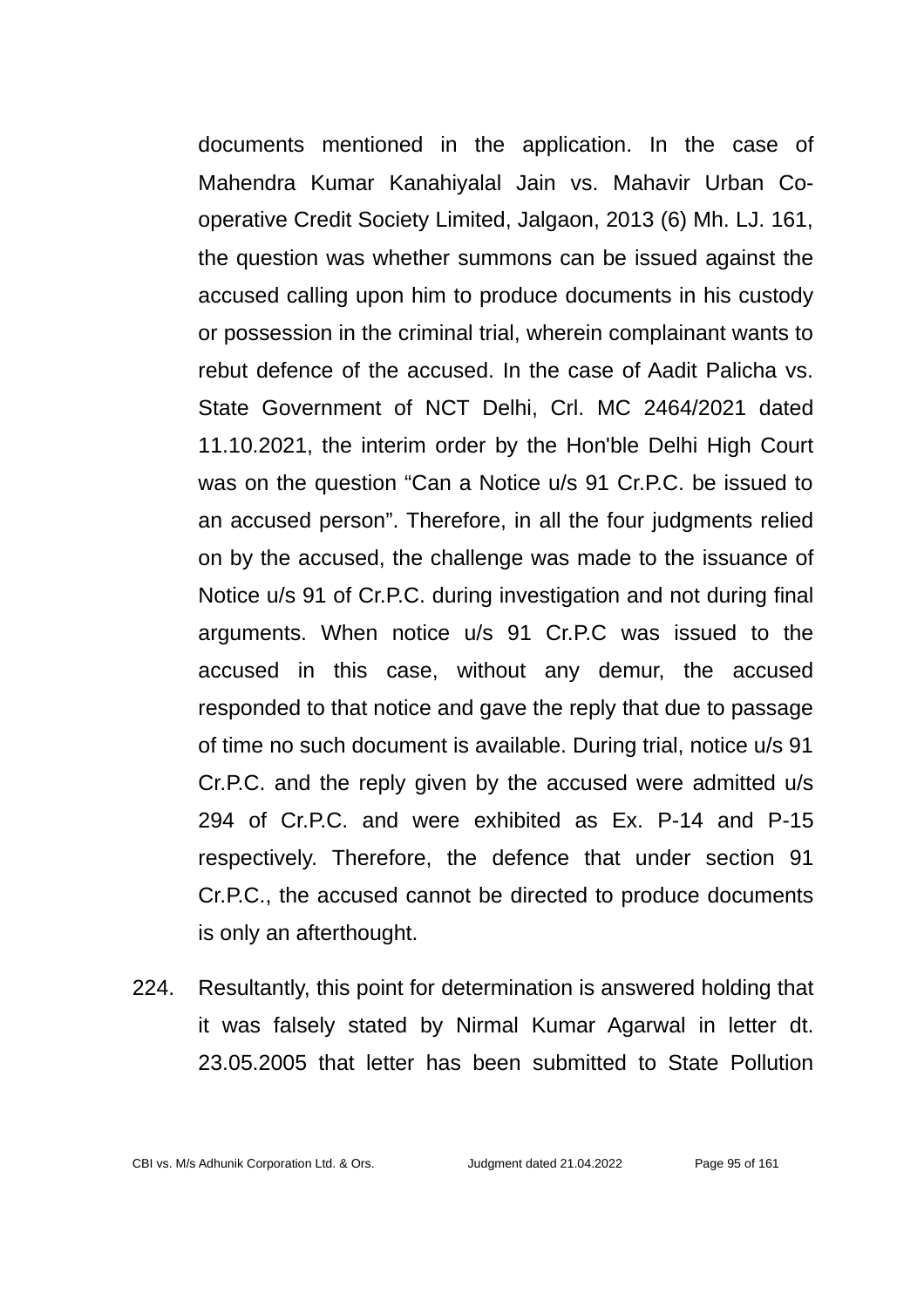Control Board on 17.02.2004 for consent to establish, DRI and captive power plant to State Pollution Control Board, Orrissa.

## **6 th Point for Determination**

**Whether M/s Adhunik Corporation Ltd. (A-1), Nirmal Kumar Agarwal (A-2) and Mahesh Kumar Agarwal (A-3) have committed the offence of cheating, Ministry of Coal, Government of India, punishable under section 420 IPC?**

225. The charge against accused persons u/s 420 of IPC is that they dishonestly or fraudulently made false claims to Ministry of Steel and Ministry of Coal about the (i) existing production capacity of sponge iron plant of M/s Adhunik Corporation at Durgapur, West Bengal; (ii) they submitted false project report allegedly prepared by M/s Dimensions Engineering and Consultants Pvt. Ltd., (iii) they made false claim about appointment of M/s ITC as consultants for Detailed Engineering and Consultancy supporting it with false and forged letter dated 18.04.2005 i.e., Purchase Order placed on M/s ITC by M/s ACL besides making (iv) false claim about placing of Puchase Order dated 15.02.2005 with M/s. Beekay Engineering Corporation for purchase of two kilns of 350 TPD each and submitted false and forged acknowledgement allegedly issued by M/s. Beekay Engineering Corporation dated 21.02.2005 , (v) they submitted false and forged application claiming to have applied to State Pollution Control Board, Orissa seeking to establish DRI and Captive Power Plant at Sundargarh District i.e., letter dated 17.02.2004 addressed to the Member Secretary, State Pollution Control Board, Orissa and thereby induced Ministry of Coal,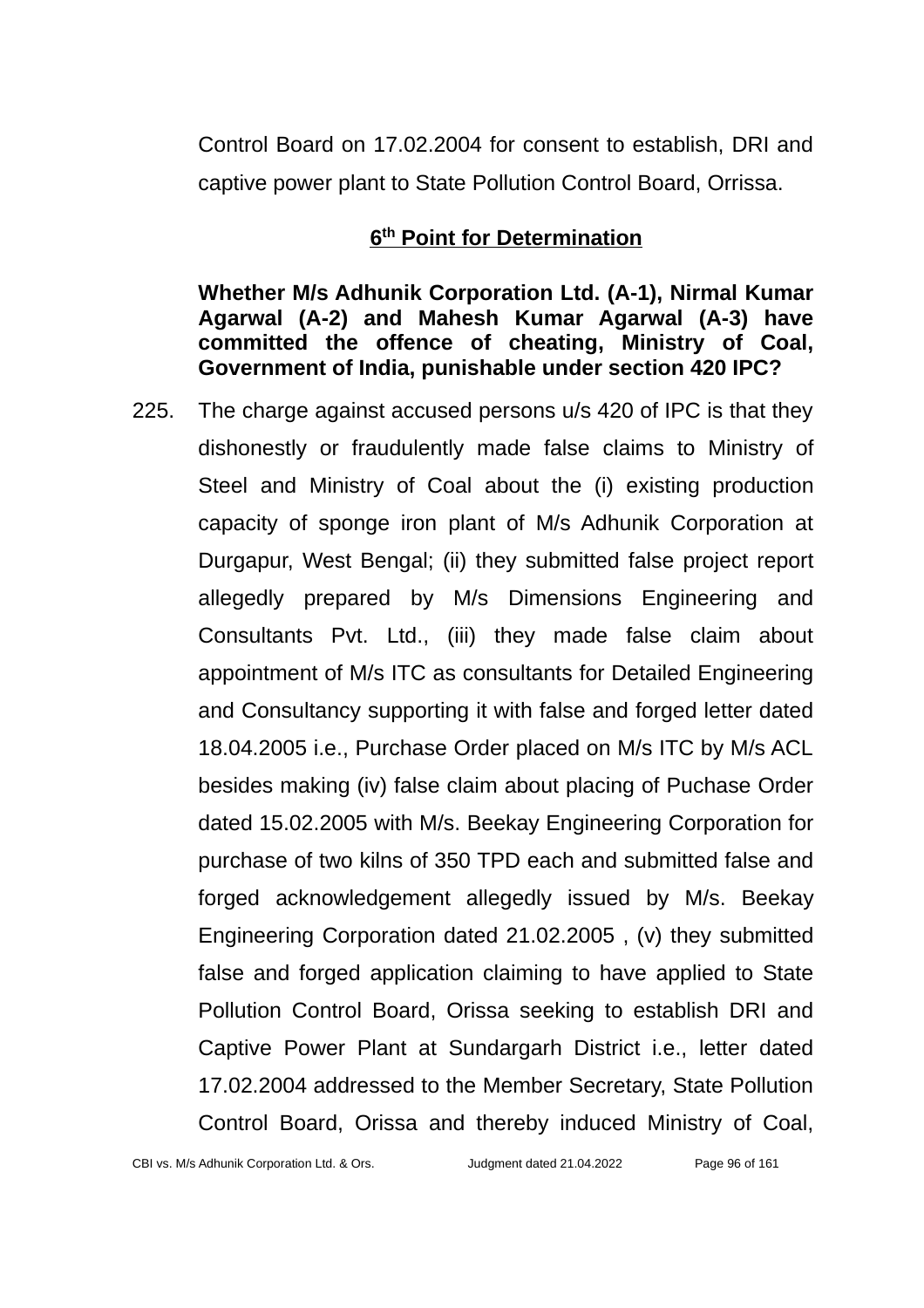Government of India to allocate "Patrapara" coal block in favour of M/s Adhunik Corporation Ltd. and as such committed the offence under section 420 of IPC.

226. In  $1<sup>st</sup>$  point for determination, it is held that Mahesh Kumar Aggarwal falsely stated in his application dated 07.04.2003 that M/s. Adhunik Corporation Ltd. is producing 72,000 TPY sponge iron every year and the production capacity of the plant is 72,000 TPY. In 2<sup>nd</sup> point for determination, it is decided that Mahesh Kumar Aggarwal enclosed with application dated 07.04.2003 false Techno-Economic Feasibility Report purportedly prepared by Dimension Engineering & Consultant Private Ltd. In 3<sup>rd</sup> point for determination, it is decided that Nirmal Kumar Agarwal falsely stated in letter dated 23.05.2005 that they have placed purchase order dated 18.04.2005 upon M/s. ITC appointing M/s ITC as consultant for detailed engineering and consultancy of 2 x 350 TPD sponge iron plant. In  $4<sup>th</sup>$  point for determination, it is decided that Nirmal Kumar Aggarwal has falsely stated enclosed in his letter dated 23.05.2005 that purchase order dated 15.02.2005 has been placed upon M/s. Beekay Engineering Corporation and also stated falsely that acknowledgement dated 21.02.2005 purportedly issued by M/s. Beekay Engineering Corporation has been received. In  $5<sup>th</sup>$  point for determination, it is decided that Nirmal Kumar Aggarwal in his letter dated 23.05.2005 has falsely stated that vide letter dated 17.02.2004 they have applied to State Pollution Control Board, Orissa in the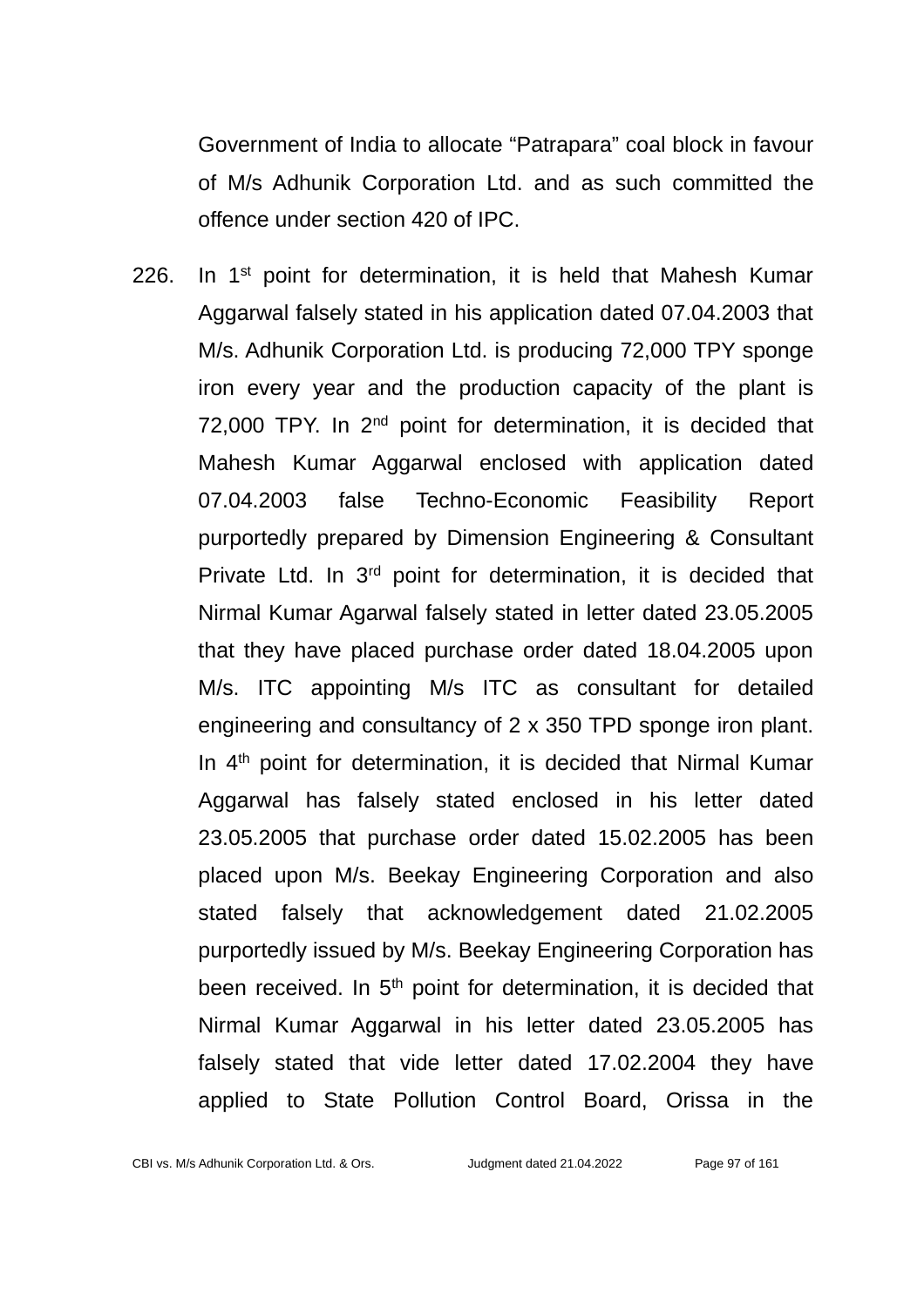prescribed Form-IV along with requisite fee for consent to establish DRI and captive power plant at Sundargarh District.

- 227. In this point for determination, it is to be decided whether by making these false statements, the Ministry of Coal, Government of India was cheated and whether it was induced to believe the statements to be true resulting in allocation of Patrapara coal block in favour of M/s Adhunik Engineering Corporation?
- 228. First, the charge u/s 420 IPC against Nirmal Kumar Agarwal shall be considered.
- 229. Since it is already decided while determining earlier points for determination that Nirmal Kumar Agarwal had made false averment in his letter dt. 23.05.2005 that he had addressed letter dated 18.04.2005 to M/s ITC, letter dated 15.02.2005 to M/s. Beekay Engineering Corporation and has falsely stated that acknowledgement dated 21.02.2005 was received from M/s. Beekay Engineering Corporation and he had also falsely stated that vide letter dated 17.02.2004 addressed to State Pollution Control Board, Orissa, M/s ACL had requested for consent to establish DRI and CPP, now the question is whether these false statements made fraudulently or dishonestly by Nirmal Kumar Agarwal had induced Ministry of Coal, Government of India to believe that these statements are correct resulting in allocation of Patrapara coal block in favour of M/s Adhunik Corporation Ltd.?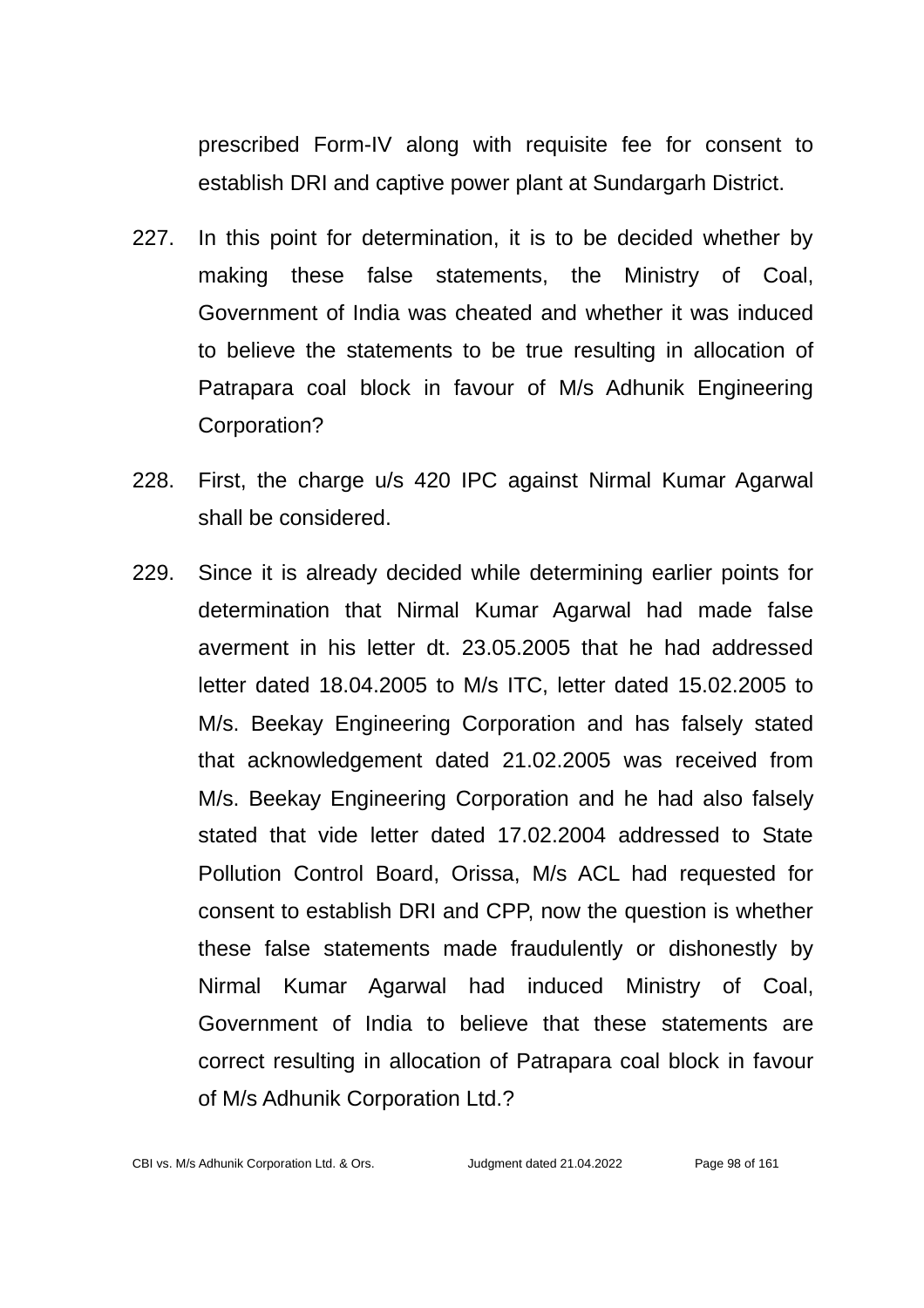230. It is already seen that on behalf of M/s Adhunik Corporation Ltd, application dated 07.04.2003 was given by Mahesh Kumar Aggarwal seeking allocation of coal block in favour of M/s Adhunik Corporation Ltd. This application was processed in Ministry of Steel. On 23.05.2003, a query was raised on behalf of Ministry of Steel upon M/s. Adhunik Corporation Ltd to explain why two group companies have applied for the same block. This query was responded by M/s. ACL vide its reply dated 07.06.2003. The Ministry of Steel thereafter vide letter dated 07.08.2003 called upon M/s. ACL to furnish information regarding details of effective steps taken like procurement of land, placement of order for main plant and machinery, No Objection Certificate from State Pollution Control Board etc with documentary evidence regarding expansion of sponge iron capacity in Orissa. No response was received from M/s ACL by MoS. This information was important for Ministry of Steel for processing the application of M/s ACL for allocation of coal block. Therefore, another reminder was issued on 04.02.2005 to M/s. ACL to expedite the information earlier called for by MoS. The case of Adhunik Corporation was considered by the 28<sup>th</sup> screening committee meeting which took place on 15.04.2005. However, no directions were passed regarding Adhunik Corporation. M/s. ACL vide letter dated 03.05.2005 protested that although their company was invited for presentation on the 28<sup>th</sup> screening committee meeting but their case was kept pending whereas others were recommended without assigning any reasons. At this stage, Ministry of Coal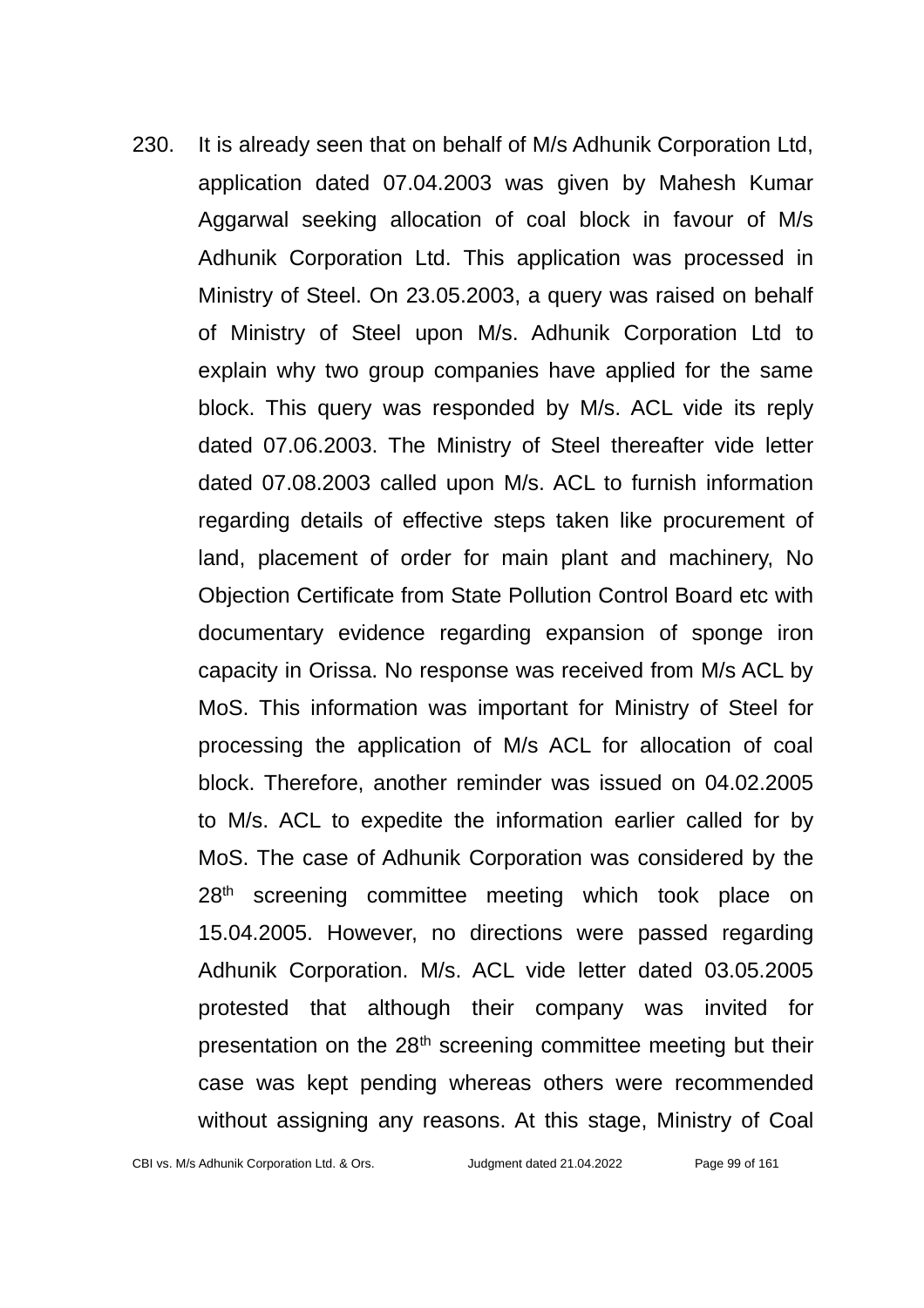called upon Ministry of Steel vide OM dated 06.05.2005 for views/recommendations of MoS as the case may be with regard to application of M/s ACL for allocation of coal block. At this stage Nirmal Kumar Aggarwal addressed two letters both dated 23.05.2005 to Ministry of Steel. It is already noted that along with the 1<sup>st</sup> letter, he had enclosed purchase order dated 18.04.2005 purportedly placed upon M/s. ITC, purchase order dated 15.02.2005 placed on M/s. Beekay Engineering Corporation and acknowledgement dated 21.02.2005 purportedly received from M/s Beekay Engineering Corporation. Along with 2<sup>nd</sup> letter, Nirmal Kumar Aggarwal had enclosed letter dated 17.02.2004 purportedly addressed to State Pollution Control Board, Orissa seeking consent to establish DRI and captive power plant. He mentioned in that letter that application has been given in the prescribed Form-IV and requisite fee has also been deposited. It is already decided in the earlier points for determination that these are all false submissions. The  $29<sup>th</sup>$ screening committee meeting was held on 03.06.2005 and it was recorded that: -

"Representative of Ministry of Steel stated that there are a number of cases where views of the Ministry of Steel are yet to be sent and that such cases be decided in consultation with them. After a brief discussion, it was decided that the meeting can be held at the level of Joint Secretary (Coal) and Joint Secretary (Steel) to decide all such cases which may include cases like that of Maa Chinnamastika, Adhunik, E.S. Casting, Akshaya Investments, etc...".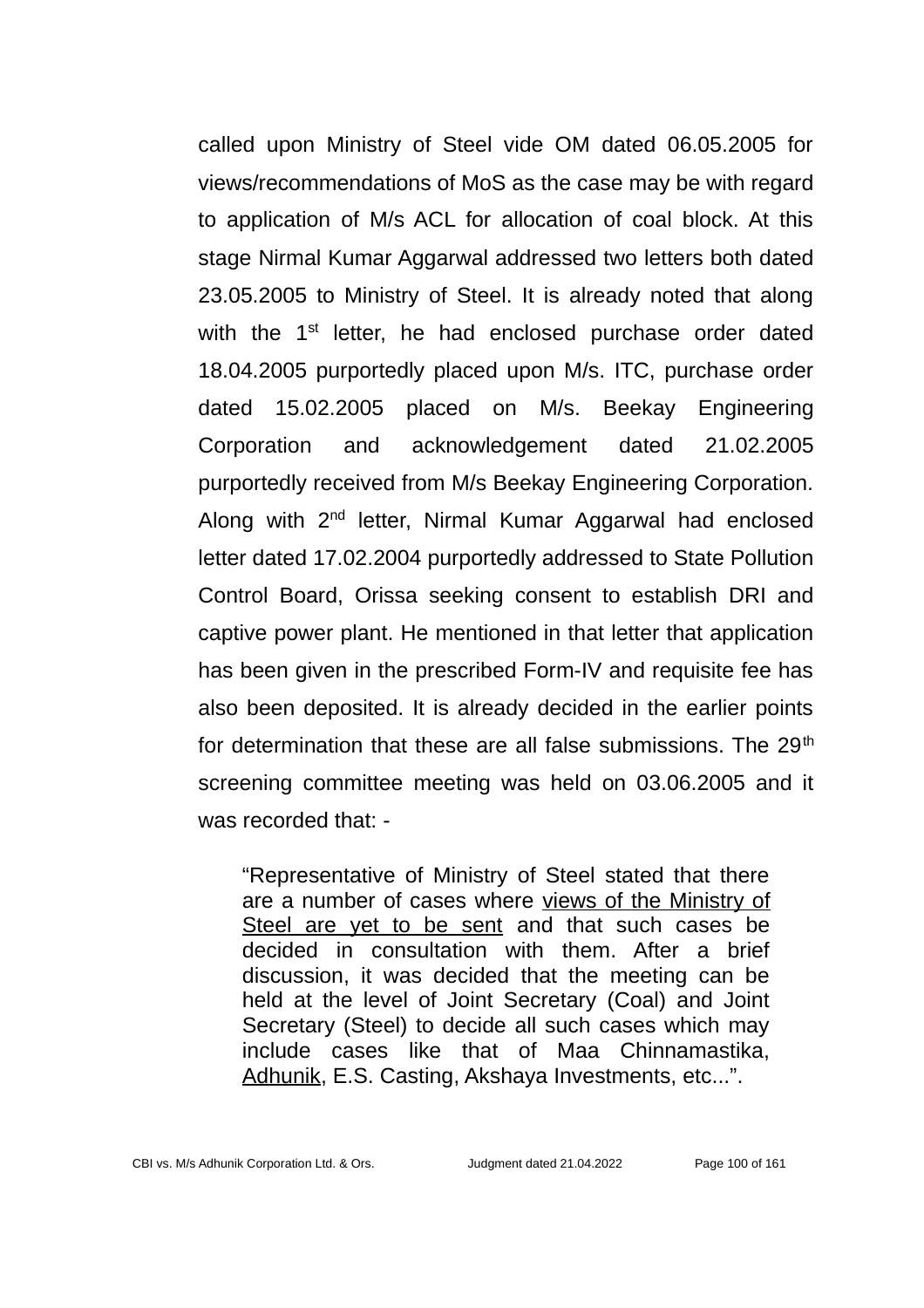- 231. On 23.06.2005, D. Kashiva, Joint Industrial Adviser noted in the note sheet, **D-5 Note Sheet Page 17 PDF 277** that vide letter dated 07.04.2003, the company had applied for allotment of part of Patrapara non-coking captive coal block for meeting the coal requirement of 0.72 LTPA sponge iron plant at Durgapur West Bengal. So far as effective steps taken by the company for proposed 2.4 LTPA sponge iron capacity in Orissa are concerned, it was noted, the company has filed IEM, submitted a letter from Adhunik Minerals and Alloys Ltd stating that they have given 3.3 acres land to them on lease, the company has placed order for 2 x 350 TPD rotary kilns to Beekay Engineering Corporation which has been confirmed by them and has applied to State Pollution Control Board, Orissa for consent to establish DRI and CPP. Further details were also noted in the note sheet, and orders were solicited by him as to whether the request of the company may be forwarded to the MoC for consideration of allotment of a suitable non-coking block/sub block commensurate with their coal requirement.
- 232. The Secretary, MoS approved the proposal resulting in issuance of letter dated 04.07.2005 **D-5 Correspondence Page 432 PDF 721** by MoS to MoC.
- 233. In the letter dated 04.07.2005, Ministry of Steel noted similar facts as were recorded in the note sheet by D. Kashiva that M/s ACPL has filed IEM, placed order for 2 x 350 TPD Rotary kilns to Beekay Engineering Corporation which has been confirmed by them. It was also recorded in that letter that as per the norms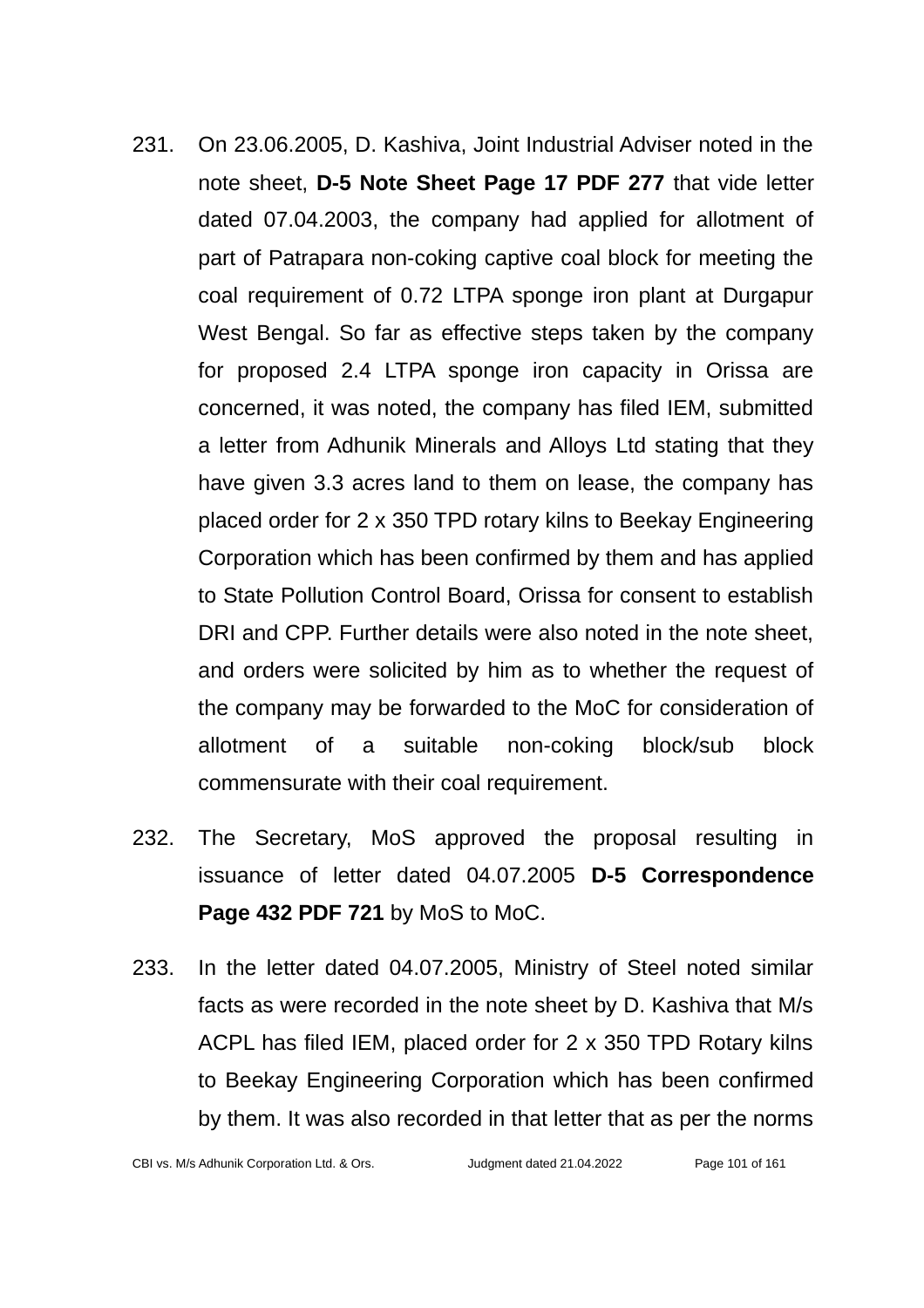followed in this Ministry, the capacity of sponge iron of proposed 2 x 350 TPD rotary kilns works out to be 2.1 LTPA. It was also noted that the company has applied to State Pollution Control Board, Orissa for consent to establish DRI and CPP. Therefore, the request of the company was forwarded to MoC for consideration of allocation of a suitable non-coking coal block/sub block commensurate with their washed/prime coking coal requirement **(D-5, Page 432, PDF 721).**

- 234. Therefore, it is apparent that two things weighed with MoS for forwarding the application of M/s. ACL. The 1<sup>st</sup> was that M/s. ACPL has placed order for 2 x 350 TPD rotary kilns to M/s Beekay Engineering Corporation and the purchase order has been confirmed by M/s Beekay Engineering Corporation. Believing these to be true, the capacity of sponge iron of proposed 2 x 350 TPD rotary kilns was worked out to be 2.1 LTPA. The  $2<sup>nd</sup>$  thing which weighed with Ministry of Steel was that the company has applied to State Pollution Control Board, Orissa for consent to establish DRI and CPP. In these circumstances, the request of the company was forwarded to MoC for consideration of allocation of a suitable non-coking coal block/sub block commensurate with their washed/prime coking coal requirement.
- 235. In the meantime, meeting of Joint Secretaries of MoC and MoS also took place on 01.09.2005 and it also recommended the case of Adhunik Corporation for allocation of coal block. However, since in the meanwhile the MoS had already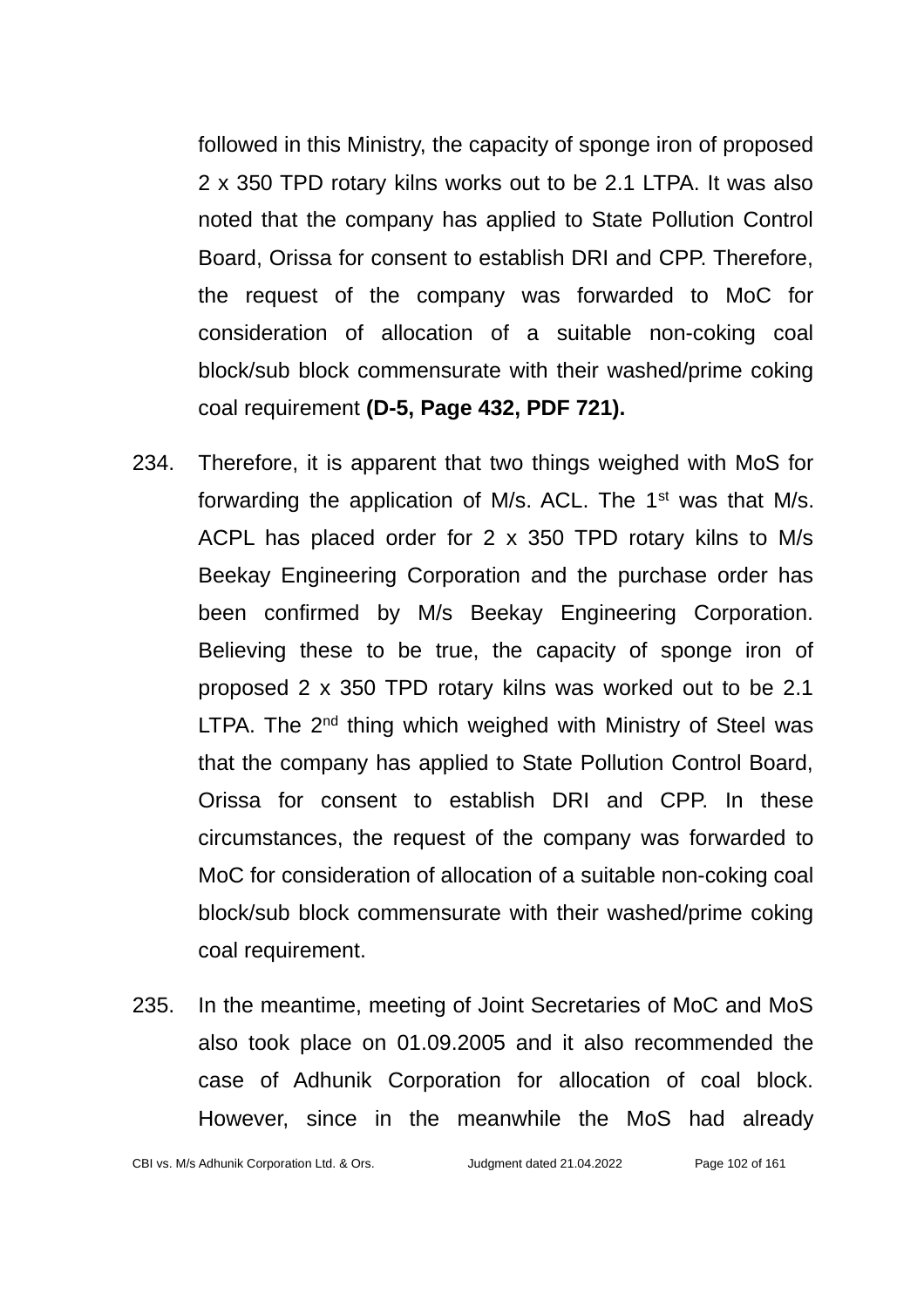forwarded the case of M/s. ACL to MoC, in the agenda note for 30<sup>th</sup> screening committee meeting, it was recorded that "The recommendation for allocation of suitable block and assessment of coal requirement in case of… M/s. Adhunik Corporation… have been received from the Ministry of Steel subsequent to the screening committee meetings in which these companies were decided to be included as allocatees." Therefore, it is clear that rather than the recommendations of Joint Secretaries of the two Ministries i.e., MoC and MoS, in the agenda note prepared by MoC, weightage was given only to the recommendation received from Ministry of Steel vide its letter dated 04.07.2005. That is why the minutes of the  $30<sup>th</sup>$  screening committee meeting which were circulated to all concerned by MoC recorded that: -

"The screening committee took a note of the recommendations received subsequently by the MoC from the MoS in the cases already recommended by them".

236. It is clear that the  $30<sup>th</sup>$  screening committee took note of recommendations of MoS in favour of M/s ACL and not the recommendations from the joint meeting of Joint Secretaries of MoC and MoS. Finally, vide letter dated 13.01.2006, MoC conveyed to M/s. ACL and other companies the decision of the Central Government to allot Patrapara coal block jointly to them. And in any case, the inputs of JS Steel in the meeting could not have been different from the recommendation letter of MoS already sent on 04.07.2005 to MoC.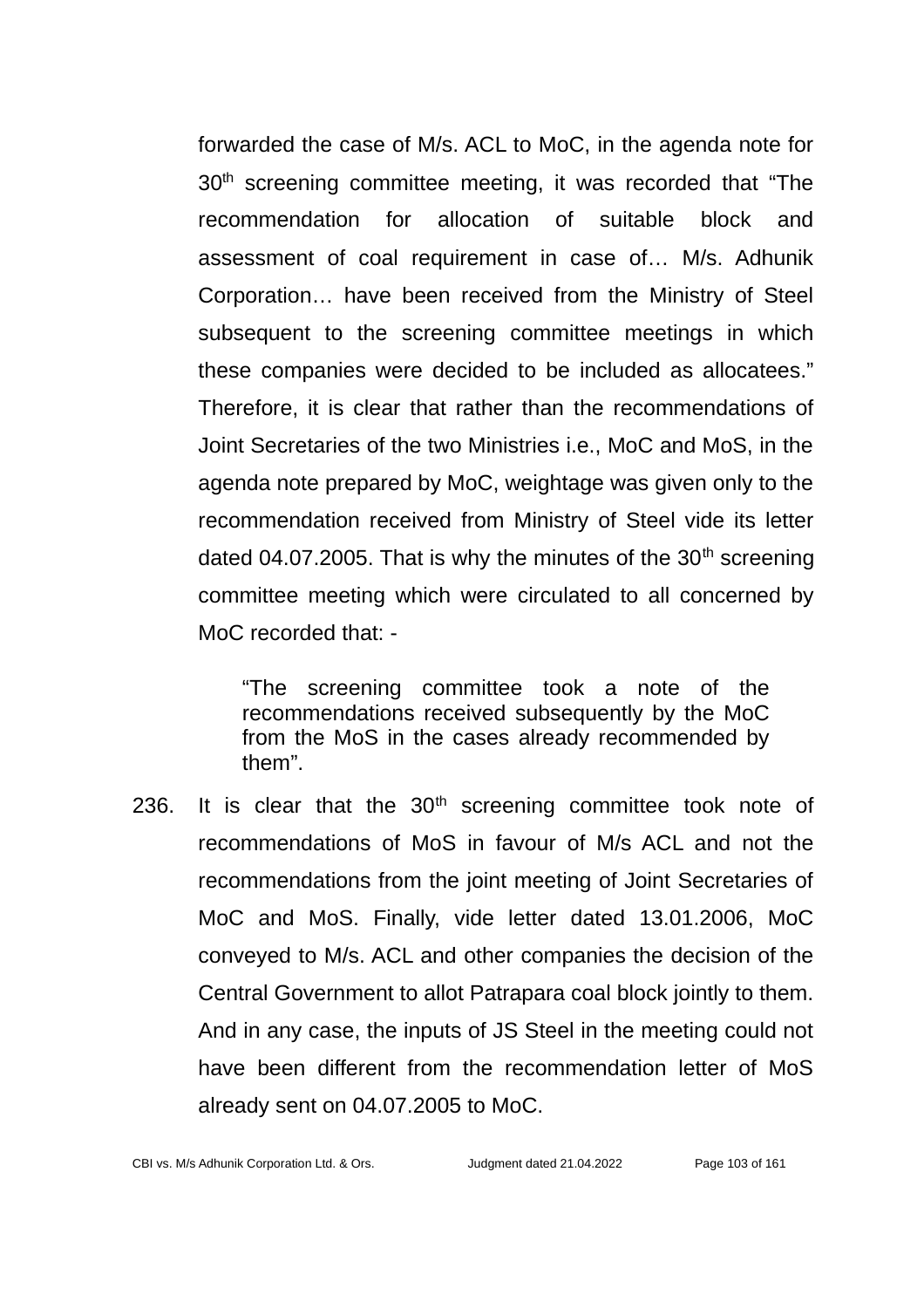237. The narration of incidents recorded above shows that Ministry of Coal was not ready to move even an inch without the recommendations of the Ministry of Steel, the Administrative Ministry in question. That is why, vide OM dated 06.05.2005, MoC had called for recommendations of Ministry of Steel to furnish their views/recommendations as the case may be. Weightage to the views of MoS is also apparent from minutes of  $29<sup>th</sup>$  screening committee meeting, agenda as well as minutes of the 30<sup>th</sup> screening committee meeting, where only recommendations of MoS were taken note of. It is also clear that Ministry of Steel was also not agreeable to send the application of M/s. ACL to MoC without being satisfied about steps taken by the applicant company for setting up of plant for expansion of production of sponge iron. It waited for the documentary evidence in this regard before forwarding the application of M/s. ACL to MoC. Letter dated 07.08.2003 and reminder dated 04.02.2005 show the importance given by MoS to documentary evidence regarding preparedness to establish end use plant. Though, several misrepresentations were made to MoS regarding preparedness for end use Project but the two factors which primarily weighed with Ministry of Steel were purchase order dated 15.02.2005 placed on M/s Beekay Engineering Corporation, acknowledgement dated 21.02.2005 by M/s. Beekay Engineering Corporation and consent to establish application dated 17.02.2004 given to State Pollution Control Board, Orissa. These two facts were duly reflected in the note sheet of MoS as well as in the recommendation letter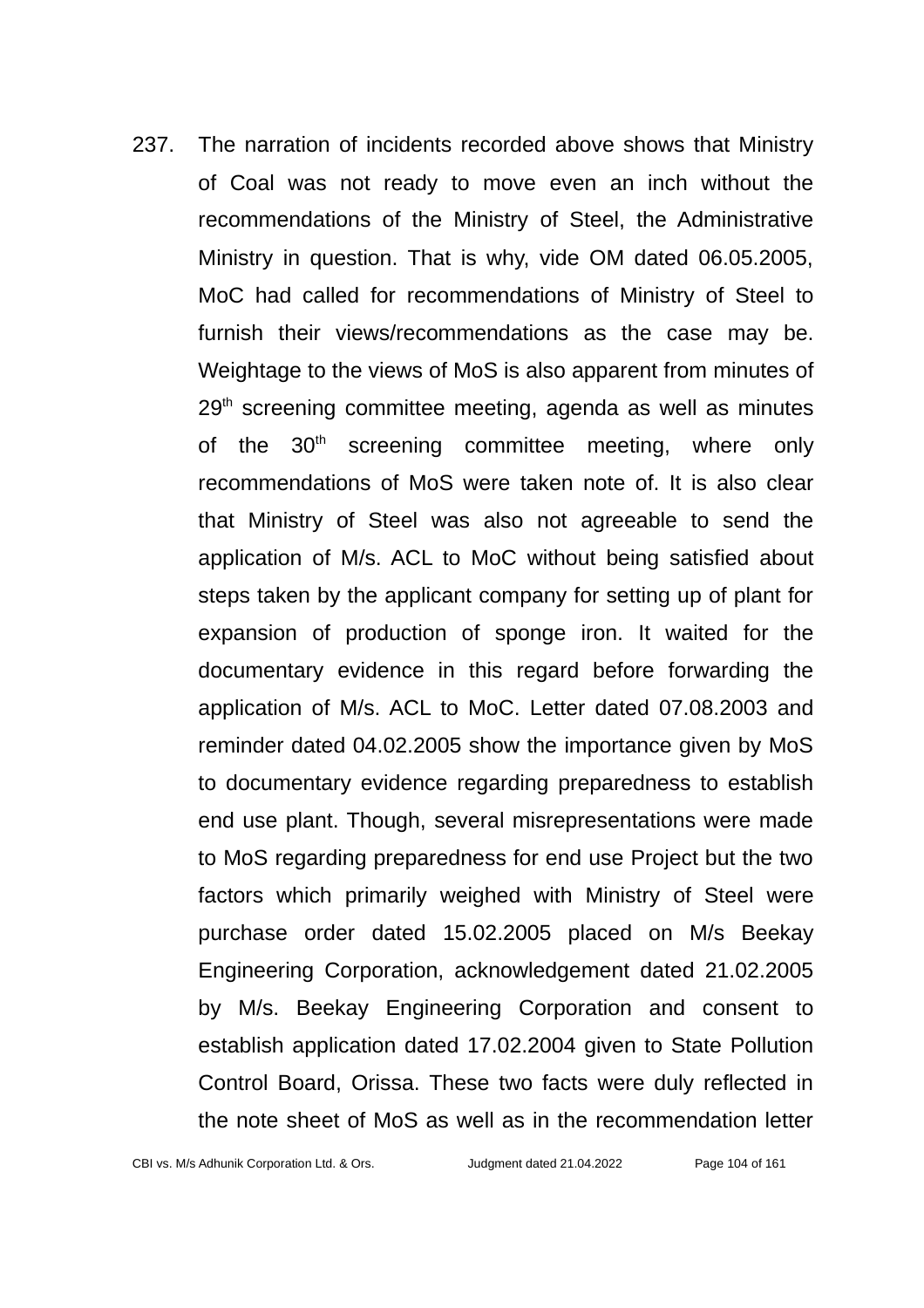dated 07.08.2005 addressed by MoS to MoC. In the 30<sup>th</sup> screening committee meeting, it was specifically noted that recommendation of Ministry of Steel has been received. MoC too had received letter dt. 07.04.2003 addressed by Mahesh Kumar Agarwal (A-3) but MoC did not proceed to consider it without recommendations of MoS. MoS too did not send application to MoC till the time it was deceived to believe preparedness of M/s ACL vis-a-viz purchase order dt. 15.02.2005 worth Rs. 14 Crore, acknowledgment dt. 21.02.2005 from M/s Beekay Engineering Corporation and letter dt. 17.02.2004 addressed to State Pollution Control Board, Orissa seeking permission to establish DRI and CPP. If MoS had to simply forward the application of M/s Adhunik Corporation Limited to MOC, it would have been sent in the year 2003 itself without satisfying about preparedness of M/s ACL to set up the end use project. It makes it amply clear that but for recommendation of Ministry of Steel, Screening Committee would not have recommended the allocation of coal block and Ministry of Coal, Government of India would not have allocated new Patrapara coal block in favour of M/s ACL.

238. At this stage, it is appropriate to cite the judgment Kanumukkala Krishnamurthy vs State of Andhra Pradesh, (1964) 7 SCR 410:AIR 1965 SC 333 referred by Sh. A.P. Singh, Ld. Senior PP for CBI, where it has been held that: -

> "14. Any representation made in an application for appointments is really a representation made to the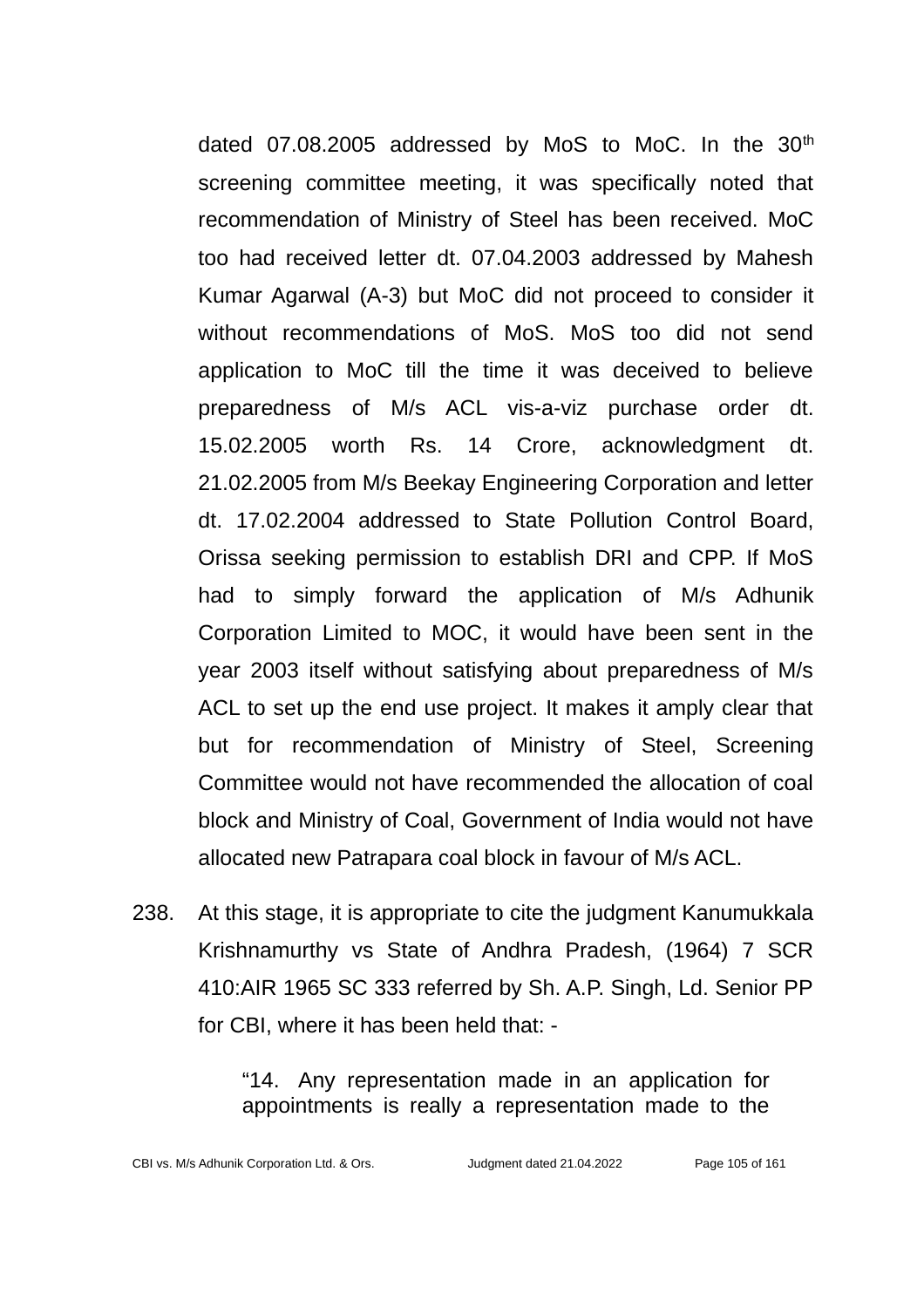Government, the appointing authority, and not only to the Public Service Commission to which the application is presented and which has to deal with that application in the first instance up to the stage, of selection. The object of the applicant was to secure an appointment and not merely to deceive the Public Service Commission and sit at the examination or to appear at the interview. The deception was practised for that purpose and therefore there seems to be no good reason for holding that the deception came to an end once the Service Commission was deceived and had taken action on it as a result of the deception. A false representation in an application to the Service Commission continues and persists to be so till the application is considered by the final authority responsible for making the appointments and must therefore be deemed to be made to that final authority as well. In the instant case, when the recommendation of the Service Commission was sent to the Government, the qualifications of the recommended candidates, including the fact that the appellant had passed the M.B.B.S. examination were mentioned. The Government therefore believed that the appellant possessed the degree of M.B.B.S., that as the Service Commission had scrutinized the application in that regard and had satisfied itself that the appellant possessed that degree. The consequence of that is that the Government were led to believe that fact, which thus became a false representation.

15. We are therefore of opinion that the appellant's misrepresentation to the Service Commission continued and persisted till the final stage of the Government passing an order of appointment and that therefore the Government itself was deceived by the misrepresentation he had made in his application presented to the Service Commission.

16. The fact that the Service Commission is an independent statutory authority has no relevant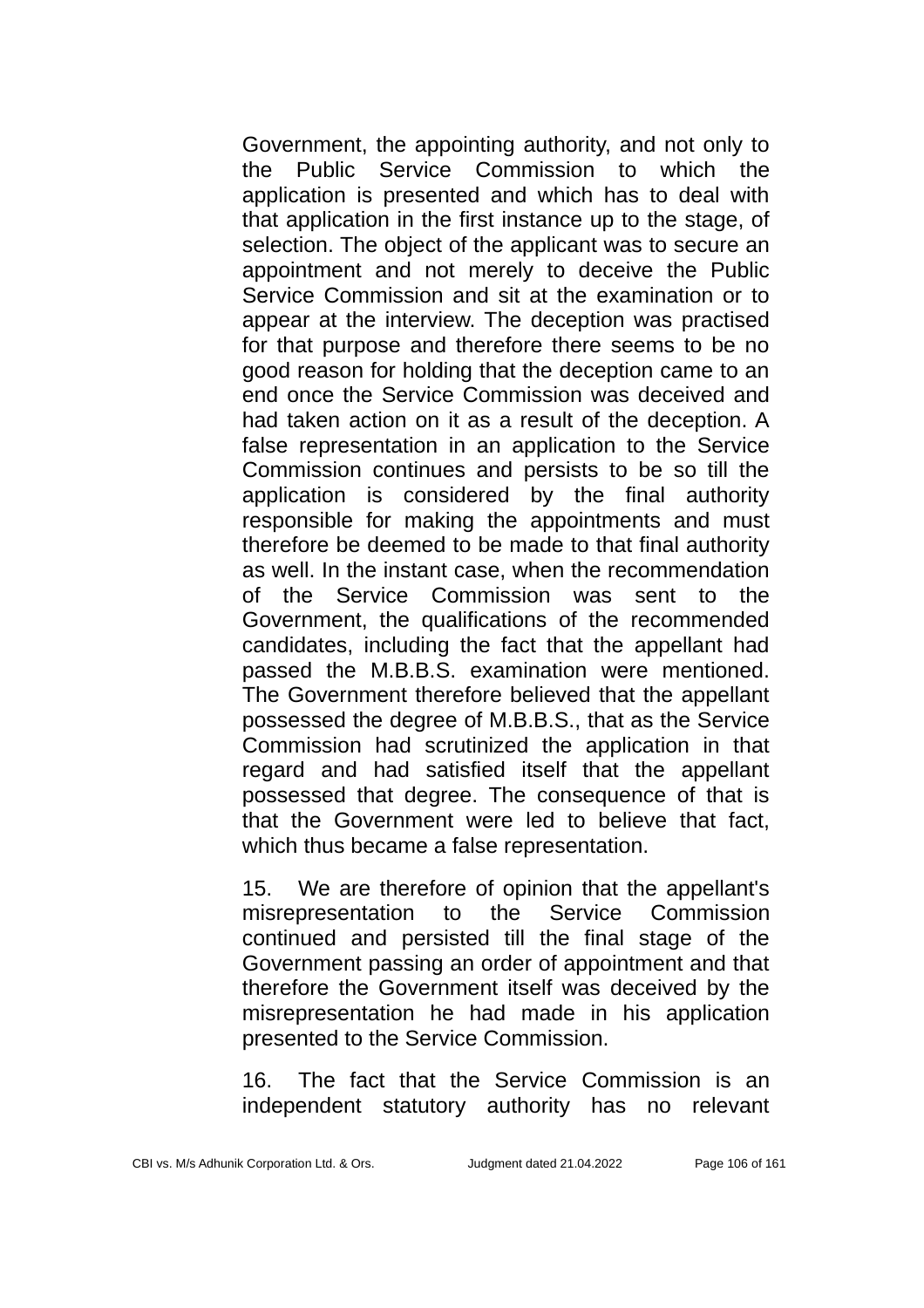bearing on this question. It is a statutory body as it is constituted under the provisions of a statute. It is independent of the Government in the sense that in its selection of candidates or in its tendering advice to the Government it does not take any hint or instructions or clue from the Government. It brings to bear its own independent mind to judge the comparative merits of the candidates and their suitability to the posts they apply for. Its function is to advise the Government on the suitability of the candidates. It is therefore a statutory adviser to Government in the matter of appointment to the Services. Deception of such an adviser is deception of the Government which is expected to pay heed to its advice and act accordingly.

17. There have been cases in which servants or agents of an authority have been deceived while the loss has been suffered by the authority concerned. In such cases, the person deceiving the servants or agents has been held to have deceived the authority concerned, though no direct question was raised about the deception being made not to the authority but to is servant. The principle of the cases, to our mind, fully applies to the case of candidates deceiving the Public Service Commission and thereby deceiving the Government in believing that they satisfied the various conditions prescribed for candidates for those appointments. We may refer to some such cases.

18. In the Crown v. Gunput, 2 (1868) Punj Rec Crl. Case No. 6 the accused who had produced a railway pass with an altered number before the ticket collector when traveling by a train, was held to have thereby dishonestly induced the railway company to do or omit to do what they otherwise would not have done or omitted by the production of the altered pass. The deception of the ticket collector was considered to be deception of the railway company.

19. In P. E. Billinghurst v. H. P. Blackburn, 3 (27) CWN 821 certain bills were presented by a company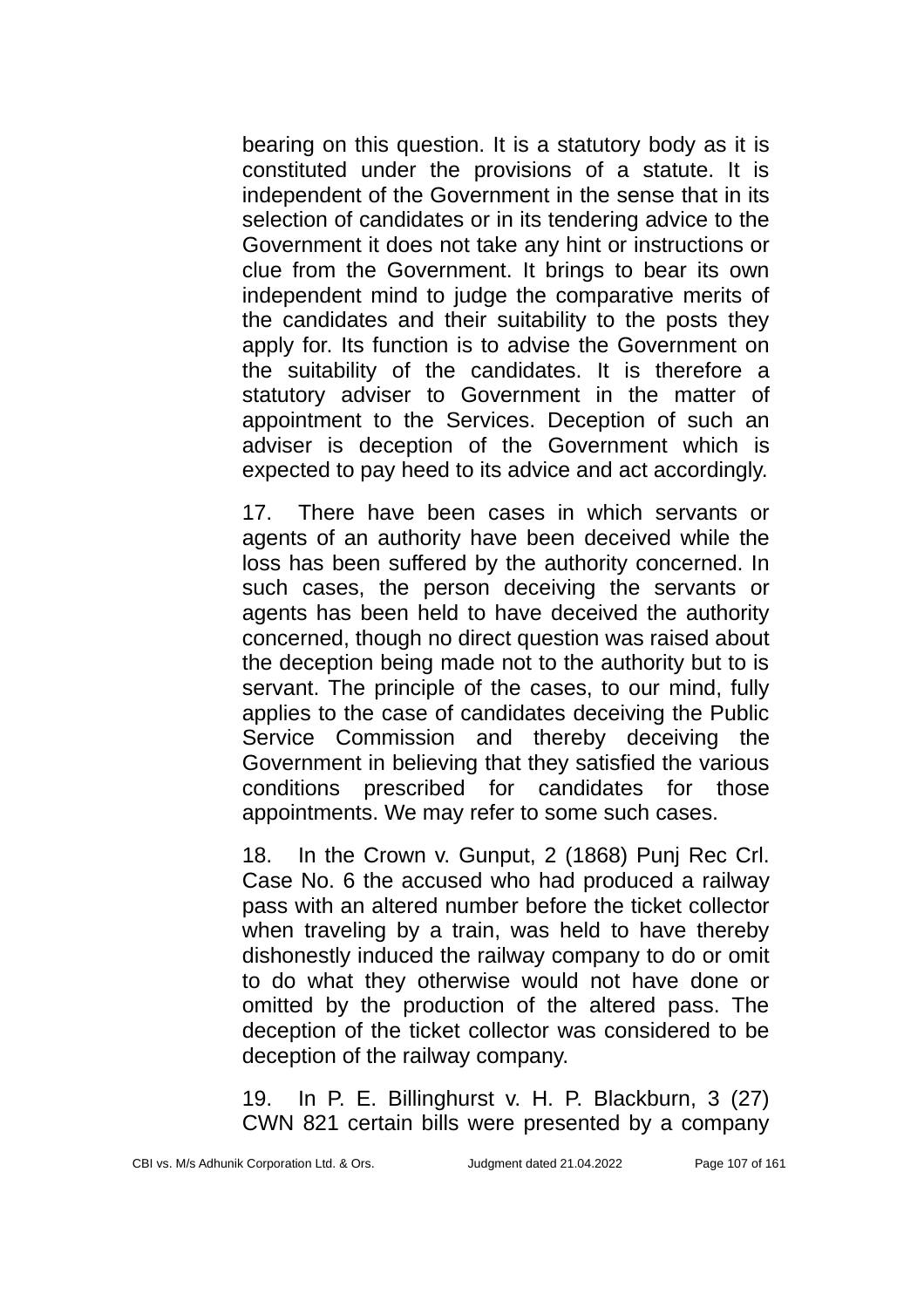for payment. They were checked by Government officials who were deceived by certain representations made by subordinate officials through whom the bills had passed, and consequently payments were made in satisfaction of the demands under the bills. The persons concerned in causing the deception were convicted of cheating the Government.

20. In Legal Remembrancer v. Manmatha Bhusan Chatterjee and Legal Remembrancer v. Hridoy Narain, 4 ILR 51 CAL 250 it was held that if the evidence showed that responsible officers of the East Indian Railway Company and its Asansol Office were deceived and induced either to allot wagons to a certain colliery which would not otherwise have been allotted or to make out wagon chalans for the colliery which would not otherwise have been made, it was sufficient to support the allegations in the charges that the railway company was, by reason of deceit, induced to act in a certain way. The deception of the responsible officers was thus taken to be the deception of the railway company, the possible damage to whose reputation was remote.

21. In Emperor v. Fazal Din, 5 (1906) 4 Crl LJ 355 it was held that the deception practised was likely to cause damage or harm to the person on whom it was practised or to the railway authorities whose agent he was in the matter of appointments.

22. In Queen-Empress v. Appasaimi, 6 ILR 12 MAD 151 the act of the accused in obtaining, by personation, a hall ticket from the Superintendent at a University Examination and in signing the name of another person on the examination papers was held to indicate an intention on his part to lead the University authorities to believe that the examination papers were answered by the other person. This again is on the principle that the deception of the Superintendent who was working for the University was a deception of the University itself.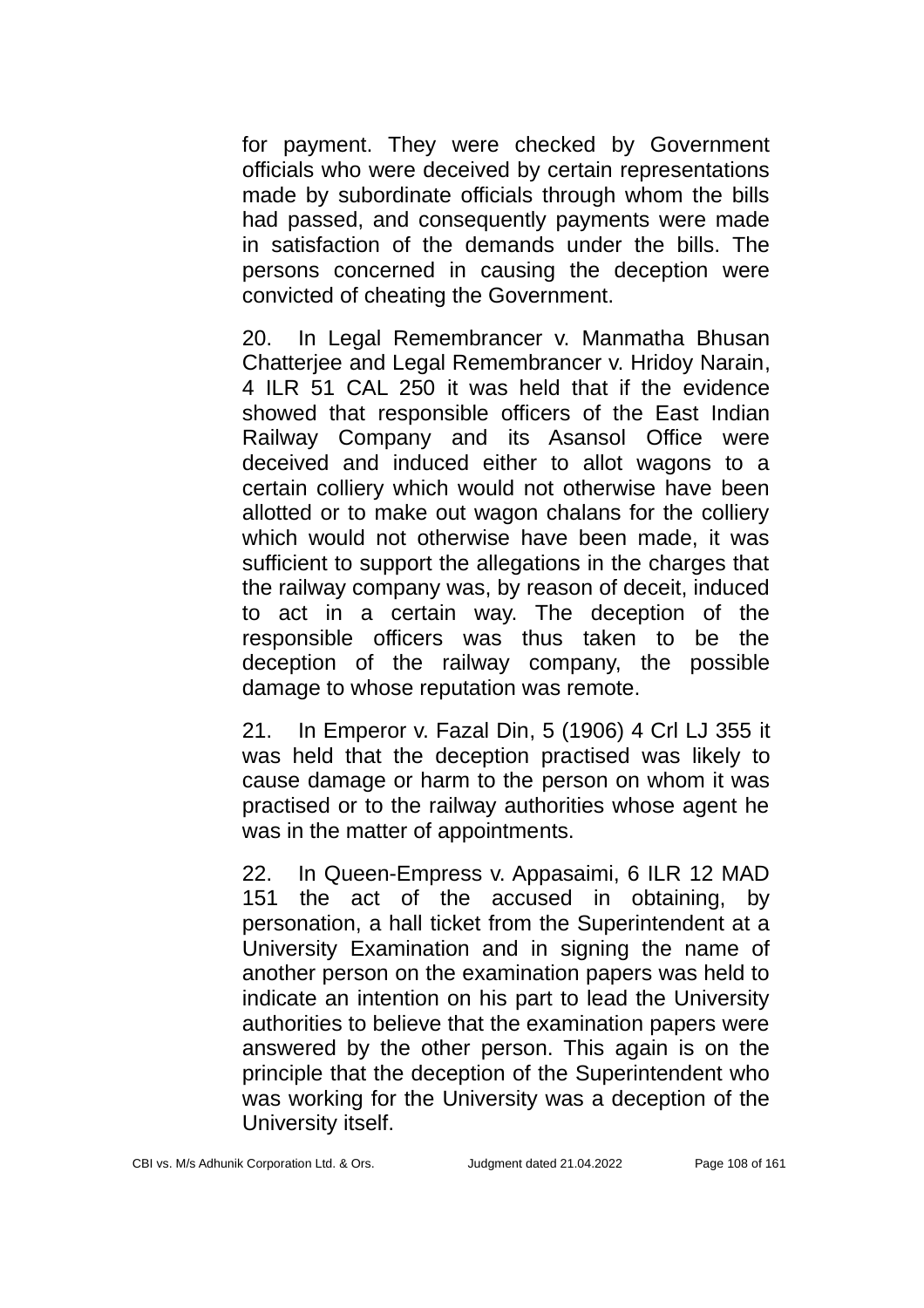23. Similarly, in Ashwini Kumar Gupta v. Emperor, 7 ILR 1937 (1) CAL 71 the accused personated another person at a university examination cheating the Registrar. It was held that this not only damaged the reputation of the Registrar, but also that of the University. Reference may also be made to the case reported as in re: Hampshire Land Company, 8 (1896) (2) Ch 743 in which a Society had lent money to a company on the borrowing of the directors of that company who were not competent to borrow, the resolution conferring on them the power of borrowing being invalid for certain reasons. It was held that the Society had a right to assume, in a case like that, that all the essentials of internal management had been carried out by the borrowing company. On the same principle it can be said that the Government of the State had a right to assume that the Service Commission had verified that the candidates selected by it for appointment by the Government possessed the necessary qualifications and in that view the scrutiny by the Service Commission can be said to be on behalf of the Government."

239. On the similar analogy, false misrepresentation made to MoS is really a misrepresentation made to the MoC, Government of India, the final authority for allocating the coal block and not only to MoS to which the application for allocation was presented or Screening Committee which believed the facts mentioned in recommendation letter of MoS to be true. Here, the misrepresentations are direct, whereas misrepresentations can also be made indirectly, Swami Dhirender Brahamchari v. Shailender Bhushan 1994 (53) DLT 696. The object of M/s ACL was to secure allocation of a coal block and not merely to deceive MoS and procure recommendation letter in its favour. The deception was practiced for that purpose and therefore,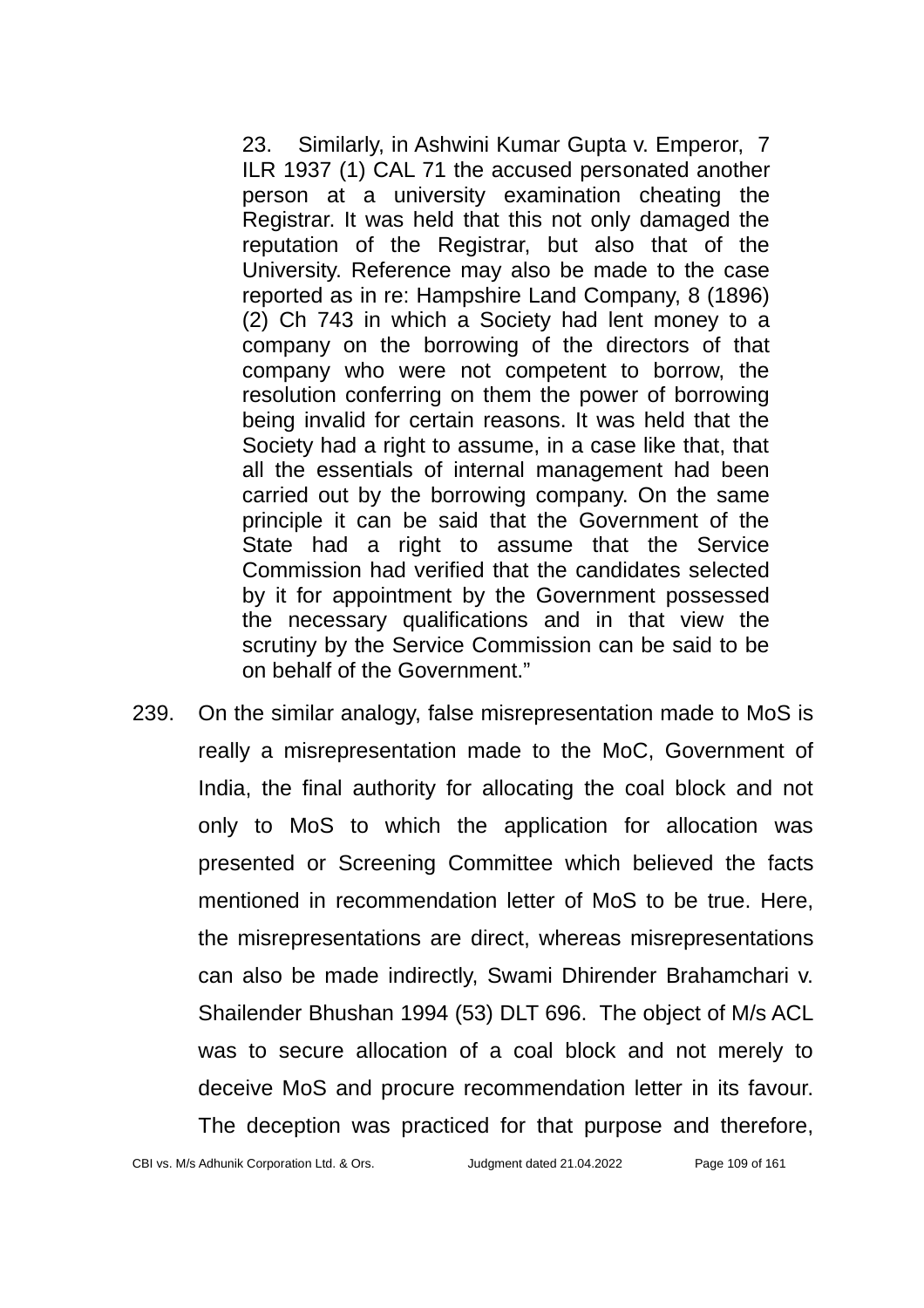there would be no good reason for holding that the deception came to an end once MoS/Screening Committee were deceived and had taken action on false documents submitted by Nirmal Kumar Agarwal. The false misrepresentation continued and persisted till the application was considered by MoC, Government of India responsible for making the allocation and must therefore be deemed to be made to Government of India as well. In the instant case, when the recommendation of MoS was sent to Ministry of Coal, both the false misrepresentations namely having placed purchase order on M/s. Beekay Engineering Corporation and having received acknowledgment from M/s Beekay Engineering Corporation and having applied to State Pollution Control Board, Orissa for setting up DRI and CPP for obtaining consent to establish were mentioned. The screening committee therefore believed that the applicant company has taken adequate steps for expansion of sponge iron production believing that Ministry of Steel/Administrative Ministry had scrutinised the application in that regard and had satisfied itself that the applicant company has taken steps for expansion of sponge iron production. The consequences of that are that the MoC, Government of India was led to believe that fact, which does become a false representation resulting in allocation of New Patrapara Coal Block in favour of M/s ACL vide letter dt. 13.01.2006. Even in the absence of any PW from MoC deposing about cheating, the evidence on record leaves no doubt that MoC, Government of India was cheated. A fact is said to be proved when, after considering the matters before it,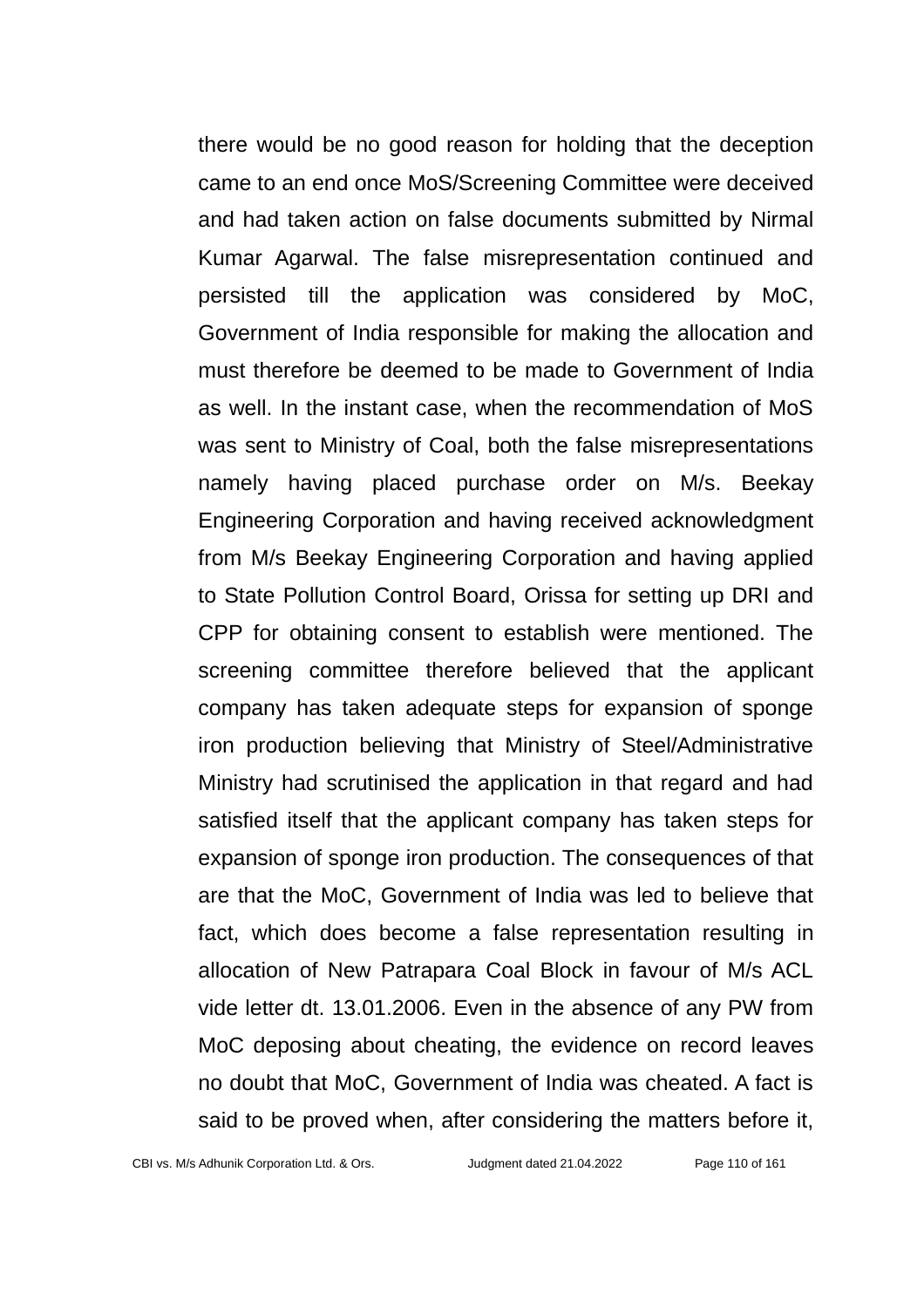the court either believes it to exist, or considers its existence so probable that a prudent man ought, under the circumstances of the particular case, to act upon the supposition that it exists. Taking into account statement of various PWs who have proved the various documents of Ministry of Steel and Ministry of Coal and taking into account the circumstantial evidence noted in detail above, this point for determination is decided holding that Nirmal Kumar Agarwal committed the offence under section 420 of IPC. Nirmal Kumar Agarwal being the alter ego of M/s ACL and relying on Bharti Mittal vs. CBI, (2015) 4 SCC 609, it is also held that M/s ACL is also guilty of having committed the offence u/s 420 of IPC.

- 240. Now, the charge under section 420 IPC against Mahesh Kumar Aggarwal shall be considered.
- 241. Admittedly, Mahesh Kumar Aggarwal is one of the promoters/directors of the group companies of Adhunik Group. He became Director of M/s. Adhunik Corporation Ltd. on 05.03.2001. This is evident from Ex. P-11, which is annual return of the said company. He is the one who initiated the allimportant procedure of applying for allocation of coal block to Ministry of Steel as well as to Ministry of Coal. The very first letter on behalf of M/s. ACL is written by him namely letter dated 07.04.2003. This letter was given to Ministry of Steel and to Ministry of Coal. In this letter, he falsely stated that the existing production capacity of their sponge iron plant was 72,000 MTPA. While dealing with the first point for determination in this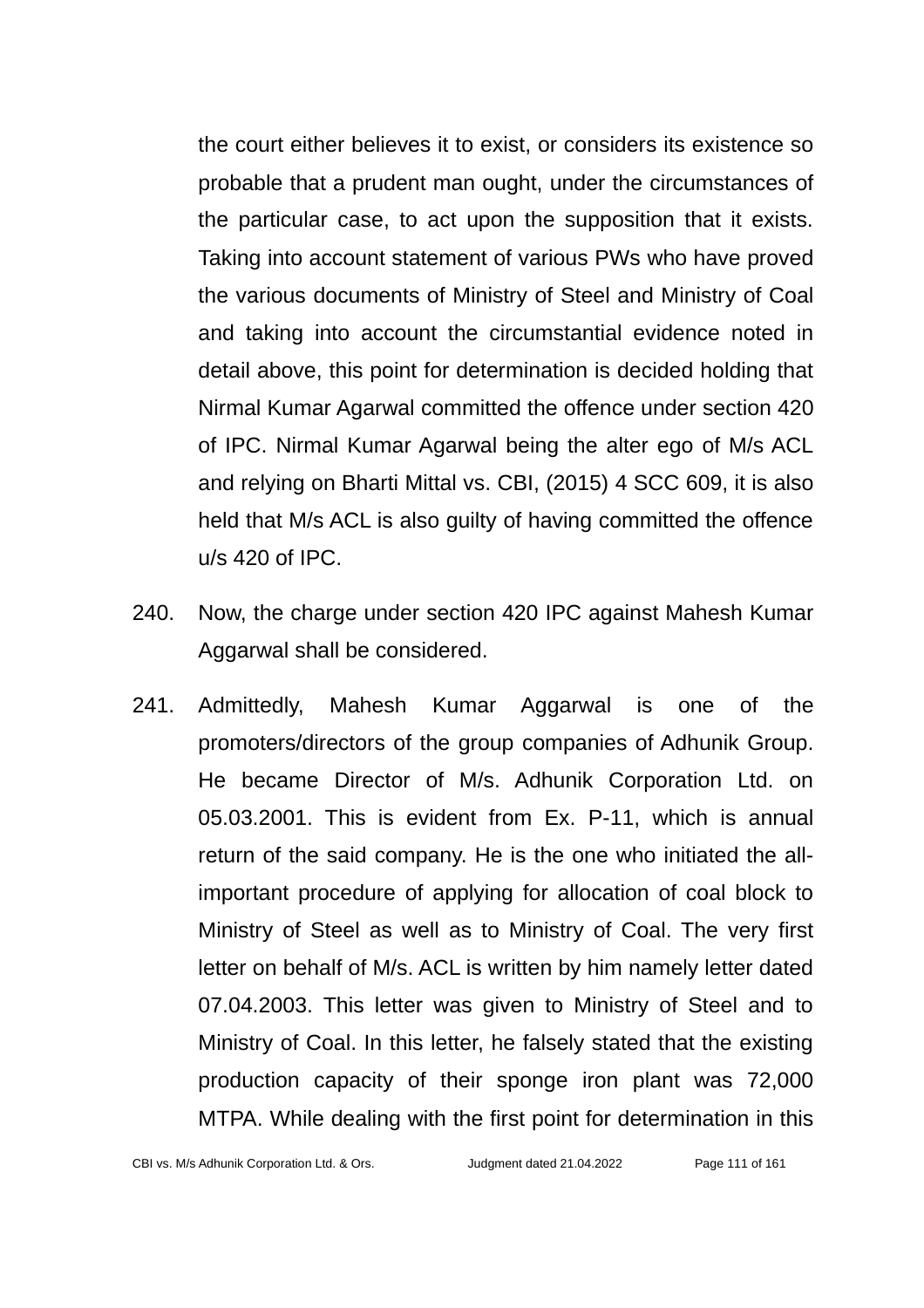case, it has been answered that the production capacity of the sponge iron plant was neither 72,000 MTPA nor more than that. The submission of the accused that if the number of working days for the kilns are considered to be 360 per annum, there is no falsity in the averment that the production capacity was 72,000 MTPA has been negated by own conduct of the accused persons where in their application seeking consent to operate dated 12.06.2002 and in renewal of consent to operate dt. 07.01.2005 they themselves have taken the number of working days to be 300 per annum and not 360 days per annum. In the Ministry of Steel, when the application of M/s. ACL was dealt with, on more than one occasion, it was noted in the note sheets that the existing production capacity of the applicant company was 72,000 MTPA for their sponge iron plant. Reference can be made to the note sheet of Ministry of Steel dated 01.08.2003, D-5, notesheet Page 6, PDF 263, notesheet dated 18.05.2005, D-5, notesheet page 13, PDF 271 and notesheet dated 23.06.2005, D-5, notesheet Page 18, PDF 278. However, in the recommendation letter of Ministry of Steel sent to Ministry of Coal dated 04.07.2005 it was not mentioned that the production capacity of the sponge iron plant of M/s. ACL was 72,000 MTPA. The recommendation letter is totally silent in that regard. Thereafter, the matter of M/s ACL was taken up in  $28<sup>th</sup>$  screening committee meeting,  $29<sup>th</sup>$  screening committee meeting and finally in 30<sup>th</sup> screening committee meeting. Neither in the agenda notes of these screening committee meetings nor in the minutes of these meetings it is recorded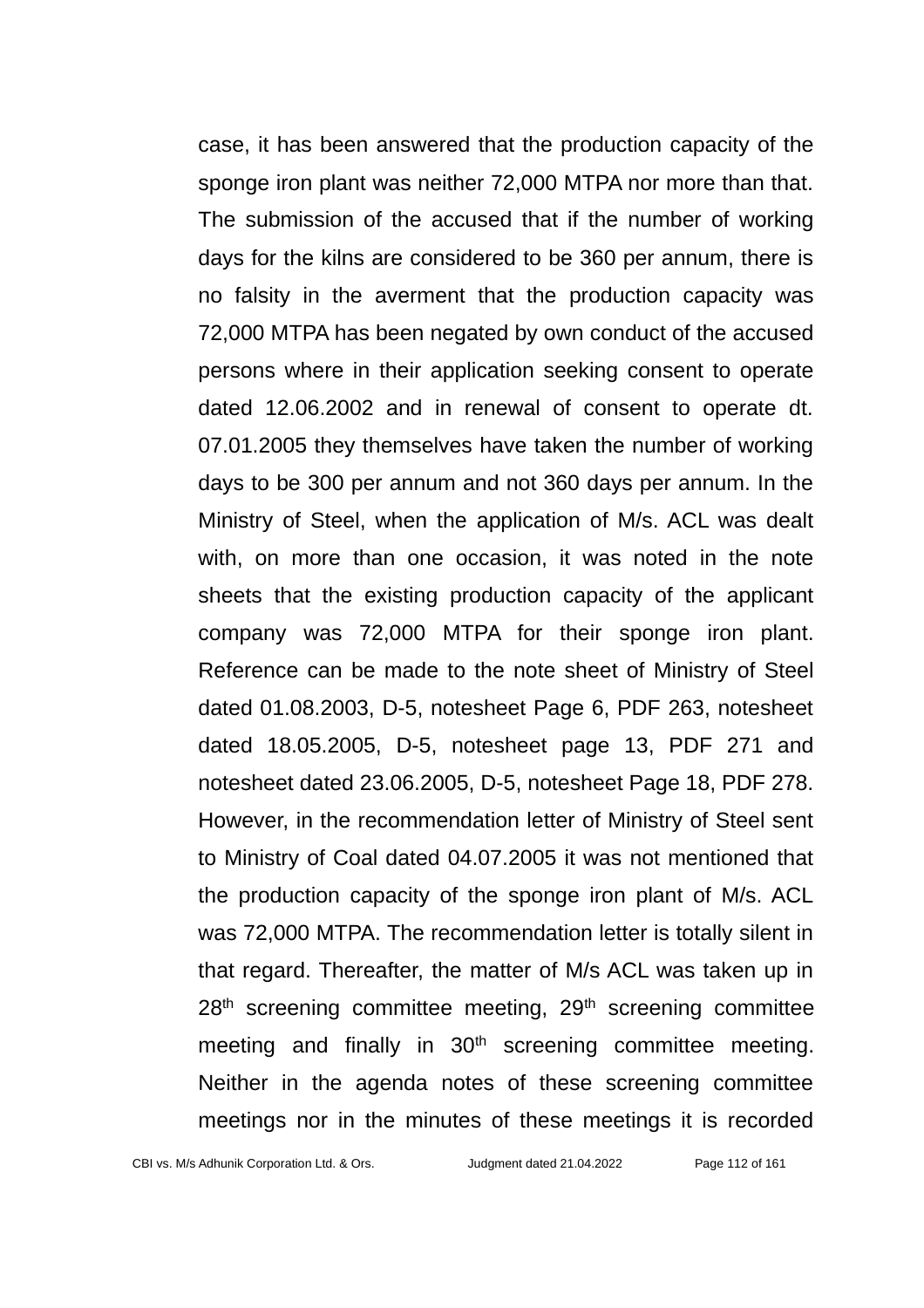that the existing capacity of sponge iron plant of M/s. ACL was 72,000 per annum. Finally, vide letter dated 13.01.2006 (D-9, Page 222, PDF 1209) MoC conveyed to M/s. ACL and several other companies, the decision of the Central Government to allot the New Patrapara coal block jointly in favour of several companies including M/s. ACL. Therefore, though Mahesh Kumar Aggarwal in his letter dated 07.04.2003 had made a false averment that the production capacity of their sponge iron plant was 72,000 MTPA but that factor did not weigh with Ministry of Steel in conveying the recommendation letter to Ministry of Coal. Further, this false averment was also not taken into consideration by MoC while allocating the New Patrapara coal block in favour of M/s. ACL. Therefore, the offence of cheating qua Mahesh Kumar Aggarwal is not proved so far as submission in letter dated 07.04.2003 is concerned where he stated that the production capacity of their sponge iron plant was 72,000 MTPA.

- 242. The  $2<sup>nd</sup>$  allegation made in the chargesheet by CBI to prove the offence of cheating against Mahesh Kumar Aggarwal is that he furnished a false and forged TEFR of Dimension Engineering along with his application dated 07.04.2003.
- 243. While deciding the  $2<sup>nd</sup>$  point for determination, this court has decided that the TEFR is a forged and a false document and was indeed submitted by Mahesh Kumar Aggarwal along with his application dated 07.04.2003. This TEFR was referred to in the note sheets of Ministry of Steel. Reference can be made to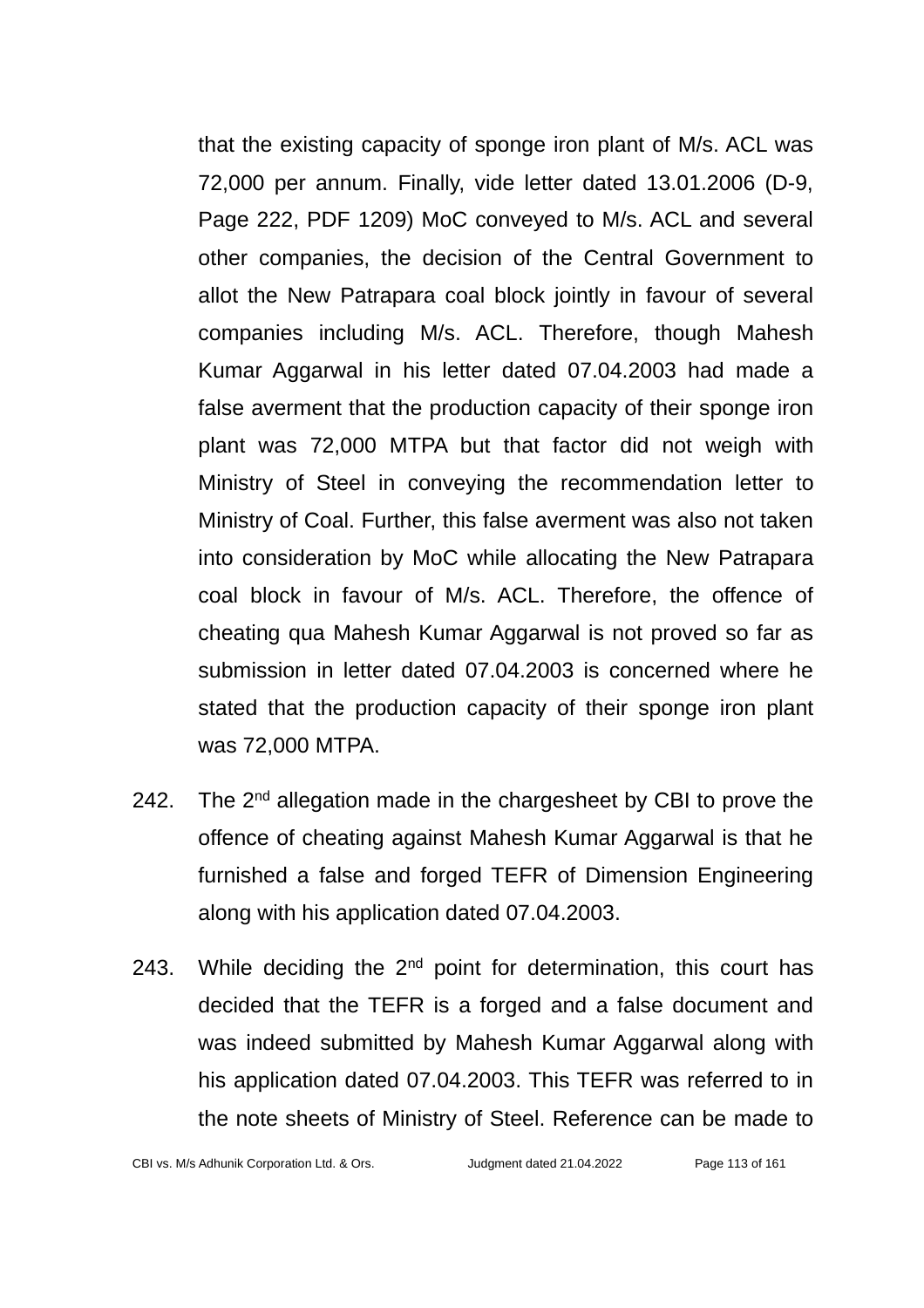the note sheet dated 10.05.2005 and 18.05.2005, D-5, Notesheet page 11 and 13, PDF 269 and 271. This TEFR is also noted in letter dated 07.08.2003, D-5, Correspondence Page 151, PDF 438. However, as in the case of production capacity of the sponge iron plant, in the case of TEFR also, Ministry of Steel made no mention of the same in its letter dated 04.07.2005 addressed to MoC while recommending the allocation of coal block in favour of M/s ACL. Therefore, in the considered opinion of this court, Mahesh Kumar Aggarwal cannot be convicted for the offence of section 420 of IPC in as much as neither the annual production capacity nor the TEFR were taken into consideration by Ministry of Steel or Ministry of Coal for allocating the New Patrapara coal block in favour of M/s ACL.

244. However, Mahesh Kumar Agarwal made an attempt to cheat Ministry of Steel, Ministry of Coal, Government of India by making false submissions that sponge iron production of M/s Adhunik Corporation Limited is 72,000 TPY and by filing false and forged TEFR with letter dated 07.04.2003. At this stage, it is appropriate to cite the judgment referred by Sh. A.P. Singh, Ld. Senior PP for CBI in the case of Abhayanand Mishra versus the State of Bihar decided on 24.04.1961, 1961 AIR SC 1968 where it is held that under section 511 of IPC a person commits the offence of attempting to commit a particular offence when he intends to commit that particular offence and having made preparations and with the intention to commit that offence does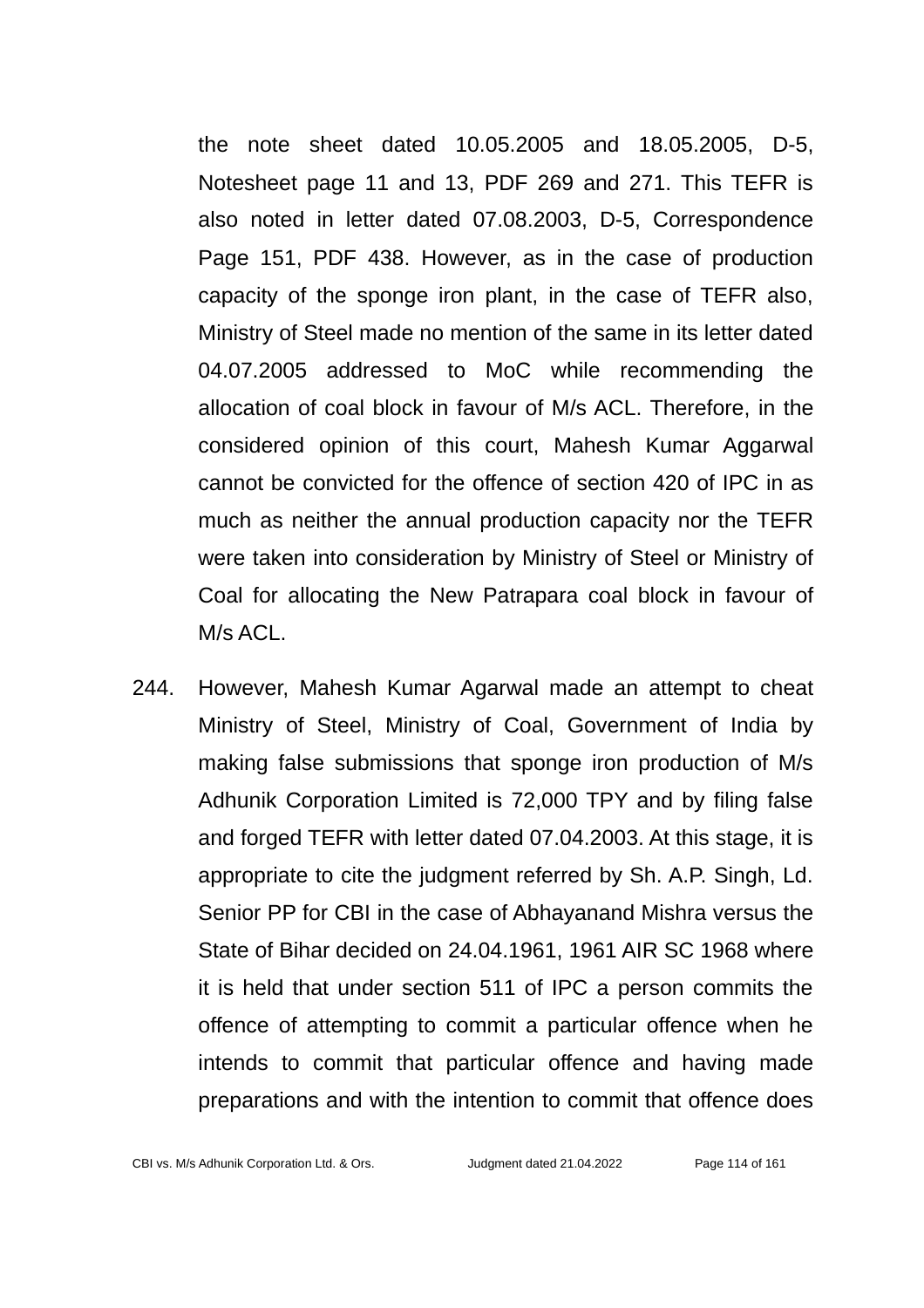an act towards its commission such an act need not be the penultimate act towards the commission of that offence but must be an act during the course of committing such an offence. It is not necessary for the offence under section 511 that the transaction commenced must end in the crime or offence, if not interrupted. Therefore, this point of determination is decided holding that Mahesh Kumar Agarwal committed the offence of attempt to cheat i.e. u/s 420 IPC r/w section 511 of IPC.

- 245. The accused had argued that the charge of inducing MoC, Government of India cannot be proved as the file of M/s Adhunik Corporation Ltd was found missing from the records of MoC.
- 246. This submission has no merits.
- 247. The file of MoS has amply shown that recommendation letter dt. 04.07.2005 of MoS was obtained by misrepresentations. The Agenda Note and the Minutes of the  $30<sup>th</sup>$  Screening committee are available on record. It is clearly proved on record that but for successfully making misrepresentations before MoS, M/s ACL would not have got any recommendation letter in its favour. The recommendation was sent by MoS to MoC and was taken into consideration by the Screening Committee meeting resulting in final allocation letter dt. 13.01.2006 by MoC, Government of India. Therefore, even with the available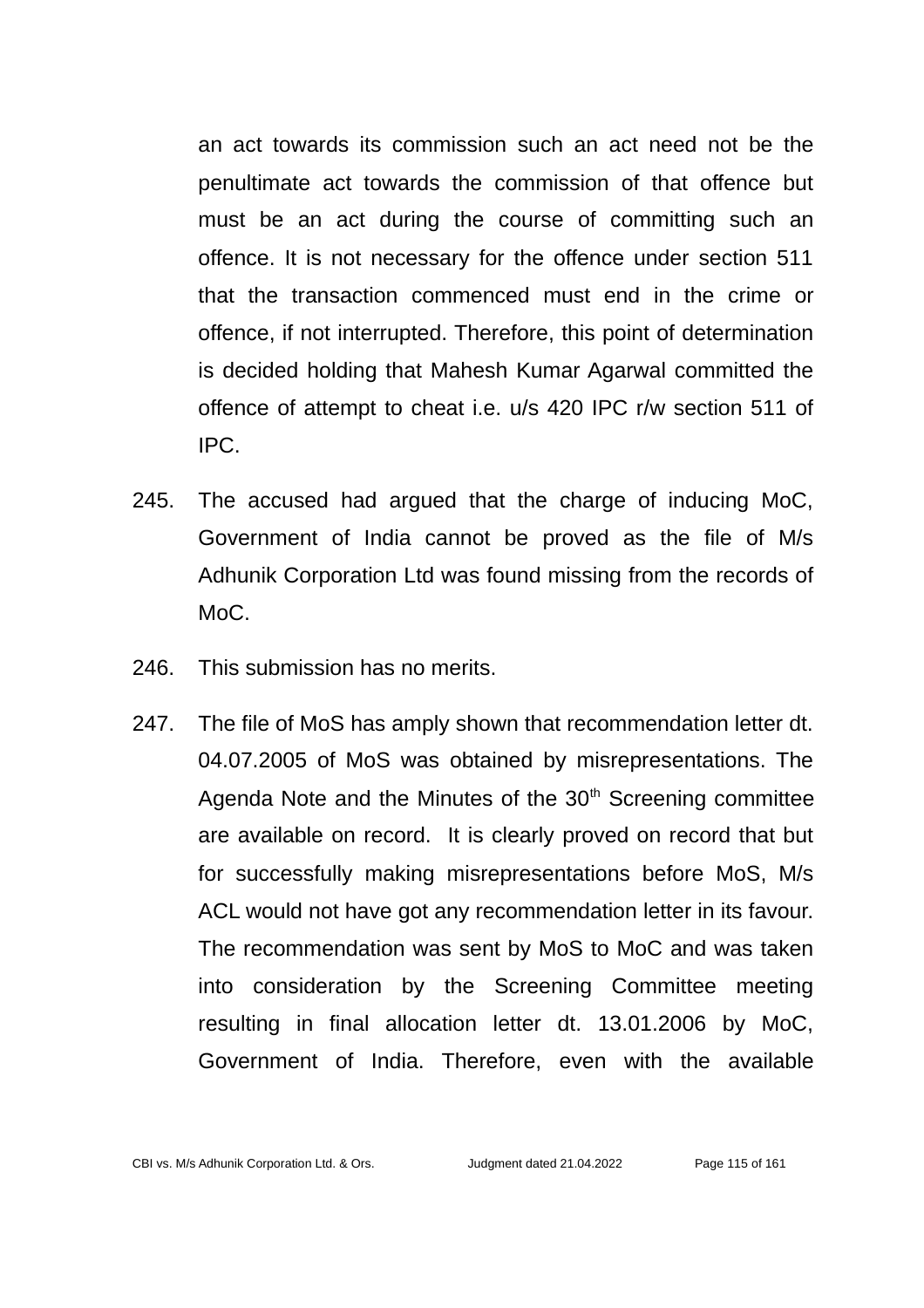records, the offence of cheating is proved against Nirmal Kumar Agarwal and M/s ACL.

- 248. It is further argued that Prosecution has not examined any witness from MoC who was induced by the false submissions/documents of the accused and letter dated 04.07.2005 of MoS to MoC was not even considered by MoC.
- 249. This submission has no merits.
- 250. It is already seen that application dated 07.04.2003 was given by M/s ACL to MoC and MoS both. The 29<sup>th</sup> Screening Committee took no note of the said application as there was no recommendation of MoS. MoC had called upon MoS to provide its views/recommendations on the application of M/s ACL vide OM dated 03.06.2005. The case of M/s ACL was recommended by MoS only after being deceived by false statements made by Nirmal Kumar Agarwal in application dated 23.05.2005 regarding preparedness for establishing end use project. This recommendation was taken into consideration by the 30<sup>th</sup> Screening Committee Meeting. All the documents have been proved in accordance with law and clearly show that MoC, Government of India was cheated by Nirmal Kumar Agarwal as well as M/s ACL by its false statements resulting in allocation of coal block.
- 251. It is further argued that MoC or the Screening Committee has not even considered letter dated 17.02.2004. This is a wrong submission in as much as in letter dated 04.07.2005 addressed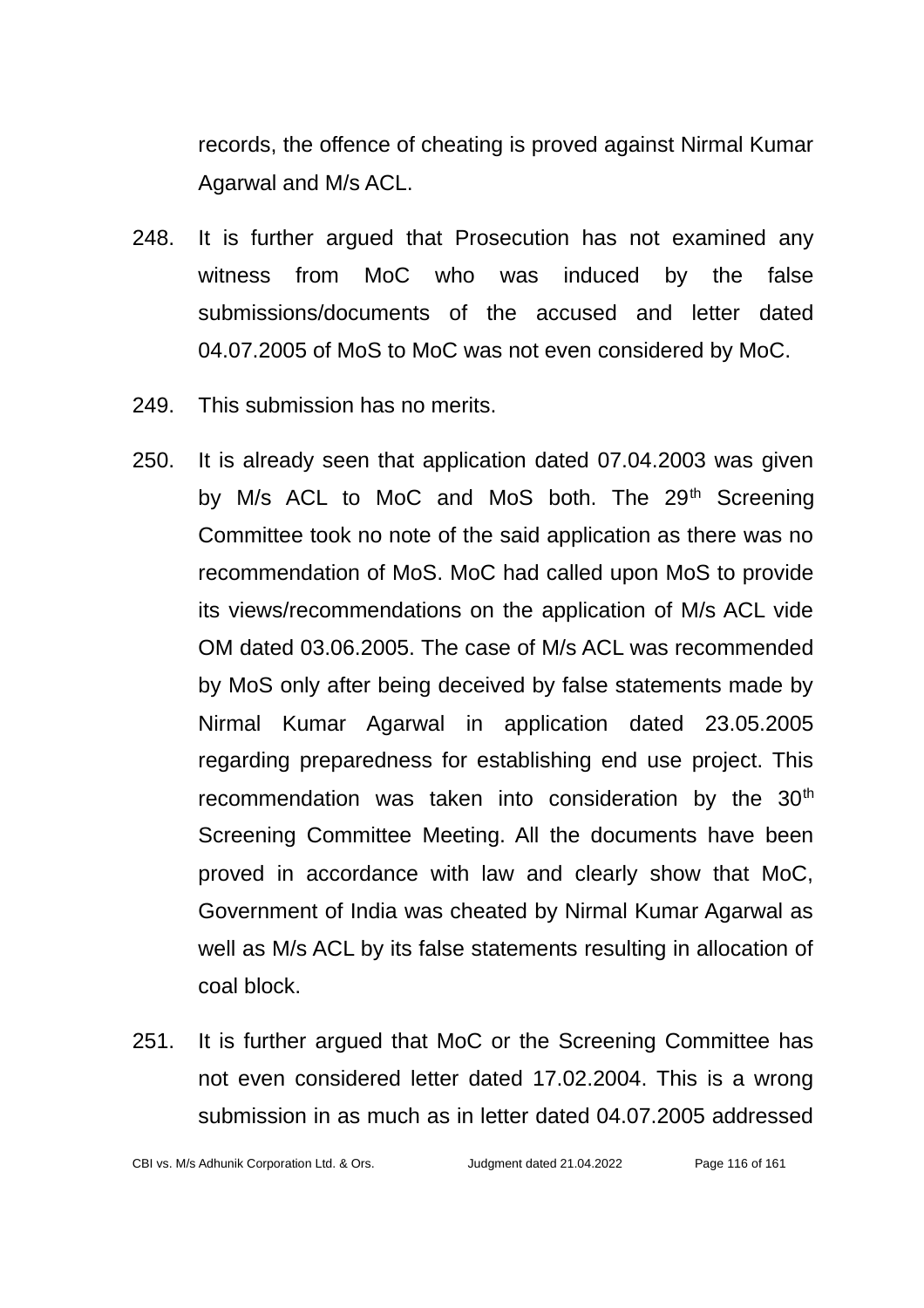by MoS to MoC it is clearly noted "Applied to State Pollution Control Board, Orissa for consent to establish DRI and CPP". This information was referred by MoS only on the basis of letter dated 17.02.2004 furnished by Nirmal Kumar Aggarwal with his letter dated 23.05.2005. Therefore, it cannot be said that letter dated 17.02.2004 was not considered by MoC or the Screening Committee.

- 252. It is also argued that the case of M/s ACL was recommended in a meeting held by Joint Secretary, Coal and Joint Secretary, Steel where no documents (allegedly forged) were considered by them. Moreover, the Joint Secretaries of the Ministry of Steel and the Ministry of Coal have not been examined to show any cheating.
- 253. It is already noted that before the meeting of Joint Secretary of Ministry of Coal and Ministry of Steel took place on 01.09.2005, Ministry of Steel had already sent the recommendations on 04.07.2005 to MoC and these are the recommendations which have been taken into consideration in the agenda note of the  $30<sup>th</sup>$  Screening Committee meeting and by the  $30<sup>th</sup>$  Screening Committee meeting and not the recommendations of the joint meeting of Joint Secretaries of MoC and MoS. Therefore, in the opinion of this court, prosecution case has suffered no prejudice by not examining the aforesaid two Joint Secretaries.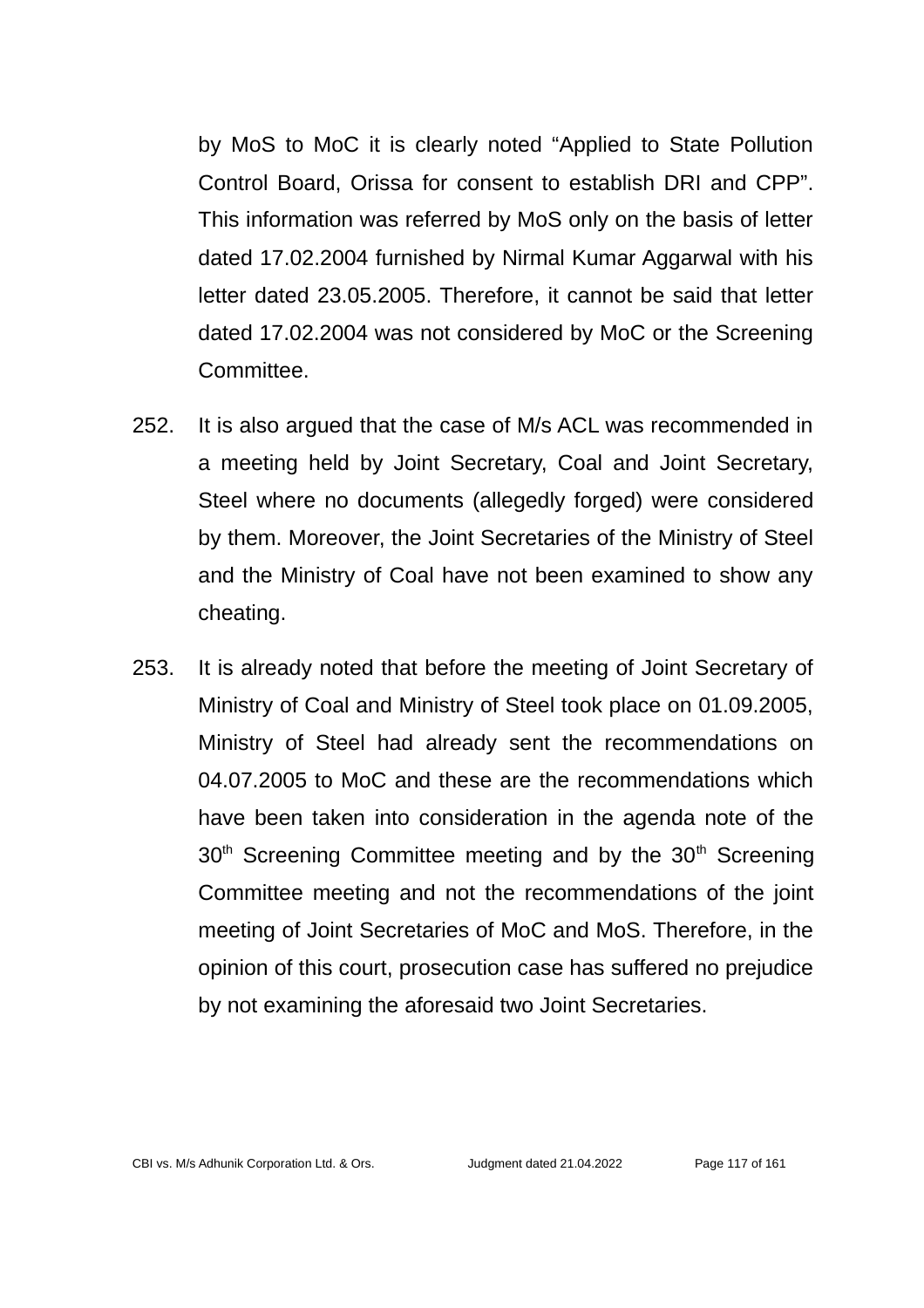- 254. It is also submitted that M/s ACL had applied for coal block in the year 2003 but did not follow up the same till 2005 which shows that they had no intention to cheat.
- 255. This submission is without any merit.
- 256. The fact is that from the very inception i.e., when letter dated 07.04.2003 was written by Mahesh Kumar Agarwal, Director of M/s ACL, false information/forged documents were provided. In the agenda form submitted to Screening Committee on behalf of M/s Adhunik Corporation Ltd. by PW 13 Sh. Rakesh Khare, Ex. PW 13/C (D-21) Page 4-6 PDF 2429 it was mentioned that the existing capacity of production of sponge iron of M/s ACL was 0.072 MTPA. Vide letter dt. 03.05.2005, Nirmal Kumar Agarwal had protested non consideration of the case of M/s ACL during the 28<sup>th</sup> Screening Committee meeting. It resulted in issuance of OM dated 06.05.2005 by MoC to MoS calling for views/recommendations of MoS, as the case may be. At this stage, the accused realised that MoS has been insisting on documentary evidence in proof of preparedness for end use project. MoS had called for this information vide letter dt. 07.08.2003 as well as reminder dated 04.02.2005. In case even now MoS was not satisfied by M/s ACL about its preparedness to set up end use project, the views of MoS would have been unfavourable to M/s ACL. Therefore, Nirmal Kumar Agarwal submitted two letters dt. 23.05.2005 mentioning false facts qua purchase order dt. 15.02.2005 worth Rs. 14 Crore placed upon M/s Beekay Engineering Corporation and acknowledgement dt.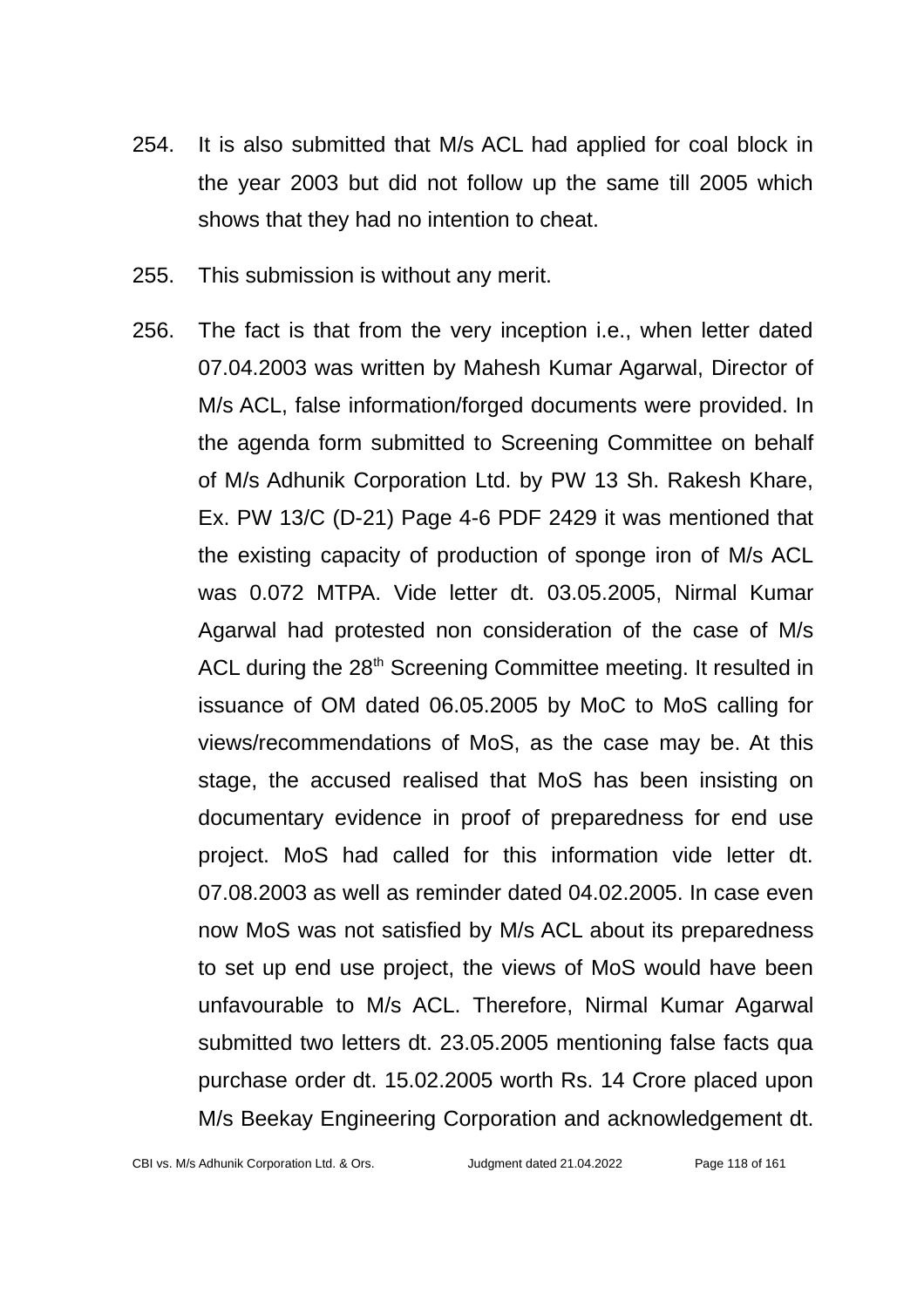21.02.2005 and also application seeking consent to establish DRI and CPP given to State Pollution Control Board, Orissa. This sequence of events belies the argument of the accused that since there was a gap of two years, there was no cheating.

- 257. Though in the written submissions, it is mentioned that the alleged forged letter dated 17.02.2004 is a photocopy document and hence inadmissible in the eyes of law, however, the learned counsel for the accused did not press this argument in view of the judgment of the Hon'ble Delhi High Court in the case of Nakul Kohli versus State, Crl. M.C. No. 2029/2010 decided by the Hon'ble Delhi High Court on 09.07.2010 [2010 (173) DLT 197] and as SLP filed against the said judgment was also dismissed by the Hon'ble Supreme Court being SLP Crl. No. 10416/2010 vide order dated 27.11.2010. The earlier judgment in the case of Nakul Kohli was reaffirmed and reiterated in another case also titled as Nakul Kohli vs State, Crl. M.C. 1917/2010 by the Hon'ble High Court vide judgment dt. 17.09.2010.
- 258. The accused has argued that the allegations that it was falsely claimed that the capacity of the company was 72,000 TPY and the accused company had provided forged TEFR do not reflect any dishonest intention. Reliance is placed on Dr Sharma's Nursing Home vs Delhi Administration, (1998) 8 SCC 745 to submit that for conviction u/s 420 IPC the findings cannot rest merely on deception but the complainant has to disclose other essential ingredients of the offence u/s 420 of IPC namely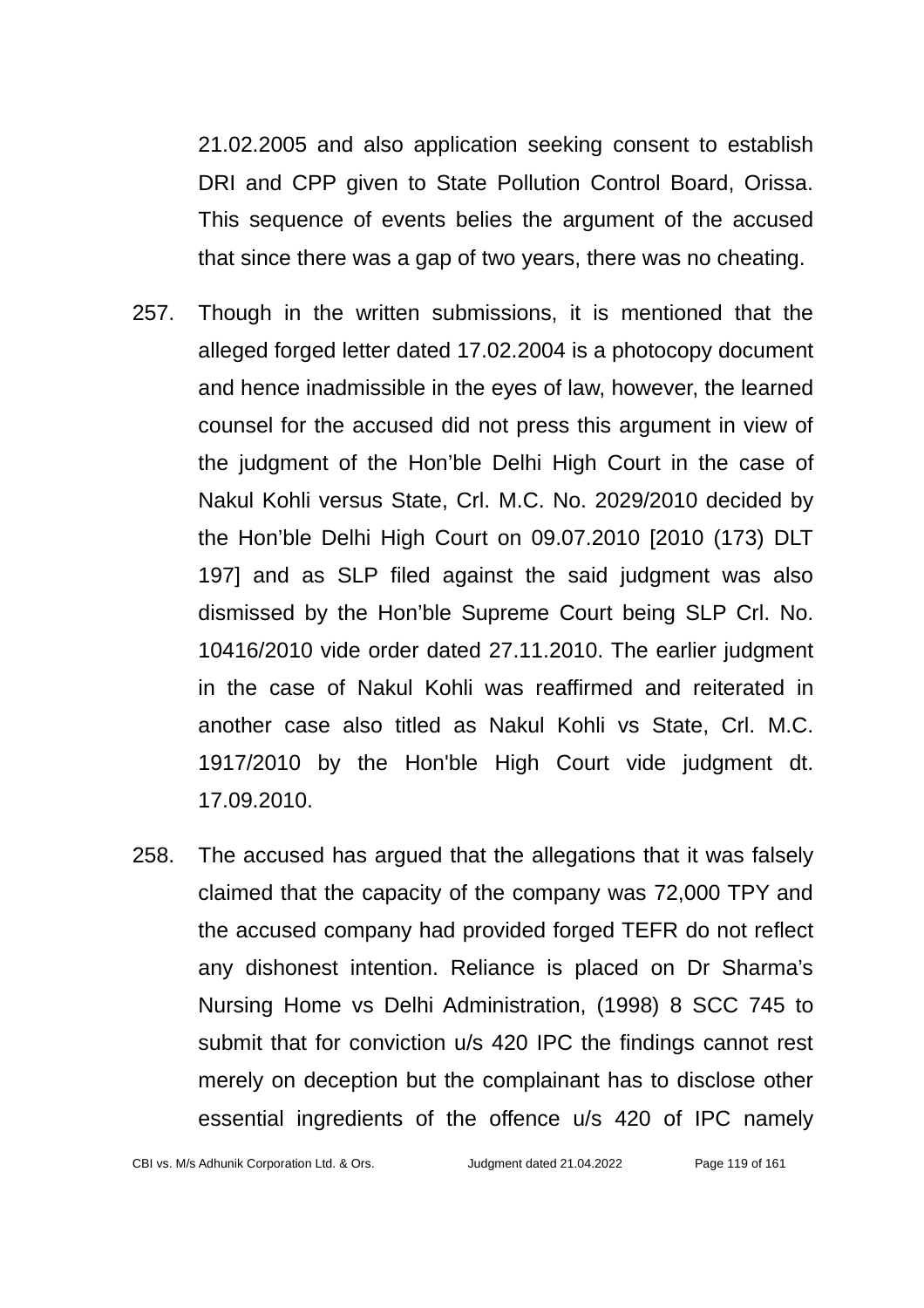dishonest inducement. The submission is not acceptable in as much as the dishonest intention is clear from the fact that more production was claimed and false TEFR was enclosed to show that the company was better prepared for expansion of Sponge Iron Plant.

- 259. It is submitted that accused company had no reason to give any false information w.r.t. alleged TEFR as there were no guidelines laid down nor any criteria communicated to the accused company. This argument is also without any merits. It is for the accused to explain that if they were to derive no benefit by filing false TEFR report then why the same was filed by him with MoS.
- 260. It is argued that the charge in this case is for cheating MoC and even otherwise also MoS is not covered under the term "Person" under Section 415 IPC or Section 420 IPC as MoS was not to deliver any property, MoS was not to consent the accused company to retain any property and MoS was not to suffer any damage or harm to body, mind, reputation or property. It is submitted that by providing alleged forged documents to MoS does not fulfill the requirement under Section 415 IPC in absence of which there cannot be Section 420 IPC also.
- 261. In the earlier paragraphs, it is already noted that cheating of MoS was cheating of Government of India. Reliance is placed on Kanumukkala Krishna Murthy (Supra) in this regard. Had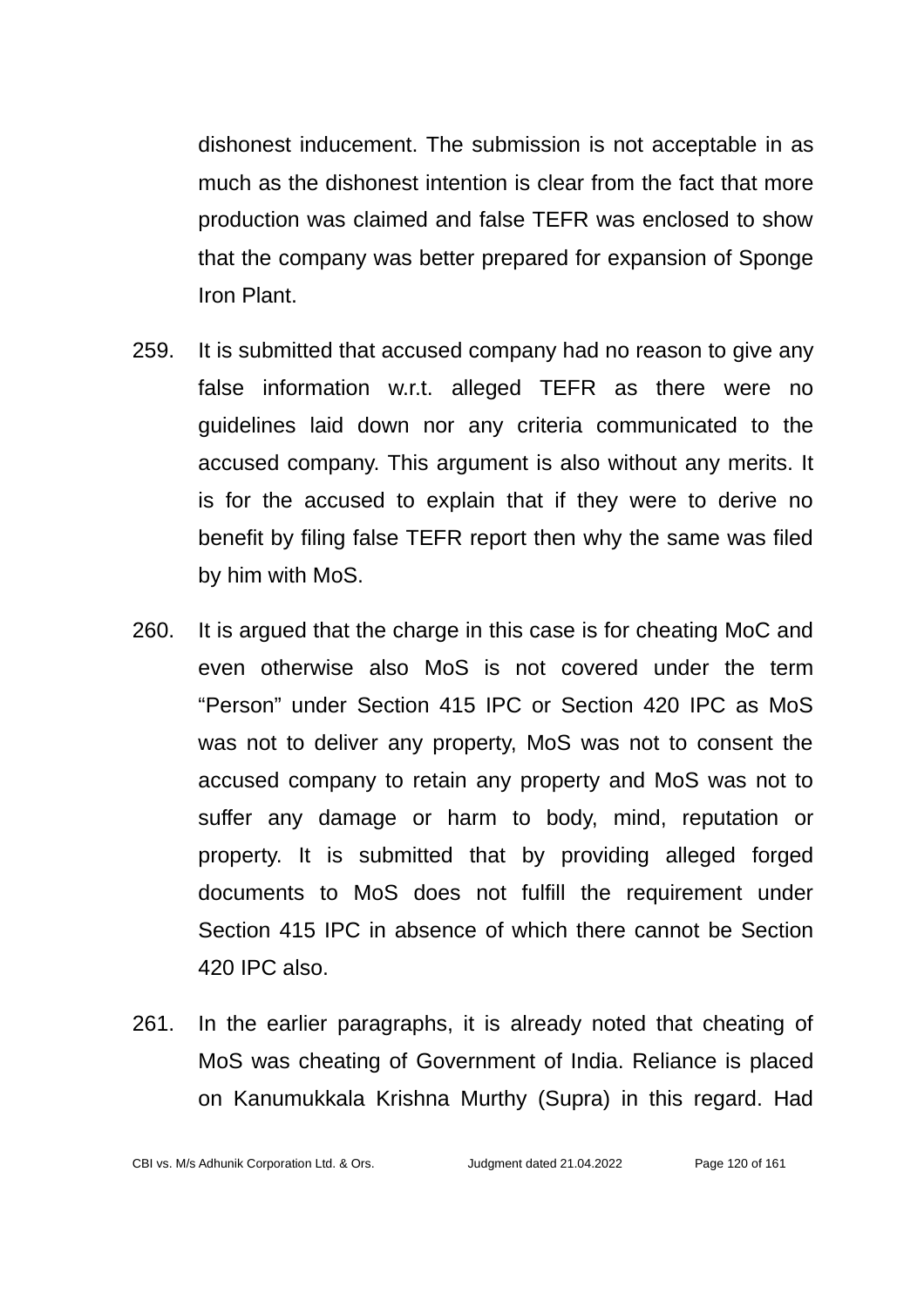accused not induced MoS to believe false presentations, it would not have forwarded the application of M/s ACL to MoC for allocation of coal block. The forwarding of application had the effect of recommending the case of M/s ACL to MoC for allocation of coal block. Had it been the case of merely forwarding the application, then MoS would not have called for documentary evidence in support of preparedness of M/s ACL for expansion of its Sponge Iron Plant and would have forwarded the application of M/s ACL dated 07.04.2003 in the year 2003 itself. However, MoS was not working merely as a post office. It called for documentary evidence from M/s ACL. It sent reminders to ACL to provide the documentary evidence for showing its entitlement of allocation of coal block. Only after receiving letter dated 23.05.2005, MoS was deceived about the preparedness of M/s ACL as is evident from the notesheet of MoS as well as letter dated 04.07.2005 which specifically took note of two aspects, (i) that the company has applied for consent to operate DRI and CPP vide letter dated 17.02.2004 and (ii) it has placed purchase order dated 15.02.2005 for purchasing two kilns (worth Rs.14 Crore) on M/s Beekay Engineering Corporation and the said corporation has acknowledged the receipt of purchase order vide acknowledgement dated 21.02.2005 and all these three statements have been found to be false. Had MoS not been so deceived, it would not have recommended the case of M/s ACL for allocation of coal block. So far as MoC is concerned, it was also not ready to move without recommendation of MoS which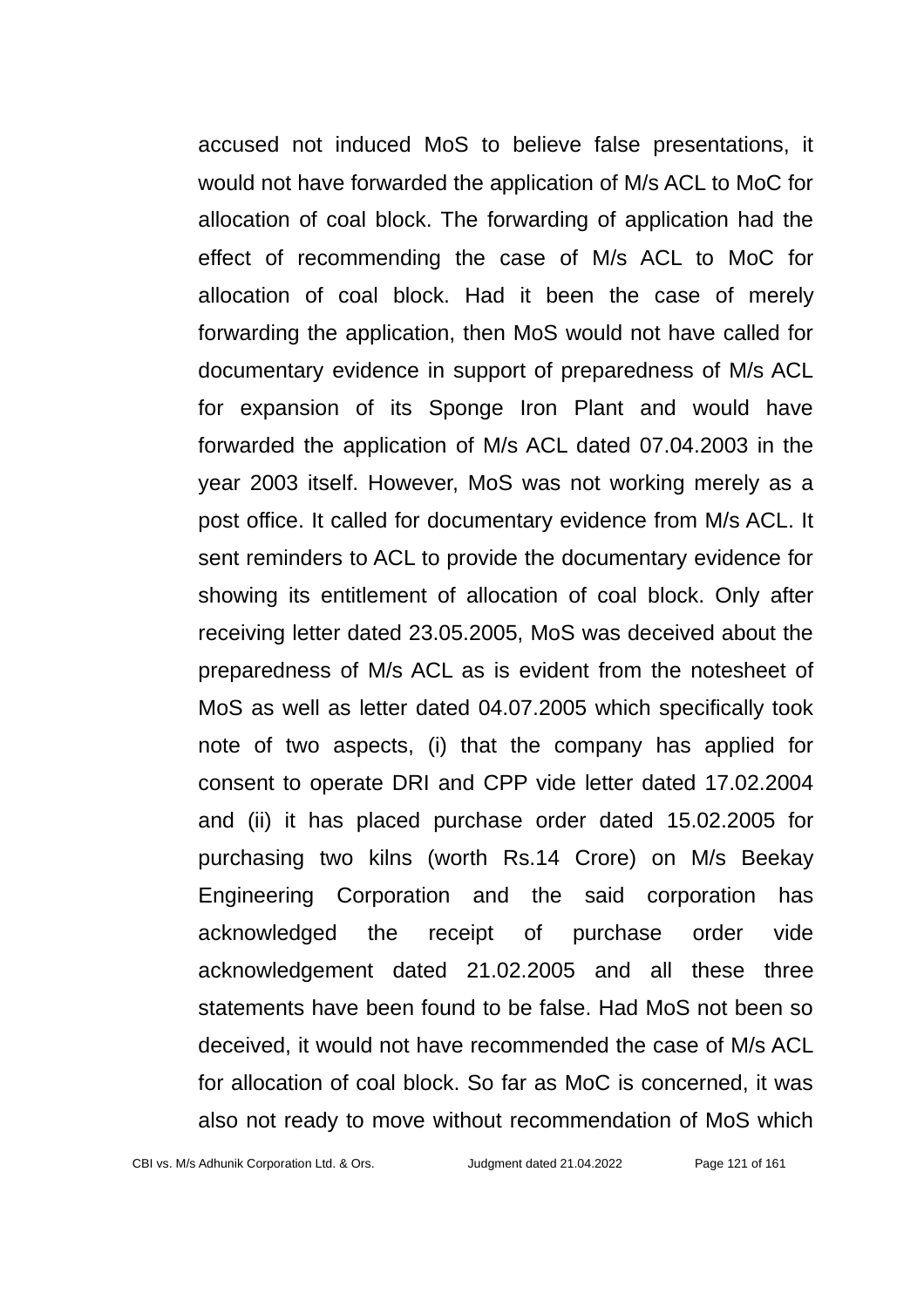is the Administrative Ministry. The initial letter dated 07.04.2003 by M/s ACL was written to MoS as well as MoC. If recommendations of MoS were not *sine qua non*, the Ministry of Coal would have processed the application dated 07.04.2003. But it was not so. The case of Adhunik Corporation was included in 28<sup>th</sup> Screening Committee meeting held on 15.04.2005 but not taken further in the absence of recommendations of MoS. When it was protested by M/s ACL vide its letter dated 03.05.2005, MoC vide OM dated 06.05.2005 called upon MoS for its views/recommendations on the letters of M/s ACL dated 07.04.2003 and 06.05.2005. In the 29<sup>th</sup> Screening Committee Meeting held on 03.06.2005, it was noted that there are a number of cases including the case of Adhunik Corporation where views of the MoS were yet to be sent and the case of Adhunik Corporation was deferred in the absence of recommendations of Ministry of Steel. In the meantime, M/s ACL had provided documentary evidence to show its preparedness for expansion of Sponge Iron Plant vide its letter dated 23.05.2005. However, the documents enclosed therewith were containing false facts. Induced by false contents of documents of M/s ACL, MoS gave its recommendation vide letter dated 07.08.2003. This recommendation was noted in the Agenda Note for the 30<sup>th</sup> Screening Committee Meeting circulated to all concerned vide letter dated 14.10.2005 and was also noted in the minutes of 30<sup>th</sup> Screening Committee Meeting held on 18.10.2005. Thereafter, vide letter dated 13.01.2006, new Patrapara Coal Block was allocated to Adhunik Corporation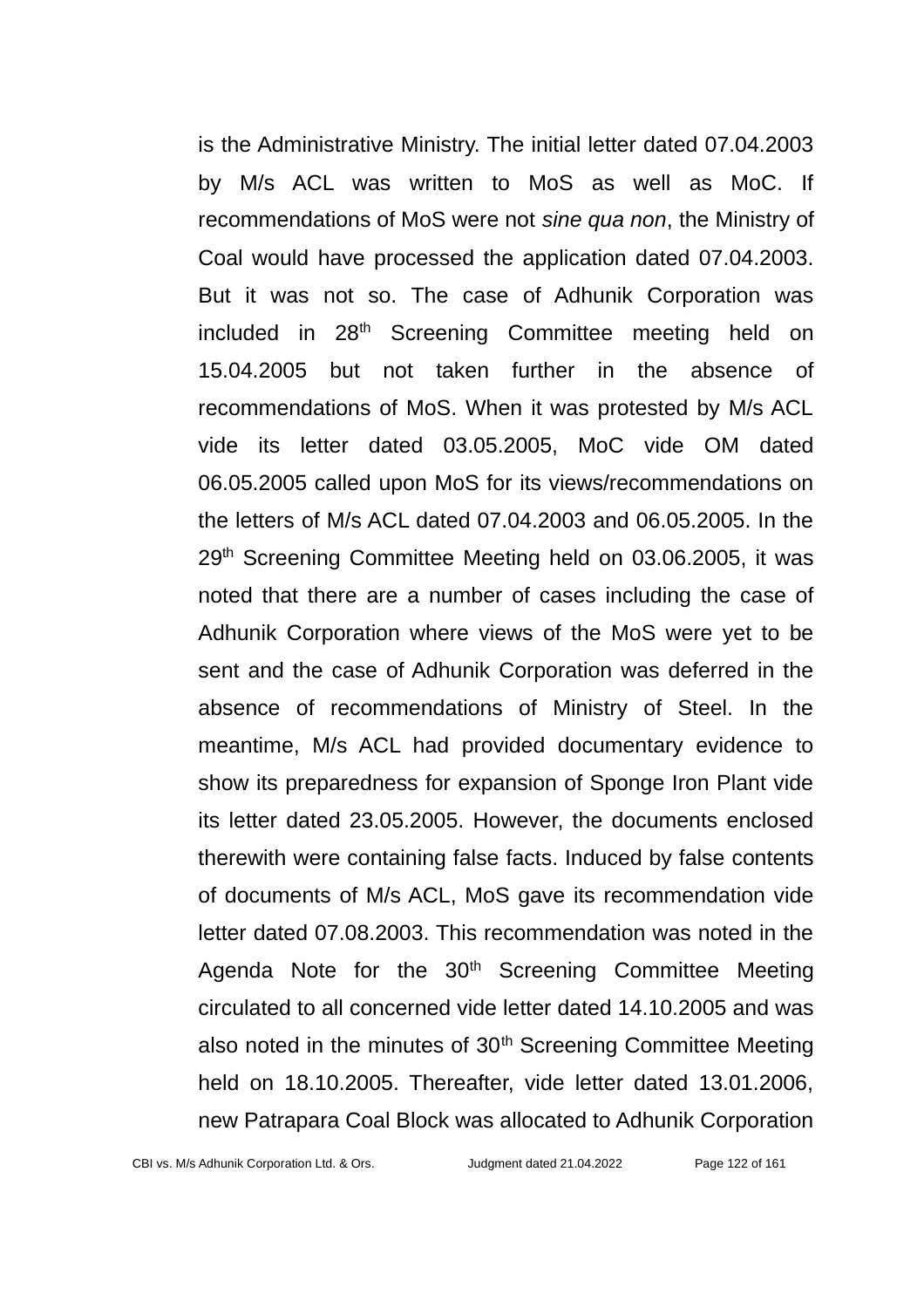and some other companies. As per decision of the Hon'ble Supreme Court in the case of Manohar Lal Sharma versus Union of India, dated 25.08.2014 in Writ Petition (Criminal) No. 120 of 2012, the allocation letter by the Central Government creates and confers a very valuable right upon the allottee. The allocation letter by the Central Government leaves practically or apparently nothing for the State Government to decide save and except to carry out the formality of processing the application and for execution of the lease deed with the beneficiary selected by the Central Government. Once the letter allocating a coal block is issued by the Central Government, the statutory role of the State Government is reduced to completion of processual formalities only. The allocation of coal block is not simply identification of a coal block or the allocatee the but it is in fact selection of beneficiary. It confers private rights to the allocatee for obtaining the coal mining leases for their end use plants. In the light of these observations of the Hon'ble Supreme Court, the allocation letter is a property within the meaning of the said letter used in section 420 of IPC. This sequence of events shows that the coal block was got allocated by cheating MoS and by cheating MoC which believed the recommendation letter of MoS believing that the same has been issued on the basis of true facts. Therefore, it proves that M/s ACL successfully cheated MoC, Government of India by making false submissions before MoS.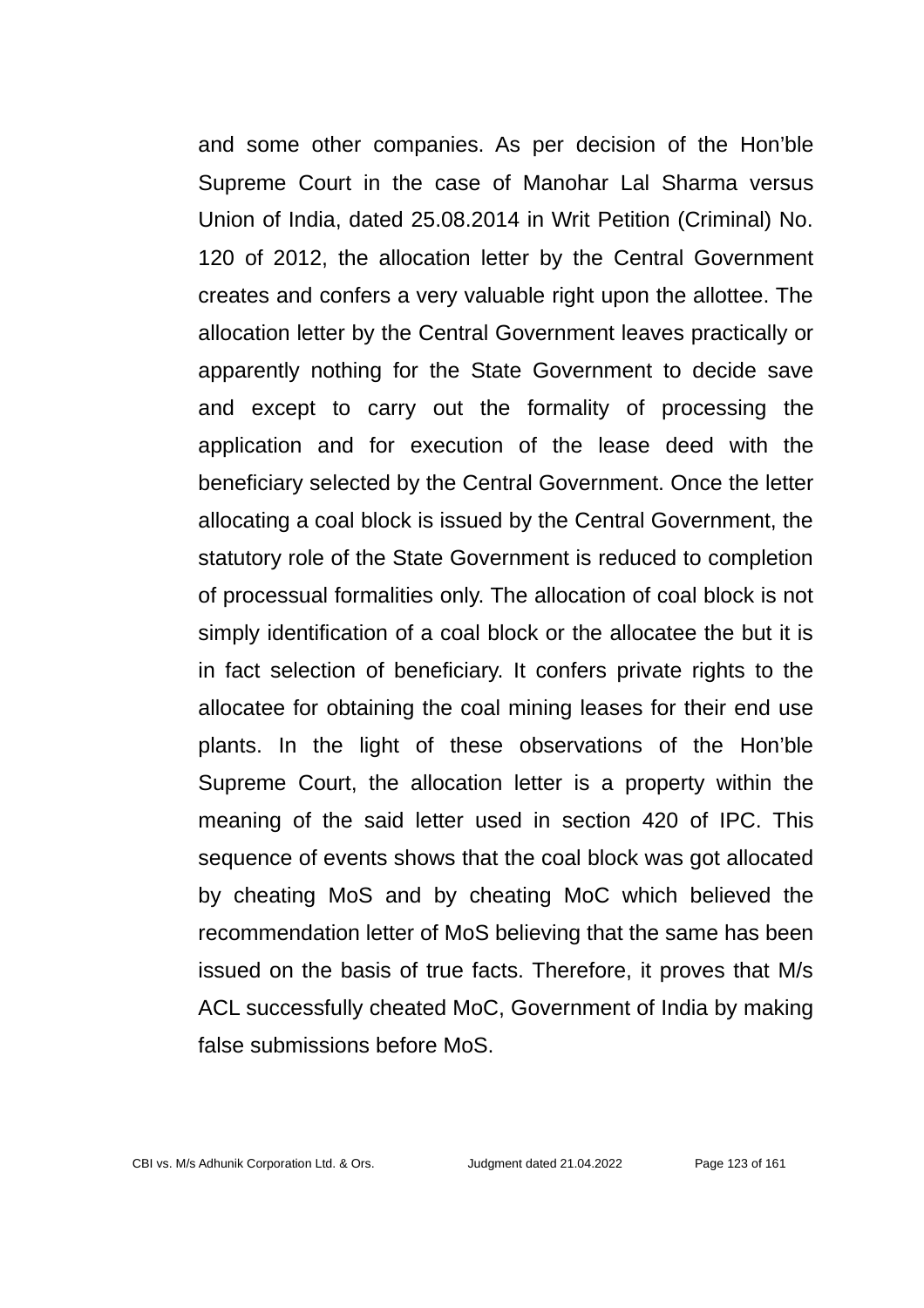262. The accused have also argued that the letters dated 23.05.2005 were not to be taken into consideration because the cutoff date was 28.06.2004 and thereafter coal blocks allocation had to be by auction. This fact has already been dealt with by this court in the order on charge where in paragraph 81, 82 and 83, it is held as under:-

> "81. It was also submitted by Ld. Counsels for the accused persons that MOC had decided 28.06.2004 as the cut-off date to consider the matter for allocation of coal blocks through Screening Committee route as after that the concept of competitive bidding was evolved. It was thus submitted that after the said date on 28.06.2004 any documents submitted should not be considered. In this regard it would be suffice to state that the said issue has been dealt with by Hon'ble Supreme Court in its judgment dated 25.08.2014 as delivered in the case Manohar Lal Sharma (Supra).

> 82. While dealing with the said issue of introduction of competitive bidding for allocation of coal block, it was noted by Hon'ble Supreme Court that an Amendment Bill in this regard introduced in the year 2008 was passed by both the Houses of Parliament in the year 2010 and ultimately Section 11A was inserted in the Mines Minerals (Development and Regulations) Act, 1957.

> 83. Moreover the application of M/s ACL was admittedly received in the month of April 2003 and thus any further information or documents submitted by the accused persons was in response to information sought by Ministry of Steel or MOC during the processing of said application. Thus while on the one hand no such cut-off date of 28.06.2004 had come into operation but even otherwise all such documents were submitted by the accused persons during the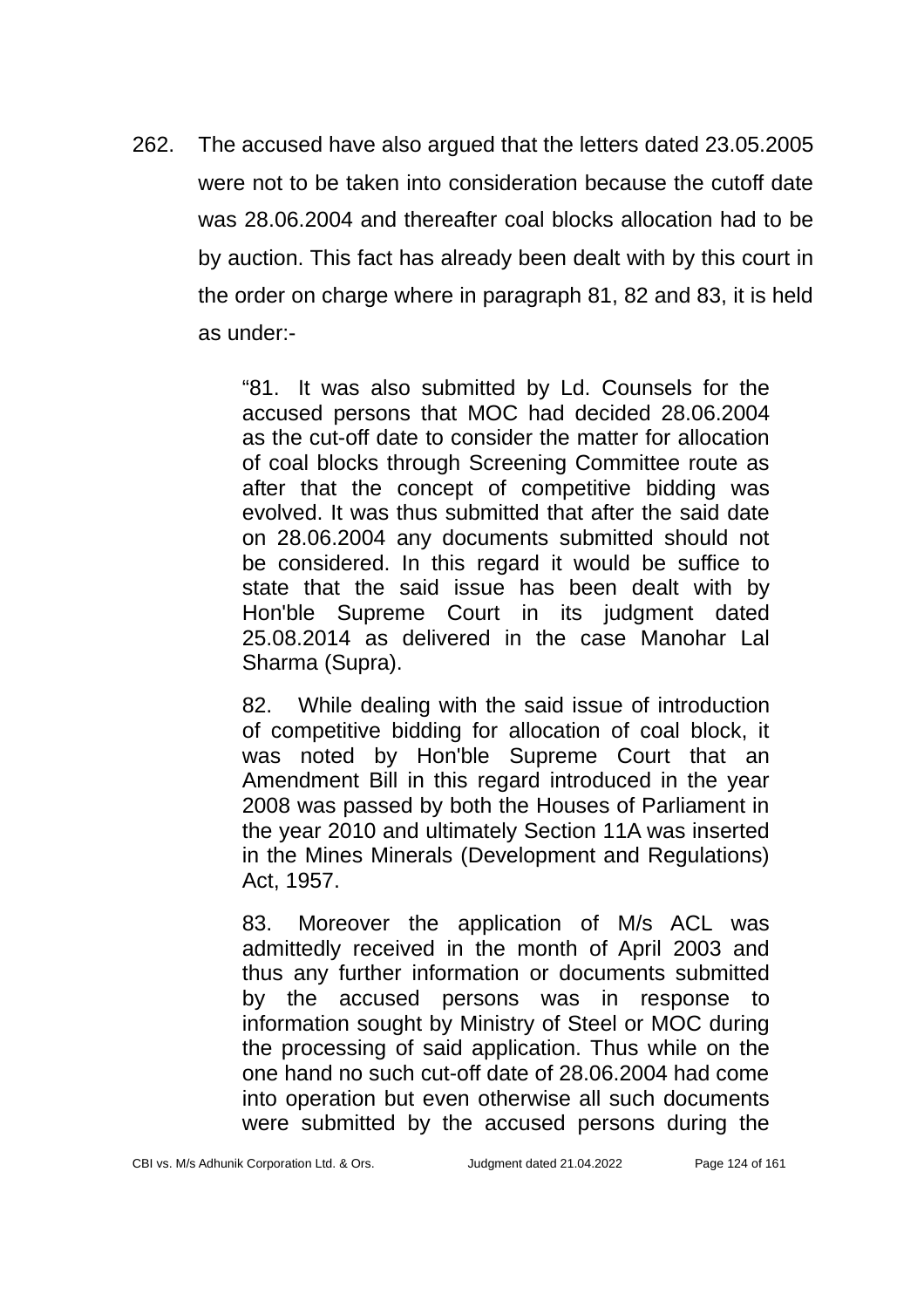course of processing of their application submitted to Ministry of Steel and MOC in the year 2003."

263. Therefore, none of the arguments addressed by the accused are capable of securing acquittal in their favour w.r.t. charge of cheating under Section 420 IPC. This point for determination is answered holding that M/s ACL (A-1) and Nirmal Kumar Agarwal (A-2) committed the offence u/s 420 of IPC and Mahesh Kumar Agarwal (A-3) committed the offence u/s 420 read with Section 511 of IPC i.e., attempt to cheat.

### **7 th Point for Determination**

# **Whether Mahesh Kumar Agarwal has committed the offence under section 471 IPC by knowingly using forged documents as genuine?**

- 264. Mahesh Kumar Agarwal had enclosed with his letter dated 07.04.2003 TEFR which has been found to be a false and forged document. Therefore, it is proved that a false document was used by Mahesh Kumar Agarwal as genuine.
- 265. An important question for decision of this point for determination is whether Mahesh Kumar Agarwal knew that the said document is a forged document?
- 266. Mahesh Kumar Agarwal was the Managing Director of M/s ACL. He is names as a key management personal for M/s ACL. It is evident from D-5, Page 248, PDF 537, Exhibit PW 8/A. He is the one who has signed on the balance sheets of the company for various years including the year ending 31.03.2004. It is evident from D-5, Page 239, PDF 528, Ex.PW-8/A-10.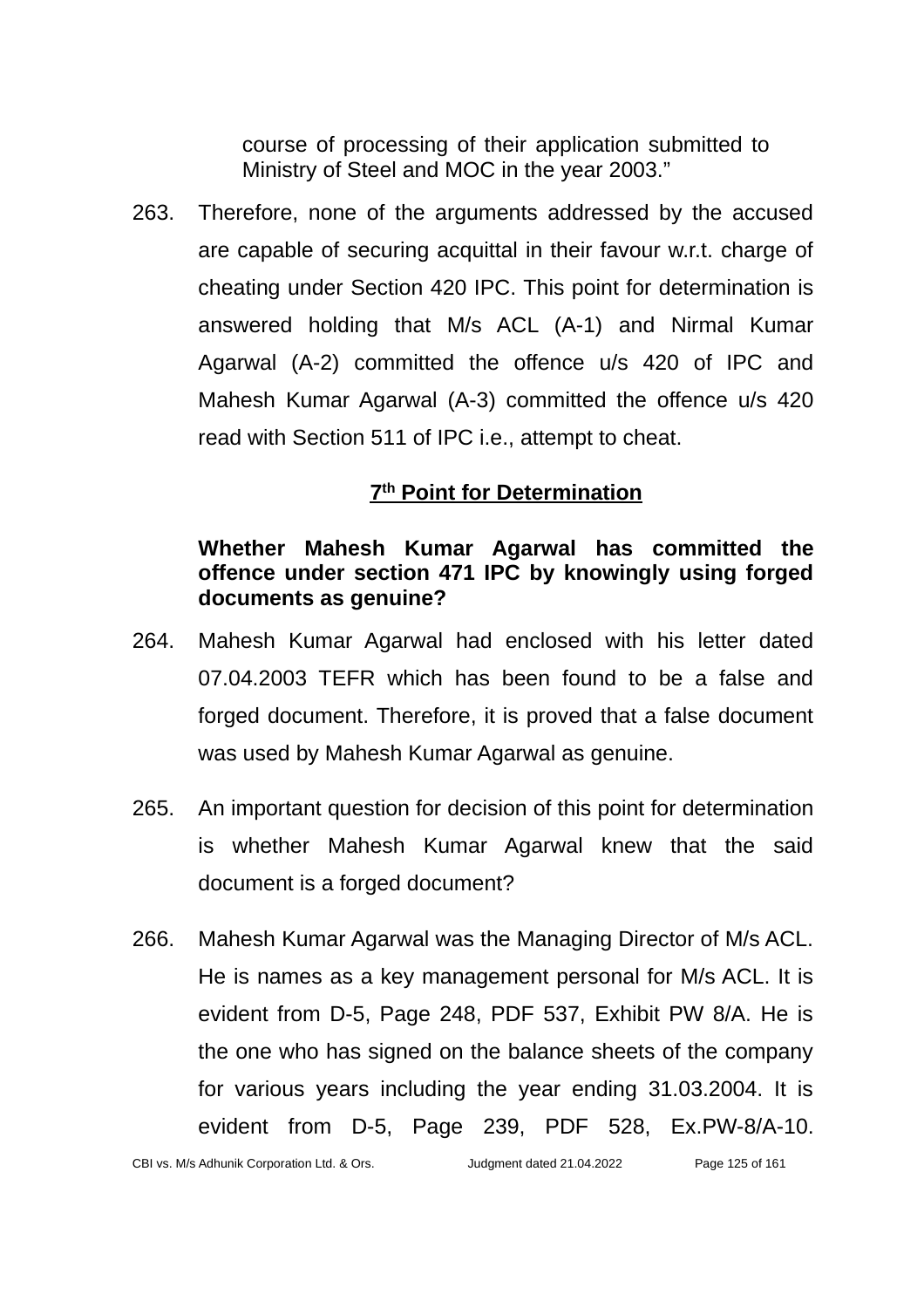According to PW-21, the cost of preparing TEFR during 2003 was not less than Rs. 2 Lakhs. A director signing the balance sheet would have known that no such payment of Rs.2,00,000/ has been made to M/s Dimension Engineering & Consultant Pvt. Ltd., for preparing the TEFR. Mahesh Kumar Agarwal would have known that since no payment has been made to this company for making TEFR, the TEFR could not be a genuine one. The accused have sought to show that the cost of TEFR was just Rs.6,000/-. This has been proved wrong by PW-21 who stated that during 2003, charges for preparing TEFR were not less than Rs.2,00,000/-. Accused have also filed forged Offer and forged Acknowledgement from Dimension Engineering Consultant Pvt. Ltd. This is also corroborative of the fact that Mahesh Kumar Agarwal knew that the document in question i.e. TEFR Report is a forged document.

267. The accused have sought to rely on evidence of DW-1 to show that Mahesh Kumar Agarwal as well as Nirmal Kumar Agarwal had no knowledge about the genuineness or forgery of the documents enclosed along with their letters dated 07.04.2003 and 23.05.2005 respectively. They have relied on the statement of DW-1 to show that on the instructions of one Alok Jha, DW-1 got signed these three letters from Mahesh Kumar Agarwal and Nirmal Kumar Agarwal and enclosures with these letters were enclosed later on by Alok Jha before sending the same to Ministry of Steel. DW-1 has also stated that he had told this fact to an official of CBI when he had accompanied Nirmal Kumar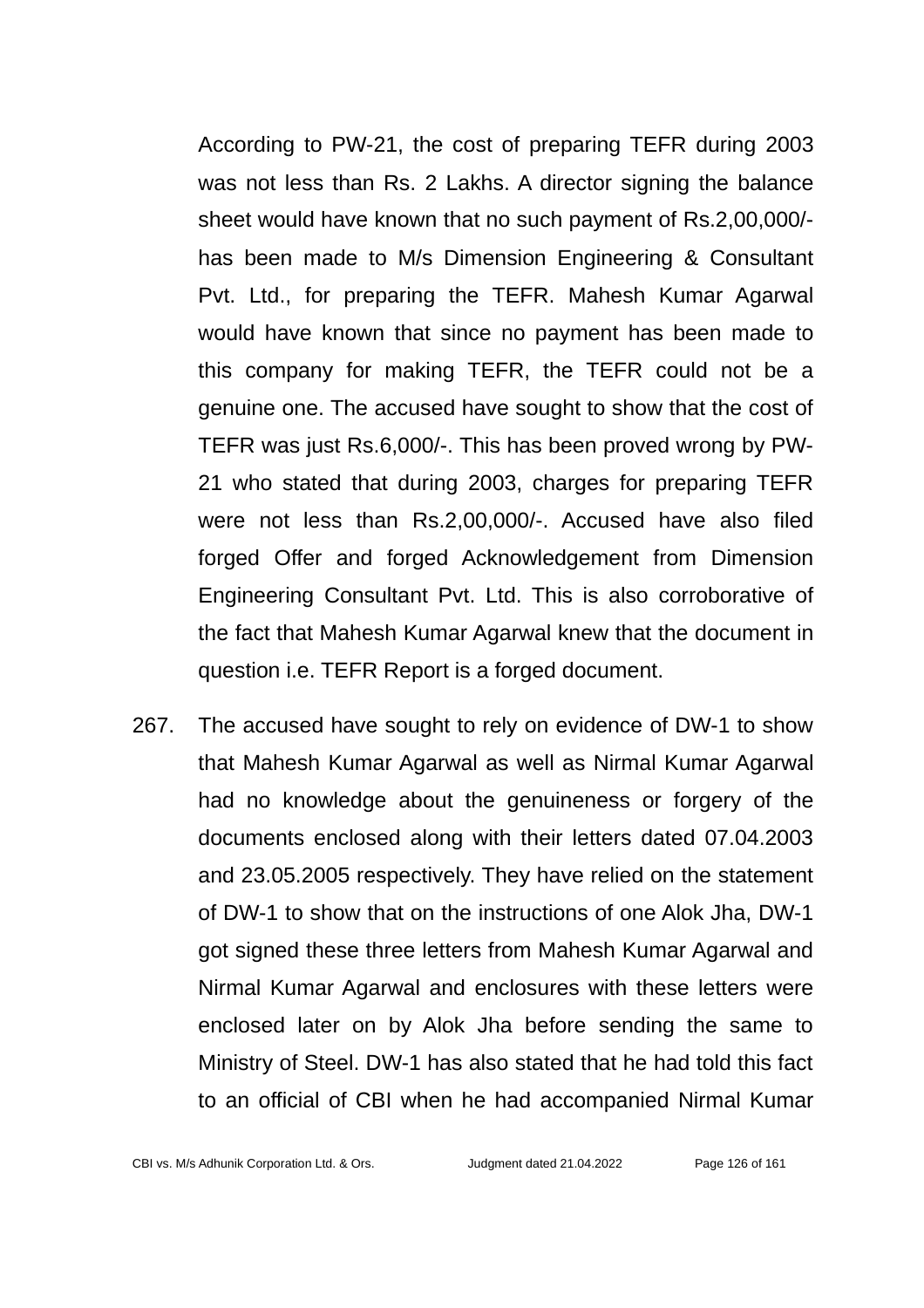Agarwal to CBI office and while he was sitting in the parking area, in the presence of IO of the case, one official of CBI had asked him if he knows facts of the case and he told afore-stated facts to him in the presence of the IO.

- 268. The question is whether the evidence of this witness inspires confidence?
	- 269. The accused have examined DW-1 Vikas Garg to prove their innocence. This 10th passed office boy had joined M/s. Adhunik people in 1998 for looking after transit and meeting arrangements of the directors of Adhunik people. He was not employed by M/s. Adhunik Corporation Ltd during 2003-05. He claims to have got letter dated 07.04.2003 Exhibit PW 8/A-2 (D-5) signed from Mahesh Aggarwal and letter dated 23.05.2005 Exhibit PW 8/N-10 (Colly) (D-5) (Page 161-164) and another letter dated 23.05.2005 Exhibit PW 8/A-7 (D-5) (Page 253) from Nirmal Kumar Agarwal upon asking of one Alok Jha. Mahesh Kumar Agarwal and Nirmal Kumar Agarwal, before signing these letters had telephonically spoken to Alok Jha. According to him, Alok Jha was employed at Delhi office. If the version of this witness is to be accepted, then there was no need for Mahesh Kumar Agarwal and Nirmal Kumar Agarwal to make a telephone call while sitting in Delhi office to Alok Jha who was also employed at Delhi office before signing the letters in question. He has also stated when these three letters were signed by Mahesh Kumar Agarwal and Nirmal Kumar Agarwal, there were no annexures and annexures were subsequently put by Alok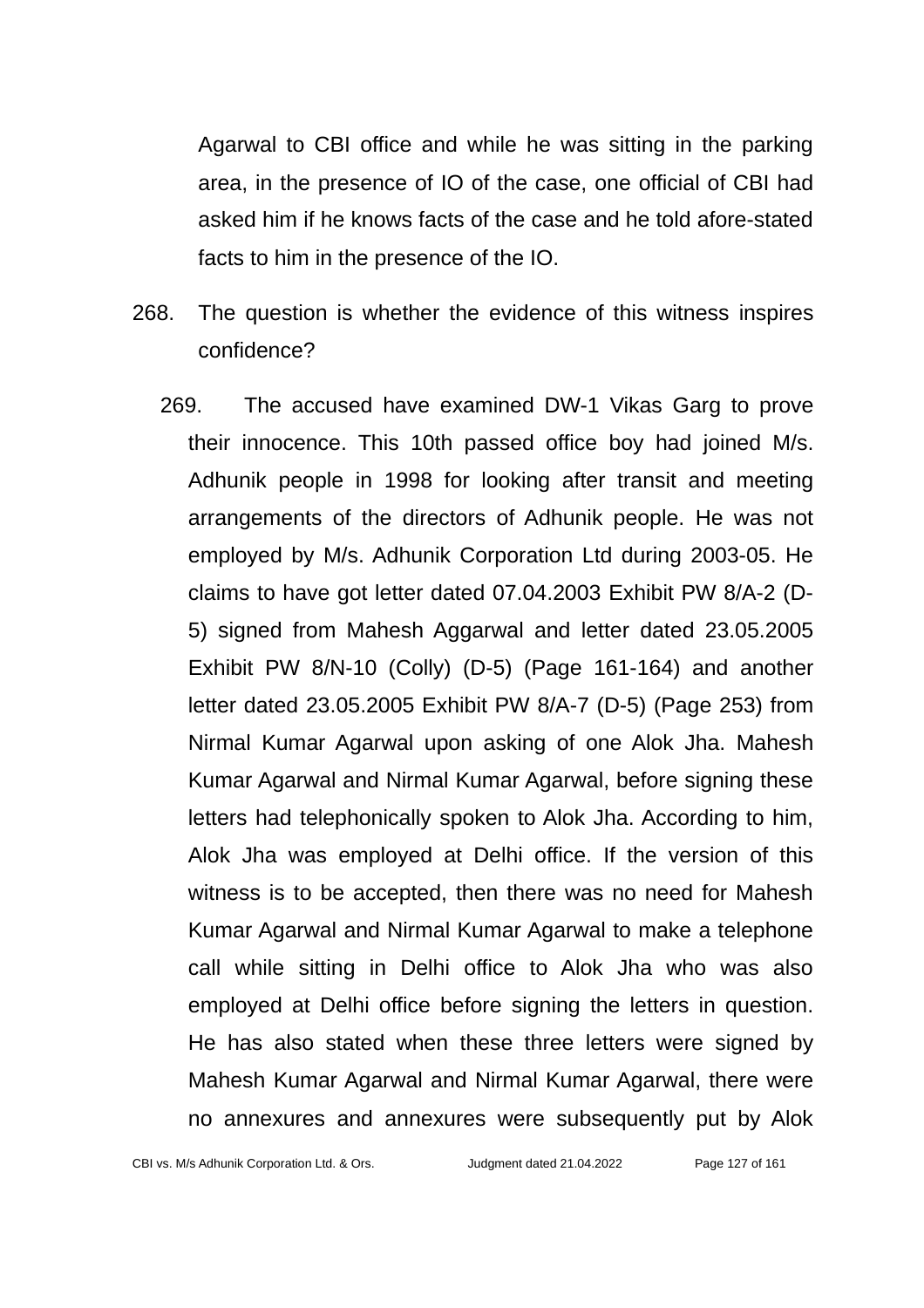Jha. He also stated that Alok Jha is no more alive. The date of death of Alok Jha has been conveniently not informed to the court. No special reason has been given by this defence witness how he remembered after passage of 18 years that these three letters were got signed by him on the asking of Alok Jha from Mahesh Kumar Agarwal and Nirmal Kumar Agarwal? How he remembered that annexures were not annexed with these letters at the time and were annexed later on by Alok Jha? This is more surprising because according to him he used to get the signatures on various correspondences signed from all the directors of Adhunik group i.e., Jugal Kishore Aggarwal, Ghanshyam Das Aggarwal, Manoj Aggarwal besides getting the same signed from Mahesh Kumar Agarwal as well as Nirmal Kumar Agarwal. He claims to be only a matriculate and nothing came on record how he particularly remembered/identified about these three letters after so many years. He also stated that Jugal Kishore Aggarwal was managing the affairs of M/s. Adhunik Corporation Ltd and all decisions were taken by him. If any document was required to be signed pertaining to M/s. Adhunik Corporation Ltd, directions and consent of Jugal Kishore Aggarwal was to be taken. However, according to his statement, before signing the aforesaid three letters by Mahesh Kumar Agarwal and Nirmal Kumar Agarwal, they did not consult Jugal Kishore Aggarwal and signed merely on the asking of merely an employee of the company, Alok Jha. So far as letter dated 07.04.2003 is concerned, it is to be noted that Jugal Kishore Aggarwal was not even the Director of M/s. ACL as on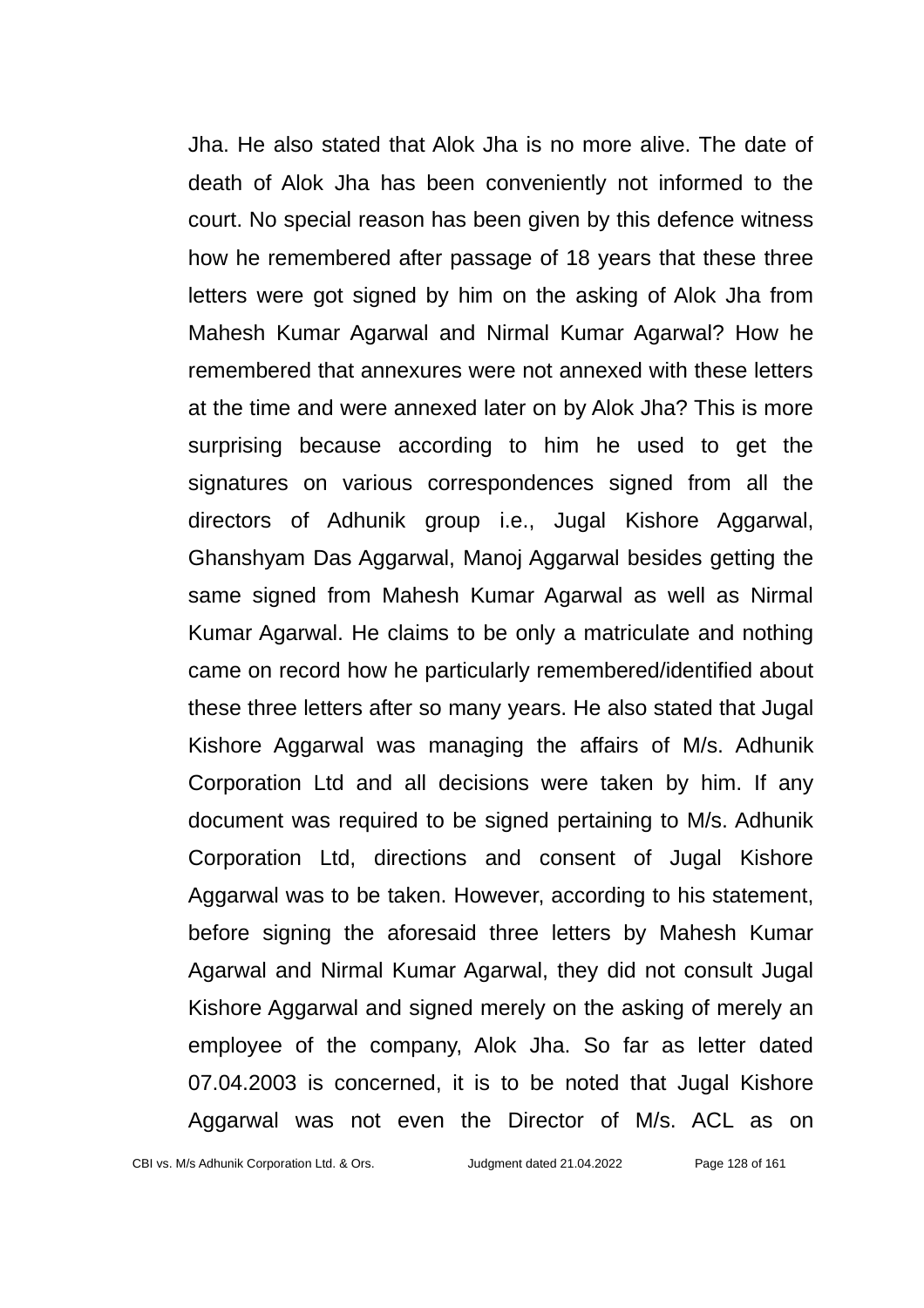07.04.2003 as he became a director in this company only on 03.05.2003, D-88, Page 8, PDF 3959, Exhibit P-11. Therefore, it cannot be said that Jugal Kishore Aggarwal was managing the affairs of M/s. ACL as on 07.04.2003. Further, as per D-5, Page 248, PDF 537, Exhibit PW 8/A, Jugal Kishore Agarwal was shown as one of the Key Management Personnel for Adhunik Corporation Ltd-Financial Year 2003-2004 but so were Nirmal Kumar Aggarwal and Mahesh Kumar Agarwal, they too were shown as Key Management Personal of M/s ACL during 2003- 04. The reason given by DW-1 for not getting the documents signed from Jugal Kishore Aggarwal is that because of his advanced age, he was not travelling much to Delhi. However, inspite of his advanced age in the year 2003, the witness stated that the said Jugal Kishore Aggarwal was still alive in the year 2021 i.e., even after passage of 18 years since then. A person stated to be of advanced age and hence debilitated from travelling could not have survived for 18 long years since then. The explanation given by the witness why Jugal Kishore Aggarwal did not attend the Screening Committee meeting if he was looking after affairs of M/s. Adhunik Corporation Ltd was again the same that because of his advanced age he could not visit Delhi. The witness has not disclosed the age of Jugal Kishore Aggarwal in the year 2003 to show that he was of such an advanced age that he was not able to attend the Screening Committee meeting in Delhi. As per Exhibit P-11, D-88, page 211D date of birth of Jugal Kishore Aggarwal is 05.10.1951. Therefore, in the year 2003 and 2005 he would have been aged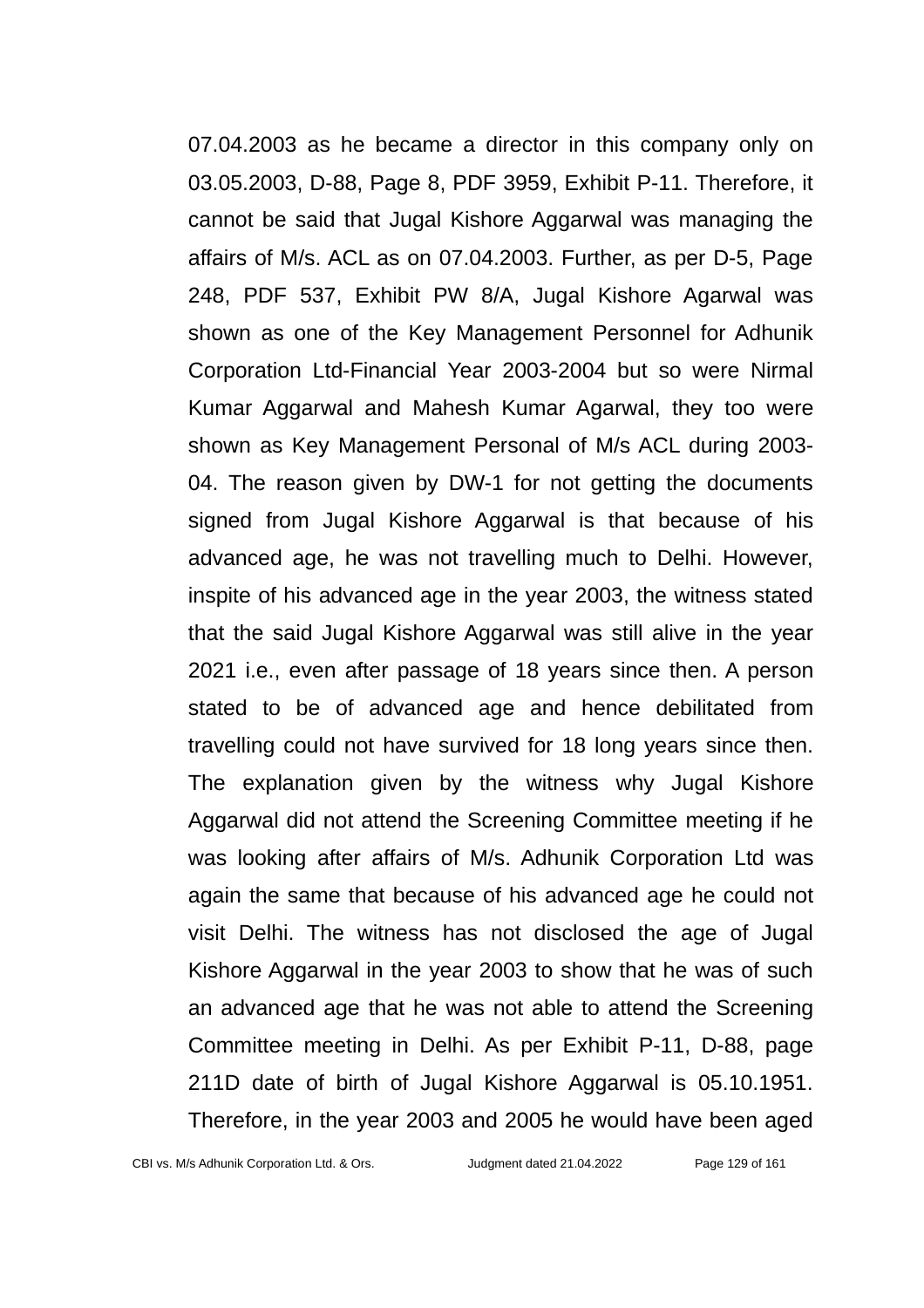52 and 54 years respectively. This age is not such at which a person is not able to travel. Though the witness claims that Alok Jha had experience in coal mining and was looking after the work of coal block allocations, in spite of having such an expertise, the said Alok Jha did not attend any of the Screening Committee meetings. Nothing has been brought on record to show that Alok Jha was mining expert. Had he been a mining expert, M/s. ACL would not have required the help of PW 9 B.Akela, Ex-Chairman, Managing Director, CMPDIL of Coal India Ltd for providing coal mining consultancy for M/s. ACL and he would not have been approached by Nirmal Kumar Aggarwal for this purpose. PW 21 had prepared technical report of Patrapara captive coal block for M/s. Adhunik Corporation Ltd, Exhibit PW 9/A in Exhibit PW 9/B, D-5, Correspondence Page 175-181, PDF 462-468. Whereas B.Akela had attended a screening committee meeting with Nirmal Kumar Aggarwal but so-called mining expert Alok Jha has not attended any meeting of the screening committee for representing either M/s. ACL or any other company of Adhunik Group. The reason given for Alok Jha not attending the meeting of the screening committee is stated to be his personal reasons which does not inspire confidence. Besides B.Akela, the other mining engineer who had worked for M/s. Adhunik Corporation Ltd is PW 13 Rakesh Khare. This witness had addressed letter dated 07.04.2005, Exhibit PW 8/A-7, (D-5, Page 153, PDF 440) requesting Ministry of steel for recommendation of proposal of M/s. ACL for allotment of Patrapara coal block to the screening committee. He had also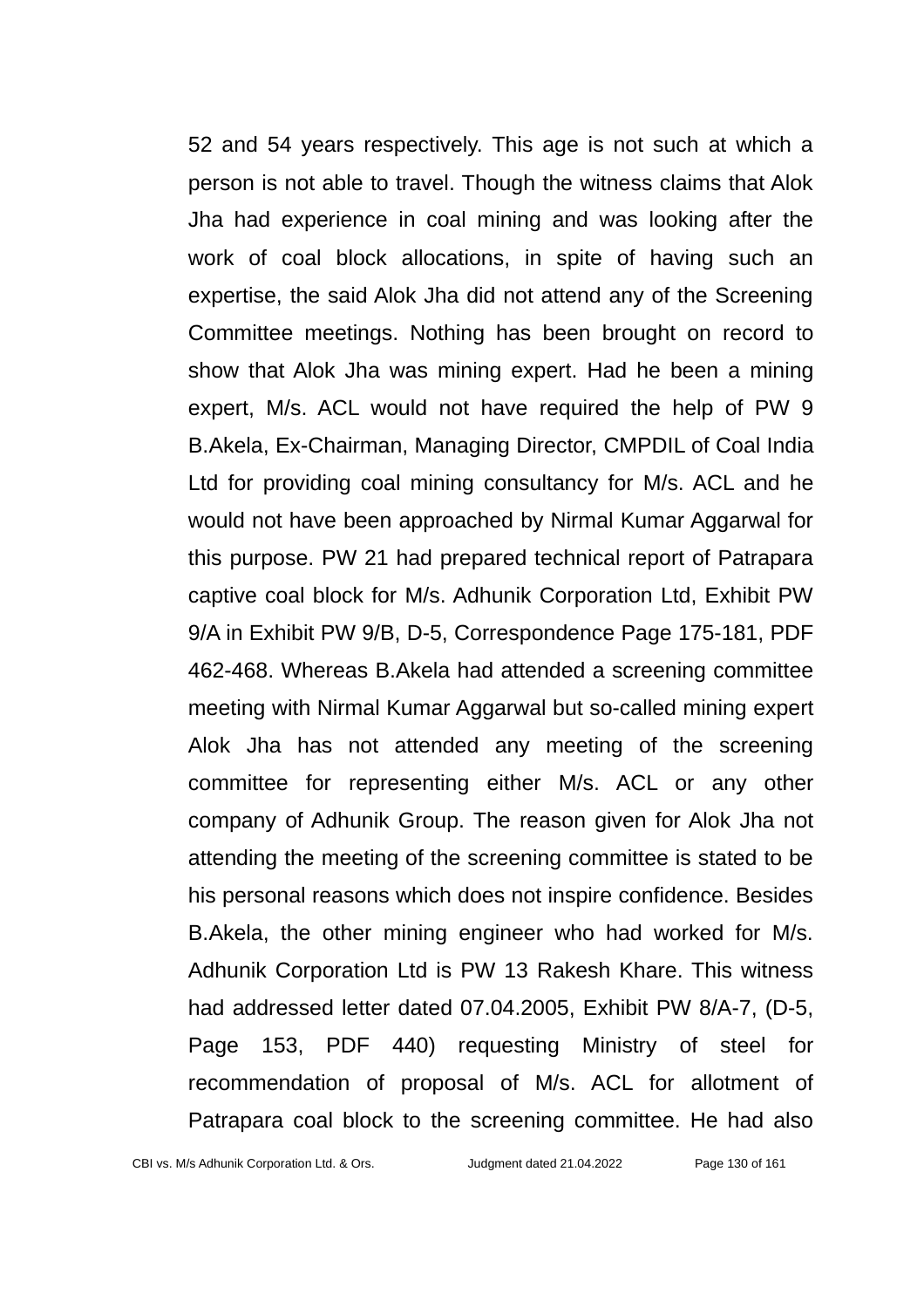submitted agenda form on behalf of M/s ACL to the screening committee, Exhibit PW 13/C, D-21, Page 4-6, PDF 2429. It shows that the mining experts for M/s. ACL were PW 9 B.Akela and PW 13 Rakesh Khare and this so-called Alok Jha would not have been a mining expert. DW-1 went on to claim that once he had gone to CBI office with Nirmal Aggarwal and while he was waiting in the parking area somebody from CBI had asked him whether he knew the facts of the case and he had told him the aforesaid facts which were deposed by him in the court as a defence witness. He did not tell the date of the said visit. He could not tell the name of the person from CBI to whom he had told these facts. During re-examination (which was not recorded soon after conclusion of his cross-examination but after a gap with the excuse that the main Counsel who was otherwise present during recording of entire cross examination had to rush to some other court the moment cross-examination of this witness by the Ld. Sr. PP for CBI ended and was unavailable immediately to record re-examination of the witness), he improved his statement and stated that the person from CBI to whom he had told the facts was accompanied by IO of this case. This witness was the Authorised Representative of M/s. Adhunik Corporation Ltd before this court from 20.02.2019 till 25.02.2021. When the IO was in the witness box as PW 22 from 19.09.2019 till 23.12.2019, he was not asked during his cross-examination whether this AR of the company had told any official of CBI in presence of the IO that Mahesh Kumar Agarwal and Nirmal Kumar Agarwal had merely signed letters dated 07.04.2003 and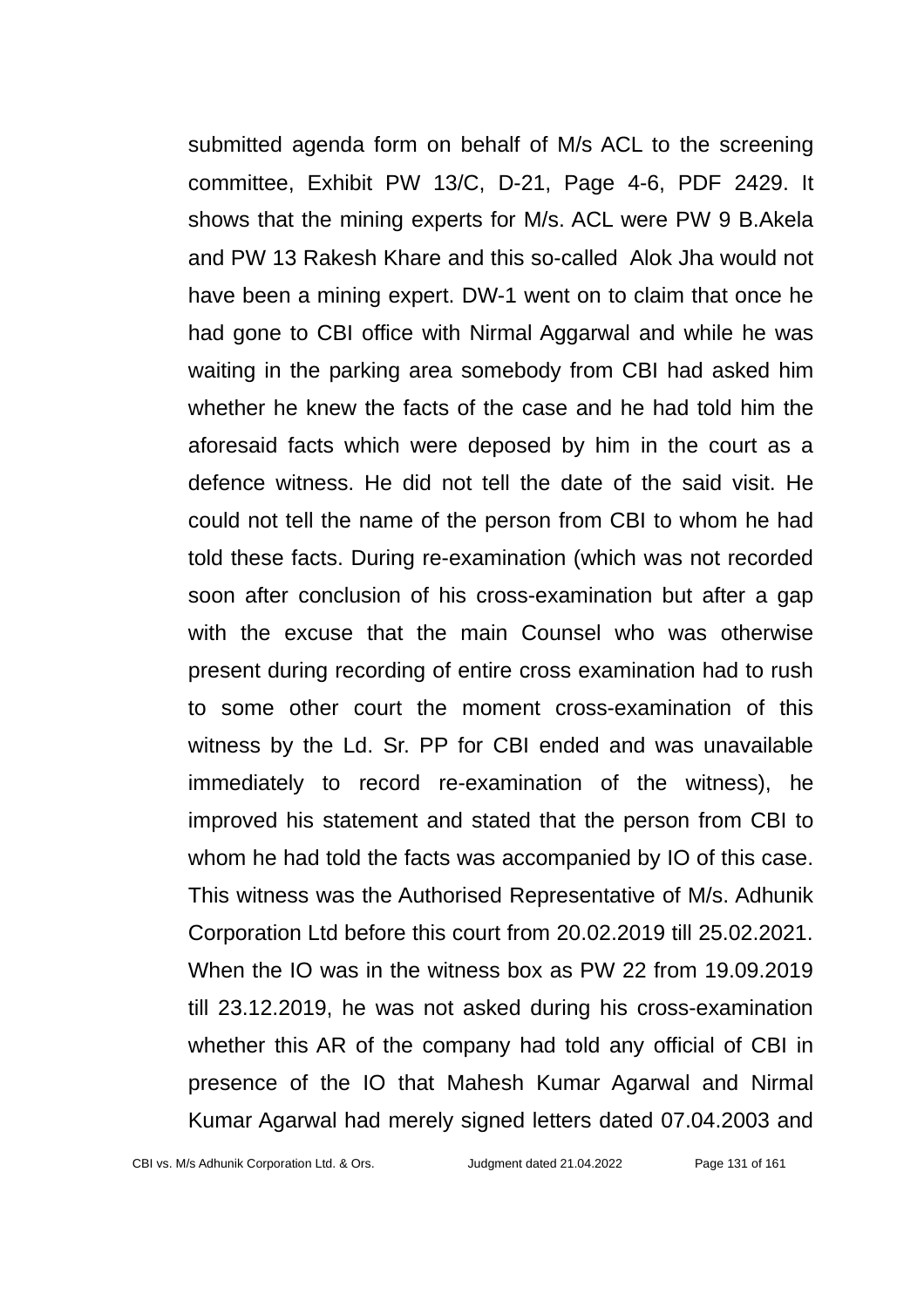23.05.2005 simply on the asking of an employee of the company. Jugal Kishore Aggarwal, though alive, did not enter the witness box to depose that all the affairs of M/s. Adhunik group were being looked after by him. Whereas, DW 1 stated that Mahesh Kumar Agarwal and Nirmal Kumar Agarwal were looking after affairs of M/s. Futuristic Steel Private Ltd and M/s. Northern Industrial Corporation respectively. However, there is no documentary evidence in this regard. Letter dated 07.06.2003, Exhibit PW 8/A-4, Page 149, PDF 436 was written by Mahesh Kumar Agarwal as a director of M/s Adhunik Corporation Ltd to Ministry of Steel. The two letters dated 03.05.2005, Exhibit PW 8/A-8, D-5, Page 154, PDF 441 and Exhibit PW 8/A-9, D-5, Page 157, PDF 444 were also written by Nirmal Kumar Agarwal to the Ministry of Steel and Ministry of Coal respectively as a director of M/s Adhunik Corporation Ltd. Nirmal Kumar Agarwal had also written letter dated 10.06.2005, Exhibit PW 8/A-13, D-5, Page 366, PDF 655 as a director of M/s Adhunik Corporation Ltd. If Mahesh Kumar Agarwal and Nirmal Kumar Agarwal were not attending to the affairs of M/s. ACL, why these letters were written by them on behalf of M/s Adhunik Corporation Ltd. So much so, the very 1st letter to MoS requesting for allocation of a coal block in favour of M/s Adhunik Corporation Ltd which was an important application was also written by Mahesh Kumar Agarwal and not Jugal Kishore Aggarwal. If Jugal Kishore Aggarwal was attending the affairs of M/s. ACL, then why there is not even a single letter addressed by him to either Ministry of Steel or Ministry of Coal on behalf of M/s Adhunik Corporation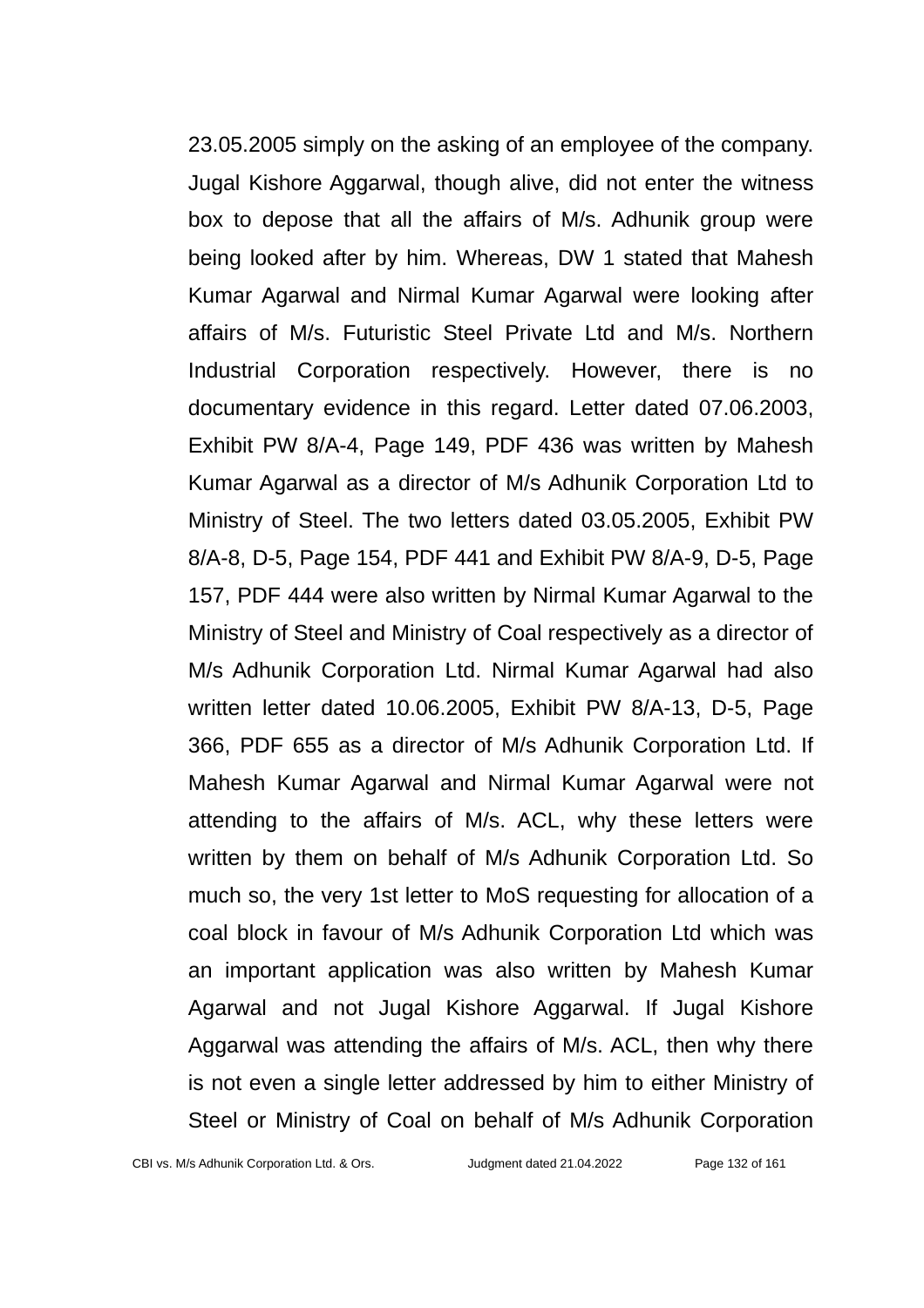Ltd. His presence is not recorded in any of the Screening Committee meetings. Jugal Kishore Aggarwal enjoyed a good health during 2003 and 2005 is evident from the fact that he is still alive in the year 2022. PW 3 Sukumar Mukhopadhyay, Superintendent, Central Excise and Customs and Service Tax, Kolkata also stated that he knew Mahesh Kumar Agarwal, Director Adhunik Corporation Ltd as he used to often meet him during the course of official discharge of his duties and correctly identified Mahesh Kumar Agarwal present in the court. PW 7 Sanjay Pratap has also stated that Nirmal Kumar Aggarwal was the Head of Mandi Govindgarh office of M/s Adhunik Corporation Ltd. PW 9 B.Akala, Ex-Chairman, Managing Director, CMPDIL of Coal India Ltd has deposed that he was approached by Nirmal Aggarwal in 2004-05 for providing coal mining consultancy for their company called Adhunik. He deposed that he had prepared technical report for Patrapara captive coal block for M/s. Adhunik Corporation Ltd and proved Annexure-IV and Annexure V, D-5, Page 175-181 as Exhibit PW 9/A and Exhibit PW 9/B. He has also deposed that probably he had attended one screening committee meeting of MoC in the year 2005 along with Nirmal Aggarwal of M/s. Adhunik Corporation Ltd. PW 11 Prem Raj Kumar has also stated that on behalf of Adhunik Corporation Ltd, Nirmal Kumar Aggarwal used to visit MoC in connection with their application seeking allocation of a captive coal block as one of the directors of the company. PW 13 Rakesh Khare, a mining engineer has also stated that he had met Mahesh Kumar Aggarwal in connection with the affairs of Adhunik Corporation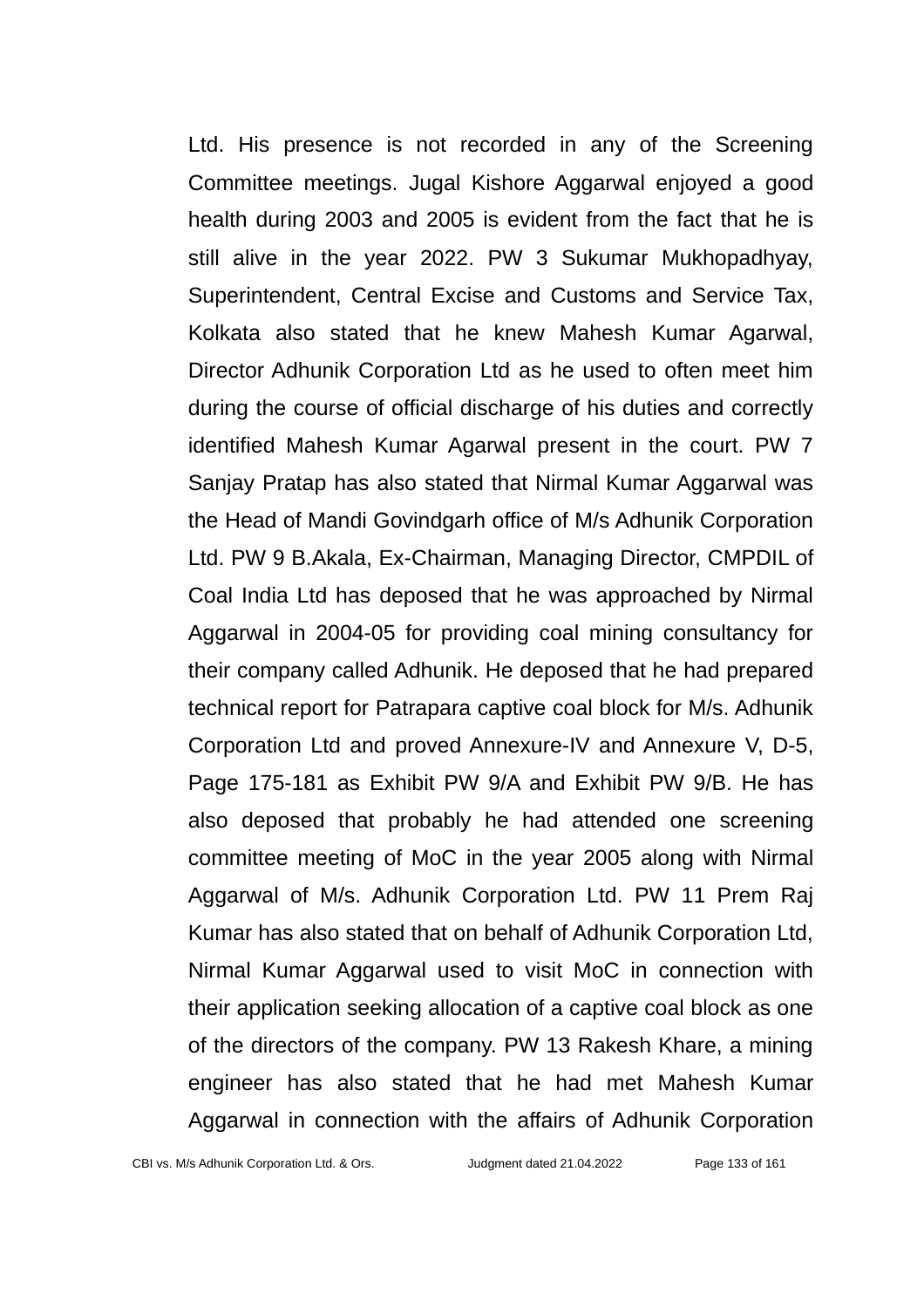Ltd. The agenda form submitted to the screening committee on behalf of Adhunik Corporation Ltd by this witness was proved as Exhibit PW 13/C. He deposed that he had signed letter dated 07.04.2005, Exhibit PW 8/N-7 addressed to Ministry of Steel requesting for recommendation of proposal of Adhunik Corporation Ltd for allotment of Patrapara coal block to the screening committee. He stated that he had signed this letter at the instance of Manoj Aggarwal or Nirmal Kumar Aggarwal. He deposed that he had filled up this agenda form at the instance of Manoj Agarwal or Nirmal Kumar Aggarwal. He never took the name of Jugal Kishor Agarwal. It shows active involvement of Mahesh Kumar Aggarwal and Nirmal Kumar Aggarwal in the affairs of M/s. Adhunik Corporation Ltd and also shows that the defence of the accused that the affairs of M/s. Adhunik Corporation Ltd were looked after by Jugal Kishore Aggarwal is incorrect. Therefore, the defence of the accused is illusionary, sham and practically moonshine. To say the least, the overall line of defence of the accused during trial is not compatible with the cock and bull story now told by this sole defence witness. Considering the entirety of the matter, this court does not believe that the version given by this witness has any iota of truth in it. Moreover, it is also to be noted here that no efforts were made to show that Nirmal Kumar Aggarwal was ignorant of the fact that the contents of letter dated 18.04.2005 addressed to M/s. ITC under his signatures were false (D-5, Page 166, PDF 453) or that the contents of letter dated 15.02.2005, Exhibit PW 6/DX-2,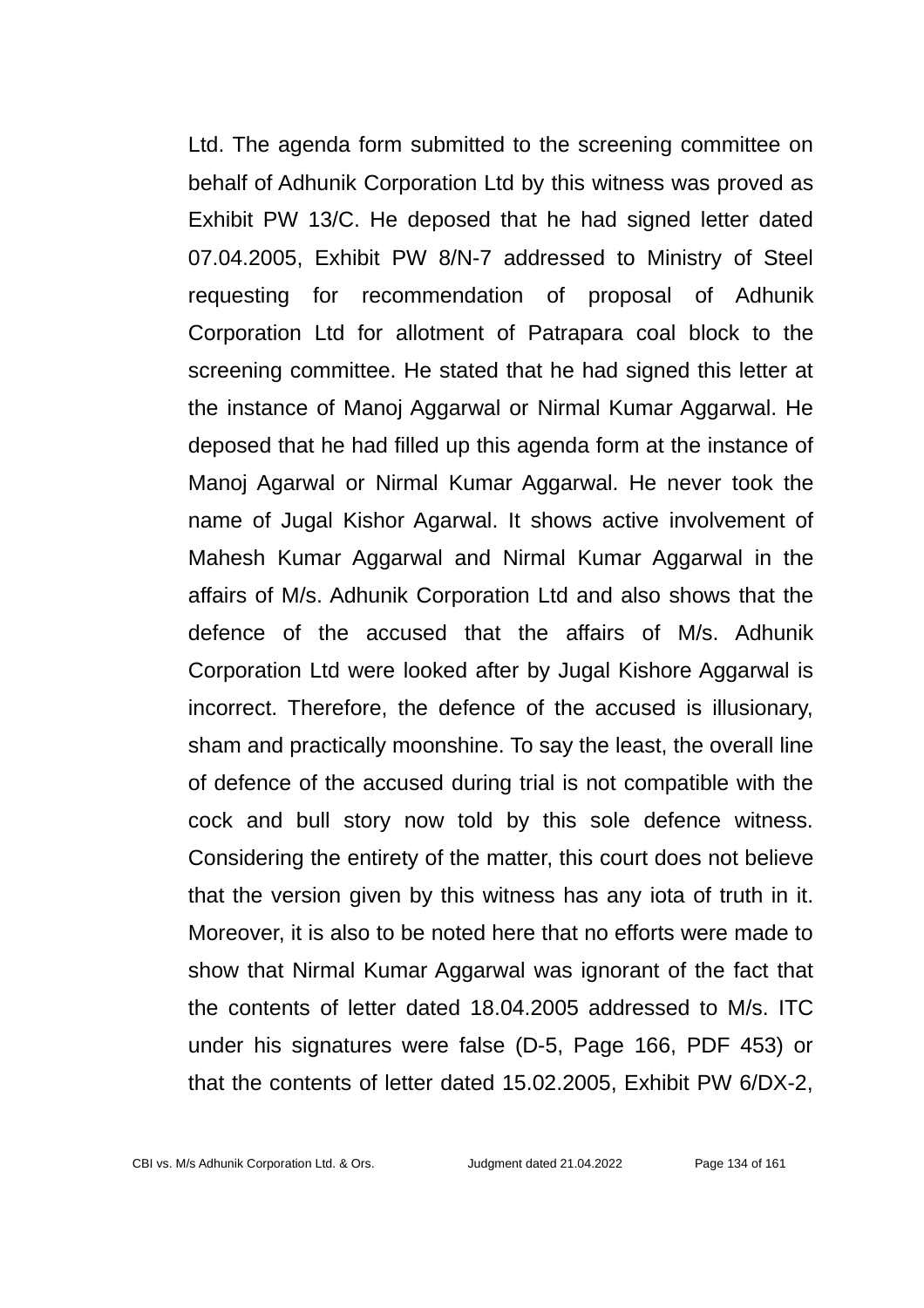D-5, Page 168-173, PDF 455, written under his signatures to M/s. Beekay Engineering Corporation were false.

- 270. Therefore, this point for determination is answered holding that Mahesh Kumar Agarwal knowingly used forged TEFR as genuine along with his letter dated 07.04.2003 and is therefore guilty of offence u/s 471 IPC.
- 271. The accused have relied on Sukhdev Jha Utpal vs. State of Bihar, AIR 1957 SC 466. In that case, it was held that General Manager of a company cannot be expected to know whether the particulars of vehicle mentioned for issuance of petrol coupons were correct or not. The case is distinguishable on facts. Petrol coupons are not comparable with TEFR report worth Rs.2 Lacs in the year 2003. Therefore, this point for determination is answered holding that Mahesh Kumar Agarwal knowingly used forged document as genuine with his letter dated 07.04.2003.

# **8 th Point for Determination**

# **Whether letter dated 18.04.2005 is a false and forged letter?**

272. While deciding the earlier points for determination, it is held that Nirmal Kumar Agarwal falsely stated in letter dated 23.05.2005 that letter dated 18.04.2005 has been written to M/s ITC, Raipur, Chhatisgarh, appointing them consultant for Detailed Engineering and Consultancy of 2 x 350 TPD Sponge Iron Plant.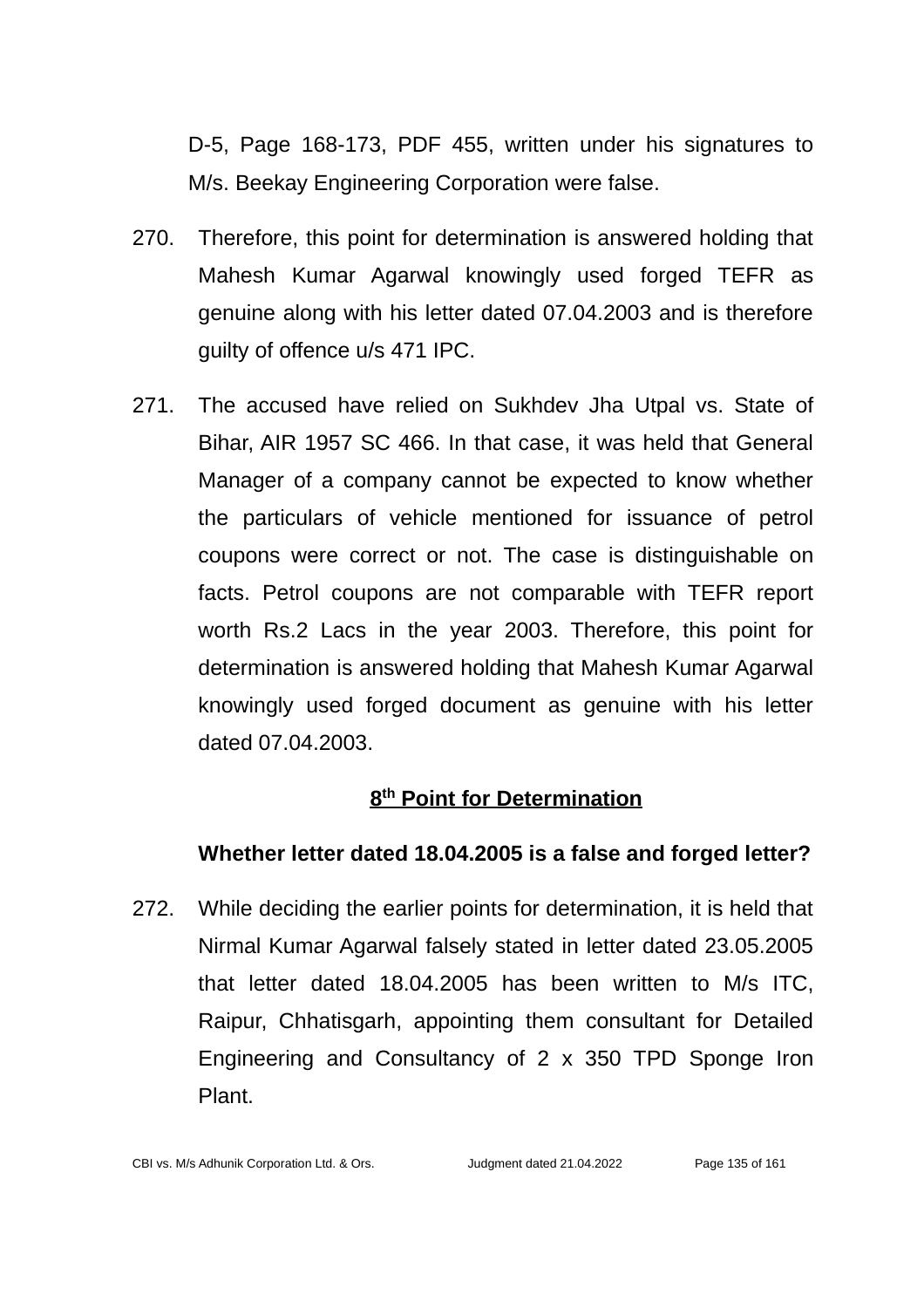- 273. This letter addressed to M/s ITC is written under signatures of Nirmal Kumar Agarwal (A-2).
- 274. The submission of the accused is that this letter cannot be treated as a forged letter as the same is under the signature of accused Nirmal Kumar Agarwal himself. Reliance is placed on Mohd. Ibrahim vs. State of Bihar, (2009) 8 SCC 751 and on Sheila Sebastian vs. R. Jawahar Raj, 2018 (7) SCC 581.
- 275. In the case of Mohd. Ibrahim (Supra), there was a dispute between cousin brothers over title of a piece of land. The accused had sold the land claiming himself to be the owner thereof. Prosecution was launched by the complainant/cousin brother that the land sold by the accused was inherited by him. It was held by the Hon'ble Supreme Court in this case that:

"There is a fundamental difference between a person executing a sale deed claiming that the property conveyed is his property, and a person executing a sale deed by impersonating the owner or falsely claiming to be authorised or empowered by the owner, to execute the deed on owner's behalf. When a person executes a document conveying a property describing it as his, there are two possibilities. The first is that he bonafied believes that the property actually belongs to him. The second is that he may be dishonestly or fraudulently claiming it to be his even though he knows that it is not his property. But to fall under first category of 'false documents', it is not sufficient that a document has been made or executed dishonestly or fraudulently. There is a further requirement that it should have been made with the intention of causing it to be believed that such document was made or executed, or by the authority of a person, by whom or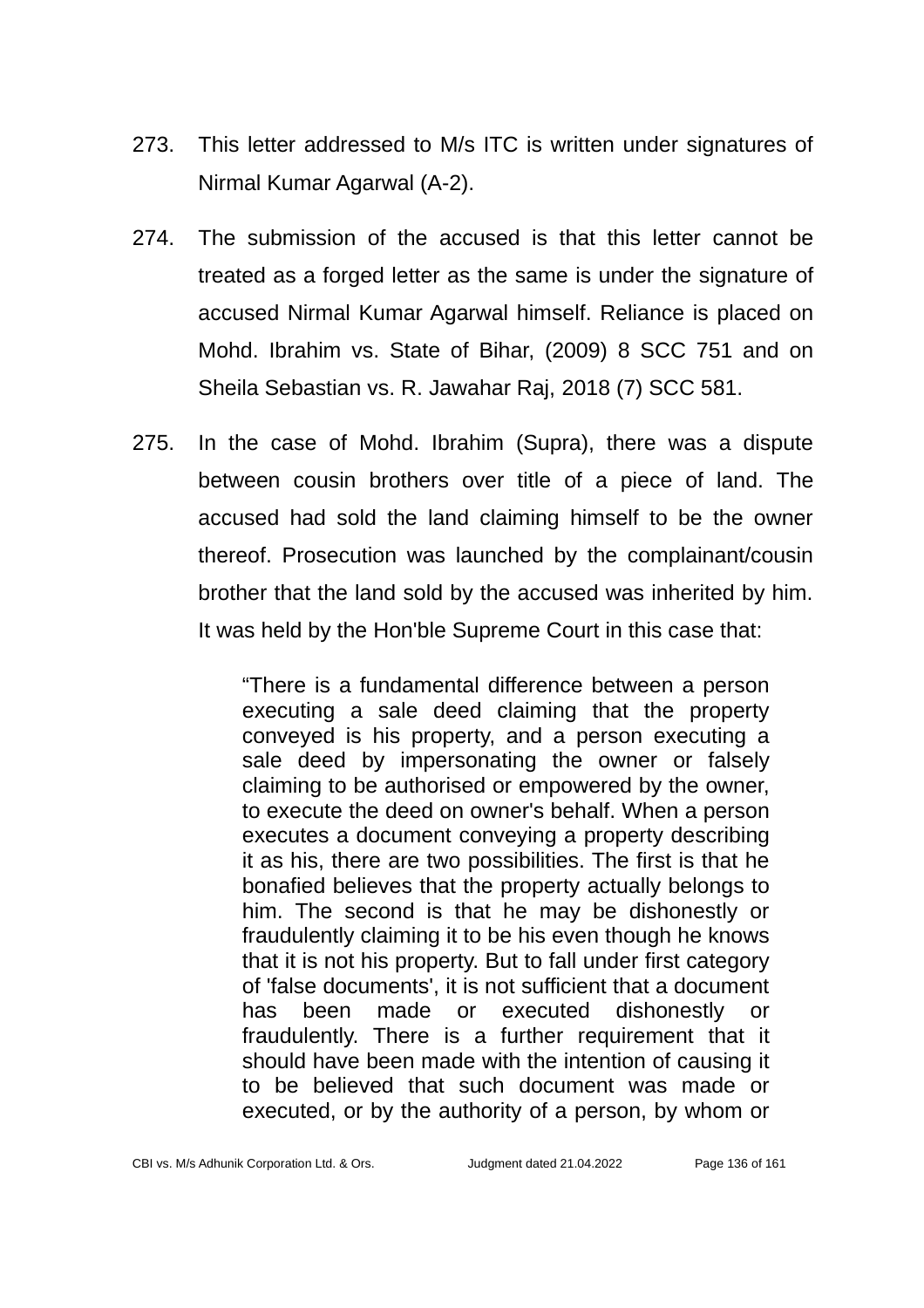by whose authority he knows that it was not made or executed. When a document is executed by a person claiming a property which is not his, he is not claiming that he is someone else nor is he claiming that he is authorized by someone else. Therefore, execution of such document (purporting to convey some property of which he is not the owner) is not execution of a false document as defined u/s 464 of the Code. If what is executed is not a false document, there is no forgery. If there is no forgery, then neither section 467 nor section 471 of the Code are attracted."

276. In the case of Sheila Sebastian (Supra), an impostor impersonating as complainant had created a power of attorney in the name of accused no. 1 as if he was agent of the complainant. The accused no. 1 using the aforesaid power of attorney in his favour attempted to transfer the property of complainant by executing a mortgage deed in favour of accused no. 2. On receiving information of the aforesaid transaction, complainant filed a complaint resulting in filing of charge-sheet u/s 420, 423 and 424 of IPC. Charge was framed against accused persons including section 465 of IPC and accused no. 1 was convicted u/s 465 IPC and accused no. 2 was convicted u/s 465 r/w section 109 IPC. The order was upheld in appeal. However, the Hon'ble High Court acquitted the revisionist petitioners holding that requirement of section 464 IPC is not satisfied. The order of acquittal was challenged by the complainant before the Hon'ble Supreme Court. It was held by the Hon'ble Supreme Court that a charge of forgery cannot be imposed on a person, who is not the maker of the same. There is no finding by the Trial Court that the respondents had made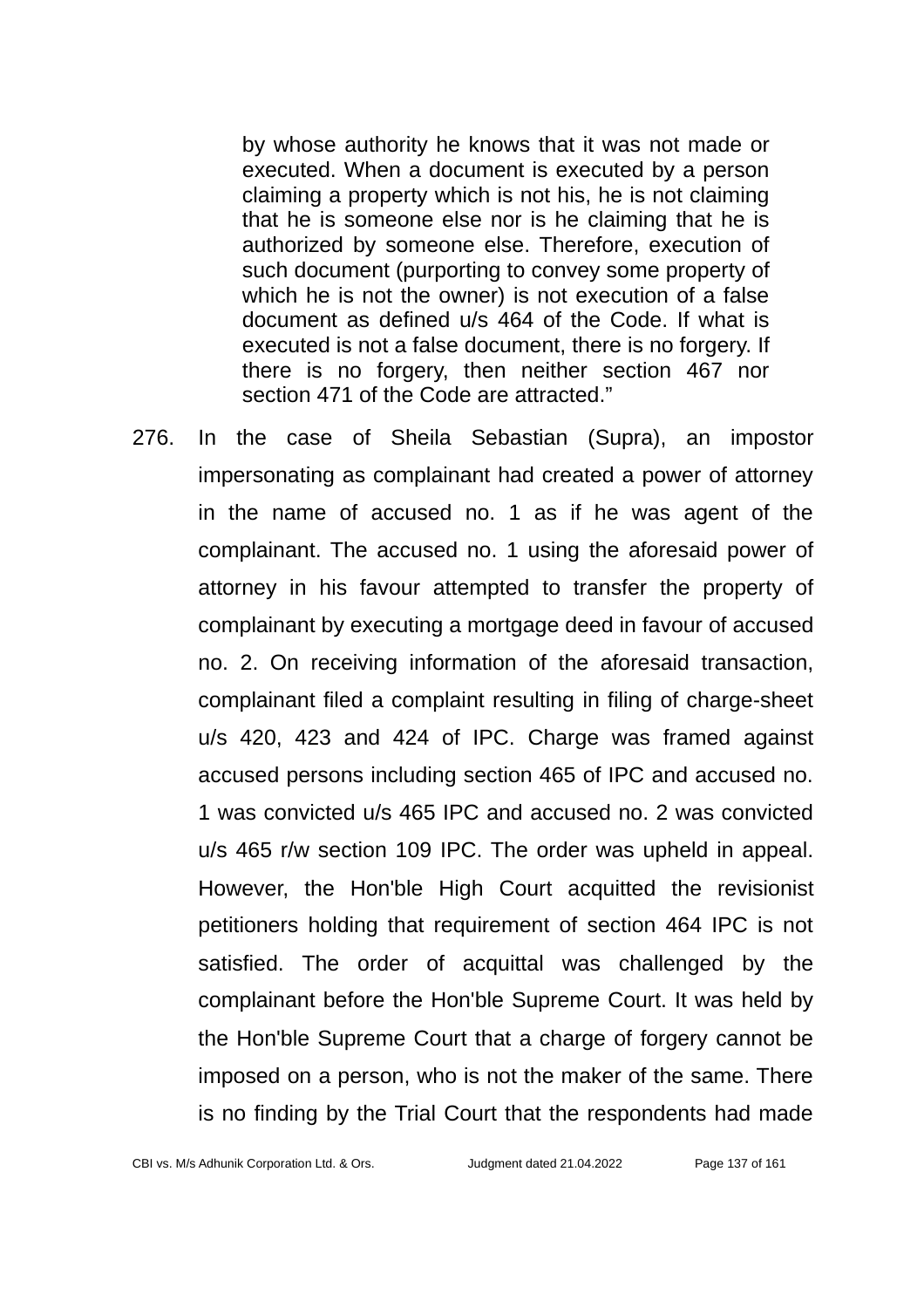any false document to execute mortgage deed under the guise of that false document. Therefore, they cannot be held as makers of forged documents. It is the impostor who can be said to have made the false document by committing forgery. The impostor was not found or investigated into by the investigating officer. There is nothing regarding relationship between impostor and respondent no. 1. Strong suspicion cannot take the place of proof. It was further held that only the one who makes a false document can be held liable u/s 464 of IPC. Thereafter, the appeal was dismissed.

- 277. The submissions of the Ld. Counsel for the accused have been considered.
- 278. It is well settled that incorporation or inclusion of a false statement in a document would not *ipso facto* make the document false for a document to be false it has to tell a lie about itself, J. Th. Zwart and Ors. vs. Indrani Mukherjee, (1990) 1 Cal. LT 99 HC.
- 279. The facts of case in hand are different and clearly distinguishable from the facts in the case of Mohd. Ibrahim (Supra) and Sheila Sebastian (Supra).
- 280. While deciding the earlier point for determination, it is already decided that as on 18.04.2005, this letter dated 18.04.2005 addressed to M/s ITC had not come into existence. This letter was never received by M/s ITC and M/s ACL had never appointed M/s ITC as consultant for detailed engineering and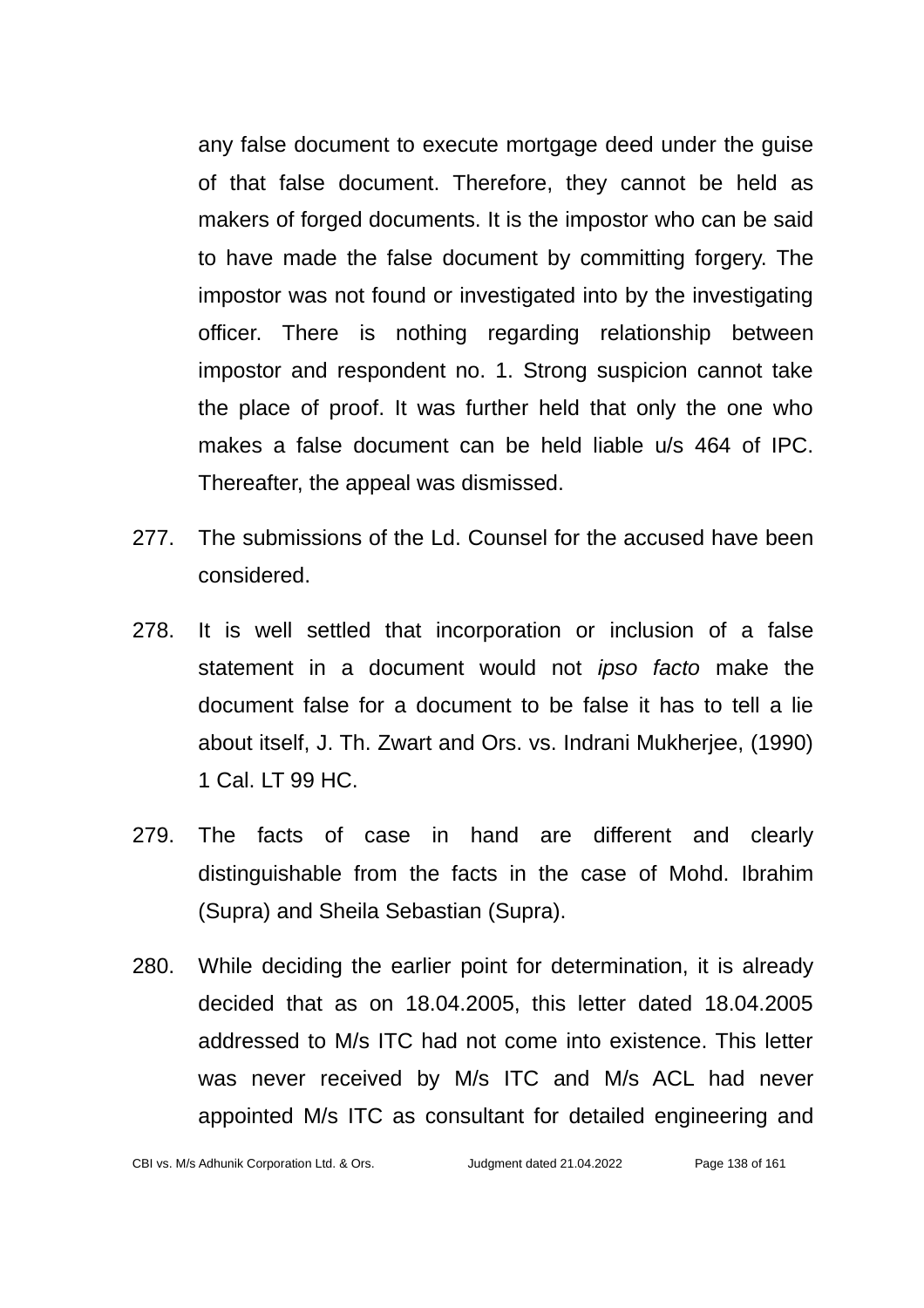consultancy of 2 x 350 TPD Sponge Iron Plant. This letter dated 18.04.2005 tells a lie about itself. Obviously, it is ante dated after 18.04.2005.

- 281. In the case of Bharat Hiralal Sheth & Ors. vs. Jaysin Amarsinh Sampat, 1997 Cri. LJ 2509, the submission of the accused was that the documents at Annexure 'C' were admittedly prepared by the accused i.e. in their office in the name of the accused and consequently the matter did not come in the definition of the word 'Forgery'. Annexure 'C' was a bill giving details of certain transactions between complainant and the accused in which it was shown that the complainant had suffered losses. The allegation of the complainant was that this bill was fabricated by the accused in the complainant's name in order to avoid making the payment of dues to the complainant.
- 282. The Hon'ble High Court observed as under:-

"8. It is true that on the face of it documents Exhibit "C-7" is not made by the petitioner with the intention of causing it to be believed that the petitioner made the document with or by the authority of some other person and as such it appears that petitioners have a strong case in their favour. However, there is another angle to this argument and according to the learned Counsel for the respondents and the learned APP Illustration (h) of Section 464 and Explanation 1 of Illustration (e) thereof squarely and directly bring the case within the ambit of Sections 463 and 464.

9. Illustration (h) is as under :-

"(h) A sells and conveys an estate to Z. A afterwards, in order to defraud Z of his estate, executes a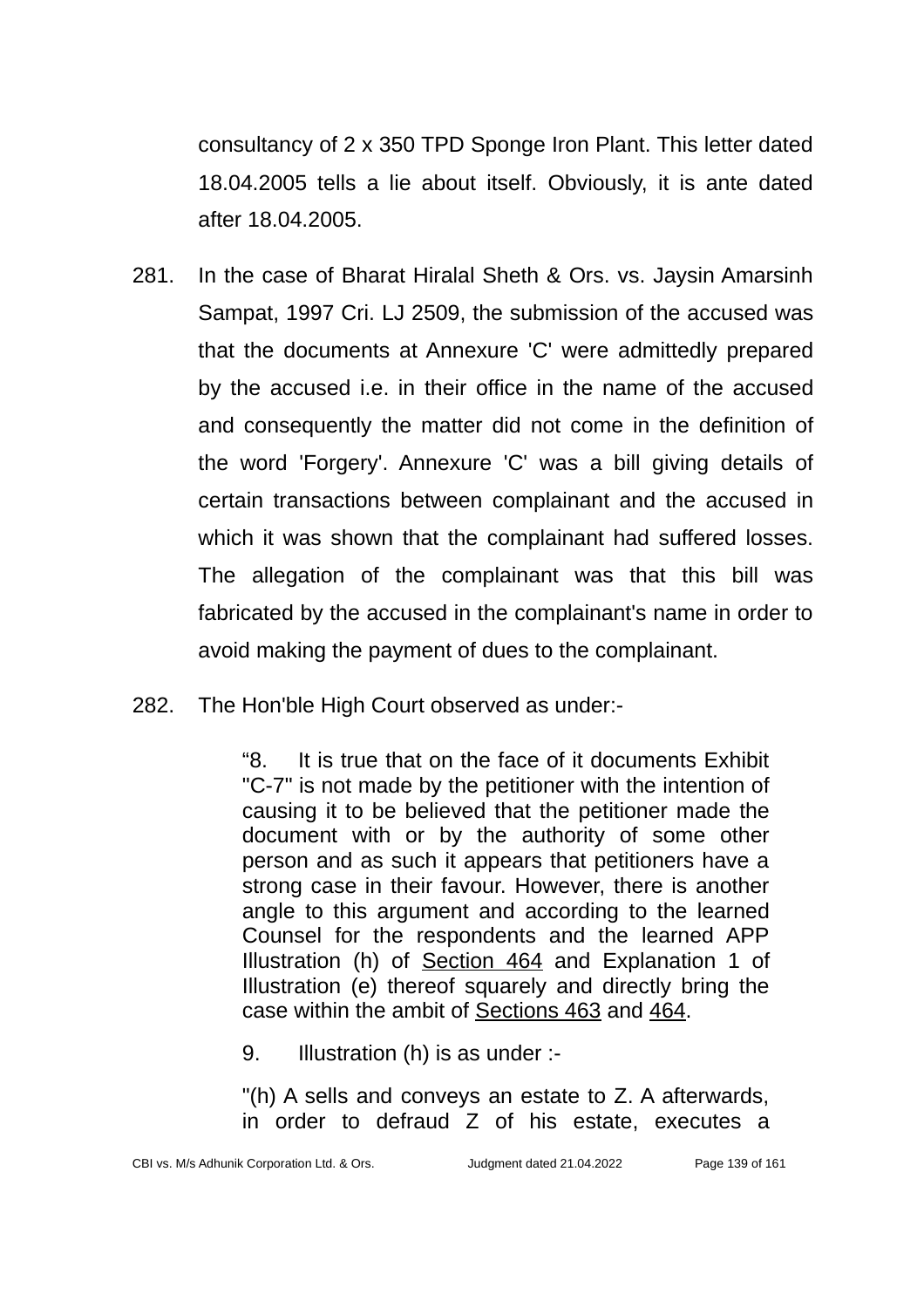conveyance of the same estate to B, dated six months earlier than the date of the conveyance to Z, intending it to be believed that he had conveyed the estate to B before he conveyed it to Z. A has committed forgery."

Explanation 1. - A man's signature of his own name may amount to forgery.

Illustration (e) is as under :-

"(e) A draws a bill of exchange on himself in the name of B without B's authority, intending to discount it as a genuine bill with a banker and intending to take up the bill on its maturity. Here, as A draws the bill with intent to deceive the banker by leading him to suppose that he had security of B, and thereby to discount the bill, A is guilty of forgery."

10. It will be seen from the Illustration (h) that A in order to defraud Z executed a conveyance of the same estate to B which was anti-dated by six months than the conveyance of Z and this was done by A intending it to be believed that he had conveyed the estate to B before he conveyed it to Z and this has been held to be forgery. From this illustration it will be clear that a man can be said to have committed a forgery of document even if he himself is the author and signatory of the document. This illustration does not require that he should sign a document making it to be believed that somebody else has signed the same or that he was authorised to sign the same on somebody else's behalf.

11. Explanation 1 makes it further clear that the man's signature in his own name may amount to forgery and from Illustration (e) it is clear that writing a promissory note by A in the circumstances given in the illustration is considered as an act of forgery under the first head of the definition.

12. From these two Illustrations (h) and (e) and Explanation 1 it will be clear that legislature intended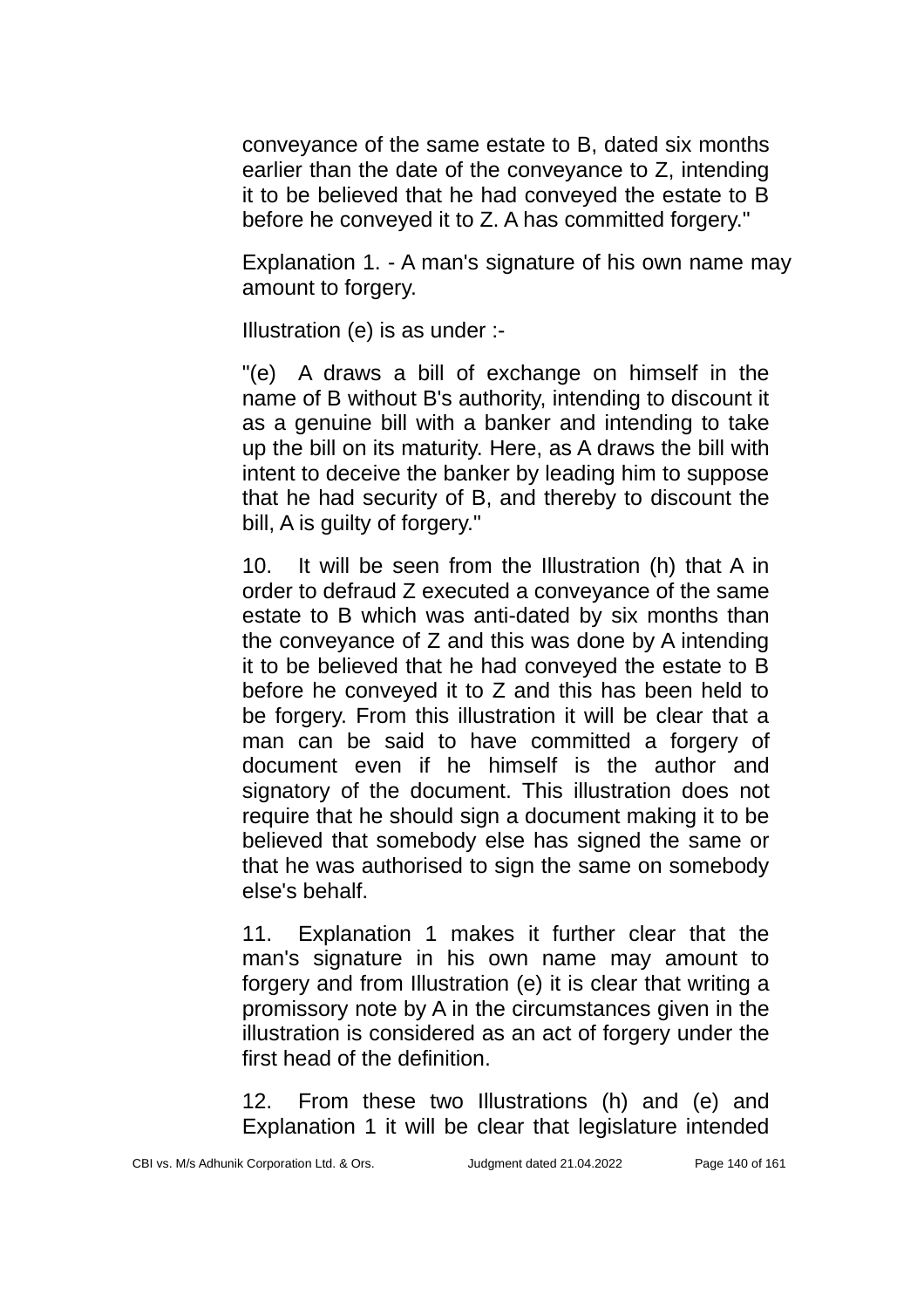to cover cases under the offence of forgery whenever the person was the creator of a document even though the document was made by himself in his own name and signed in his own name. These two illustrations with Explanation 1, therefore, make the scope of the definition "Making a false document" very wide and it cannot be said that part Ist of 464 is the only provision defining words "Making the false document".

13. In view of this legal provision, it can be prima facie held that preparing Exh. "C-7" by the petitioners showing the certain transaction dated 23-8-1974 when, in fact, according to the complainant those transactions did not take place on 23-8-1974 and that they did not find place in the bill Ex. "C-8" dated 30-8- 74 served upon the complainants, was forgery by the petitioner. The contention of the petitioners' Advocate, therefore, has to be rejected and that of the respondents' Advocate and his placing of reliance on Illustration (h), Explanation 1 and Illustration (e) has to be accepted."

283. In the case of Rekha Sharma vs CBI, Crl. A. 124/2013, which is a judgment of Hon'ble Delhi High Court, the submission of the accused was:

> " 250. It is argued that if a person signs in his or her own name and admits to the same, it does not amount to forgery as an essential element of impersonation is missing in completing the offence of forgery. Reliance is placed on Explanation 1 to Section 464- Making a false document and the illustration (a) thereof. Elaborating this argument it is submitted that Explanation 1 has to be understood in terms of illustration (a). A person's own signature may amount to forgery only when it is done intending that it may be believed that the signature was scribed by another person of the same name."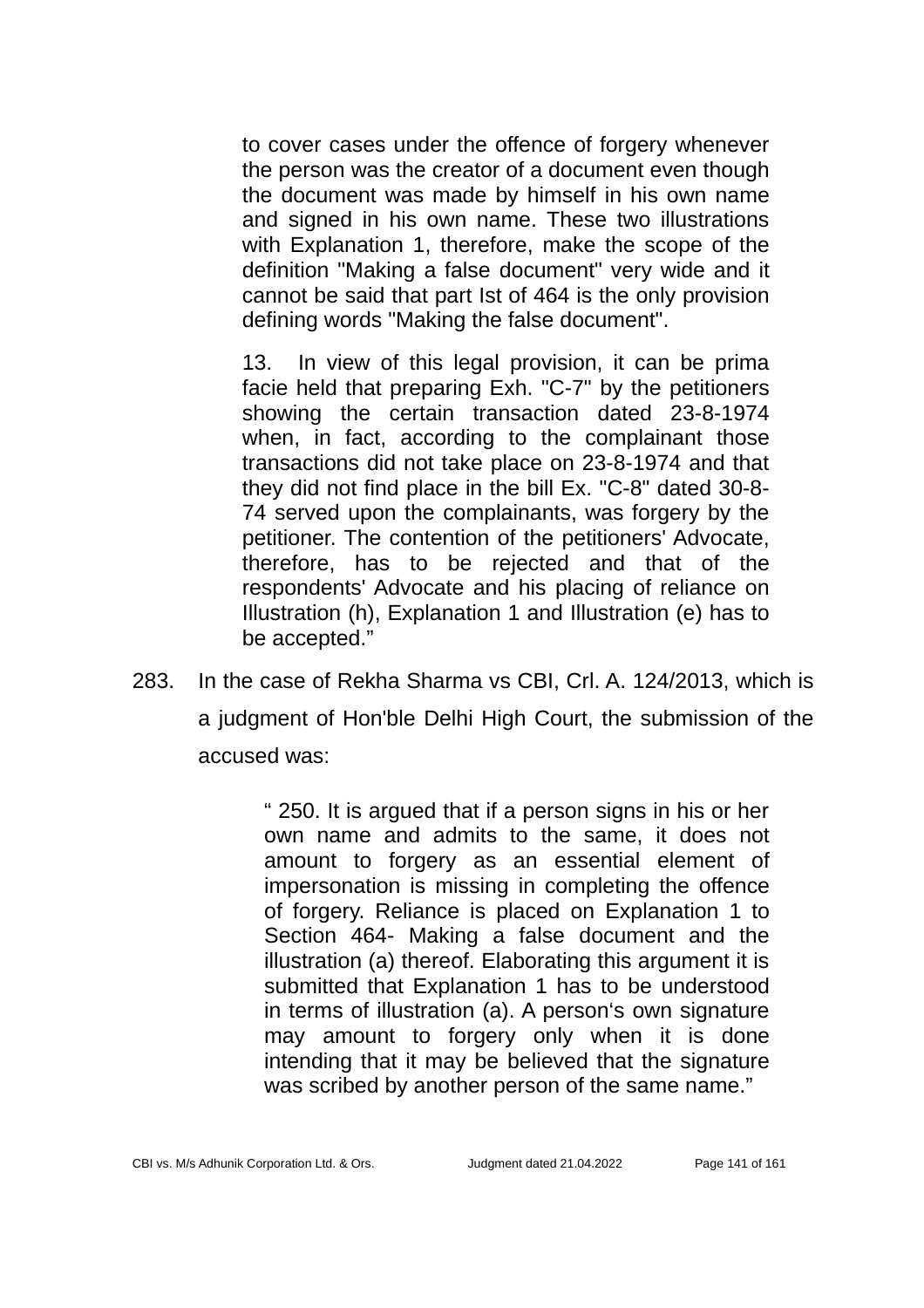284. The Hon'ble Delhi High Court dealt with the submission pertaining to forgery as under:

### **"Forgery**

450. Factually, there are two sets of lists, both containing the signatures of relevant committee members. I have already observed in the preceding paragraphs that the Directorate lists, on the basis of which the results were declared and appointments were made, are the fake lists. The trial Court has returned a finding of guilt under Sections 467 and 471 IPC with regard to the committee members.

451. It is argued on behalf of CBI that the act of fraudulent substitution of the original selection lists by a new set of ante-dated lists actually prepared later in time and having different contents amounts to making a 'false document' in terms of section 464 IPC. The Sections are reproduced as under:

# **Section 463 – Forgery**

[Whoever makes any false documents or false electronic record or part of a document or electronic record with intent to cause damage or injury], to the public or to any person, or to support any claim or title, or to cause any person to part with property, or to enter into any express or implied contract, or with intent to commit fraud or that fraud may be committed, commits forgery.

# **Section 464 - Making a false document**

[A person is said to make a false document or electronic record--

First.--Who dishonestly or fraudulently--

(a) makes, signs, seals or executes a document or part of a document;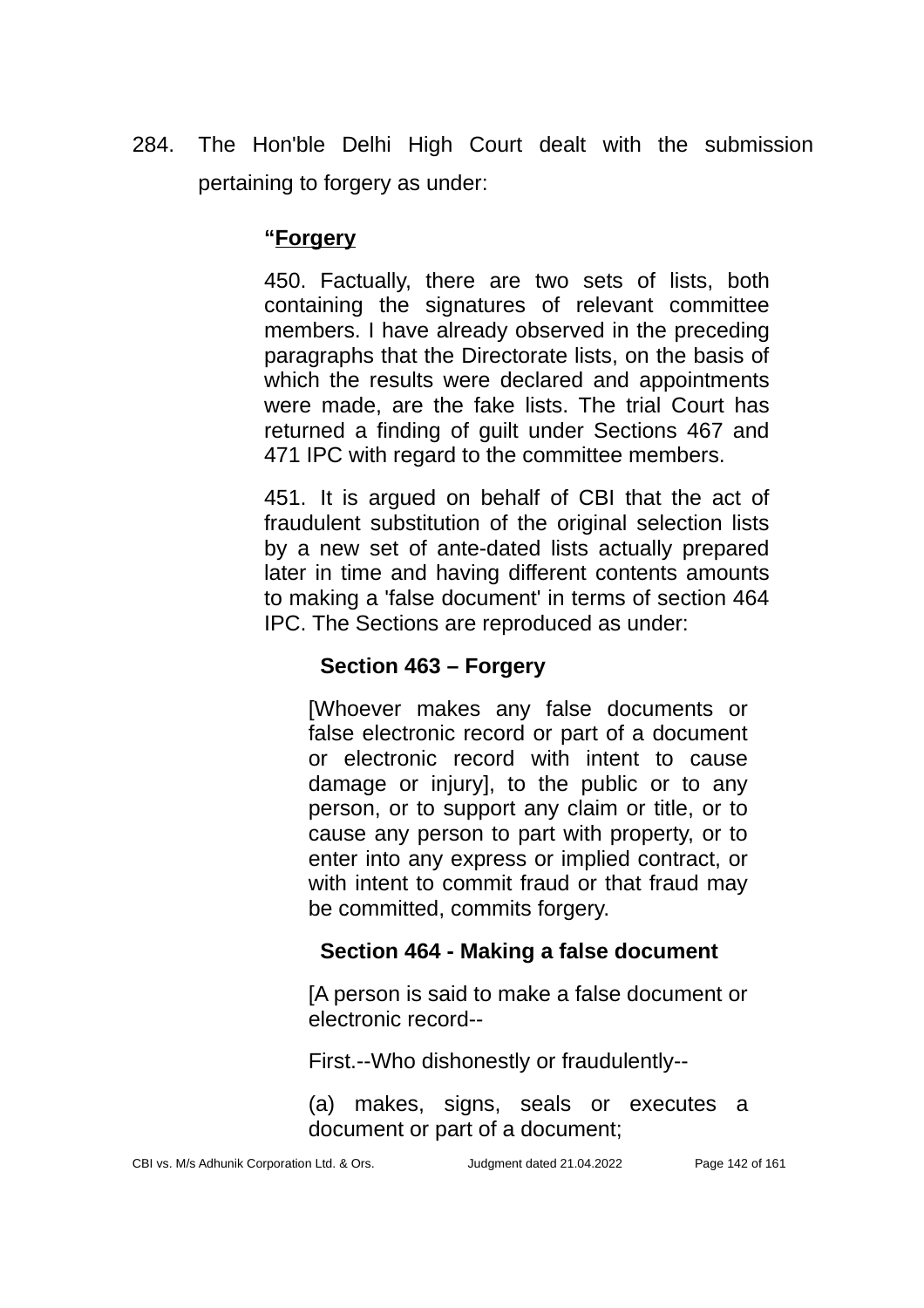(b) makes or transmits any electronic record or part of any electronic record;

(c) affixes any [electronic signature] on any electronic record;

(d) makes any mark denoting the execution of a document or the authenticity of the [electronic signature],

with the intention of causing it to be believed that such document or pan of document, electronic record or [electronic signature] was made, signed, scaled executed, transmitted or affixed by or by the authority of a person by whom or by whose authority he knows that it was not made, singed, sealed, executed or affixed; or

Secondly.--Who without lawful authority, dishonestly or fraudulently, by cancellation or otherwise, alters a document or an electronic record in any material part thereof, after it has been made, executed or affixed with [electronic signature] either by himself or by any other person, whether such person be living or dead at the time of such alteration; or

Thirdly.--Who dishonestly or fraudulently causes any person to sign, seal, execute or alter a document or an electronic record or to affix his [electronic signature] on any electronic record knowing that such person by reason of unsoundness of mind or intoxication cannot, or that by reason of deception practised upon him, he does not know the contents of the document or electronic record or the nature of the alteration.]

452. The present case is not of mere innocuous ante-dating of a document by its authorized maker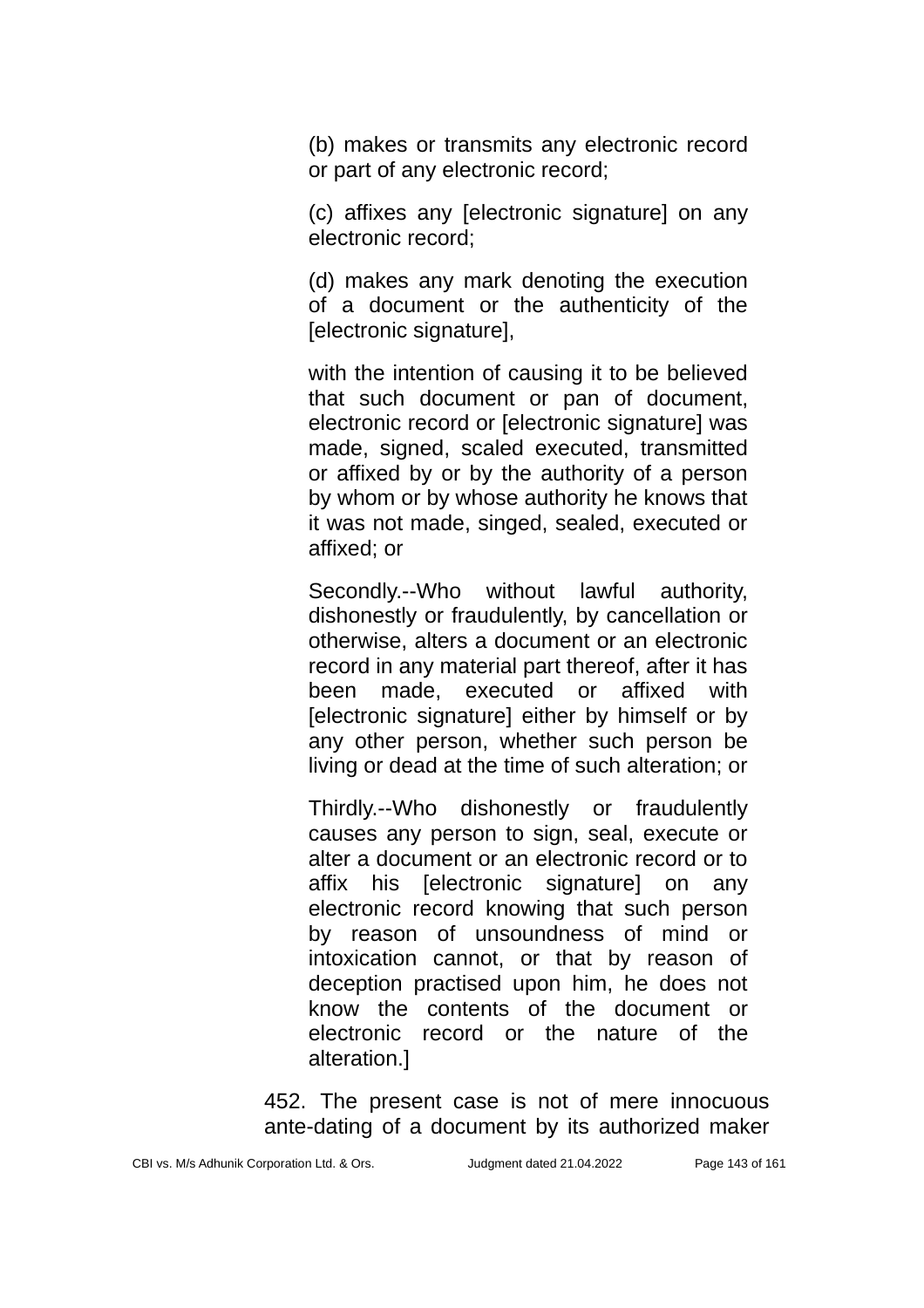but of fraudulent creation of a document giving an impression that it was created much earlier in time than it was actually created and having drastically different contents than the documents for which it was substituted. The fact that such document created later in time had drastically different contents than the original document signifies the fraudulent purpose for its creation.

453. Learned Counsel Mr. Khanna cites the decision in the case reported as **Rao Shiv Bahadur Singh and Anr. v. The State of Vindhya Pradesh**; **AIR 1954 SC 322** to support the argument on antedating of document. It was observed as under:

"21. All these circumstances go to show that far from these documents coming into existence on the respective dates which hey bore they were in fact brought into existence on the afternoon of 11th April, 1949 at the Constitution House as alleged by the prosecution and were ante-dated to  $1<sup>st</sup>$  April, 1949 and 2nd April, 1949 respectively with a view to show that the resumption order had already been granted by Appellant 1 to the Syndicate at Rewa on 2nd April, 1949. The evidence of Nagindas and Pannalal thus in respect of the forgery of these documents bears the stamp of truth and deserves to be accepted."

454. My attention is also invited to the observations in the case reported as **Dharmendra Nath Shastri vs. Rex through Sheoraj Singh**; **AIR 1949 ALL**. Relevant paras are reproduced as under:

 $"15.$  16. ... 17. ...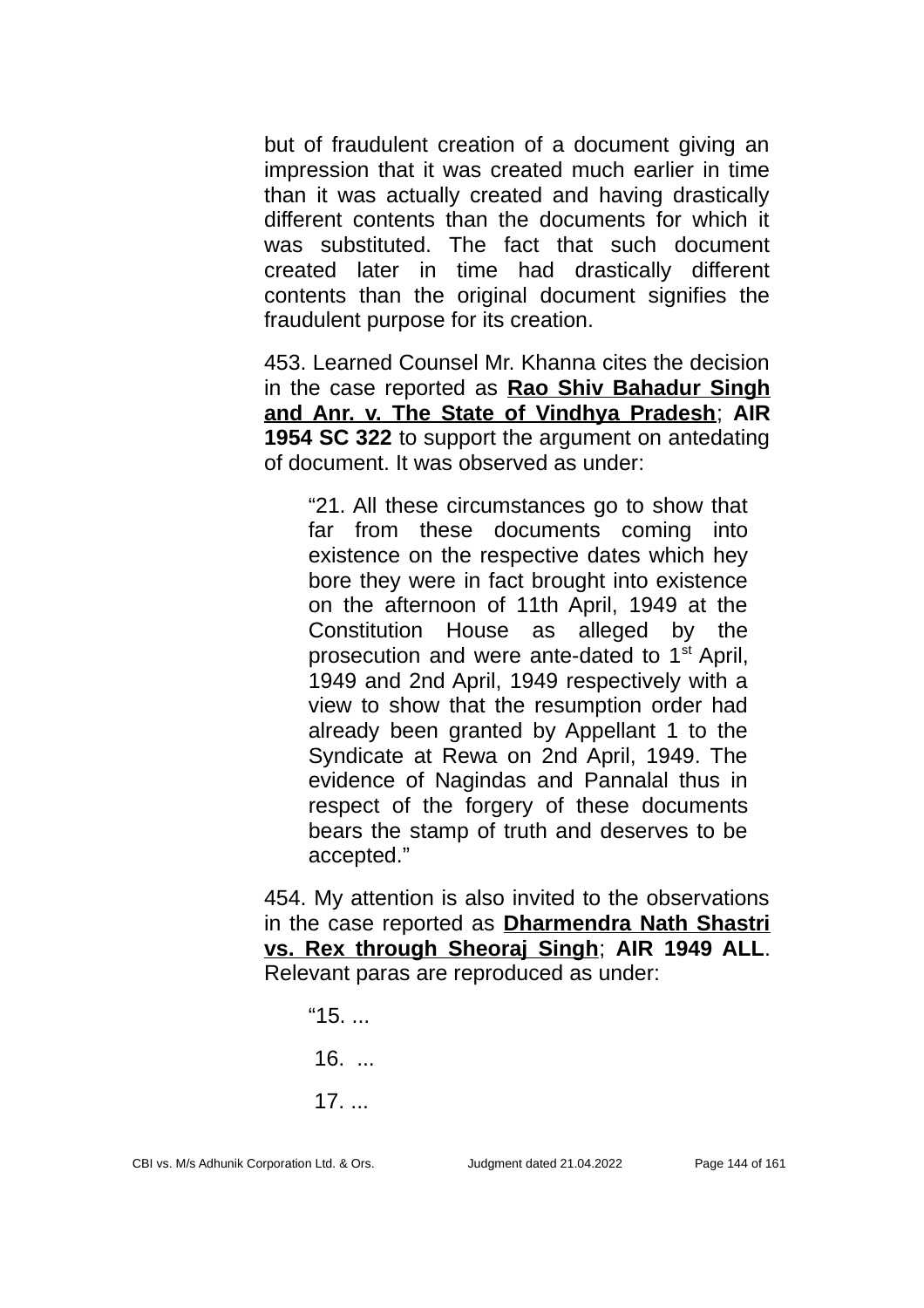18. The next point argued was that the charge levelled by the prosecution being one only of a substitution of a fresh writing in place of the writing originally existing it did not come within the offence charged, such a case not being one of an alteration of a document within cl. (2) of S. 464, Penal Code. While this may be true, it is also true that the case set up by the complainant would be clearly covered by cl. (1) of S. 464, which, along with the opening words of the section, reads as follows:

"A person is said to make a false document who dishonestly or fraudulently makes ... a document... with the intention of causing it to be believed that such document... was made ... at a time at which he knows that it was not made ..."

19. If, therefore, the writing, Ex. A was not in existence on 31st January 1946, on which date the accused filed his written statement, but had come into existence later and was shoved into the file of the House Controller, as if it had been there since  $31<sup>st</sup>$  January 1946 and was really the written statement originally filed by him it would be obviously covered by the said clause of S. 464. We, therefore, reject this contention also.

455. On behalf of the appellants the challenge to applicability of this Section is centered on the contention that a man's own signature may amount to forgery only when he intends that it may be believed that the document on which he has signed was drawn by another person of the same name. In effect, it is basically urged that a person's signature cannot be said to be forged unless there is an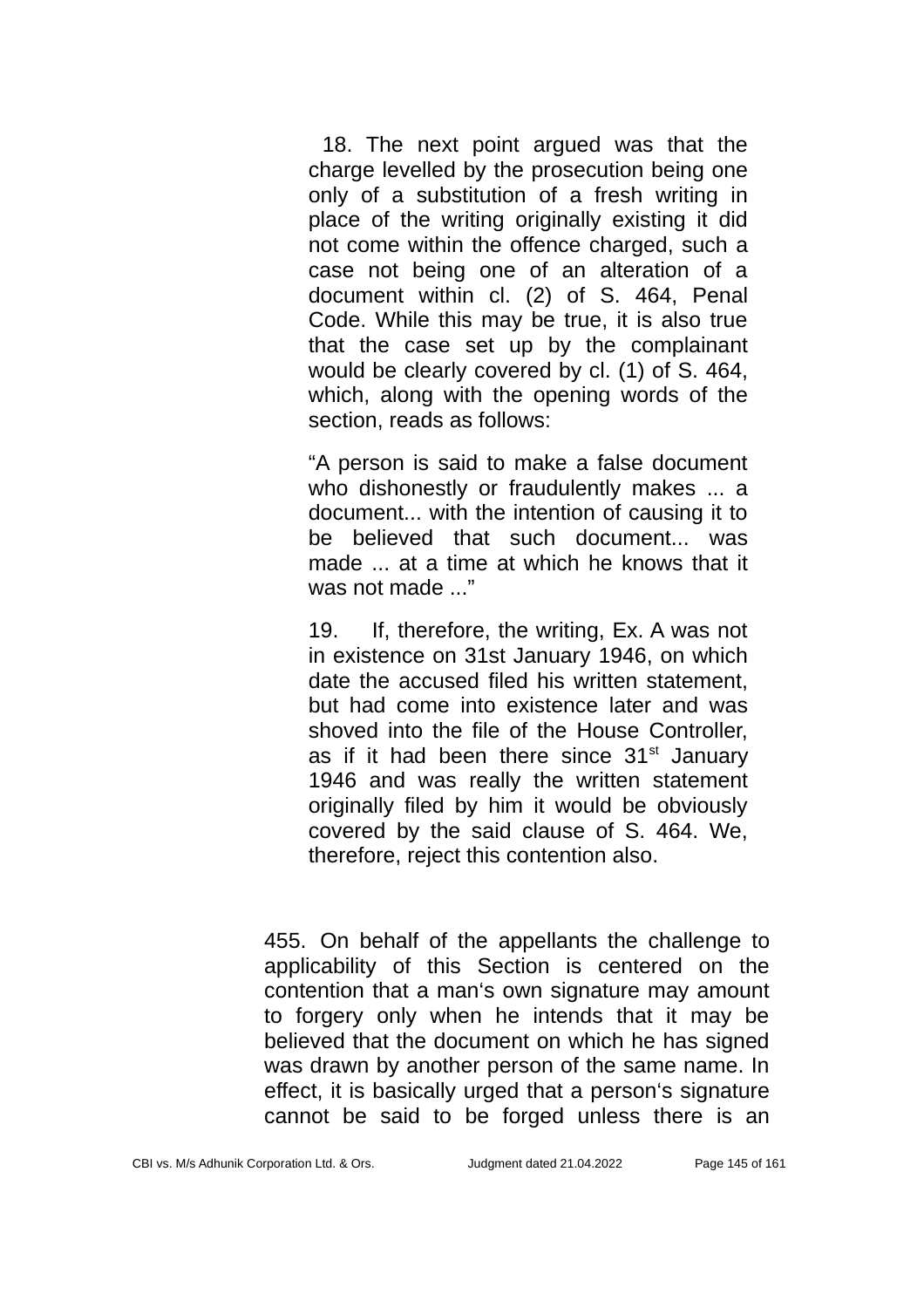element of impersonation involved. This is quite an absurd explanation of Explanation 1 to the section. Explanation 1 says that a man's own signature may amount to forgery. Illustration (a) describes a situation where a person's signature may amount to forgery even when he signs in his own name. Illustration (h) to the Section describes another situation where a person's own signature will amount to forgery. Under illustration (h), creating a false conveyance deed by ante dating the same, A intended to defraud Z and, therefore, signing on such conveyance deed in his own name, he is not impersonating a third person rather the intention is to defraud through creation of an ante dated document. The underlying purpose of both illustrations is the intent to deceive, whether it is by signing an antedated document or by signing one's own name on a document knowing fully well that the authorized person having the same name the document is likely to cause deception of having been signed by the authorized signatory. The position of law emerging on a conjoint reading of the decisions in **Rao Shiv Bahadur** (supra) and **Dharmender Nath Shastri** (supra) further clarifies that it is the intent to defraud through creation of an antedated document that is of the essence. This can also be done by signing a document in one's own name, as has been done in the present case. The contention is, therefore, rejected."

285. While deciding the  $3<sup>rd</sup>$  point for determination, it is already held that Nirmal Kumar Agarwal made false claim in his letter dated 23.05.2005 addressed to Ministry of Steel about appointment of M/s. Industrial Technical Consultant, Raipur as consultants for detailed engineering and consultancy to show effective steps taken by the company towards their proposed project.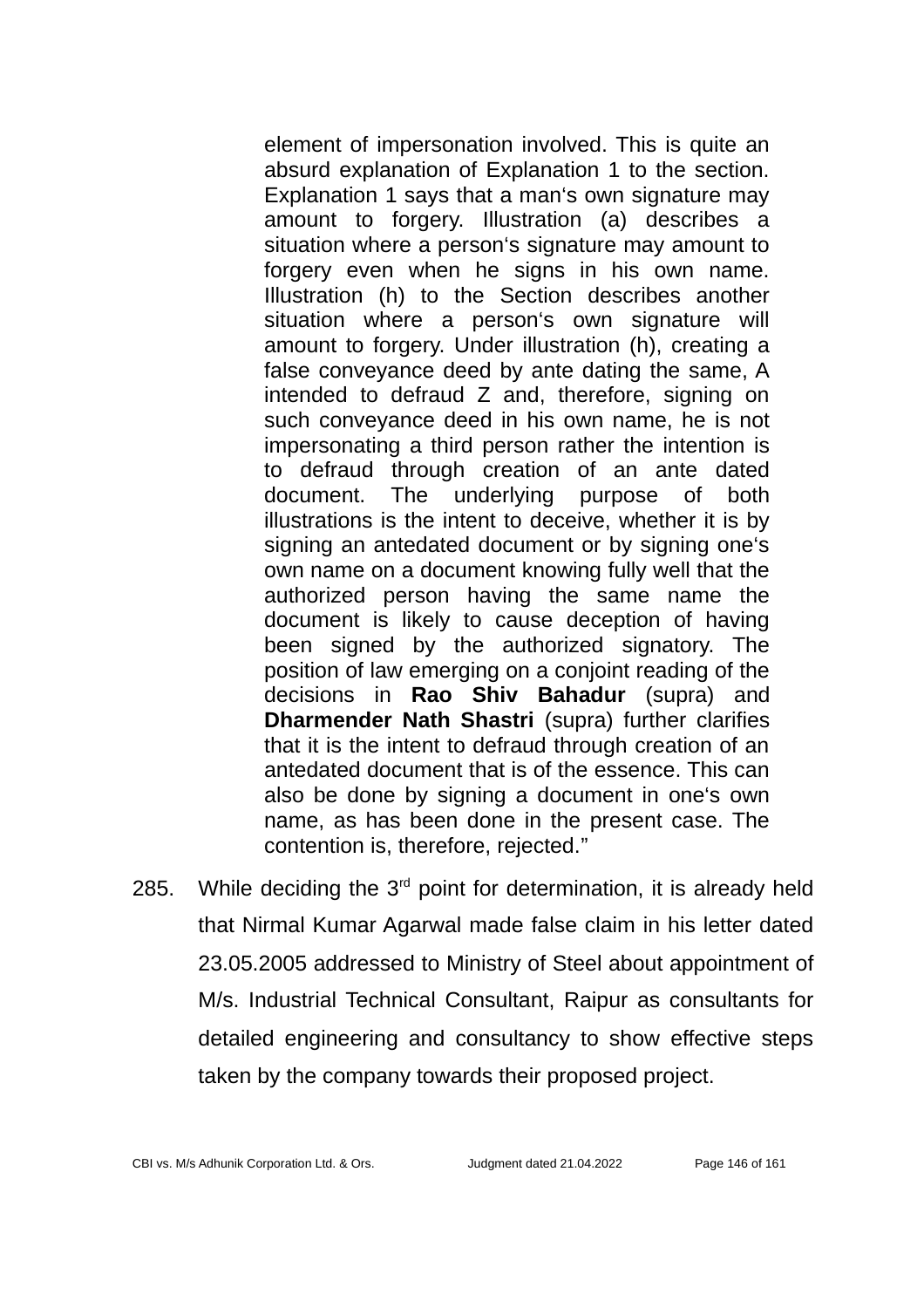- 286. Nirmal Kumar Agarwal used letter dt. 18.04.2005 with the intention of causing it to be believed that such purchase order was placed on 18.04.2005 by M/s ACL upon M/s ITC knowing fully that no such purchase order was placed on M/s ITC or existed on 18.04.2005. This is a case of ante dating the same. Therefore, purchase order dt. 18.04.2005 would be false document and hence, forged one.
- 287. In the case of Mohd. Ibrahim, the sale deed contained a false averment that the seller was the owner of the property but the sale deed was not non-existent or ante dated as in present case where there was no letter dated 18.04.2005 in existence on the said date. Therefore, the facts of Mohd. Ibrahim (Supra) are entirely different from the facts of this case.
- 288. In the case of Sheila Sebastian (Supra), the forged document was Power of Attorney and the mortgaged deed was executed on the basis of the said Power of Attorney. The impostor who had impersonated as the complainant for executing the Power of Attorney was not before the court. He was the one who had created a false document. However, he was not being prosecuted and in these circumstances, execution of mortgaged deed by the accused on the basis of forged Power of Attorney was not found to be a false document and therefore a forged one.
- 289. This is not so in the case in hand. It is not the case of making a false submission in a document. In this case, the document did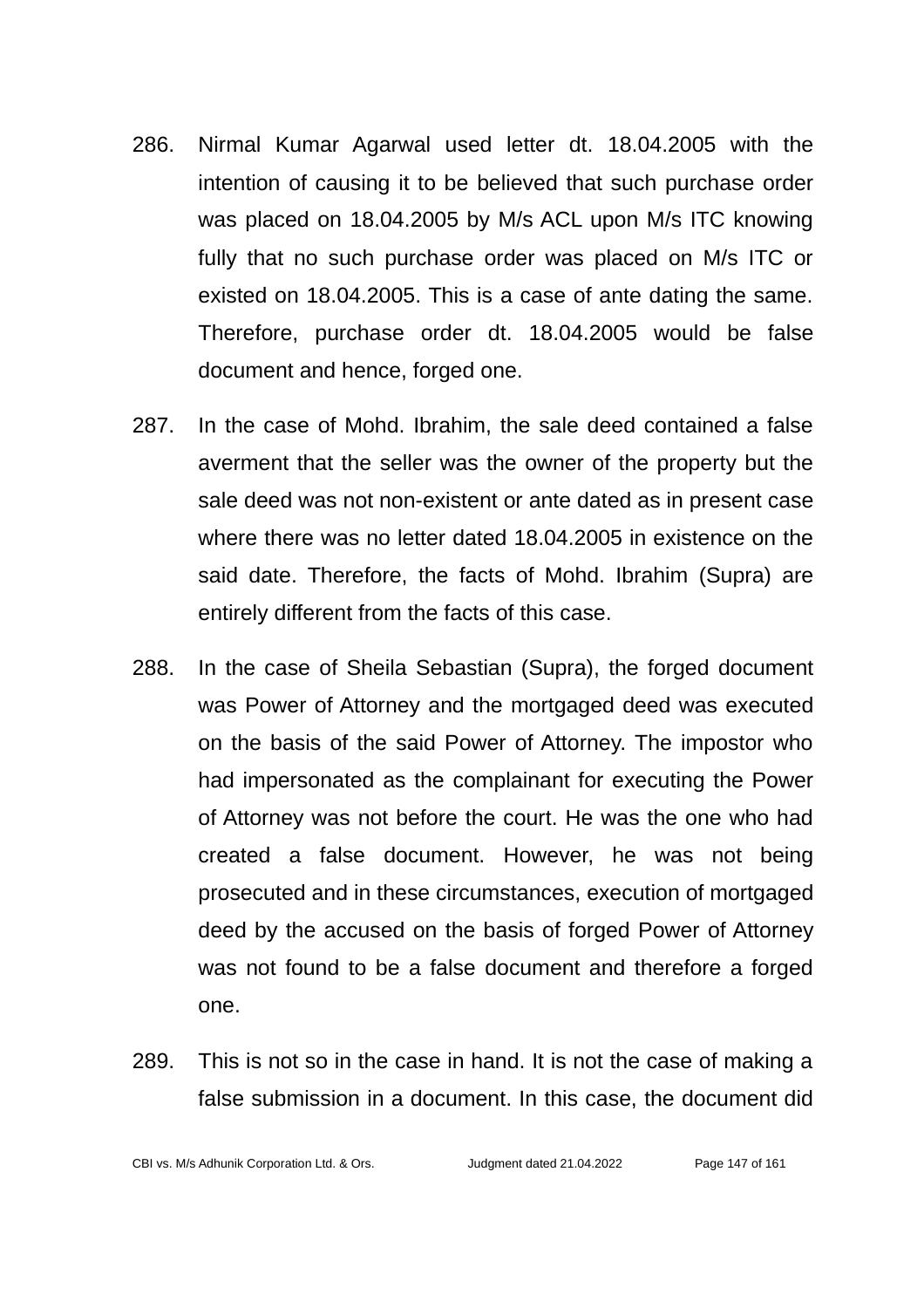not exist on 18.04.2005 and was ante dated later on for enclosing the same with letter dated 23.05.2005 by Nirmal Kumar Agarwal, and hence a forged document. While dealing with  $7<sup>th</sup>$  point for determination, it is already held that the evidence of DW-1 that Nirmal Kumar Agarwal was not knowing the contents of letters dated 23.05.2005 when he signed them is without any iota of truth in it. Moreover, DW-1 has not spoken a word about letter dated 18.04.2005 which is signed by Nirmal Kumar Agarwal. This point for determination is answered holding that letter dated 18.04.2005 is forged one.

# **9 Th Point for Determination**

# **Whether letter dated 15.02.2005 is a false and forged letter?**

- 290. While deciding  $4<sup>th</sup>$  point for determination, it is already decided that Nirmal Kumar Agarwal made false claim in his letter dated 23.05.2005 addressed to Ministry of Steel that M/s ACL has placed purchase order dated 15.02.2005 on M/s. Beekay Engineering Corporation and also falsely claimed that M/s Beekay Engineering Corporation has acknowledged their Purchase Order vide acknowledgement dated 21.02.2015 to show effective steps taken by the company towards their proposed project.
- 291. The argument addressed on behalf of the accused relying on Mohd. Ibrahim (Supra) and Sheila Sebastian (Supra) that a man cannot be guilty of forgery by his own signatures is already rejected while deciding the  $8<sup>th</sup>$  point for determination dealing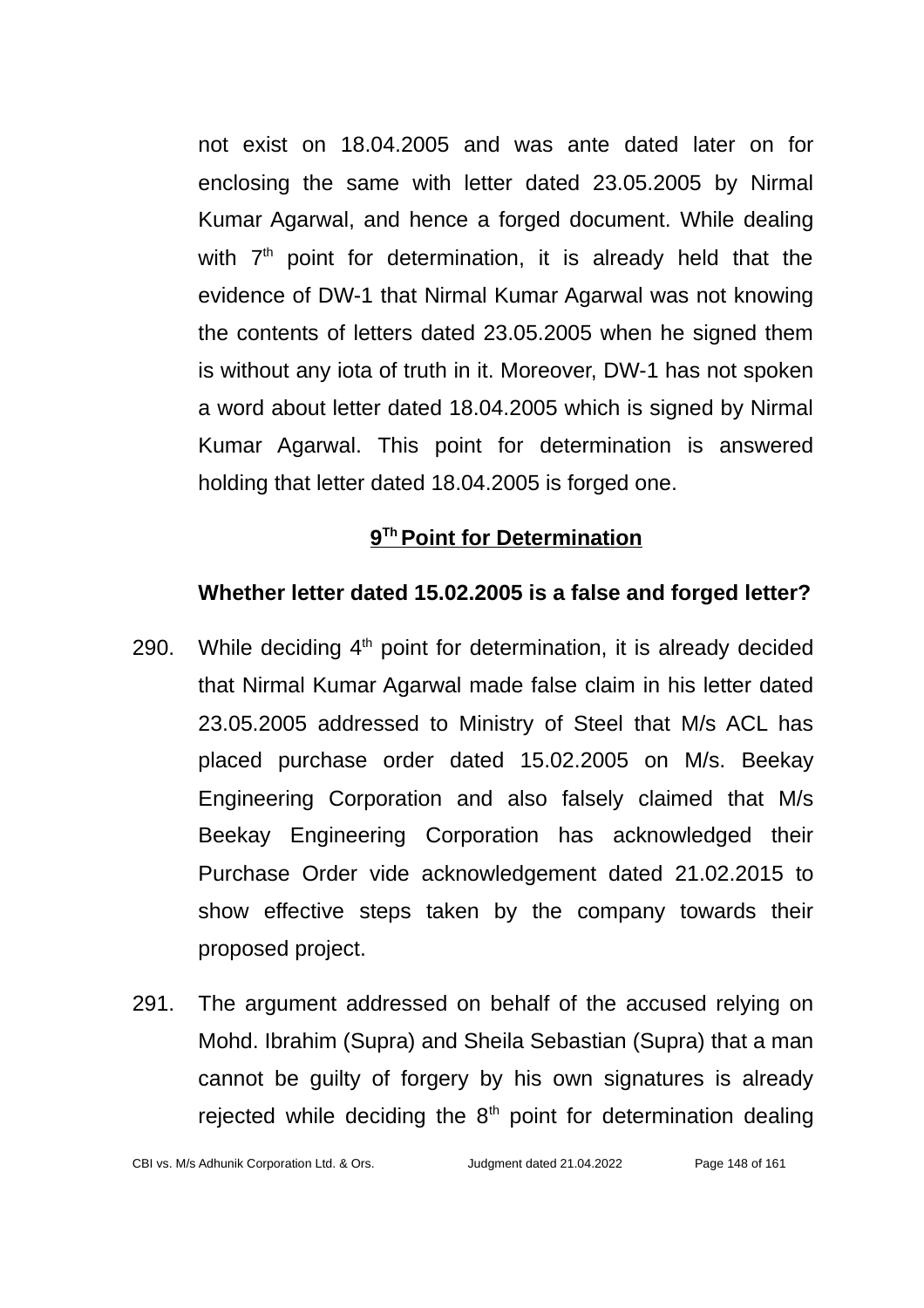with forged letter dated 18.04.2005. On the same analogy, once this court has held that M/s ACL had not placed any Purchase Order dated 15.02.2005 upon M/s Beekay Engineering Corporation, Purchase Order dated 15.02.2005 would also be a false and forged letter being ante dated even though the same is signed by Nirmal Kumar Agarwal, the accused in this case. Therefore, this point for determination is answered holding that Purchase Order dated 15.02.2005 is also a false and forged document.

# **10Th Point for Determination**

# **Whether Acknowledgement dated 21.02.2005 is a false and forged letter?**

- 292. While deciding  $4<sup>th</sup>$  point for determination, it is held that Nirmal Kumar Agarwal had falsely stated that M/s ACL had received acknowledgement dated 21.02.2005 from M/s Beekay Engineering Corporation.
- 293. The evidence of PW-6 K.L. Agarwal has shown that he had not issued this acknowledgement.
- 294. This is also decided earlier that no Purchase Order dated 15.02.2005 was issued by M/s ACL upon M/s Beekay Engineering Corporation, therefore, question does not arise for issuance of any acknowledgement dated 21.02.2005 by M/s Beekay Engineering Corporation. There is nothing to show that any payment was made by M/s ACL for the price of 2 kilns to be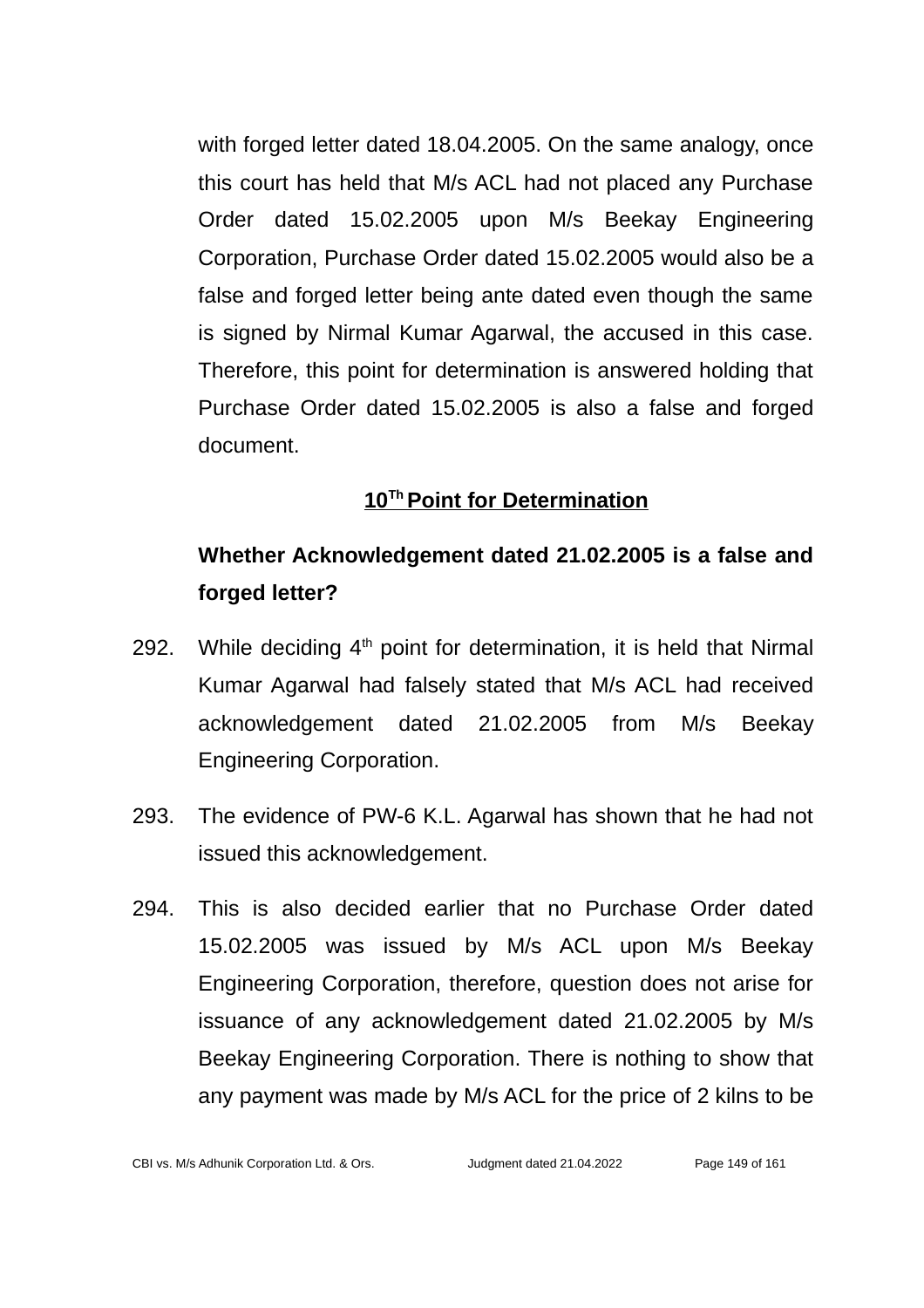provided by M/s Beekay Engineering Corporation, neither there is any proof of advance payment i.e., 15% nor there is evidence of payment of entire sale consideration of Rs.14 Crore. Cornered, the accused as an afterthought stated that no payments were made due to uncertainity of allocation of coal block. This is unbelievable because atleast 15% advance i.e., Rs.2.1 Crore had to be given along with Purchase Order dated 15.02.2005 itself. Since there is no proof of payment of any advance, M/s Beekay Engineering Corporation has denied having received Purchase Order dated 15.02.2005 and PW-6 K.L. Agarwal has denied issuance of acknowledgement dated 21.02.2005. While dealing with  $7<sup>th</sup>$  point for determination, it is already held that the evidence of DW-1 that Nirmal Kumar Agarwal was not knowing the contents of letters dated 23.05.2005 when he signed them is without any iota of truth in it. Therefore, this point for determination is answered holding that the acknowledgment dated 21.02.2005 is false and forged.

# **11th Point for Determination**

#### **Whether letter dated 17.02.2004 is a false and forged letter?**

295. While deciding  $5<sup>th</sup>$  point for determination, it is held that Nirmal Kumar Aggarwal falsely claimed in his letter dated 23.05.2005 that M/s ACL has applied to State Pollution Control Board, Orissa for establishing DRI and CPP vide letter dated 17.02.2004.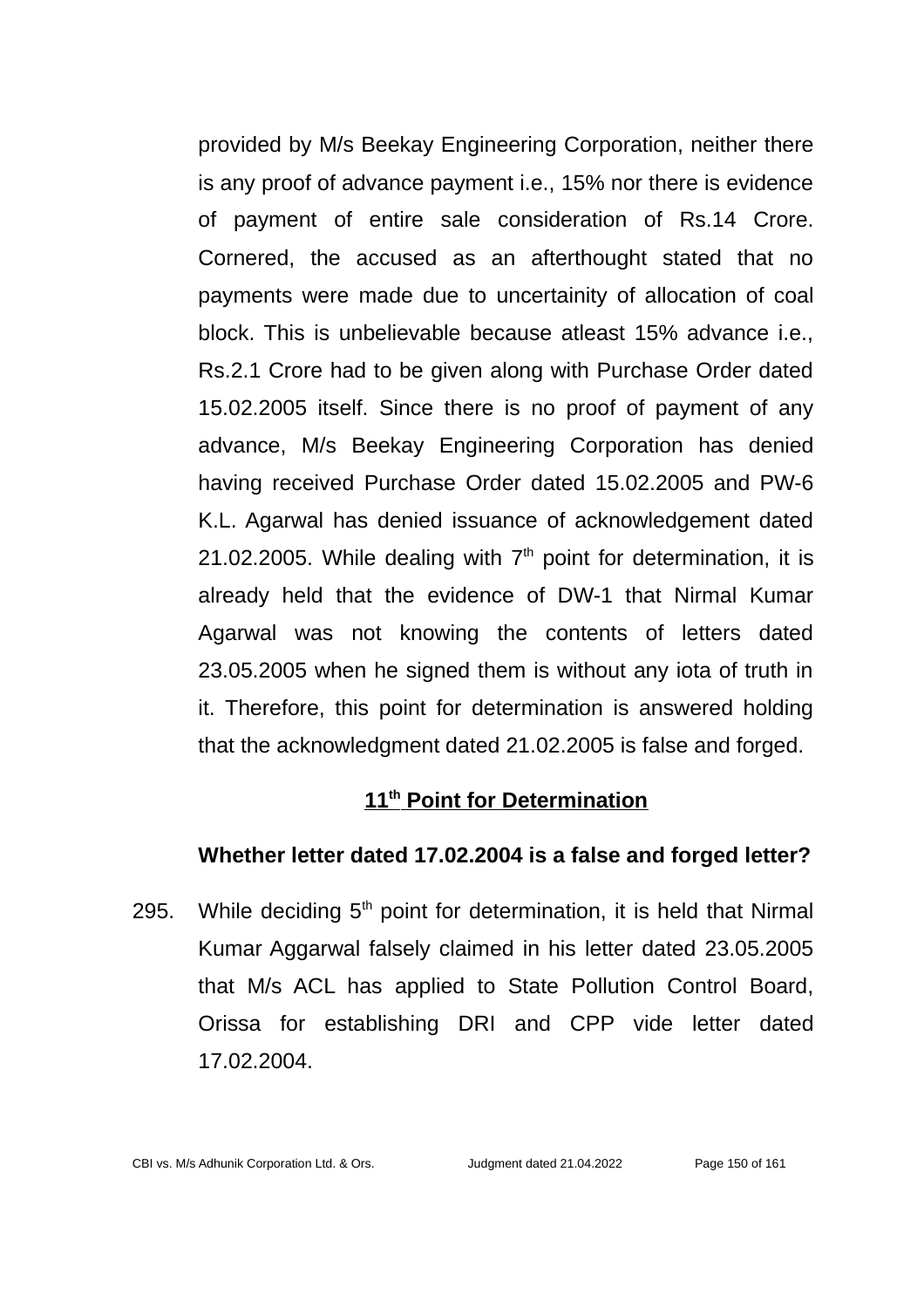- 296. It is already held that no letter dated 17.02.2004 was ever submitted in the office of State Pollution Control Board, Orissa on behalf of M/s ACL.
- 297. It is also held that no application in the prescribed Form-IV was submitted in the office of State Pollution Control Board, Orissa by M/s ACL.
- 298. It is also held that no "Requisite Fee" which was required to be deposited along with application seeking consent to establish DRI and Captive Power Plant was deposited by M/s ACL with State Pollution Control Board, Orissa.
- 299. So far as this letter dated 17.02.2004 is concerned, the accused rightly have not placed reliance on Mohd. Ibrahim (Supra) or Sheila Sebastian (Supra) as those judgments are not applicable to the facts and circumstances of the case and this letter dated 17.02.2004 is not even signed by Nirmal Kumar Agarwal, though it would have made no difference to the outcome of the case if the same was signed by Nirmal Kumar Agarwal. The said application dated 17.02.2004 is given in the name of Sanjay Pratap. However, the same is prefixed by 'For' before the name of Sanjay Pratap meaning thereby that according to the accused themselves, this application was not signed by Sanjay Pratap. PW-6 Sanjay Pratap has also stated that this application is not signed by him.
- 300. In the totality of circumstances, it is therefore proved that letter dated 17.02.2004 is a false and forged letter being ante dated.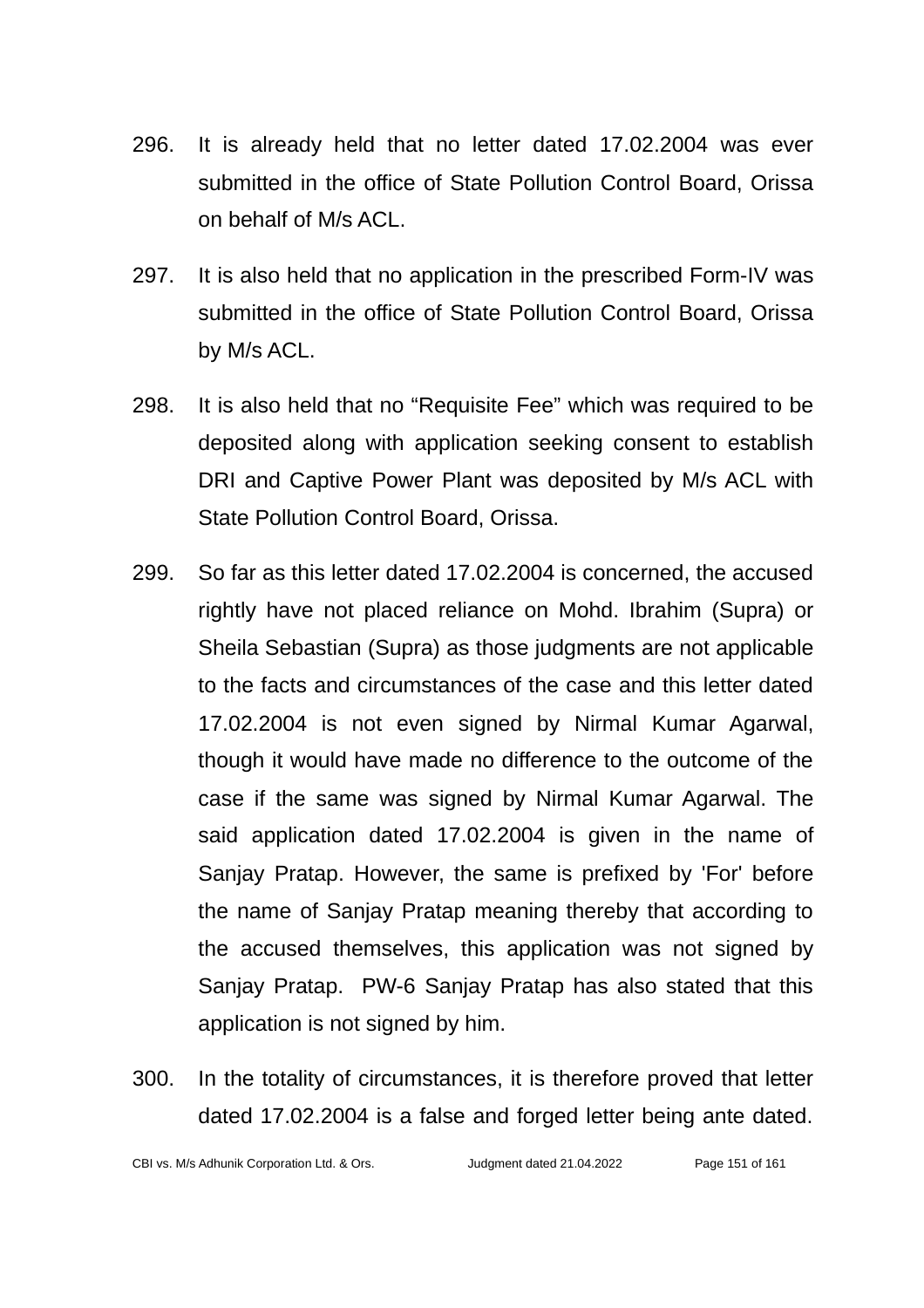This letter never existed on 17.02.2004 and has seen the light of the day only on 23.05.2005 when it was used by Nirmal Kumar Agarwal with his letter dated 23.05.2005. However, it is not proved who has forged that letter.

301. While dealing with  $7<sup>th</sup>$  point for determination, it is already held that the evidence of DW-1 that Nirmal Kumar Agarwal was not knowing the contents of letters dated 23.05.2005 when he signed them is without any iota of truth in it. Therefore, this point for determination is answered holding that letter dated 17.02.2004 enclosed with letter dated 23.05.2005 by Nirmal Kumar Agarwal is a forged letter.

# **12th Point for Determination**

# **Whether Nirmal Kumar Agarwal has committed the offence under section 471 IPC by knowingly using forged documents as genuine?**

- 302. For answering this point for determination, finding has to be returned whether Nirmal Kumar Agarwal had used any forged document as genuine and whether he knew the same to be forged one.
- 303. Nirmal Kumar Agarwal (A-2) had written two letters dated 23.05.2005, Ex. PW-8/A-10, D-5, Page 161, PDF 448 to Ministry of Steel. As per discussions on previous points for determination, he had enclosed with his first letter dated 23.05.2005 original of letter dated 18.04.2005 purportedly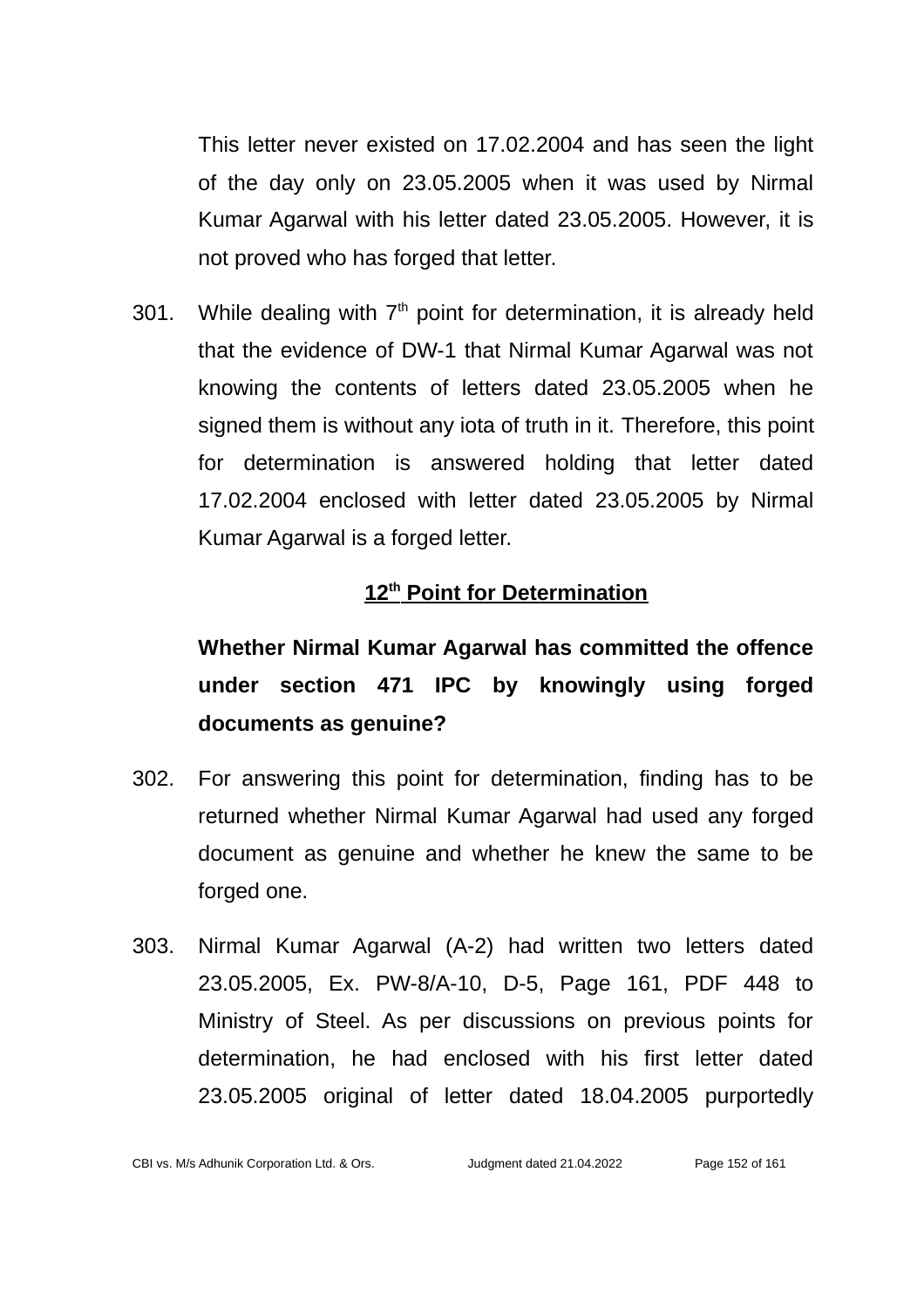written to M/s ITC, copy of Purchase Order dated 15.02.2005 purportedly written to M/s Beekay Engineering Corporation and original of Acknowledgement dated 21.02.2005 purportedly written by M/s Beekay Engineering Corporation to M/s ACL. Along with his second letter also dated 23.05.2005, he had enclosed photocopy of letter dated 17.02.2004 purportedly written to State Pollution Control Board, Orissa. As per the decision on earlier points for determination, all these four letters are false and forged letters. Fraudulently or dishonestly, they were used by Nirmal Kumar Agarwal as genuine knowing fully well that the same are forged.

304. The signatory on letter dt. 18.04.2005 and 15.02.2005 is none else but Nirmal Kumar Agarwal. These documents are false and forged documents. The accused have examined DW 1 to prove that Alok Jha used to get letters signed from Nirmal Kumar Agarwal without Nirmal Kumar Agarwal knowing the truthfulness or otherwise of those documents. This DW 1 has been disbelieved by this Court while deciding earlier point for determination. However, so far as Nirmal Kumar Agarwal is concerned, even if every word of DW 1 is treated as gospel truth, even then this point for determination would be answered against Nirmal Kumar Agarwal for the reason that DW 1 has stated that he got letters dt. 23.05.2003 signed from Nirmal Kumar Agarwal when the annexures were not enclosed with that letter. Even if it is believed, the accused have offered no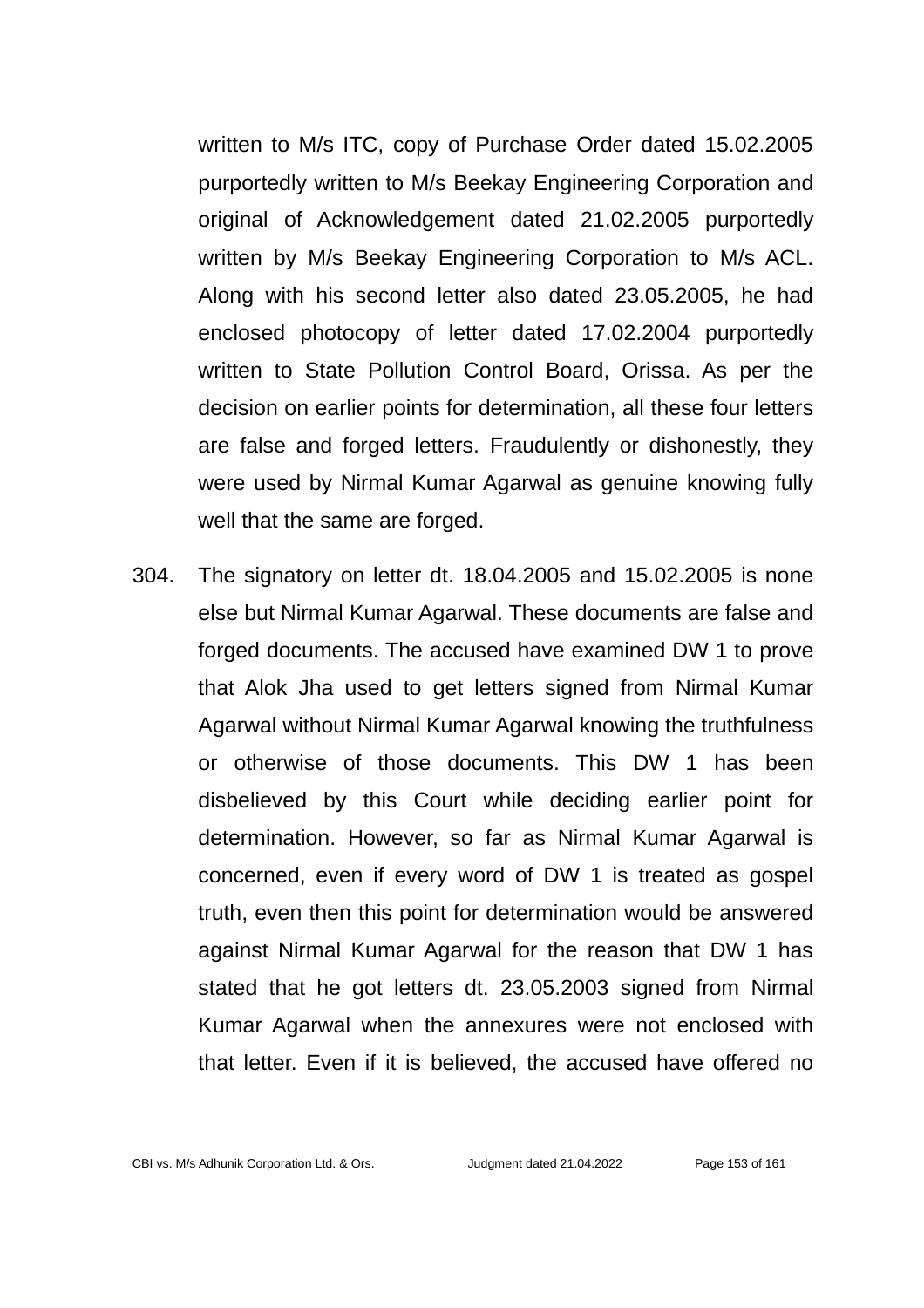explanation whatsoever how Nirmal Kumar Agarwal signed on letter dt. 18.04.2005 as well as 15.02.2005.

- 305. These two letters have not even been touched by DW-1 in his deposition.
- 306. This accused is one of the Directors of M/s ACL and key management personnel.
- 307. The cost of purchase order placed on M/s ITC is stated to be Rs. 25 Lakhs. 10 per cent thereof had to be given in advance. Meaning thereby, a sum of Rs. 2.5 Lakh had to be given to M/s ITC at the time of placing of orders.
- 308. Similarly, the price of two kilns ordered vide purchase order dt. 15.02.2005 is Rs. 14 Crores. According to the purchase order, 15 per cent advance was to be given along with the purchase order. Meaning thereby M/s ACL had to pay Rs. 2.1 Crore along with the purchase order itself.
- 309. The director of a company, who is also one of the named key management personnel, would have known whether this huge amount of Rs. 2.1 Crore was given or not to the vendor i.e., M/s Beekay Engineering Corporation.
- 310. The accused could give no proof of any such payment taking the plea that as per Companies Act, they are not required to maintain documents which are more than 8 years old. This explanation is least acceptable for the reason that no company can argue that it had made a payment of Rs. 2.1 Crore 8 years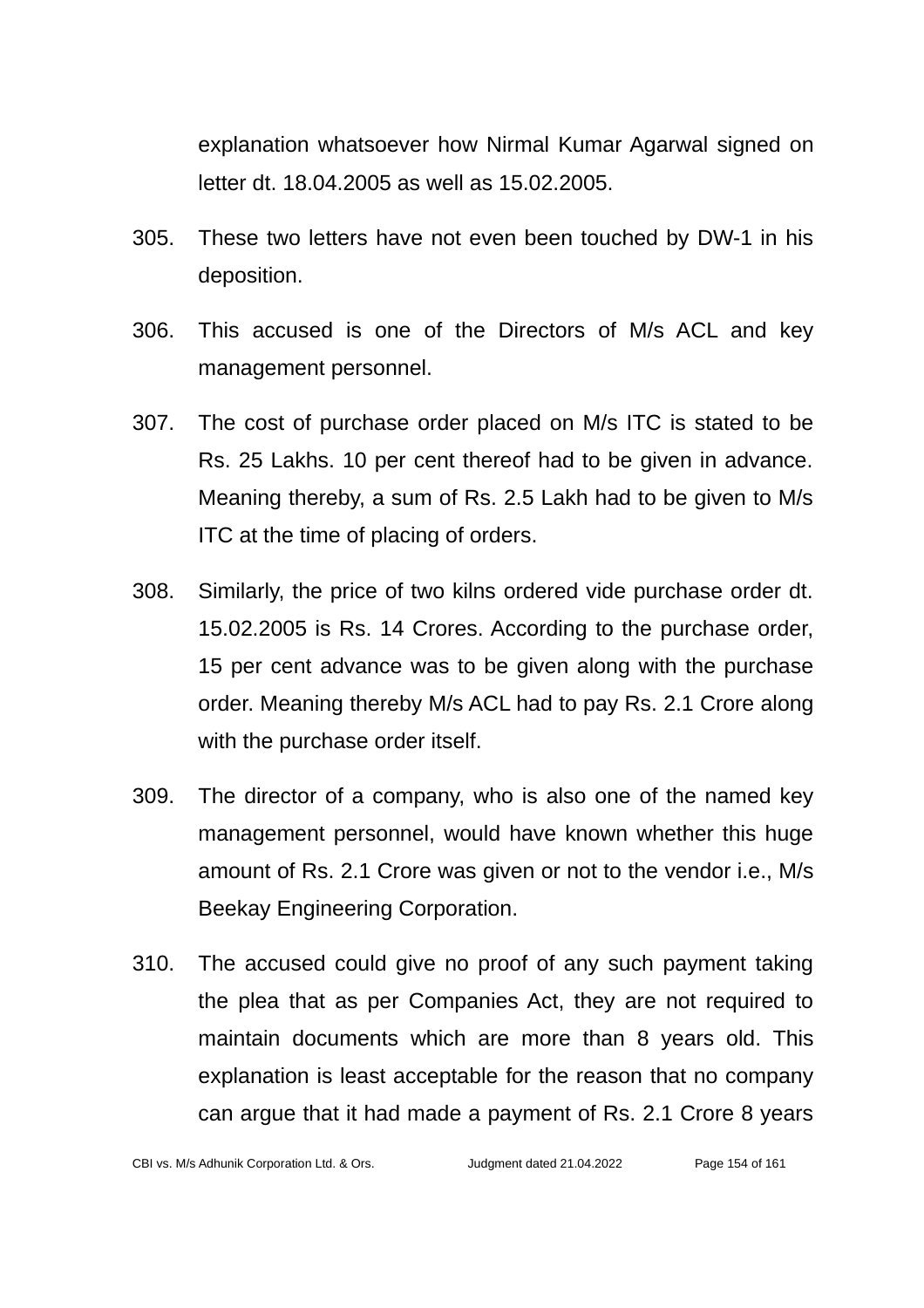ago but is having nothing to show the said payment due passage of 8 years.

- 311. The other submission of the accused that no payments were given to M/s ITC or M/s Beekay Engineering Corporation are false because even in the documents relied on by the accused i.e., letter dated 18.04.2005 and Purchase Order dated 15.02.2005, it is mentioned that 15% and 10% advance respectively had to be given. Therefore, the plea that no advance was given while placing these orders is contradictory to terms and conditions of order itself. Therefore, the circumstantial evidence proves that Nirmal Kumar Agarwal knew that neither any payment has been made to M/s ITC nor to M/s Beekay Engineering Corporation and he knew that the purchase order dt. 18.04.2005, 15.02.2005 and acknowledgment dt. 21.02.2005 are false documents and still he used them as genuine and therefore he committed the offence u/s 471 IPC.
- 312. So far as letter dt. 17.02.2004 is concerned, nothing came on record to show that M/s ACL had applied for consent to establish DRI and CPP to State Pollution Control Board, Orissa.
- 313. It was also proved that neither any such letter dated 17.02.2004 was given nor any application in prescribed format of Form-IV was given nor any requisite fee was deposited in this regard by M/s ACL with State Pollution Control Board, Orissa.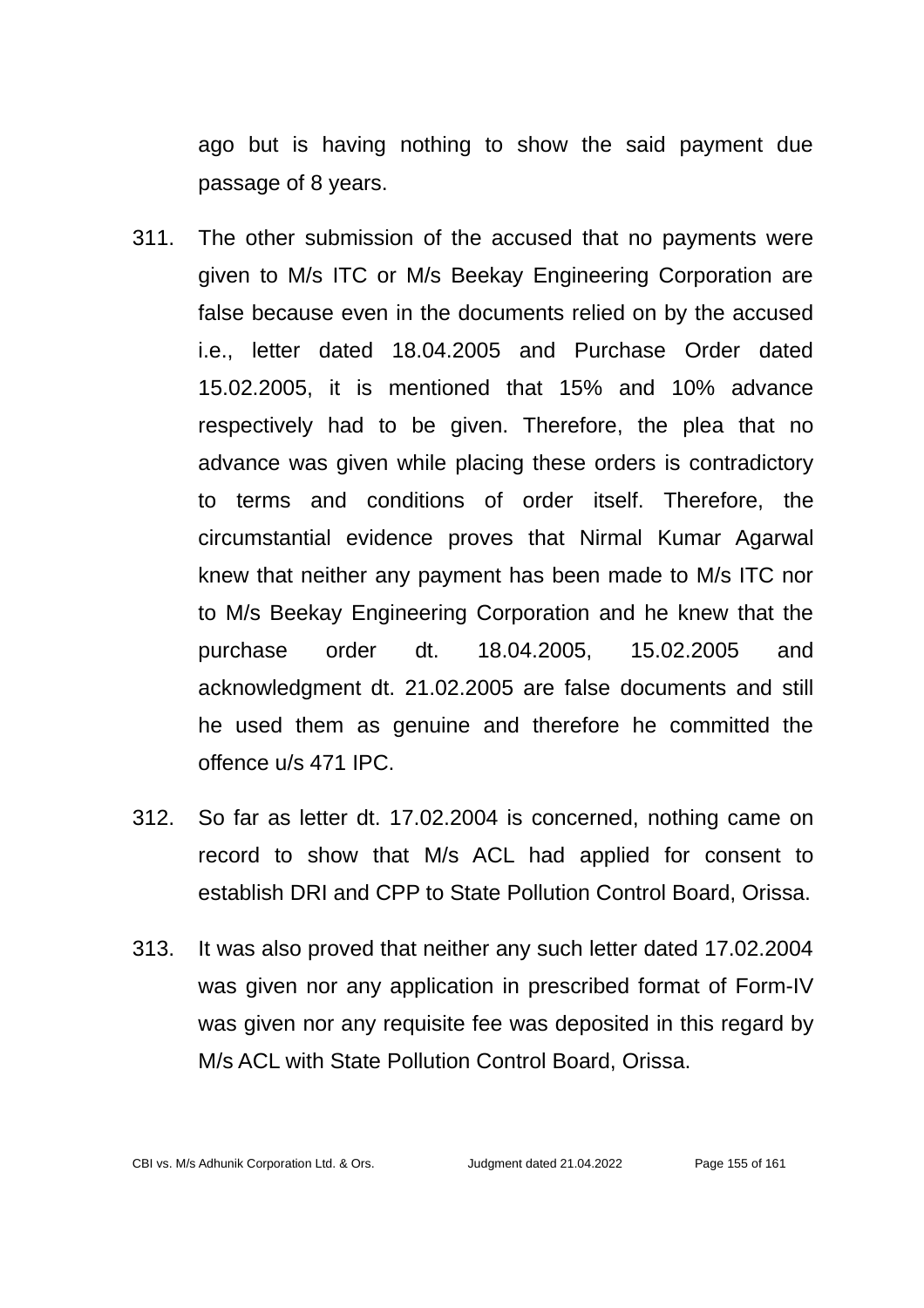- 314. Consent to establish is an important step for a company producing sponge iron. It can only be applied when infrastructure of the plant is in position. But it is seen that the expert M/s ITC denied having been appointed as consultant to set up the plant, the supplier M/s Beekay Engineering Corporation has denied having received the Purchase Order dated 15.02.2005 for supply of kilns and supplier has also denied having sent acknowledgement dated 21.02.2005. Therefore, in the absence of plant and machinery and in the absence of any consultant, Nirmal Kumar Agarwal would have known that it was impossible to apply for consent to establish. Thus, the circumstantial evidence shows that Nirmal Kumar Aggarwal had the knowledge being Director and being one of the named key management personnel that M/s ACL has not applied for consent to establish with State Pollution Control Board and still enclosed copy of letter dt. 17.02.2004 with his letter dt. 23.05.2005, which shows that he used forged document knowing fully well that same is not genuine.
- 315. When an accused produces a copy of forged document, his intention is that the original which was a forged document, should be used as genuine. When he sends copy of original which was forged, he clearly uses the original forged document, for by the production of the copy he was giving secondary evidence of the contents of a document which he knew or had reason to believe to be forged. What Section 471 requires is the use as genuine of any document which is known or believed to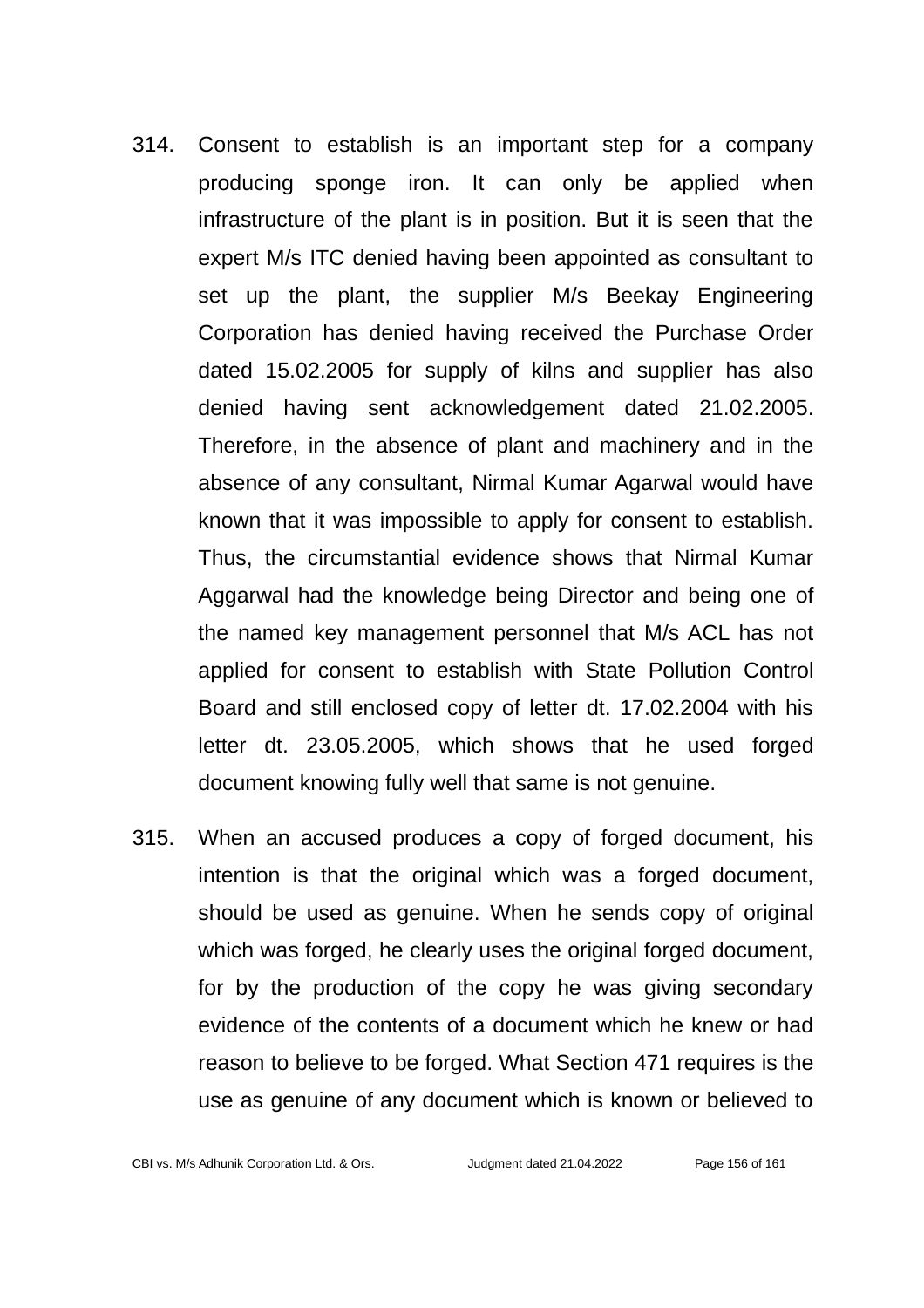be a forged document; it does not lay down that such use can only occur when the original itself is produced, for the section does not require the production of the original. Reliance can be placed on Buddhu Ram vs. State of Rajasthan, (1963) 3 SCR 376. It is to be noted again that out of four forged letters, only two were copies i.e., acknowledgement dated 21.02.2005 and letter dated 17.02.2004 and other two letters i.e., letter dated 18.04.2005 and 15.02.2005 are original, under signature of Nirmal Kumar Agarwal (A-3). Therefore, this point for determination is answered holding that Nirmal Kumar Agarwal for cheating MoS, Screening Committee, Ministry of Coal, Government of India for allocation of coal block, used four forged documents i.e., letter dated 18.04.2005, Purchase Order dated 15.02.2005, Acknowledgement dated 21.02.2005 and letter dated 17.02.2004 along with his letters dated 23.05.2005 knowing that they are not genuine and therefore committed the offence u/s 471 IPC.

# **13th Point for Determination**

#### **Whether all the three accused had entered into a criminal conspiracy to cheat Ministry of Coal, Government of India by using forged documents for procuring allocation of coal block?**

316. The decision on  $1<sup>st</sup>$  point for determination is that Mahesh kumar Agarwal (A-3) had made a false statement in letter dt. 07.04.2003, Ex. PW-8/A-2, D-5, Page 1-147, PDF 281-434 that M/s ACL is producing 72,000 MT of sponge iron every year. It is also decided in  $2<sup>nd</sup>$  point for determination that he had enclosed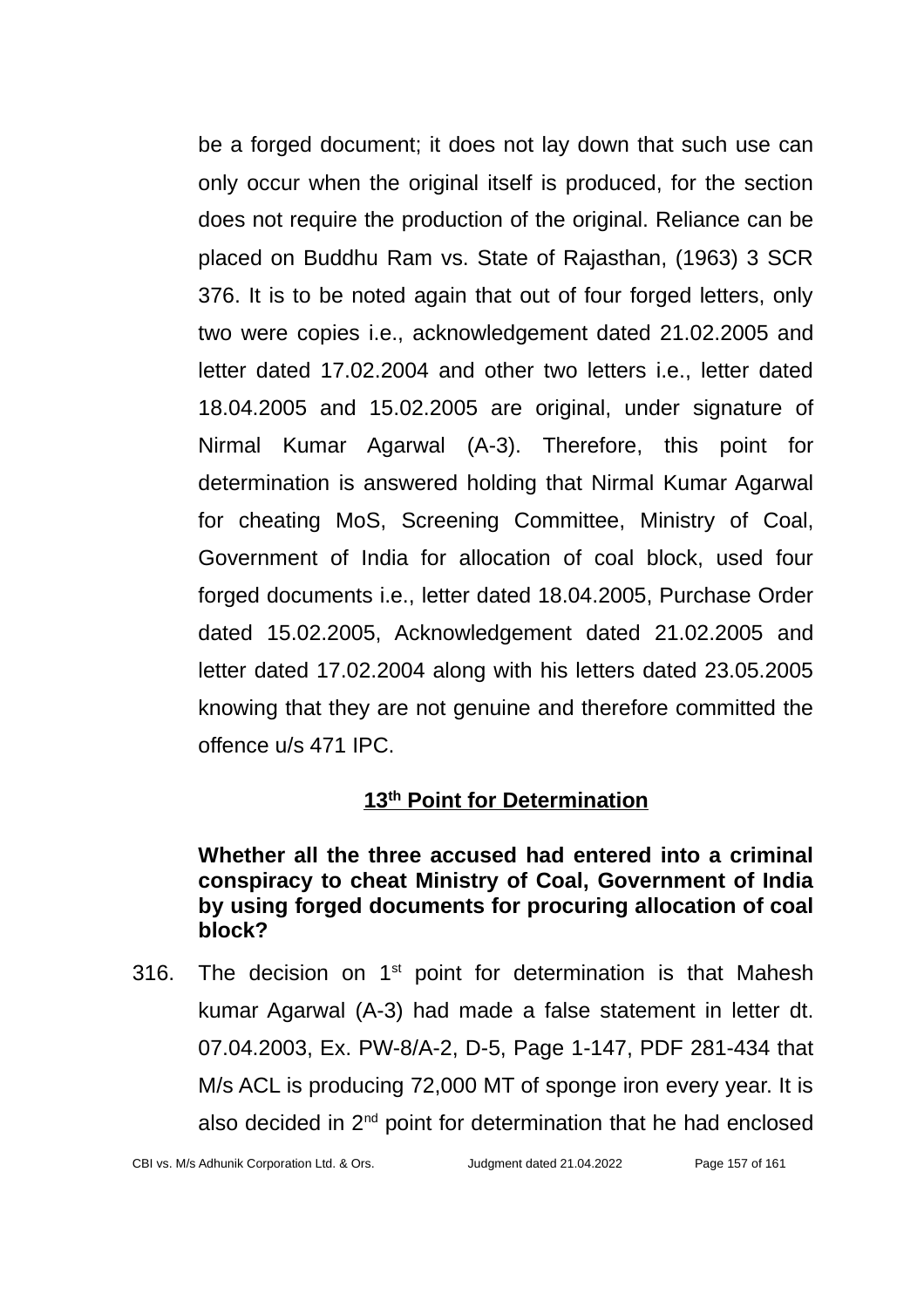therewith a false and forged TEFR, Ex.PW-8/A-2, D-5, Page 25- 91, PDF 306-372. The purpose of this false statement about production of sponge iron and the purpose of using forged document/TEFR was to impress upon MoS as well as MoC about the capability and readiness of M/s ACL for expansion of sponge iron plant for seeking allocation of coal block in its favour. First, MoS sought clarification from M/s ACL why two group companies of same group have applied for same coal block vide Ex. PW-A-3, D-5, PDF 435. M/s ACL, vide letter dated 07.06.2003, Ex. PW-8/A-4, D-5, Page 149-150, PDF 436 gave its reply. However, as MoS was not satisfied with the application and enclosures of letter dt. 07.04.2003 and vide letter dated 07.08.2003, Ex. PW-8/A-5, D-5, Page 151, PDF 438 had called for documentary evidence in support of preparedness for end use project. The applicant company M/s ACL gave no reply resulting in reminder dated 04.02.2005 by MoS to M/s ACL, Ex. PW-8/A-6, D-5, Page 152, PDF 441.

- 317. During 28<sup>th</sup> Screening Committee Meeting, although M/s ACL was invited but its application was not considered which was protested by Nirmal Kumar Agarwal by writing letter dated 03.05.2005, Ex. PW-8/A-8, D-5, Page 154, PDF 441. Therefore, vide OM dated 06.05.2005, Ex. PW-8/A-9, D-5, Page 156, PDF 443, MoC called for views/recommendations of MoS on the applications of M/s ACL dated 07.04.2003 and 03.05.2005.
- 318. In the absence of documentary evidence which was repeatedly called by MoS from M/s ACL for showing its preparedness for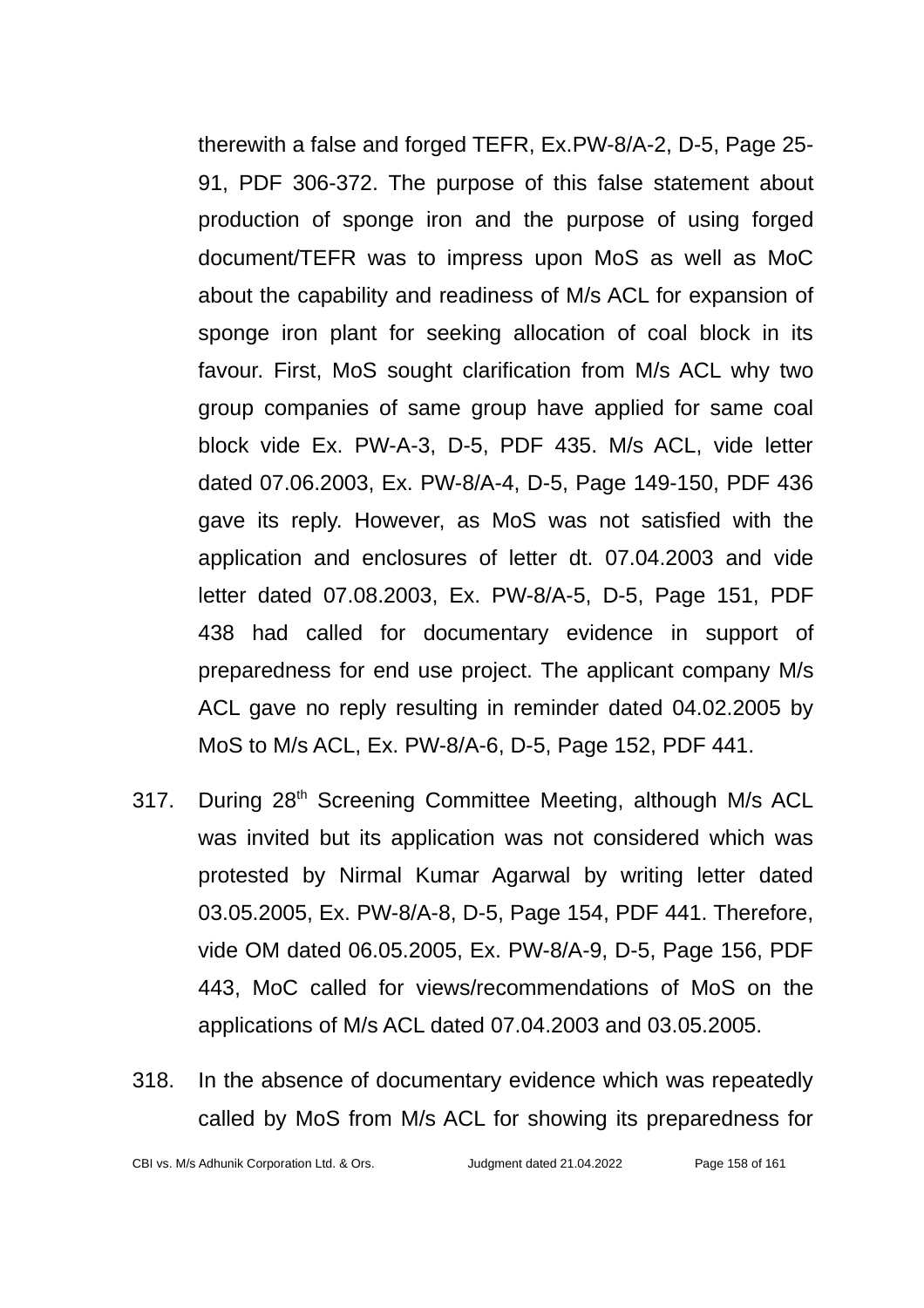development of end use project, the response of MoS would have been unfavourable and in negative.

319. At this stage, Nirmal Kumar Agarwal addressed letter dt. 23.05.2005 to MoS, Ex. PW-8/A-10, D-5, Page 161, PDF 448. This was not a standalone letter. It was specifically in reference to earlier letter dated 07.04.2003 addressed by Mahesh Kumar Agarwal to Ministry of Steel and Ministry of Coal where he had falsely stated about production capacity of sponge iron plant and had enclosed with that letter a forged TEFR. Along with first letter dated 23.05.2005, he had enclosed forged letter dt. 18.04.2005, Ex. PW-5/DX-1, D-5, Page 166, PDF 453, forged Purchase Order dated 15.02.2005, Ex. PW-6/DX-2, D-5, Page 168-173, PDF 455 and forged acknowledgment dated 21.02.2005, Ex. PW-6/DX-1, D-5, Page 174, PDF 461. Mahesh Kumar Agarwal and Nirmal Kumar Agarwal being the managing director and director respectively of M/s ACL and both being key management personnel of M/S ACL were acting in tandem with each other with the objective of securing allocation of a coal block in favour of M/s ACL. The deficiencies/shortcomings in letter dated 07.04.2003 as pointed out by MoS in their letter dated 07.08.2005 were made good by Nirmal Kumar Agarwal by enclosing with his letters as many as four forged letters. He was using forged letters with gay abandon oblivious of consequences of the same. All the accused i.e., M/s ACL and its two directors who were specifically named as key management personal for the said company were making false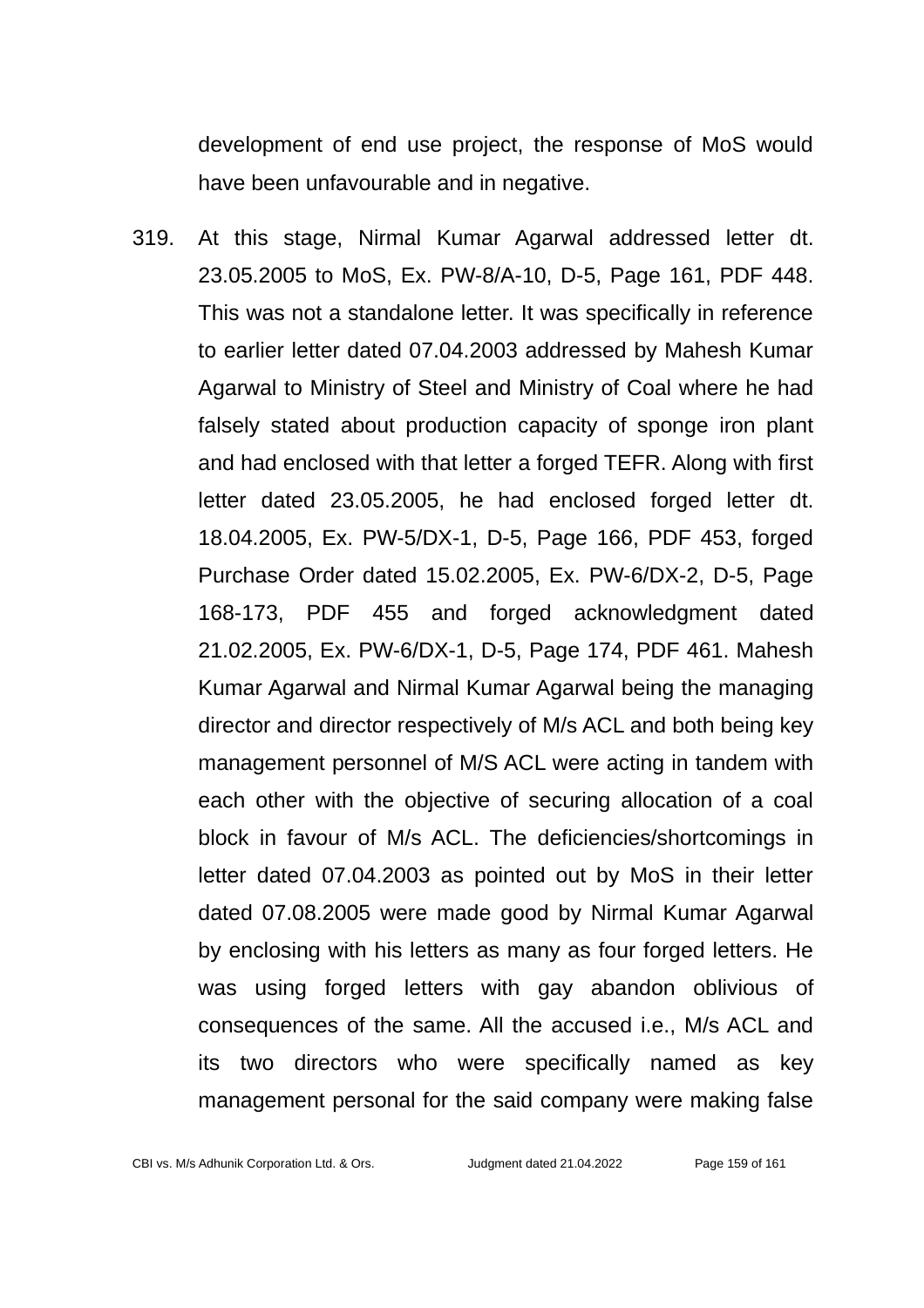representations supported by forged letters actuated with one aim i.e., to procure coal block by cheating MoC, Government of India by using forged letters. All the attending circumstances unerringly point towards criminal conspiracy hatched amongst the accused to cheat MoS, Screening Committee and MoC, Government of India and procure allocation of a coal block in which they successfully succeeded when they got New Patrapara coal block allocated in their favour by MoC, Government of India.

- 320. It is extremely difficult to have direct evidence of conspiracy as the conspiracies are planned in utmost secrecy and darkness.
- 321. However, the circumstantial evidence is this case unerringly points to the conspiracy amongst the accused and there is no other inference except the inference of criminal conspiracy to secure allocation of a coal block by cheating MoS, Screening Committee and MoC, Government of India in the process.
- 322. Resultantly, this point for determination is answered holding that all the three accused entered into criminal conspiracy to cheat MoC, Government of India for allocation of coal block in their favour.

# 323. **Conclusion: -**

(i) All the charges framed against M/s Adhunik Corporation Limited (A-1) are proved. Therefore, M/s Adhunik Corporation Limited (A-1) is convicted for the offence (i) u/s 120B IPC, (ii)